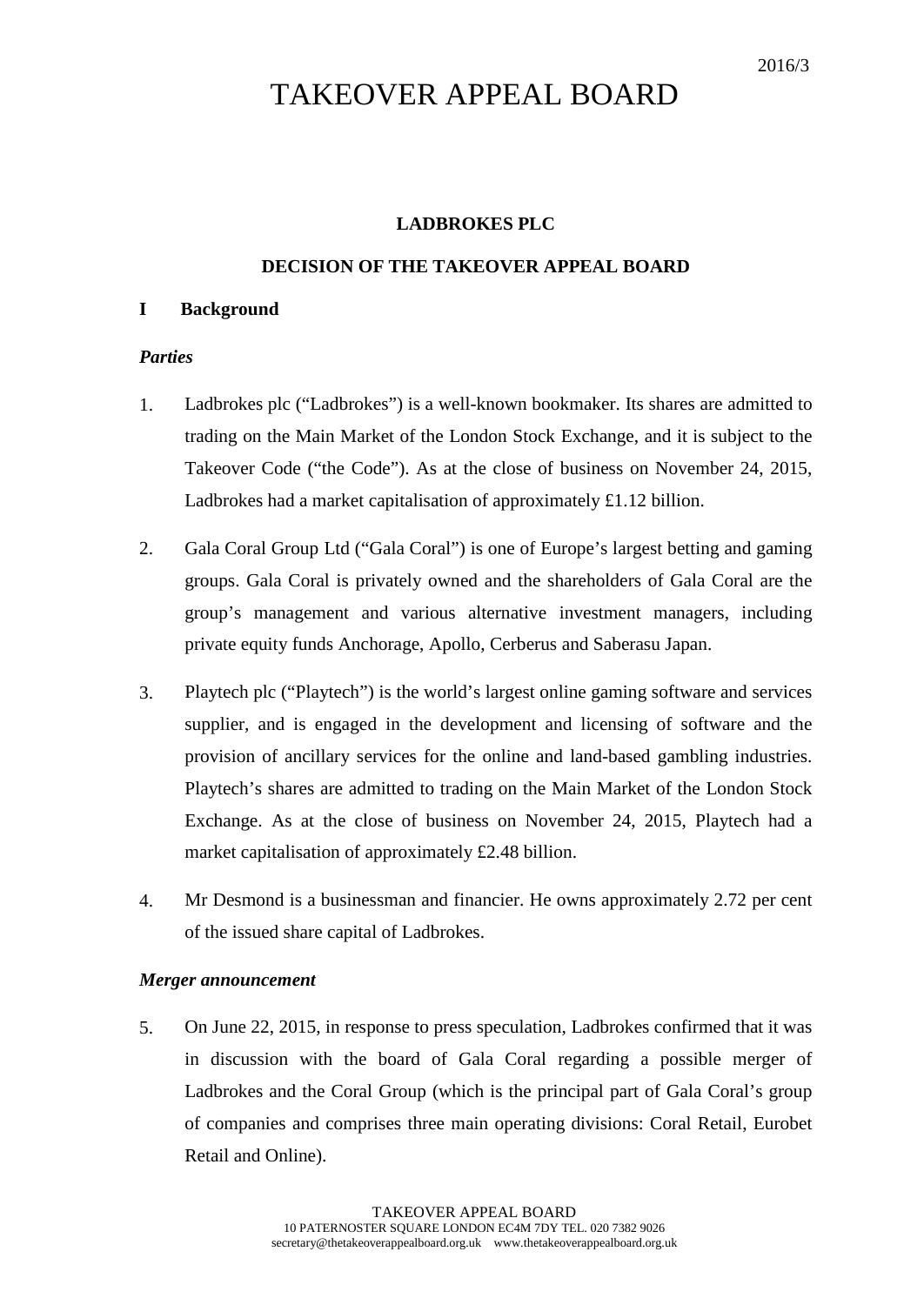- 6. The announcement stated that the enlarged company would be listed on the Official List of the UK Listing Authority ("UKLA") and that its shares would be admitted to trading on the Main Market of the London Stock Exchange. Shareholders were advised that there was no certainty that discussions between Ladbrokes and Gala Coral would lead to any agreement concerning a merger.
- 7. On July 24, 2015, Ladbrokes and Gala Coral announced that they had agreed the terms of a proposed recommended merger (the "Merger") between Ladbrokes and the Coral Group. To effect the Merger, Ladbrokes agreed to acquire the Coral Group from a subsidiary of Gala Coral, Gala Group Finance plc ("Coral"), in exchange for new shares in Ladbrokes representing approximately 48.25 per cent of the enlarged issued share capital of Ladbrokes at the time of the announcement of the Merger (the "Consideration Shares").
- 8. Existing Ladbrokes shareholders would own the balance of the enlarged group. The announcement stated that the Merger was classified as a reverse takeover of Ladbrokes under the Listing Rules of the UKLA, a division of the Financial Conduct Authority. It also stated that the issue of the Consideration Shares at completion of the Merger might, for technical reasons, require a waiver from the Takeover Panel ("Panel") relating to obligations that might otherwise be incurred by Coral and its concert parties to make a general offer under Rule 9.1 of the Code to all Ladbrokes shareholders. The announcement stated that, should such a waiver be granted by the Panel, it would require the passage by the independent shareholders of Ladbrokes of a resolution approving the waiver of the mandatory bid obligation under Rule 9.1 (the "Whitewash Resolution").
- 9. The Panel Executive (the "Executive") agreed that the obligation on Coral to make a general offer under Rule 9.1 of the Code to all Ladbrokes shareholders which would otherwise arise would be waived if independent shareholders of Ladbrokes voted in favour of the Whitewash Resolution.

## *The Placing*

10. A few minutes after the announcement of the Merger, Ladbrokes also announced a non-pre-emptive placing of up to 92,378,680 new ordinary shares, representing up to approximately 9.99 per cent of Ladbrokes' then issued share capital, to existing and new institutional investors by means of an accelerated bookbuild process (the "Placing"). The announcement stated that the net proceeds of the Placing would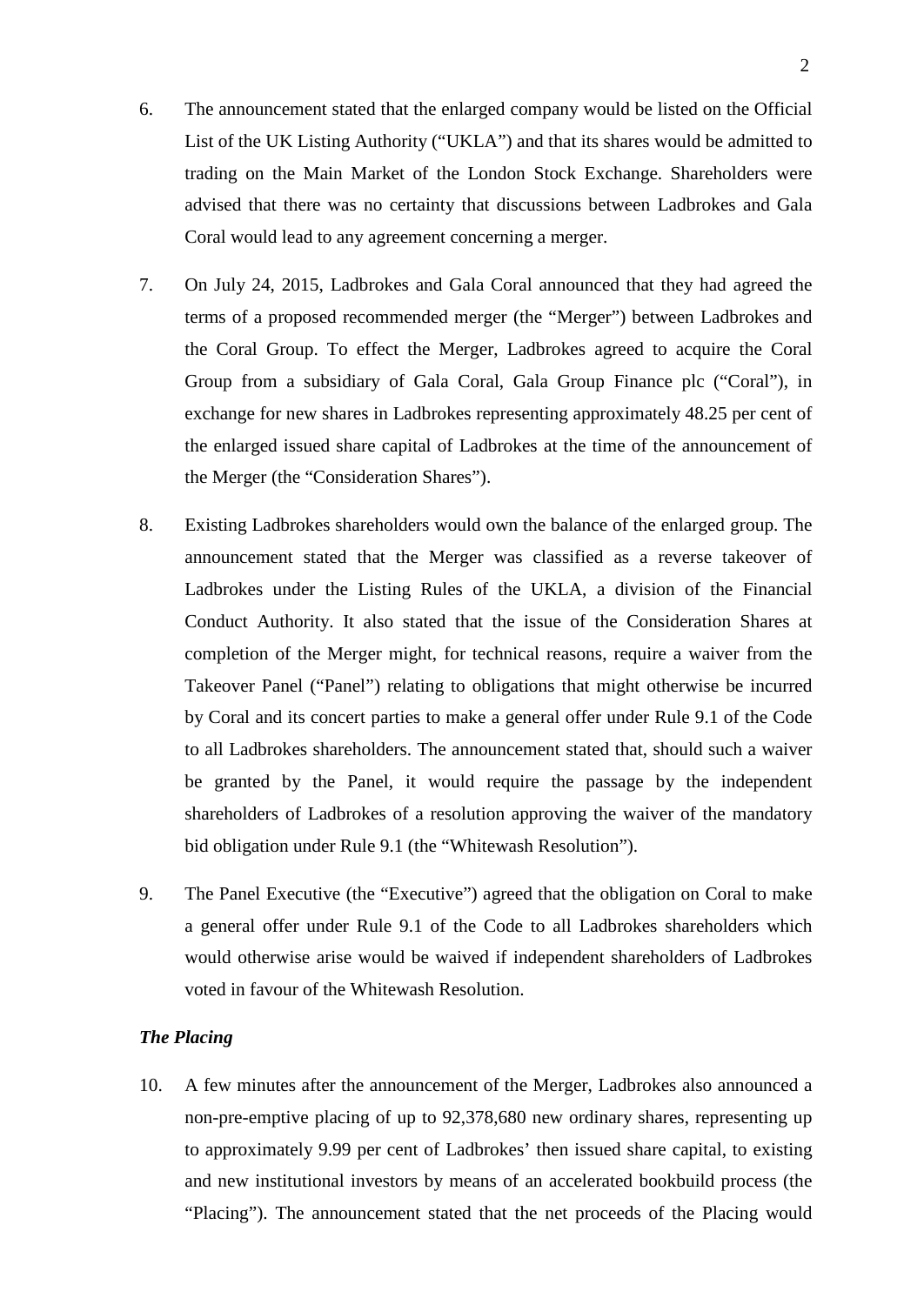strengthen the balance sheet of the enlarged Ladbrokes and that the Placing would proceed irrespective of whether the Merger completed. The announcement also stated that Playtech was expected to take up to 22.9 per cent of the shares which were to be issued pursuant to the Placing.

11. Later on July 24, 2015 Ladbrokes announced that the Placing had been successfully completed and that 22.9 per cent of the shares issued pursuant to the Placing had been placed with Playtech.

#### *Playtech Agreements*

- 12. In March 2013, Ladbrokes entered into two commercial contracts with Playtech: (1) a marketing services agreement (the "MSA" or "Original MSA") under which Playtech agreed to provide marketing and advisory services to grow Ladbrokes' digital business; and (2) a software licence agreement (the "SLA") under which Playtech granted Ladbrokes access to software and services relating to online casino and other gaming activities. The MSA and the SLA together have throughout these proceedings been referred to as the "Original Agreements".
- 13. On July 23, 2015, the day prior to the announcement of the Merger, Ladbrokes and Playtech entered into two amendment agreements in respect of the Original Agreements:
	- (1) an amendment agreement to the MSA (the "MSA Amendment Agreement") under which, from completion of the Merger, the existing terms and obligations under the MSA will be replaced with new terms (including (i) a payment by Ladbrokes to Playtech of £40 million upon completion of the Merger to be satisfied by the issue of new Ladbrokes shares and (ii) the payment to Playtech of a further guaranteed £35 million in cash payable upon delivery of key operational milestones, but, in any event, within 42 months from completion of the Merger); and
	- (2) an amendment agreement to the SLA (the "SLA Amendment Agreement") pursuant to which revised fee arrangements will apply on completion of the Merger, break clause provisions relating to the SLA were agreed and certain other non-material amendments were made to the SLA.

The MSA Amendment Agreement and the SLA Amendment Agreement together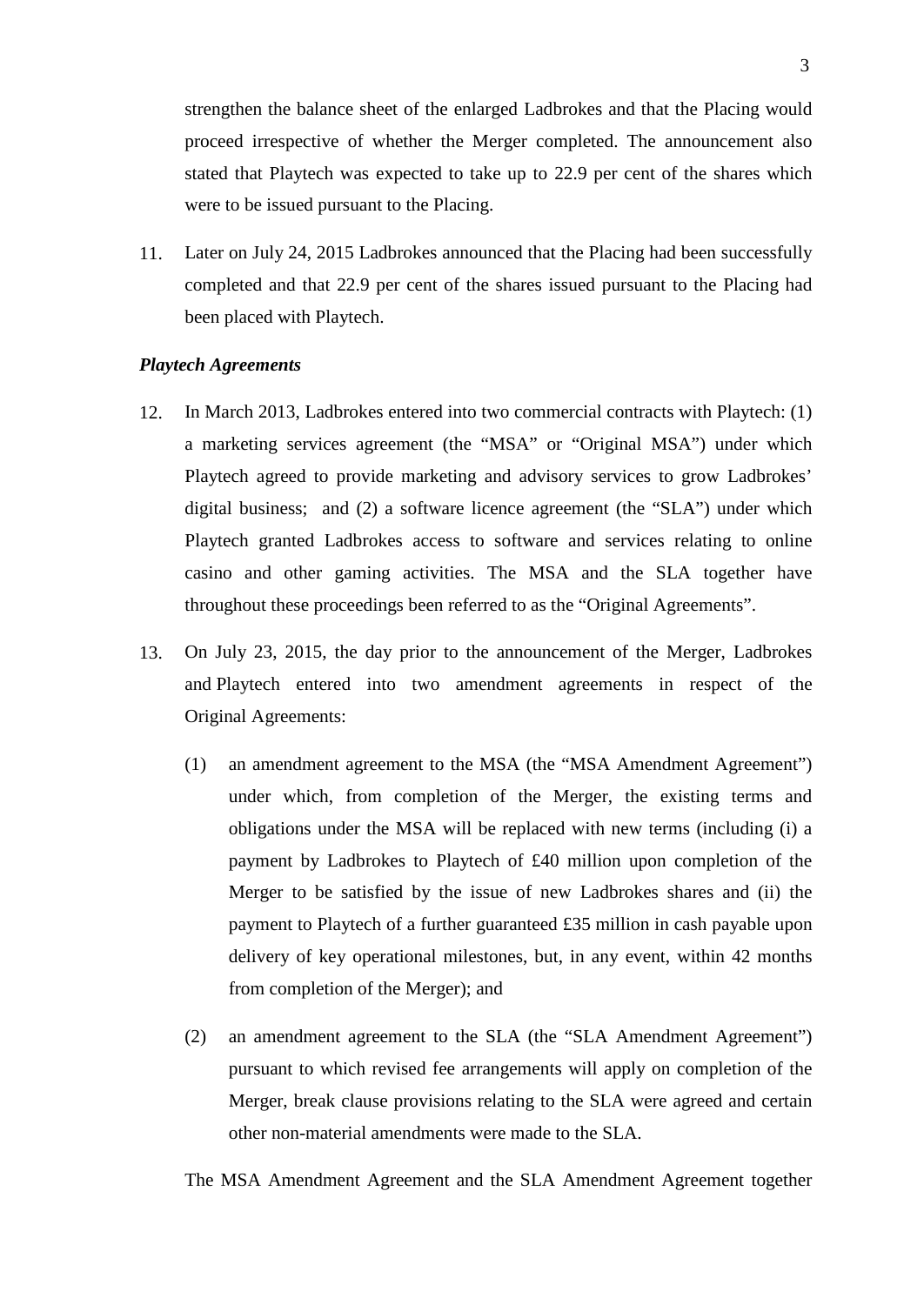are referred to as the "Amendment Agreements".

14. Playtech also separately agreed to use reasonable endeavours to procure that two Playtech consultants continue to support Ladbrokes' 2016 marketing plan after completion of the Merger.

# *Circular*

- 15. On October 30, 2015 Ladbrokes announced the publication of a circular (the "Circular") which included (at page 120) the notice of a general meeting (the "General Meeting") which set out the necessary resolutions required to be passed by Ladbrokes shareholders to approve the Merger.
- 16. The Circular explained (pages 7-8; 16-18) that:
	- (1) as Coral would hold more than 30 per cent of the voting rights of Ladbrokes at Completion, a mandatory offer would normally be required under Rule 9 of the Takeover Code, but that the Panel had agreed that, subject to the Whitewash Resolution being passed on a poll by the independent Ladbrokes shareholders at the General Meeting, the Panel would waive the requirement under Rule 9; and
	- (2) the Executive had agreed that none of the ultimate shareholders of Gala Coral would be presumed to be acting in concert with Coral, with Gala Coral or with each other after the distribution of the Consideration Shares to the ultimate shareholders of Gala Coral and therefore that, after that time, no person or concert parties would be interested in over 30 per cent of the shares in Ladbrokes.
- 17. The resolutions were ordinary resolutions, were inter-conditional on each other and consisted of the following:
	- (a) a resolution to approve the Merger;
	- (b) a resolution to grant the directors authority to allot the Consideration Shares to Coral and further shares to Playtech pursuant to the July 23, 2015 contractual arrangements;
	- (c) the Whitewash Resolution; and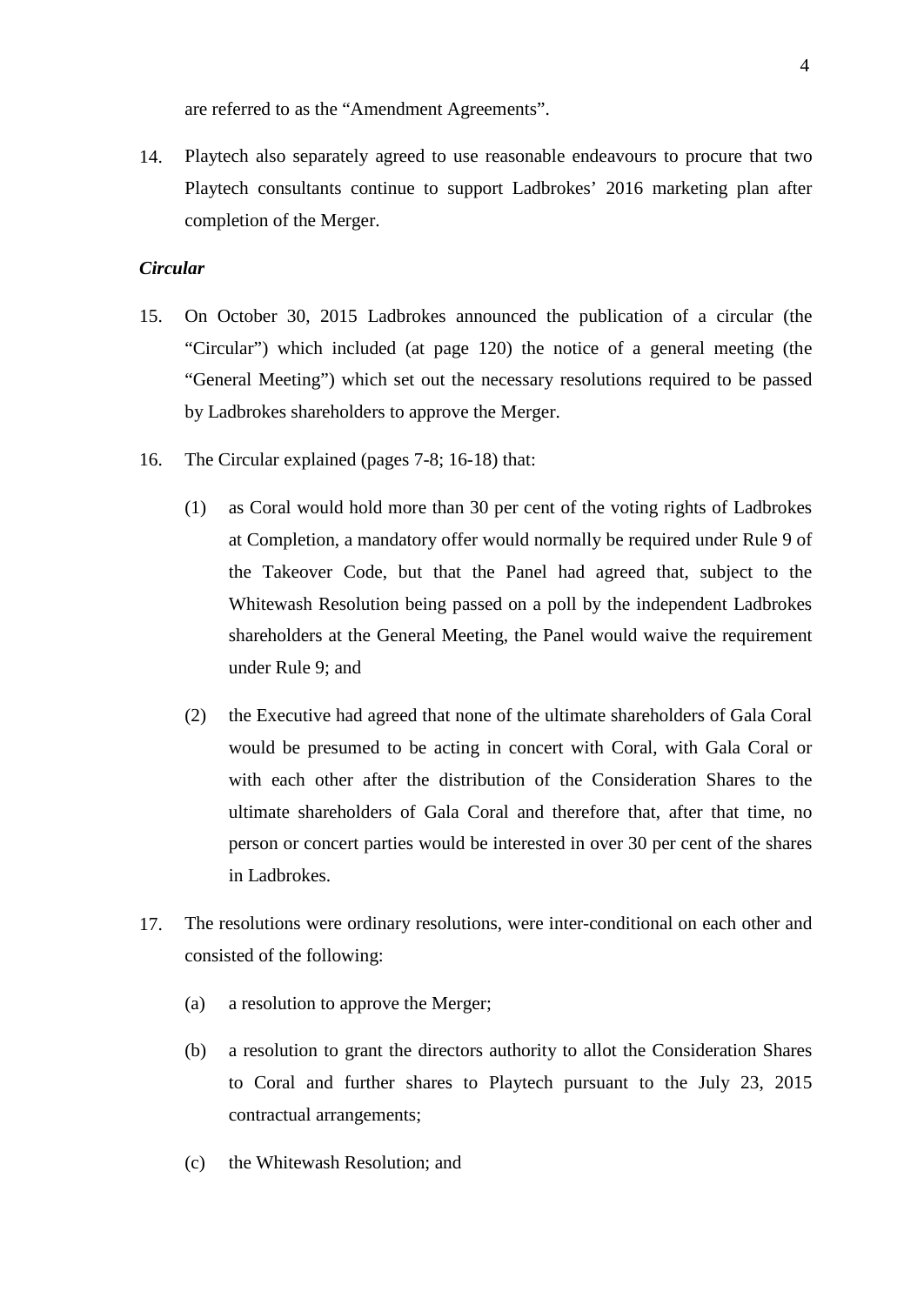- (d) a resolution approving the waiver granted by the Executive of the obligations which might otherwise arise pursuant to Rule 9.1 of the Code for Coral and/or its concert parties to make a general offer to the shareholders of Ladbrokes as a result of any increase in their percentage shareholding in Ladbrokes as a result of the exercise by Ladbrokes of its existing share buy-back authority (the "Buy-Back Resolution").
- 18. Only Shareholders in Ladbrokes being "independent shareholders" for the purpose of Note 1 on the dispensations from Rule 9 were permitted to vote on the Whitewash Resolution and the Buy-Back Resolution.
- 19. In Section 3.1, on page 11, under the heading "An enhanced and integrated technology platform" the Circular stated:

"To assist in providing the flexibility for the Enlarged Group to achieve integration and realise synergies from the combination of the Coral Group and Ladbrokes' digital businesses, Playtech has agreed with Ladbrokes to amend, conditional upon Completion, the existing Marketing Services Agreement with Ladbrokes.

As part of this arrangement, Playtech and Ladbrokes have agreed to accelerate the determination of amounts due to Playtech under the Marketing Services Agreement. The sum agreed is £75 million, of which £40 million will be satisfied by way of the issue of shares in the Enlarged Group on Completion … and with a further £35 million in cash paid upon delivery by Playtech of key operational milestones but, in any event, within 42 months following Completion.

This will accelerate the integration of the two companies' digital platforms and therefore the delivery of costs synergies. The additional benefits of this agreement are not reflected in the synergy estimate … and would reflect incremental value generation for the Enlarged Group."

20. In Section 13, on page 99 of the Circular, entitled "Material contracts", it was stated that "no contracts have been entered into (other than contracts entered into in the ordinary course of business) by any member of the Ladbrokes Group, either (a) within the two years immediately preceding the date of this Circular which are or may be material; or (b)... save as disclosed below". "Disclosed below" (on pages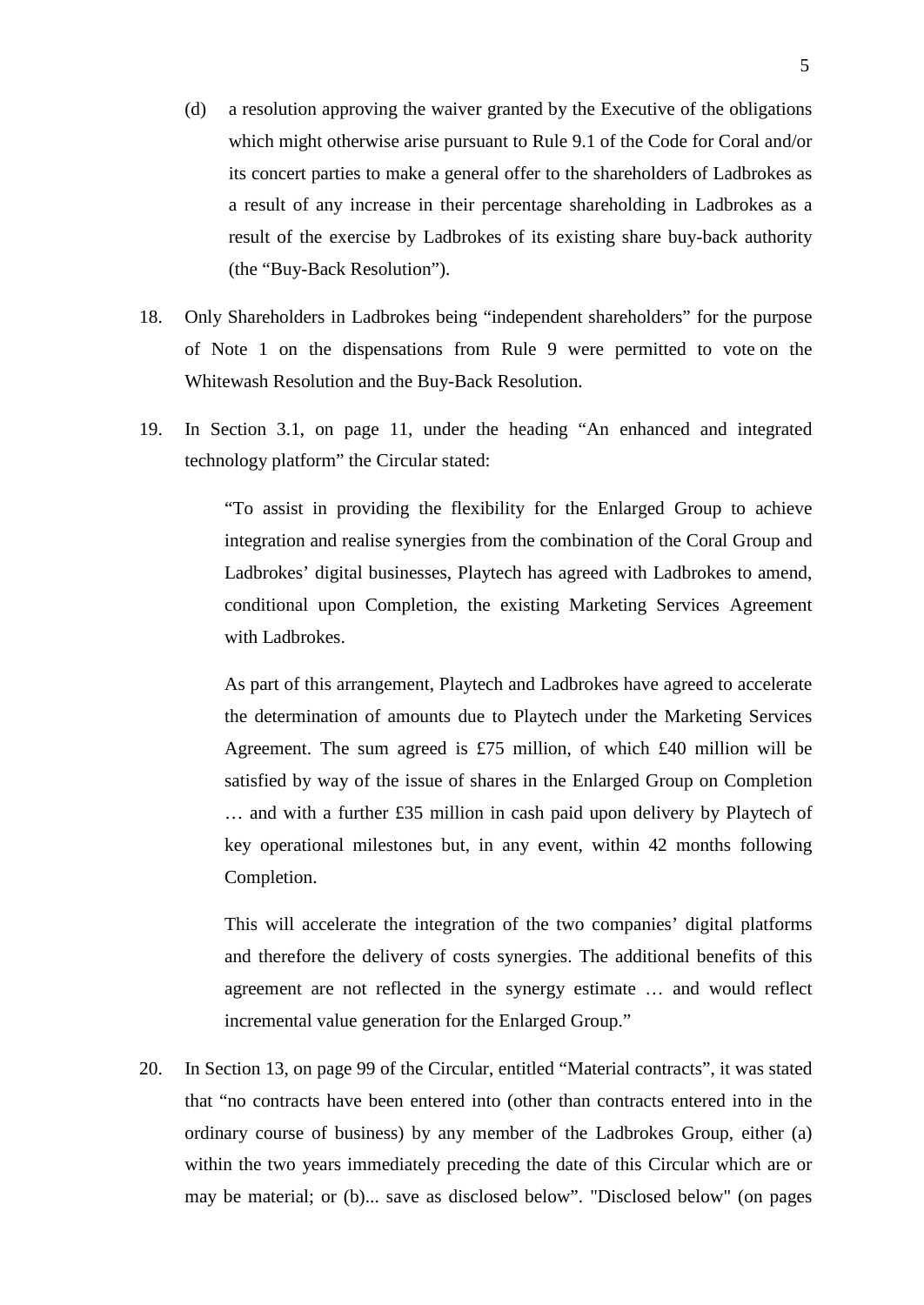102 and 103) were summaries of the MSA and the MSA Amendment Agreement and the SLA and the SLA Amendment Agreement.

- 21. The summary (page 103 of the Circular) explained that the MSA Amendment Agreement replaced existing provisions in the MSA with new provisions that provided for (i) a payment by Ladbrokes to Playtech of £40 million upon completion of the Merger to be satisfied by the issue of new Ladbrokes shares and (ii) the payment to Playtech of a further guaranteed  $£35$  million in cash payable upon delivery of key operational milestones, but, in any event, within 42 months from completion of the Merger.
- 22. None of these agreements was published on a website on the date of publication of the Circular. But following a request made on behalf of Mr Desmond, the Amendment Agreements were published in full on the website on November 5, 2015. Mr Desmond was informed that this was not a matter of obligation but a gesture of goodwill.
- 23. Mr Desmond raised concerns regarding the Original Agreements and the Amendment Agreements with the Executive on November 16, 2015. On November 21, after a series of discussions on November 17 to 21 between the Executive, Ladbrokes and Mr John Bateson, acting on behalf of Mr Desmond, the Executive ruled that (1) the Original Agreements were not material contracts entered into by Ladbrokes in connection with the Merger which were required to be published on a website by Ladbrokes pursuant to Rule 26.3 of the Code and (2) the effect of the Amendment Agreements was capable of being understood without reference to the full text of the Original Agreements.
- 24. At 9.30am on November 24 the Ladbrokes General Meeting was convened. All resolutions were passed with over 94 per cent of the votes cast in favour of each resolution.

#### *Hearings Committee rulings and appeals to the Takeover Appeal Board*

25. Meanwhile, on November 21, 2015 Mr. Desmond had requested a review by the Hearings Committee of the rulings of the Executive that the Original Agreements were not material contracts and need not be published, and that the Amendment Agreements could be understood without reference to the full text of the Original Agreements.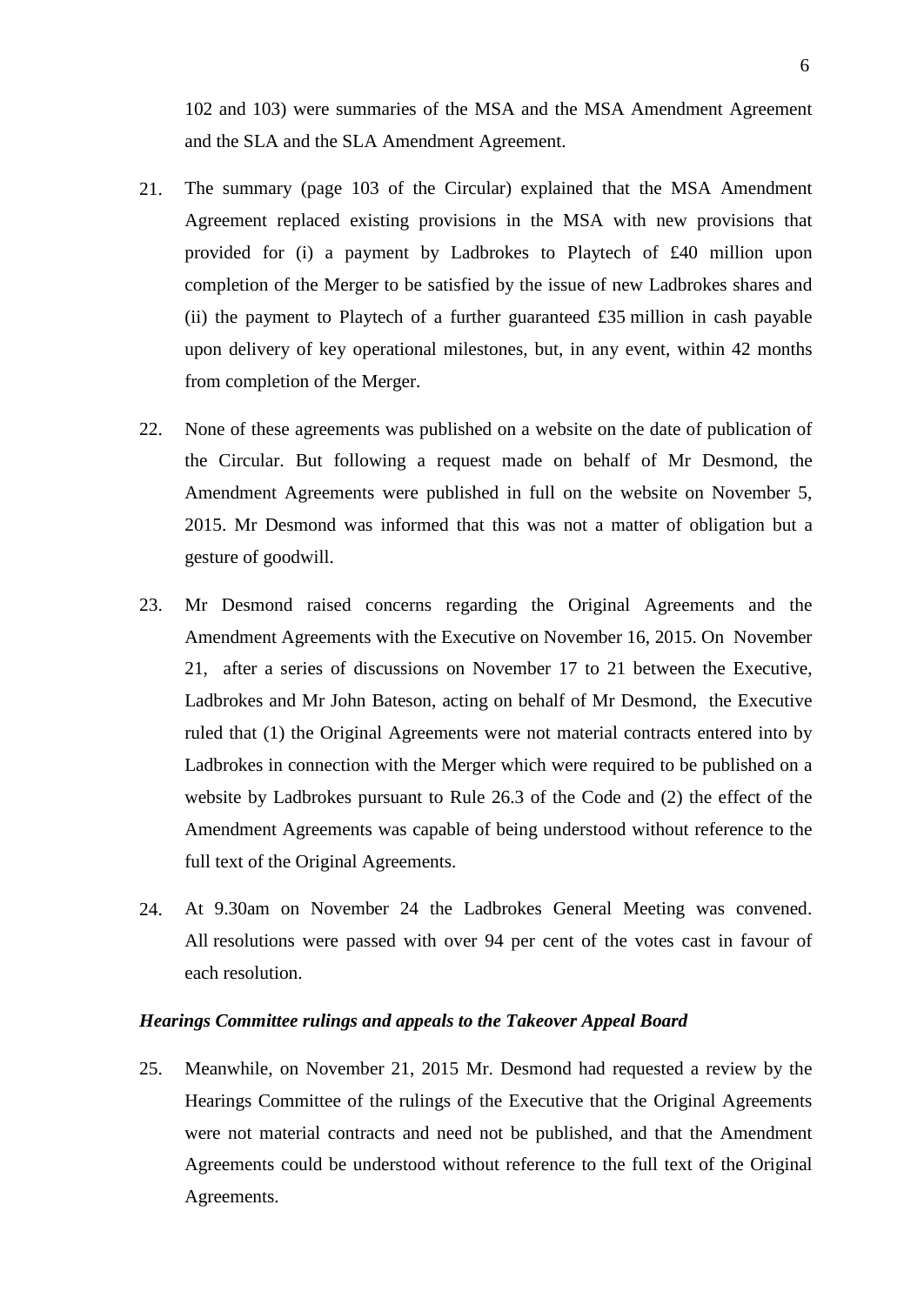- 26. A meeting of the Hearings Committee was convened on November 26 and on December 14 the Hearings Committee upheld the Executive's ruling.
- 27. On December 21 Mr. Desmond, submitted a notice of appeal to the Takeover Appeal Board in respect of the Hearings Committee's ruling.
- 28. On December 22 Jones Day, legal advisers acting on behalf of Mr. Desmond, wrote to the Executive setting out additional complaints relating to the Merger, alleging that: (1) the Circular contained material omissions and inaccuracies which rendered it misleading, so that Ladbrokes shareholders voted at the General Meeting on a false premise; and (2) the Original Agreements and/or the Amendment Agreements constituted a dealing arrangement consisting of an inducement to deal, for the purposes of Note 11(a) on the definition of "acting in concert" referred to in Rule  $26.2(c)$ .
- 29. Jones Day requested that (1) material new information omitted from the Circular be brought to the attention of Ladbrokes shareholders (including through the publication of the Original Agreements on a website); (2) a further general meeting of Ladbrokes be convened for shareholders to vote again on the resolutions required to approve the Merger; and (3) the Original Agreements be published on a website pursuant to Rule 26.2(c).
- 30. Following correspondence from Mr. Desmond to the Chairman of the Hearings Committee, on February 17, 2016 the Chairman of the Hearings Committee ruled that the proceedings and materials (both written and oral) produced before the Hearings Committee on November 26, 2015 should remain confidential (and on March 30, 2016 Mr. Desmond submitted a notice of appeal to the Takeover Appeal Board in respect of this ruling).
- 31. On March 7, 2016 the Executive ruled that: (1) no new information was required to be disclosed to Ladbrokes shareholders and a further general meeting of Ladbrokes should not be held in relation to the Whitewash Resolution and Buy Back Resolution; and (2) the Original Agreements and/or the Amendment Agreements did not constitute an inducement to deal.
- 32. Mr. Desmond then requested that this ruling be reviewed by the Hearings Committee. A meeting of the Hearings Committee was convened on April 12, 2016, and on April 20, 2016, the Hearings Committee upheld the Executive's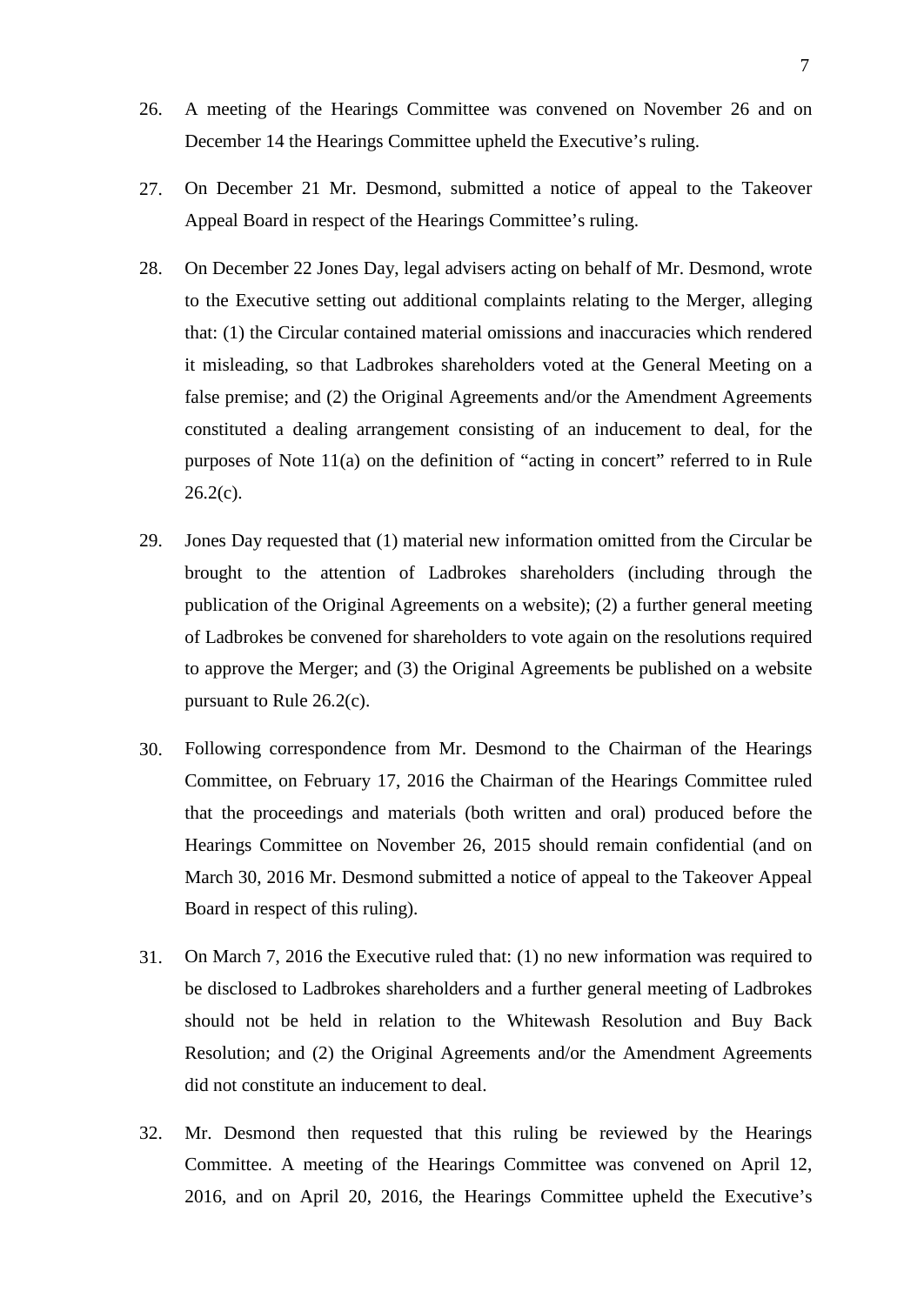ruling.

33. On April 22, 2016 Mr. Desmond, submitted a notice of appeal to the Takeover Appeal Board in respect of the Hearings Committee's ruling, and on May 16, 2016 the Takeover Appeal Board, consisting of Lord Collins, Sir John Mummery and Mr Edward Walker-Arnott heard the three appeals. At the conclusion of the hearing the Board announced that the appeals would be dismissed, for reasons to be given later. Because some of the parties then indicated that they might wish to make submissions that confidential or commercially sensitive information should be redacted from the published decision pursuant to Rule 2.21 of the Rules of the Board, the decision was supplied to the parties in draft on June 6, 2016. As a result, some minor changes were made which do not affect the substance of the reasoning, which is set out below. The ruling of the Hearings Committee of December 14, 2015, the ruling of the Chairman of the Hearings Committee of February 17, 2016 and the ruling of the Hearings Committee dated April 20, 2016 are annexed hereto, as Annexures 1 to 3 respectively.

## **II Ruling of the Hearings Committee: December 14, 2015**

- 34. The Hearings Committee decided as follows.
- 35. The Code was concerned to ensure that shareholders had the relevant information to be able to cast informed votes, but it was not concerned with the commercial rationale for an offer or merger. The essential fact that the £75 million payment had been negotiated and was to be made had been fully disclosed and there could be no reasonable difficulties in understanding it or asking about it. It would be improbable and unusual for agreements such as those in question to explain how or when the terms came to be agreed or the commercial rationale for them.
- 36. The shareholders of Ladbrokes appeared to have had no difficulty in forming their opinion on the Whitewash Resolution, and the Committee also accepted that neither the SLA nor the SLA Amendment Agreement was in any way even arguably material to this question.
- 37. The Committee acceded to the submission by the Executive, Ladbrokes and Playtech to deal with the question whether the Original Agreements or Amendment Agreements should have been disclosed as material contracts, although it did not strictly arise.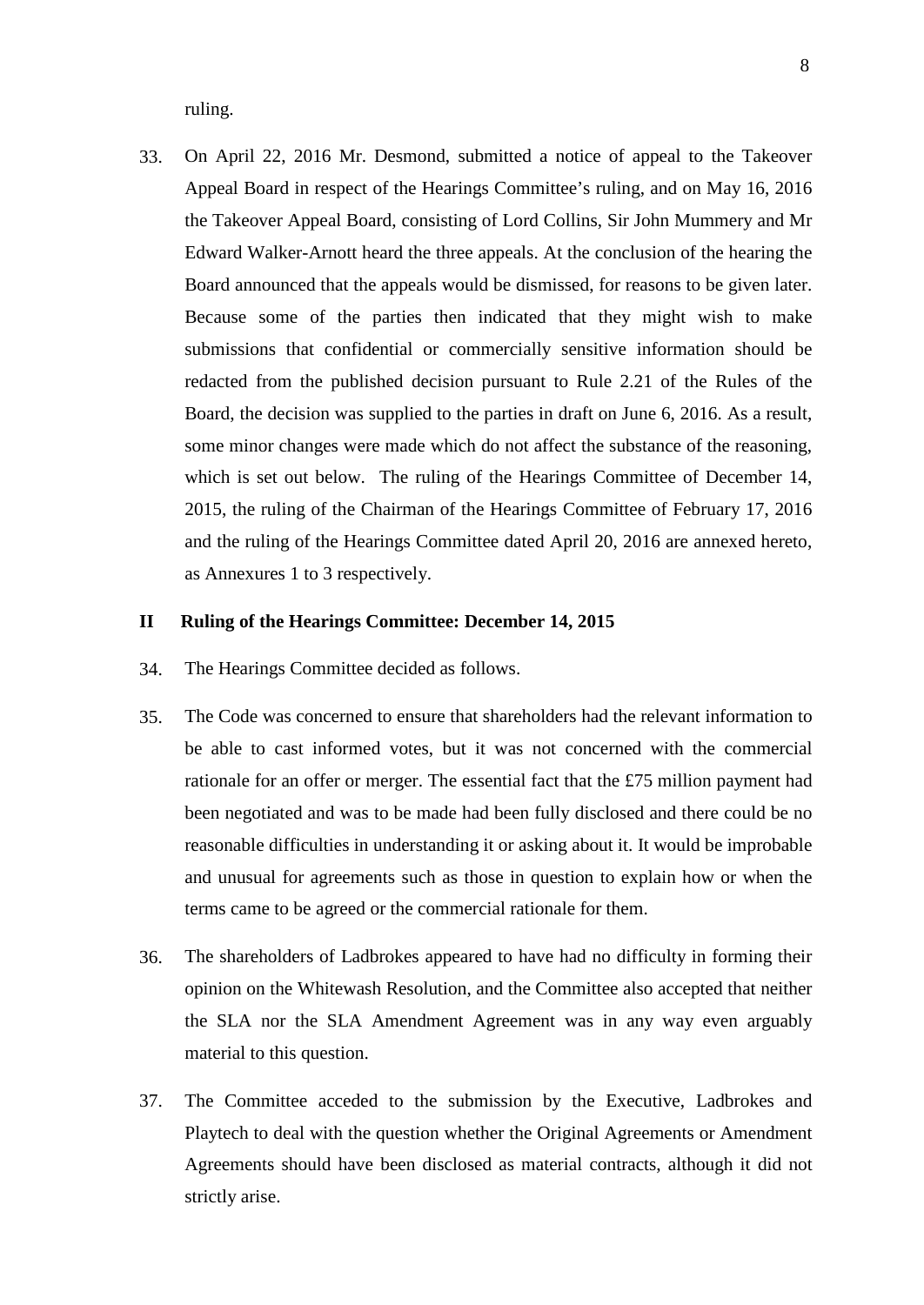- 38. The Amendment Agreements were well within the two-year time limit in Rule  $25.7(a)$ , had to be included in summary in the Circular and published on a website in accordance with Rule 26.3(d) provided they were material (which was not in issue) and (i) were not entered into "in the ordinary course of business"; and (ii) were entered into "in connection" with the Merger.
- 39. The Amendment Agreements demonstrated the importance of the services and licences provided by Playtech to the online business of Ladbrokes, which was the business in question for the purposes of the Rule. The language used in publishing the summary in the Circular undoubtedly suggested that the Amendment Agreements were not made in the ordinary course of business.
- 40. On balance, the Committee was satisfied that the Amendment Agreements were properly to be described as ones made in the ordinary course of the business of Ladbrokes. That business included a significant and growing online business which required for its successful operation the services and technology of a company such as Playtech and the Amendment Agreements were designed to secure those services in the event that Gala Coral's online business came to form part of the merged business. The fact that the Agreements were negotiated with a party with whom Ladbrokes had a wider relationship did not alter the nature of the Amendment Agreements themselves. The commercial significance of the relevant agreement was not of itself or alone the test.
- 41. The Committee was also concerned that if the words "in connection with" were given a wider meaning they would potentially catch any material agreement which would be "occasioned by" an offer or merger, for example to reflect a new corporate structure, and to require publication in full of numerous agreements of no significance to voting shareholders. The words did not have the clarity which was the intention underlying their use in Rule 26.3(d) of the Code.
- 42. The Amendment Agreements were prepared and signed because of and in "anticipation" of the proposed Merger and the perceived need to amend the Original Agreements to meet the circumstances expected to arise if the Merger was successfully completed.
- 43. The relevant words of Rule 26.3(d) were ordinary English words and, in their normal meaning, one interpretation would be that the Amendment Agreements were entered into "in connection with" the Merger. But the purpose of the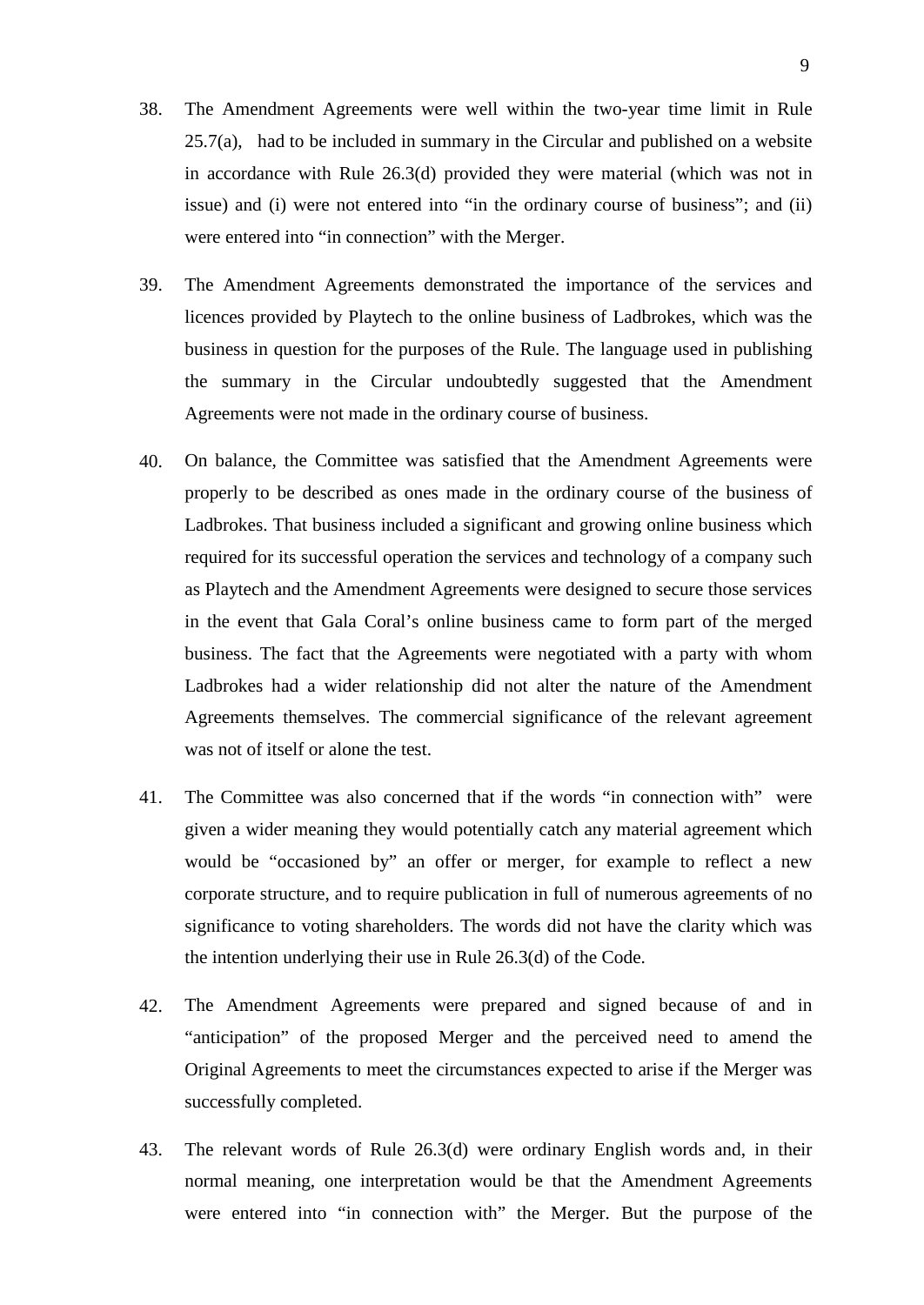requirement to publish such agreements was not directed at agreements which were simply "connected" to the offer or merger by reason of being required or impacted by it, but only those which were concerned with or directed to the implementation of the offer or merger itself, such as irrevocable undertakings to accept or approve the terms of an offer or merger.

- 44. That restricted construction was supported by the circumstances in which Rule 26.3(d) came to be included in the Code, following the view of the Code Committee that it was difficult to justify requiring copies of material contracts which were not related to the offer to be put on display in full.
- 45. Accordingly, the Amendment Agreements were not properly to be described as entered into in connection with the Merger.
- 46. Consequently, the Committee was not satisfied that the Amendment Agreements themselves were required to be published on a website by Ladbrokes in compliance with Rule 26.3(d), both because they were entered into the ordinary course of the business of Ladbrokes and because they were not entered into in connection with the terms of the Merger.
- 47. In view of the conclusions that publication of the Amendment Agreements was not required by Rule 26.3(d) of the Code, it was unnecessary to consider the submission that publication of the Original Agreements was required (wholly or at least in part) to discharge an obligation to publish the Amendment Agreements. If there had been a requirement to publish the full agreement between the parties, it would have sufficed to include in the publication only those terms of the Original Agreements which were to continue in force as part of the new agreements which became the Amendment Agreements.

## **III Ruling of Chairman of Hearings Committee: February 17, 2016**

48. Mr Desmond maintained that the Circular might also contravene certain of the Financial Conduct Authority's Listing Rules and Disclosure and Transparency Rules and wished information to be brought to the attention of the UKLA. A request to use the information in a submission to the UKLA was made by Jones Day to the Secretary to the Hearings Committee on December 23, 2015. The Secretary to the Hearings Committee replied on behalf of the Chairman on December 24, 2015 stating that "the proceedings and materials (written and oral)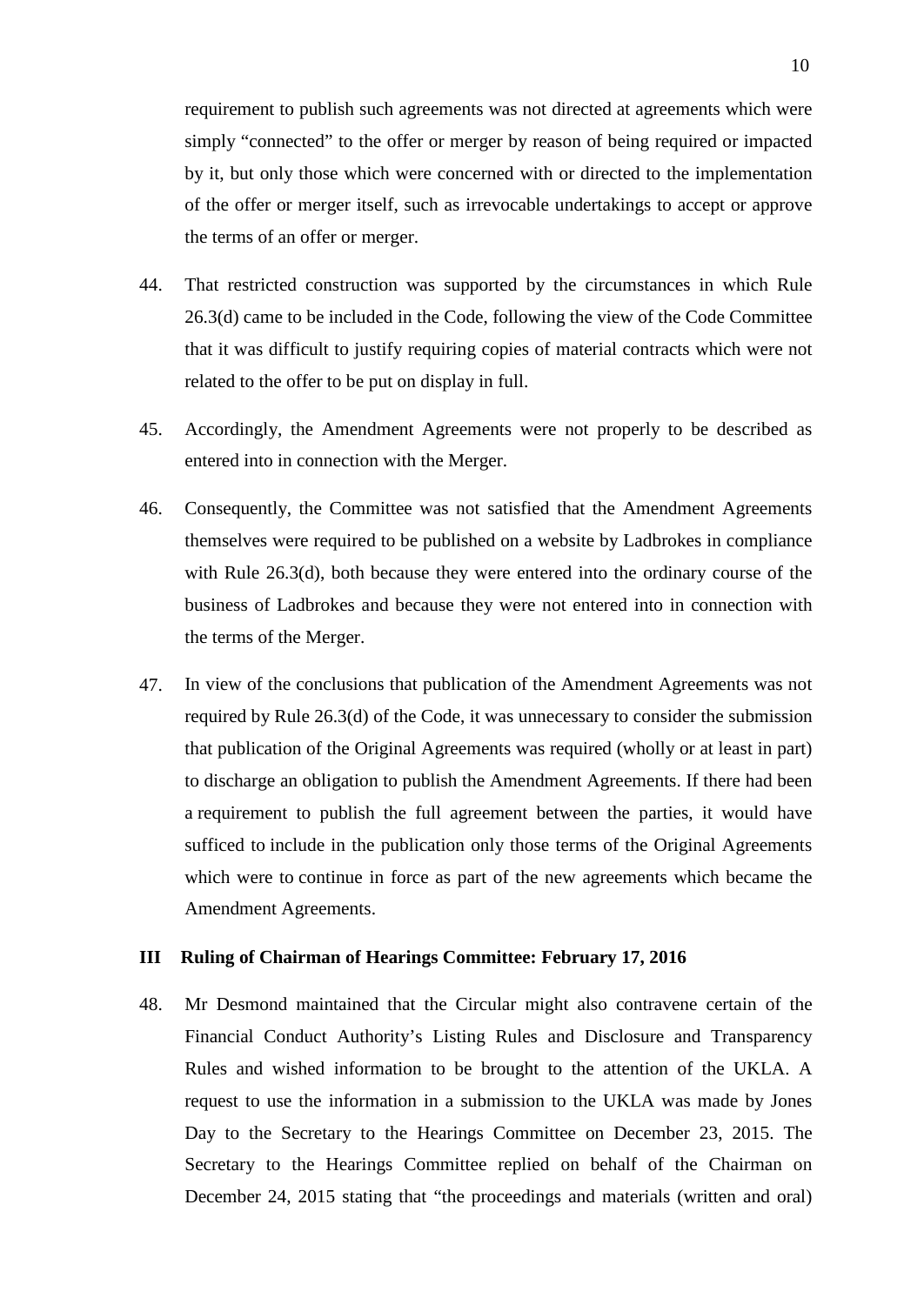produced before the Hearings Committee are and shall remain confidential (except to the extent otherwise lawfully in the public domain already), so may not be shared by Mr. Desmond with the UKLA and should remain confidential". The Chairman confirmed this, following further correspondence, on February 17, 2016.

49. Following further exchanges of correspondence between February 16 and March 14, 2016, the ruling of the Chairman was confirmed. The Chairman was prepared to allow disclosure to the UKLA, but only with the consent of each of the other parties to the Hearings Committee proceedings. That consent was not forthcoming.

#### **IV Ruling of the Hearings Committee: April 20, 2016**

- 50. In this ruling the Hearings Committee dealt with Mr Desmond's complaints that (1) the Circular contained material omissions and inaccuracies which rendered it misleading, so that Ladbrokes shareholders voted at the General Meeting on a false premise; and (2) the Original Agreements and/or the Amendment Agreements constituted a dealing arrangement as set out in Note 11(a) on the definition of "acting in concert".
- 51. The Committee accepted that no specific information was given in the Circular as to the basis of calculation of the figure of £75 million. But Ladbrokes had made available a figure for the estimated fair value at December 31, 2015 of the consideration which would be payable by Ladbrokes to Playtech under the terms of the Original Agreements if they continued in force without the merger being effected. That figure (now included in Ladbrokes' audited accounts) was £31.5 million and was expressly stated not to include the impact of the Amendment Agreements. Under the Original Agreements the figure depended on a projection of EBITDA to the end of the year 2017. Mr. Desmond did not accept this figure; and believed that the right figure might well be that nothing will be payable under the Original Agreements.
- 52. The Committee saw no reason to doubt that the figure had been prepared with proper care, or that the £75 million figure was negotiated in a commercial context in which the outcome under the Original Agreements, if applied after the Merger, could have exceeded that figure.
- 53. Mr. Desmond's criticisms of the information (or lack of it) provided in the Circular were (1) the justification for the £75 million figure should have been stated and,  $(2)$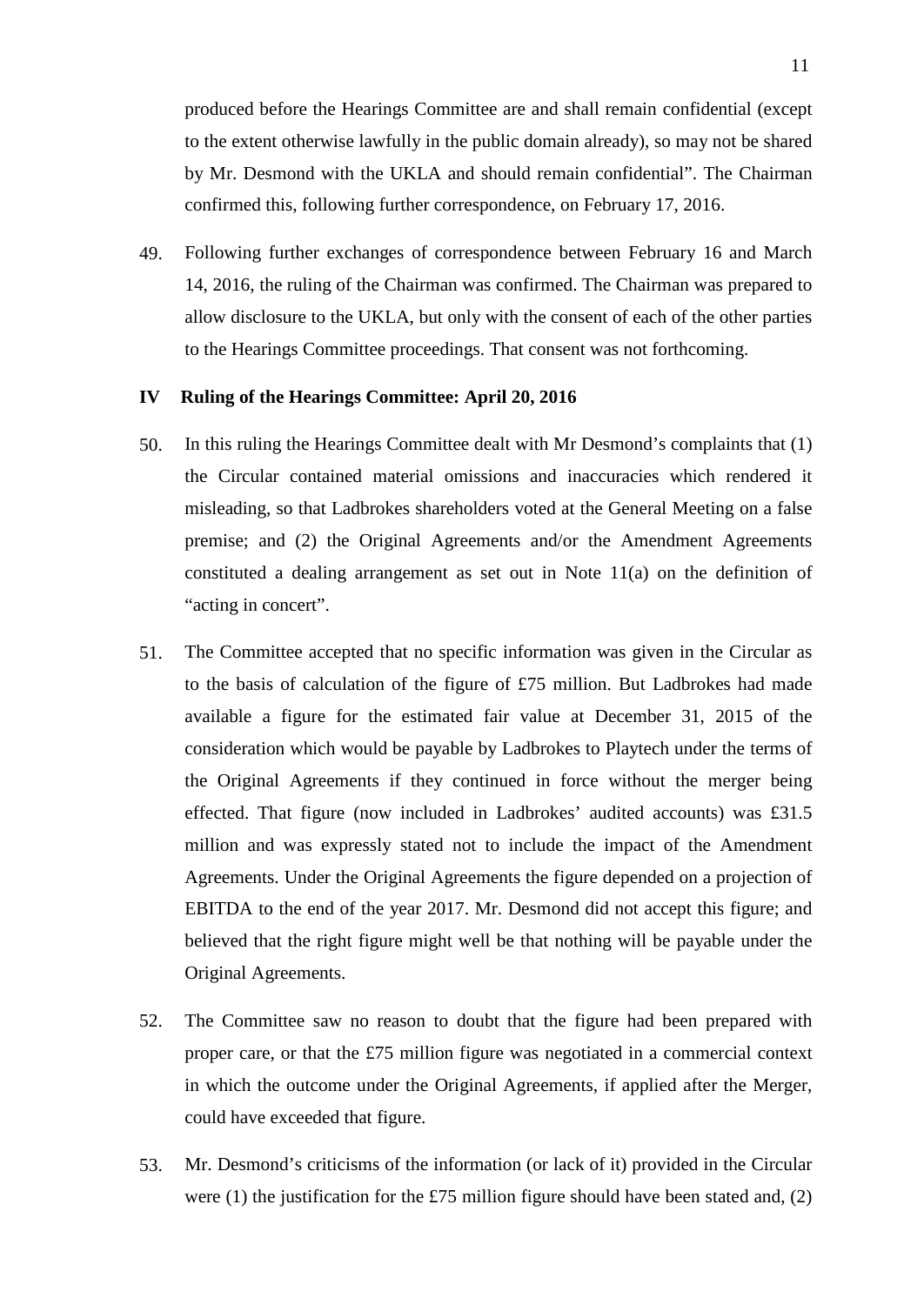the "blunder" by Ladbrokes in entering into the Original Agreements without providing for an eventuality such as the Merger should have been exposed.

- 54. Although the Circular could reasonably have given more contextual information about the justification for the £75 million payment, the Committee did not consider that this would or could have resulted in any material difference to the outcome of the General Meeting. Any further information would have provided further justification for what was a negotiated figure, and to require a new vote to be held would serve no useful purpose and would be out of all proportion to the criticism made by Mr. Desmond.
- 55. Whether or not the drafting of the Original Agreements could fairly be described as mistaken (which the Committee had no grounds for believing to be the case) was in any event of no real relevance. If it was a mistake, it required to be rectified. If it was not, there was nothing in the point.
- 56. The shareholders had sufficient time and information to enable them properly to reach the decisions that they did at the General Meeting; any shortcomings in the information in the Circular were not significant to the outcome of the votes at the General Meeting; and information was equally available to all shareholders at the time of the General Meeting, which antedated the hearing before the Hearings Committee on November 26, 2015. The Committee accepted the submission of the Executive that the privacy attaching to that hearing, to the extent it was applicable, should take precedence over Rule 20.1.
- 57. As regards Note 11 and Rule 26.2, the Committee considered that reliance on Note 11 on the definition of "acting in concert" was misplaced. The Note (so far as potentially relevant) required the fulfilment of two conditions: (1) there must be an arrangement, agreement or understanding relating to relevant securities; and (2) that arrangement, agreement or understanding "may be an inducement to deal or refrain from dealing" in those securities. The Original Agreements contained nothing which related to "relevant securities". The only reference to the securities of Ladbrokes was as part or all of the consideration which might become payable to Playtech under the original MSA. Playtech held no shares in Ladbrokes at the time of the Original Agreements and had since bought and sold shares in the market. The Amendment Agreements were to apply if the Merger completed and were to ensure the continued provision of services essential to the combined business. They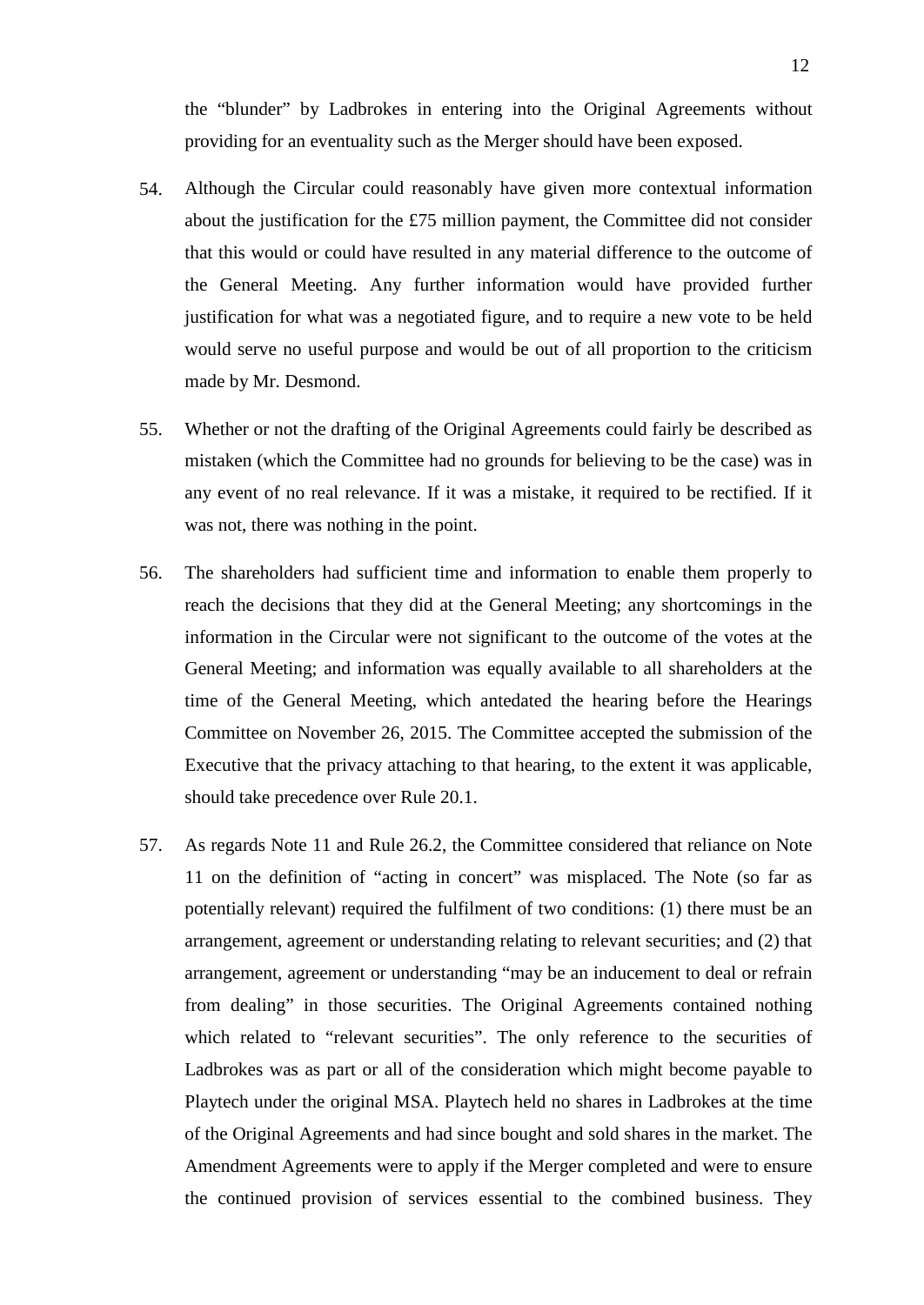contained no commitment by Playtech to buy or sell any shares in Ladbrokes or to vote in any way at the General Meeting. Whilst the Placing was agreed at the same time as the proposed Merger was announced, it was to be effective whether or not the Merger was completed.

58. Consequently, there was no basis (1) for requiring the publication by Ladbrokes of any further information relating to the Original Agreements or the Amendment Agreements or (2) for requiring Ladbrokes to call a further general meeting to vote on the resolutions which were before shareholders on November 24, 2015.

#### **V Arguments before the Takeover Appeal Board**

#### **A Mr Desmond**

- 59. Mr Desmond originally asked the Board for the following relief: (1) that Ladbrokes be required to display the Original Agreements; (2) that the Ladbrokes Board provide an explanation to shareholders for the modification of the Original Agreements governing the commercial relationship between Ladbrokes and Playtech, and in particular information regarding the primary purpose for the payment to Playtech; (3) that there be a further general meeting of Ladbrokes be convened at which the Shareholders, in possession of this new information, would have a second opportunity to vote on the resolutions voted on at the General Meeting of November 24, 2015; and (4) that the Board permits a submission to be made to the UKLA making use of verbal and written materials obtained before and during the Hearings Committee hearing held on November 26, 2015.
- 60. At the hearing before the Board, Mr Andrew Hunter QC for Mr Desmond asked for this modified version of relief: (1) a new vote on the Whitewash Resolution; (2) prior to the vote, disclosure supplemental to the Circular, of the true circumstances of the MSA Amendment Agreement, namely (a) what remuneration would have been due under the Original MSA, if it had not been amended and the merger had proceeded; (b), details of the link with the Placing; and (c) a statement that the real reason the MSA Amendment Agreement was made was to deal with a commercial impediment presented by the Original MSA, namely in effect, a statement along the lines of Ladbrokes' submissions to the Hearings Committee or the Board; and (3) that material which was before the Hearings Committee (transcripts and submissions from Ladbrokes and the Panel) should be permitted to be disclosed to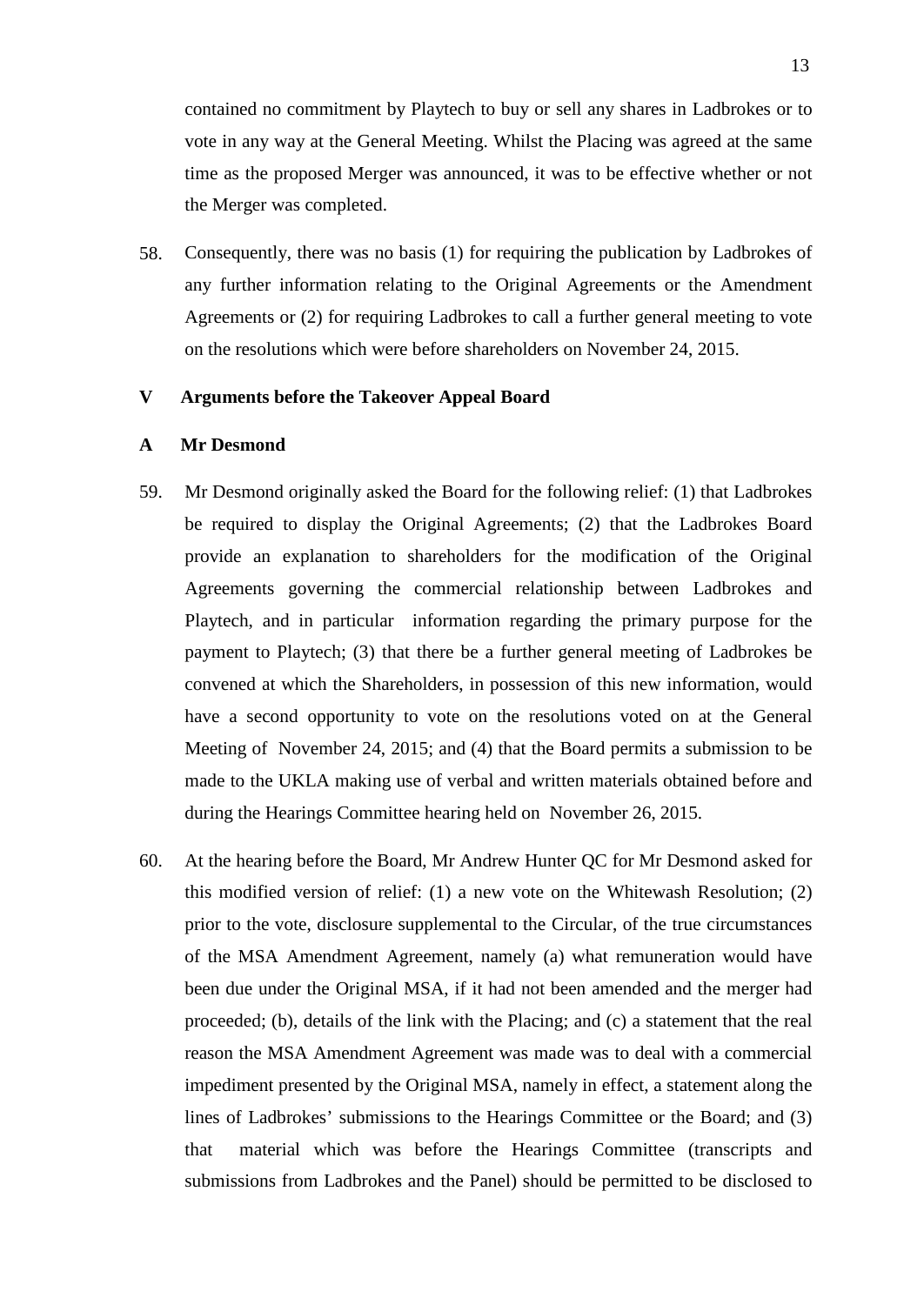the UKLA.

- 61. Mr Hunter placed very little emphasis on the arguments previously maintained by Mr Desmond that the Original Agreements and Amendment Agreements amounted to an inducement to deal for the purposes of Note 11(a) on the definition of "acting in concert" referred to in Rule 26.2(c), and he relied on a more general arrangement with Playtech which included an inducement to take shares in the Placing.
- 62. The combined effect of Mr Desmond's Notices of Appeal and the written and oral submissions on his behalf to the Board is as follows.
- 63. The inadequacy of the payment provisions in the Original MSA would have resulted in a reward for Playtech for value created simply by the Merger rather than its performance, and would have led to a sum being payable to Playtech under the Original MSA which could have significantly exceeded £75 million. This potentially very significant liability for Ladbrokes, had the Merger proceeded but without the terms of the Original MSA being amended, would have, at the least, substantially changed the financial terms on which the Merger would have proceeded and, more likely could have rendered the Merger economically unsustainable.
- 64. The Ladbrokes' Board recognised that there was a commercial impediment to any proposed merger under the terms of the Original MSA and took steps to address it. As a result, and without Ladbrokes' shareholders being provided with information pertaining to the true reasons for it, Playtech and Ladbrokes reached an accommodation, overcoming these obstacles, whereby Playtech agreed to support the Merger. As a result of information which has emerged over the course of these proceedings, it is now clear that Ladbrokes secured this support by offering Playtech: (a) a financial incentive in the form of the payment pursuant to the MSA Amendment Agreement; and (b) an invitation to Playtech (as part of a very select group of investors), and no doubt related to entry into the Amendment Agreements, to buy additional shares in the Placing announced simultaneously with the announcement of the Merger which, together with additional market purchases during this period, saw Playtech increase its shareholding from less than 3 per cent to approximately 9.71 per cent by July 28, 2015, five days later, with Playtech being singled out as the only subscriber not subject to scaling down in the event of over-subscription (which, in the event, occurred).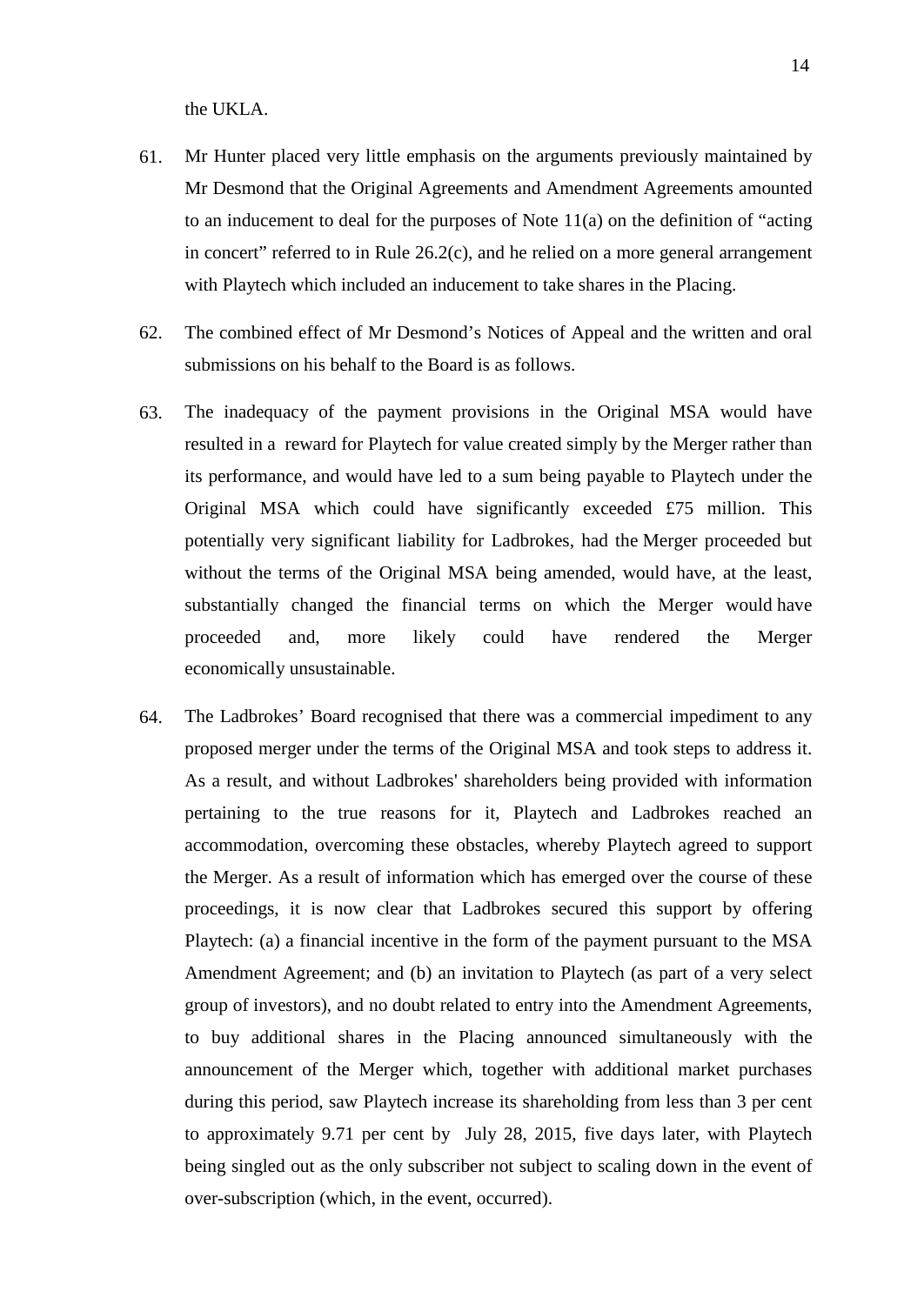- 65. Accordingly what was not explained in the Circular was (1) that the primary purpose and real rationale for the payment and the agreement of amendment terms with Playtech was to remove what would have otherwise been a substantial commercial impediment to the Merger; and (2) the real cost of procuring Playtech's support, which was not just the payment but permitting Playtech to participate in the placing and substantially increase its shareholding in Ladbrokes.
- 66. This information should have been disclosed to Ladbrokes' shareholders so that they could make a fully informed decision whether or not to support the Merger. That would have mattered to any reasonable shareholder because: (1) it would cause a reasonable shareholder to question both the independence of the Ladbrokes' Board on issues relating to the Merger and the transparency of the process as a whole. The true facts of the arrangement suggest that Playtech had what was virtually a roadblock against the Merger and that the Ladbrokes board was forced to cede substantial benefits to Playtech to gain its support - which it then presented as a *fait accompli* without revealing the true cost. Shareholders were entitled to know that so that they could appraise the extent to which their company's Board was truly independent with respect to the Merger and whether the deal struck with Playtech was really a good one; and (2) it would cause a reasonable shareholder to have real concerns as to whether Playtech has enjoyed too great an influence on the progress of the Merger, particularly when Playtech will have a material and potentially lucrative role in any future merged Ladbrokes/Gala Coral entity as a supplier. Shareholders must get the chance to decide whether or not Playtech's substantial influence over the Merger matters in full possession of the facts. This is particularly relevant in the light of Playtech's publicly stated position that it already has "significant influence over the financial and operational decision making of the Ladbrokes' digital business" (Note C to the financial statements contained in Playtech's Annual Report and Accounts for 2013 and 2014).
- 67. There was no attempt to convey to Ladbrokes' shareholders: (1) the critical influence Playtech possessed over whether or not the Merger could move forward at all; (2) the fact that Playtech was incentivised to support the Merger only once it had been promised a substantial guaranteed cash payment and further shares; and (3) the manner in which Playtech, a major driver in any merged Ladbrokes/Gala Coral entity, leveraged its position of significant power based upon Ladbrokes' incompetence in negotiating the terms of the Original MSA to its own commercial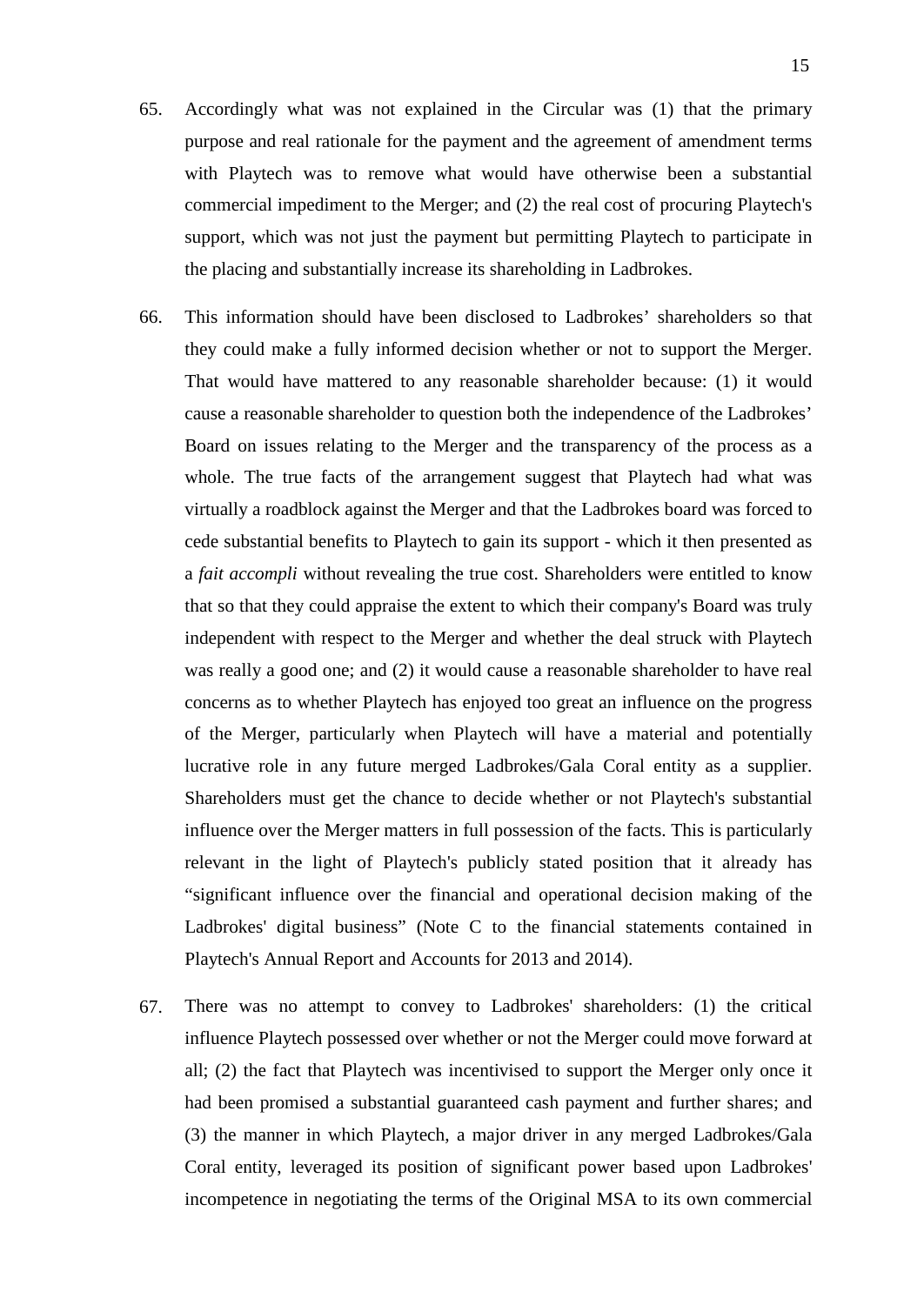benefit.

- 68. The omission was all the more serious given that: (1) Playtech will benefit substantially from the Merger. It is no answer to say that had Playtech not agreed to amend the terms of the Original MSA it could in fact have received an even greater benefit from the Merger, as the Merger might well have stalled from the outset without Playtech's agreement to amend the terms of the Original MSA. The Merger was not announced by Ladbrokes until the day after the Amendment Agreements were executed. If there was/is no Merger, Playtech currently stands to receive very little, if anything at all, by way of incentive payments under its contractual agreements with Ladbrokes; and (2) it was originally intended by Ladbrokes and Playtech that Playtech would be entitled to vote on the Resolutions, including to approve the Whitewash Resolution.
- 69. The Circular was also incomplete because it failed to explain: (1) what Playtech is likely be paid under the Original Agreements if the Merger fails to complete; and (2) what Playtech would have been paid if there had been a Merger but the Original Agreements had not been amended. That information was central to allowing a reasonable shareholder to assess the extent to which the Ladbrokes' Board had acted appropriately in striking the deal with Playtech.
- 70. One of the outcomes of the Merger is the crystallisation of the payment to Playtech. That payment is significant in the context of Ladbrokes' market capitalisation (amounting to between 6 and 7 per cent). In order for shareholders to fully understand whether or not the Merger was a good deal for Ladbrokes, the Circular should have made clear what Playtech would be paid by Ladbrokes were there to be no Merger. Without this crucial information, shareholders had no way of knowing whether or not the payment was a good deal for Ladbrokes. While the shareholders were not being asked to approve the terms of the Amendment Agreements, they were being asked to approve Resolutions required for the Merger, and one of the outcomes of the Merger would be the immediate trigger of the first £35 million of the payment and the guaranteed payment of the balance within 42 months.
- 71. The omissions amount to breaches of Rules 19.1, 19.2, 19.3, 23.1 and General Principle 4 of the Code.
- 72. At the time of the Placing, only Playtech knew of the terms of the MSA Amendment Agreement. This was market sensitive information paving the way for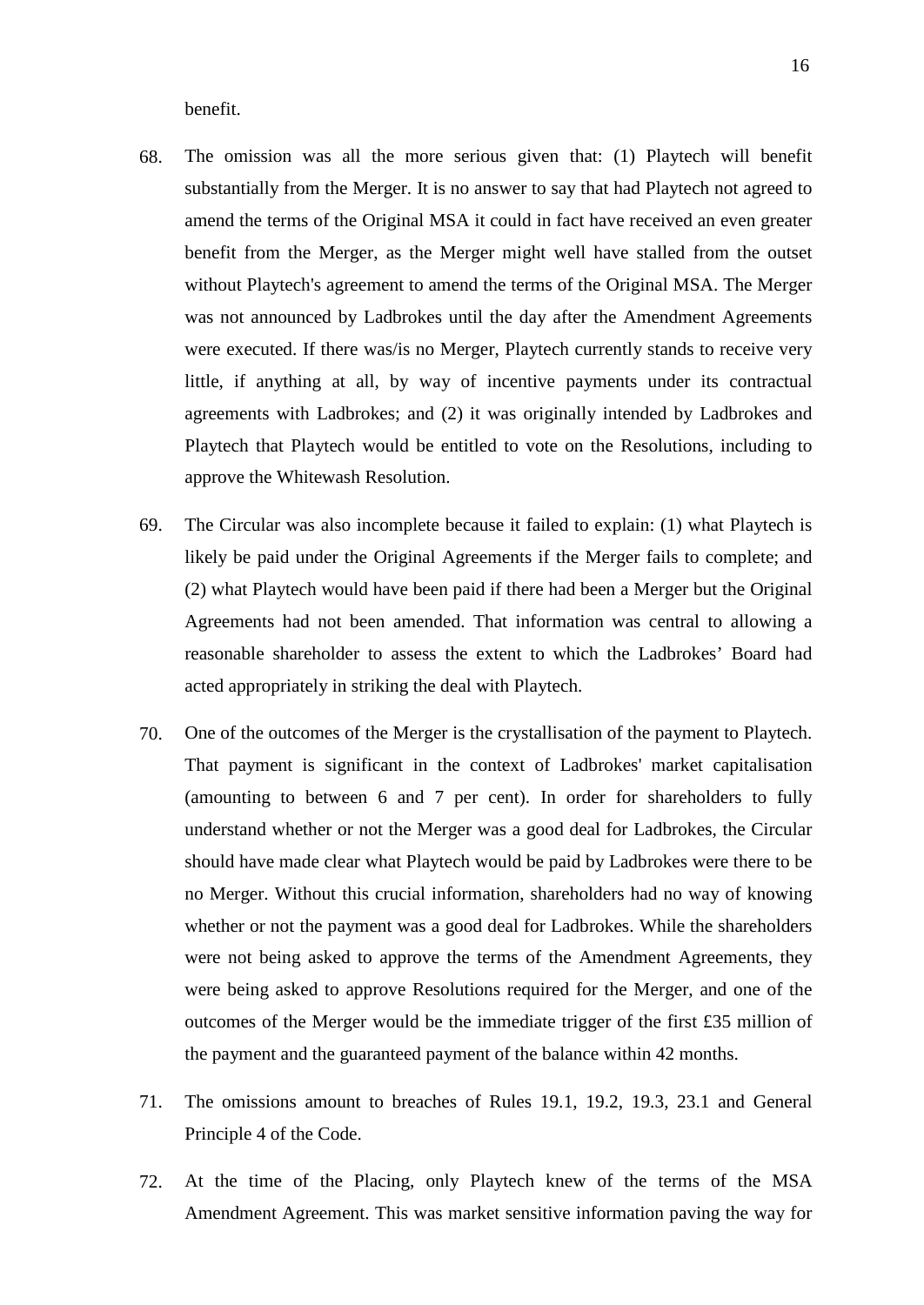the Merger to proceed, yet Playtech was included in and participated in the Placing knowing information which the rest of the market did not. Prima facie that was in disregard of Rule 20.1 of the Code.

- 73. The non-disclosures are material. It was Ladbrokes which considered that it was necessary to summarise the contractual relationship between Ladbrokes and Playtech in the Circular that was provided to Ladbrokes' shareholders prior to the vote on the Resolutions. Having made reference to the Amendment Agreements and the role of Playtech more generally, it was incumbent upon Ladbrokes to ensure that the picture presented on its relationship with Playtech was accurate, full and not misleading.
- 74. Regardless of whether the Merger is a transaction to which the Code applies, it is illogical that the shareholders of Ladbrokes would not have had in mind the Merger itself when deciding how to vote on the Resolutions. The suggestion that Ladbrokes' shareholders somehow divorced the Resolutions from the Merger, such that it did not matter that information pertaining to the Merger was inaccurate and misleading, is fanciful.
- 75. The Hearings Committee was wrong to rely in the Ruling upon preliminary results for Ladbrokes for the year ended December 31, 2015 which estimated the liability of Ladbrokes to Playtech under the Original MSA, absent the Merger, to be £31.5 million. The Committee took no notice of submissions made by Mr Desmond that on the basis of calculations his team had performed, the profit-based fee due to Playtech was likely to be nil. It is evident from Ladbrokes' own figures that the EBITDA for Ladbrokes' digital business declined between the date that the Original Agreements were signed and the end of 2015.
- 76. Ladbrokes and Playtech are over half way through the five-year performance period referenced at the outset of their agreement and there has been a large drop in digital EBITDA during that time, the likelihood of an incremental growth in EBITDA for the digital business between 2012 and 2017 is highly improbable, such that a performance payment under the Original MSA would never have been payable. Mr Desmond understands from speaking to analysts of Ladbrokes that the base figure for digital EBITDA in 2012 referred to by Playtech is in fact larger than £45.8 million and was over £50 million, reflecting adjustment for a number of nonrecurring exceptional costs during 2012.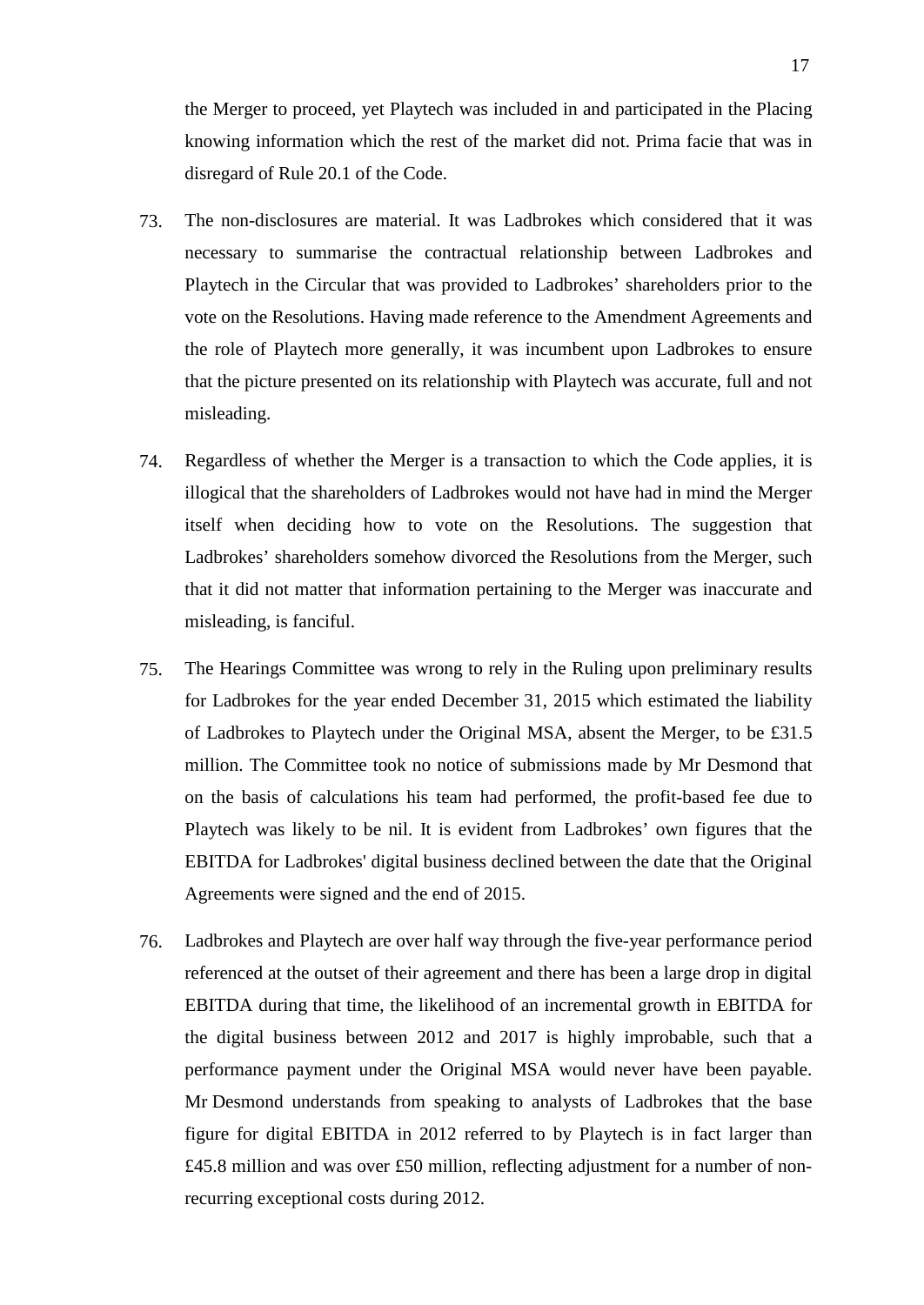- 77. The Amendment Agreements are agreements relating to relevant securities of Ladbrokes and constitute a significant inducement for Playtech to deal in Ladbrokes securities. In particular, the Placing was not made available to all Ladbrokes shareholders but only to selected investors. At the time Playtech was invited by Ladbrokes to participate in the Placing and acquired its additional shares in the market, both Ladbrokes and Playtech were operating on the basis that Playtech would be entitled to vote on the Whitewash and other resolutions which were to be put to the Ladbrokes shareholders in connection with the Merger. Playtech has a significant financial and increased operational interest in the outcome of the Merger which is different from all other shareholders which induced it to acquire additional Ladbrokes securities.
- 78. The Amendment Agreements were always an inducement to deal in Ladbrokes' shares and the Original Agreements also became an inducement to deal in the context of the Merger as they must be viewed in order to fully understand the Amendment Agreements and the reasons why they were entered into in connection with the Merger. The Original Agreements had the effect of being an inducement to deal given the clear inter-relatedness of those agreements to: (1) the reason behind the requirement for the Amendment Agreements; (2) the offer to Playtech to participate in the placing on July 24, 2015 and (3) the Merger. It was the terms of the Original Agreements which led to the accommodations Ladbrokes offered to Playtech. The terms of the Original Agreements therefore induced Playtech to deal in Ladbrokes securities.

#### **B Ladbrokes**

79. As the Playtech software licence arrangements are an integral part of the business of Ladbrokes, it was important for Ladbrokes to make sure that the ordinary course of business arrangements between the enlarged Ladbrokes group and Playtech would work in a satisfactory manner after completion of the Merger. It is for this reason that the SLA Amendment was entered into by Ladbrokes and Playtech. It also became apparent at the time of negotiations between Ladbrokes and Gala Coral prior to the announcement of the Merger that the provisions of the MSA would also need to be amended if the transaction completed and Gala Coral were to form part of the larger Ladbrokes group. The MSA Amendment Agreement was therefore entered into by Ladbrokes and Playtech.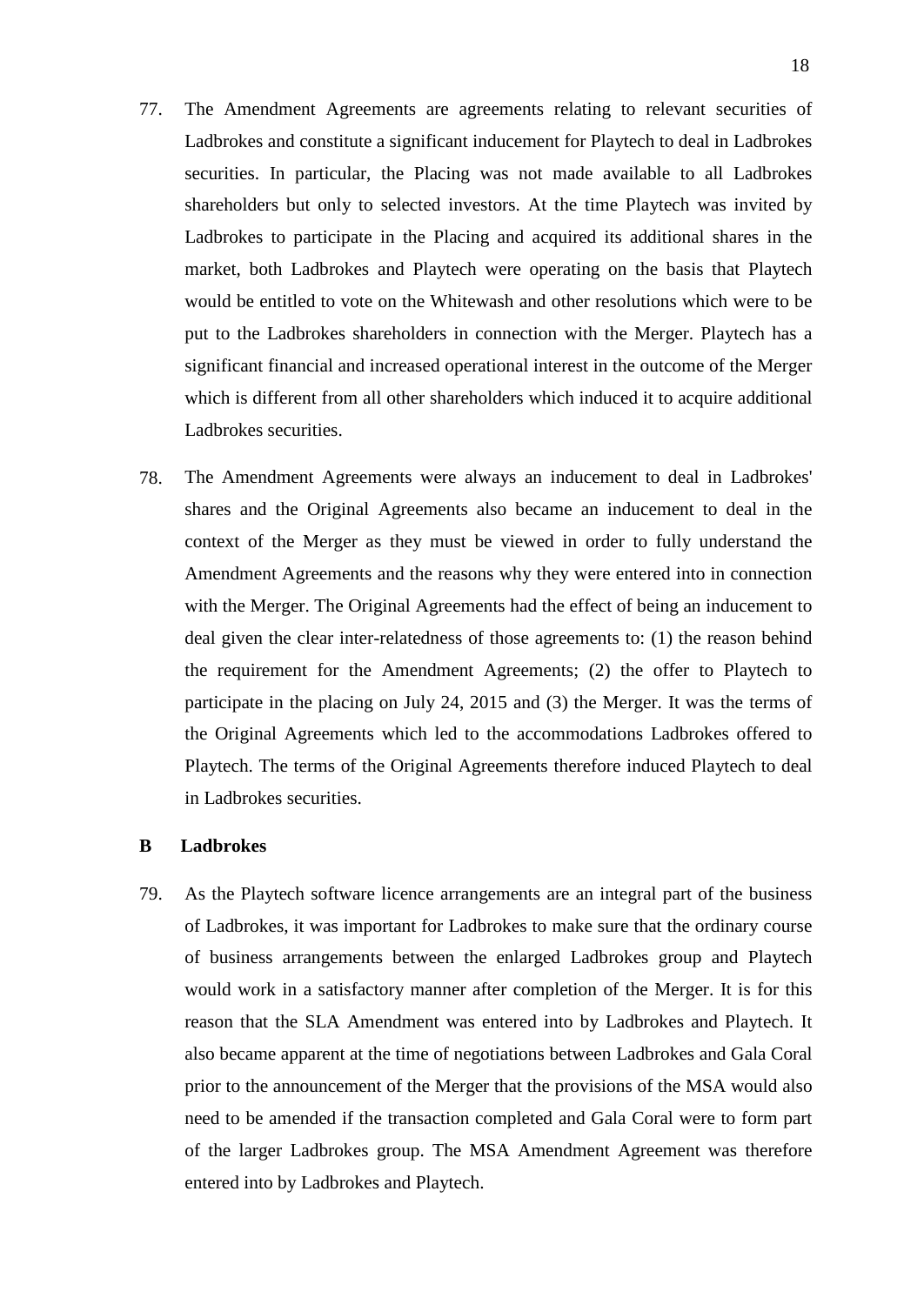- 80. The benefit of the MSA Amendment Agreement is that it results in the acceleration of the determination of the amounts payable by Ladbrokes to Playtech under the MSA and ensures that Playtech is contractually obliged to assist Ladbrokes in achieving integration of the Ladbrokes and Gala Coral businesses and the associated realisation of synergies.
- 81. The new payment terms for Playtech which replace those which are being deleted from the MSA are set out in their entirety in the MSA Amendment Agreement. Details of the services to be provided by Playtech under the MSA after completion of the Merger are set out in their entirety in the MSA Amendment Agreement.
- 82. Other than in relation to the payment terms for Playtech and the services to be provided by Playtech, the deleted clauses do not result in Ladbrokes relinquishing any material benefits to which it was entitled under the MSA or assuming any material obligations which were not contained in the MSA.
- 83. All salient information, therefore, regarding the MSA Amendment Agreement is intelligible on its face. The agreement provides for the provision of services by Playtech and payment by Ladbrokes for those services.
- 84. The Merger itself is not a transaction to which the Takeover Code applies. It is only as a result of the mechanics of the issue and holding of the Consideration Shares by a member of the Gala Coral group prior to the subsequent transfer of those shares to the ultimate beneficial owners of Gala Coral that a waiver is required from the Executive and the Whitewash Resolution and Buyback Resolution were required to be voted on by the Ladbrokes shareholders.
- 85. The effect of Rule 26.3(d) and Rule 25.7(a) is that a material contract should only be required to be published on a website and made available for inspection if it meets three requirements: (1) the contract in question must have been entered into "in connection with the offer"; (2) the contract cannot be one which was "entered into in the ordinary course of business"; and (3) the contract must have been entered into "during the period beginning two years before the commencement of the offer period."
- 86. The Merger is taken to be the "offer". For the purposes of Ladbrokes' arguments, the offer period is deemed to have started on June 23, 2015.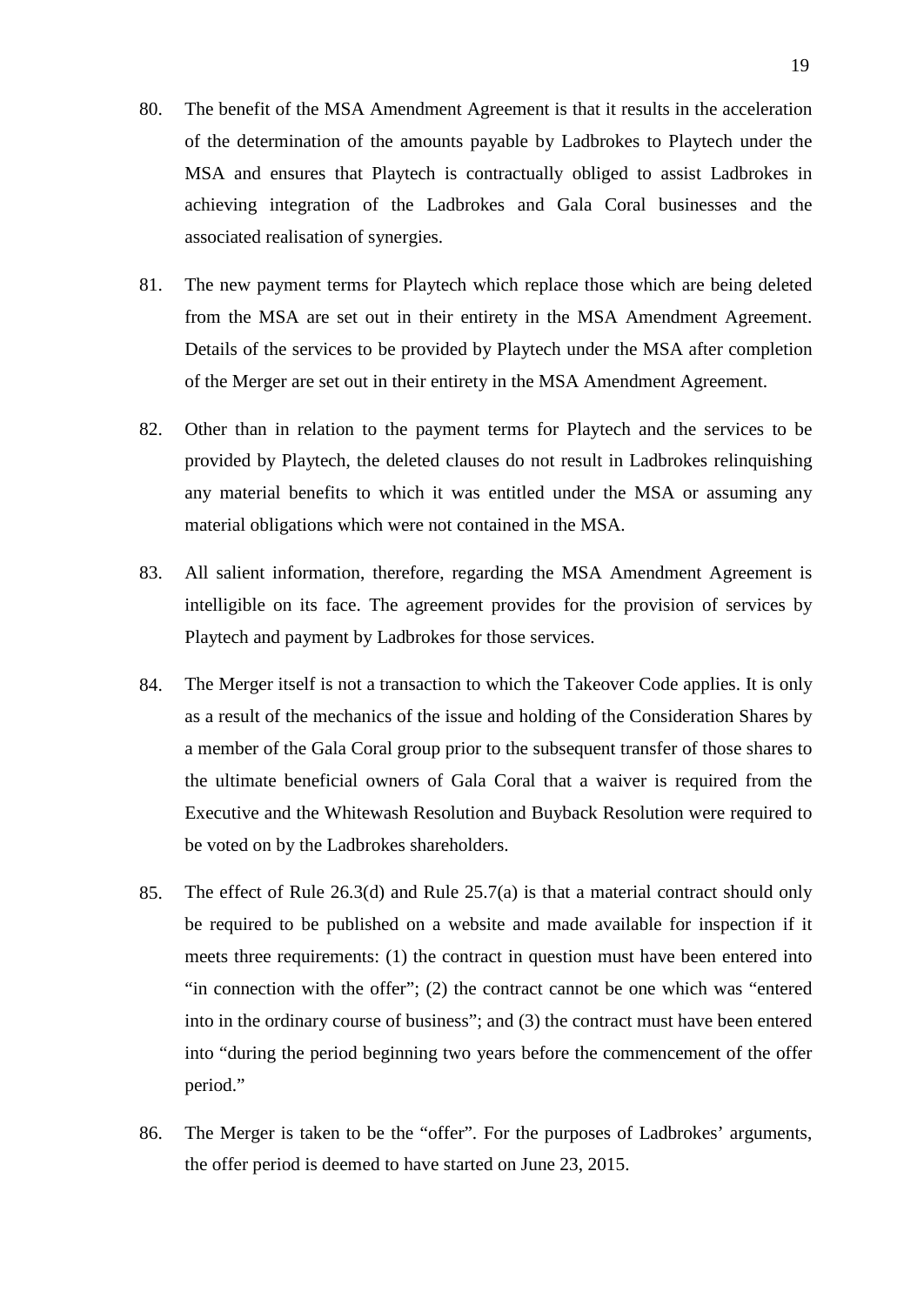- 87. The expression "in connection with the offer" requires some relationship between the subject matter of the contract and the implementation or execution of the offer, such as merger agreements, confidentiality agreements, implementation agreements, irrevocable undertakings etc. It is unlikely that the intention was for the Rule to capture the display of commercial contracts whose only nexus to the offer is that they were entered into to cater for changes to the nature of the business of the offeree if the offer completes and which are therefore conditional on completion of the offer occurring and the Executive confirmed in the hearing of the Hearings Committee on November 26, 2015 that this was not the intention of those who drafted the relevant provisions of the Code.
- 88. In applying the "ordinary course of business" test, one would consider the identity of the counterparty, the nature of its relationship with the company and the subject matter of the contract in question.
- 89. The earliest the "offer period" could be deemed to have started is June 23, 2015. Therefore a contract entered into prior to June 23, 2013 could not have been summarised in compliance with Rule 25.7(a) and so could not be required to be put on display.
- 90. Consequently the Original Agreements were not covered because they were not in connection with the Merger, were in the ordinary course of business and were entered into more than two years before the critical date.
- 91. The Amendment Agreements are on display, but in fact were (1) not made in connection with the offer as that expression should be understood; (2) were made in the ordinary course of business.
- 92. "In connection with the offer": The coming into effect of the MSA Amendment Agreement is conditional upon completion of the Merger but that is for the obvious reason that Ladbrokes is happy with its arrangements with Playtech on a standalone basis – the changes would only be required if the Merger completes. Accordingly the inter-conditional nature of the resolutions does not mean that the MSA Amendment Agreement should be seen as being entered into in connection with the offer. Similarly there is nothing about the fact that the MSA Amendment Agreement was entered into shortly prior to the Merger being announced rather than post-announcement which means that the MSA Amendment Agreement was entered into in connection with the offer as that expression should be understood.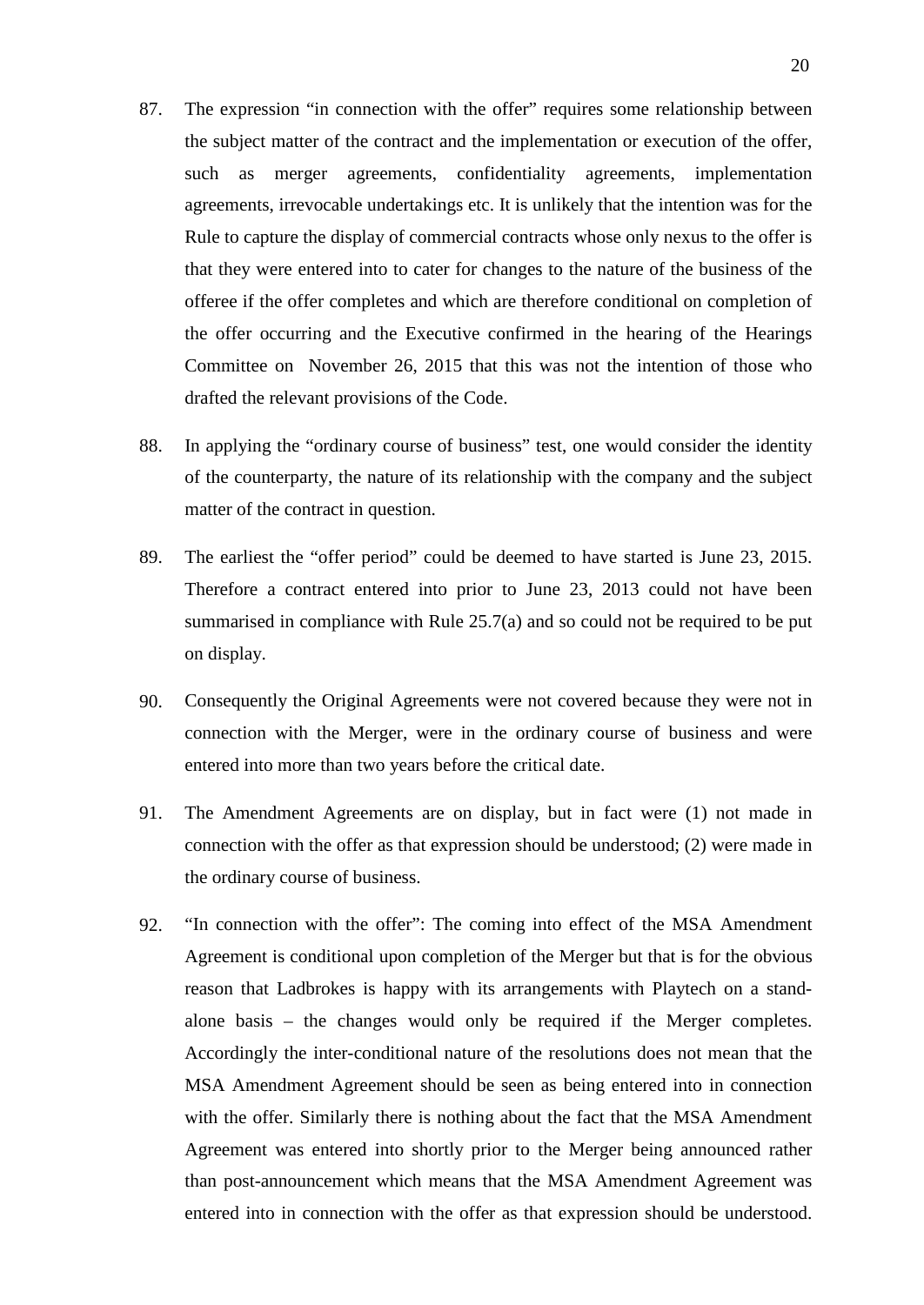The only resolution which relates in any way to Playtech is resolution 2, which simply creates the headroom necessary for Ladbrokes to satisfy its contractual obligations under the Merger Agreement to allot the Consideration Shares and also to allot any shares to which Playtech might be entitled under its contractual arrangements with Ladbrokes. The Whitewash Resolution and the Buyback Resolution have no connection with the Amendment Agreements. Resolution 2 does not oblige Ladbrokes to issue any shares or do anything else. It does not approve the MSA Amendment Agreement. As is disclosed in the Circular, Playtech is entitled to receive a proportion of its remuneration under the MSA in the form of Ladbrokes shares. The need to create headroom to allot shares to Playtech is not a consequence of the MSA Amendment Agreement.

- 93. "Ordinary course of business": The MSA Amendment Agreement changed the nature of the services to be provided by Playtech and the remuneration it received in respect of the provision of those services under the MSA in order to cater for the possibility of a significant potential change in the corporate structure of Ladbrokes (the merger with the Coral Group). As the MSA was entered into in the ordinary course of business, amendments of this nature are also in the ordinary course of business.
- 94. There is no requirement for documentation to be made available to enable a reader to compare the merits of a document which is required to be put on display with one which is not. It would still not be necessary or appropriate to require the MSA to be published as it is not necessary to publish the MSA in order to understand the relevant provisions.
- 95. Note 11: The only reference in the Original Agreements to Ladbrokes securities was that all or part of the consideration payable to Playtech under the MSA would be payable in Ladbrokes shares. The Original Agreements otherwise have no relevance or relationship to Ladbrokes shares and were not entered into "in respect of relevant securities". The Original Agreements have no relationship with the Merger or the Placing and the Merger and Placing were not in contemplation when the Original Agreements were executed.
- 96. The Amendment Agreements are already on display. In any event, they do not constitute an inducement to deal for the purposes of Rule  $26.2(c)$  and Note  $11(a)$  on the definition of acting in concert. There was no intention on behalf of Ladbrokes to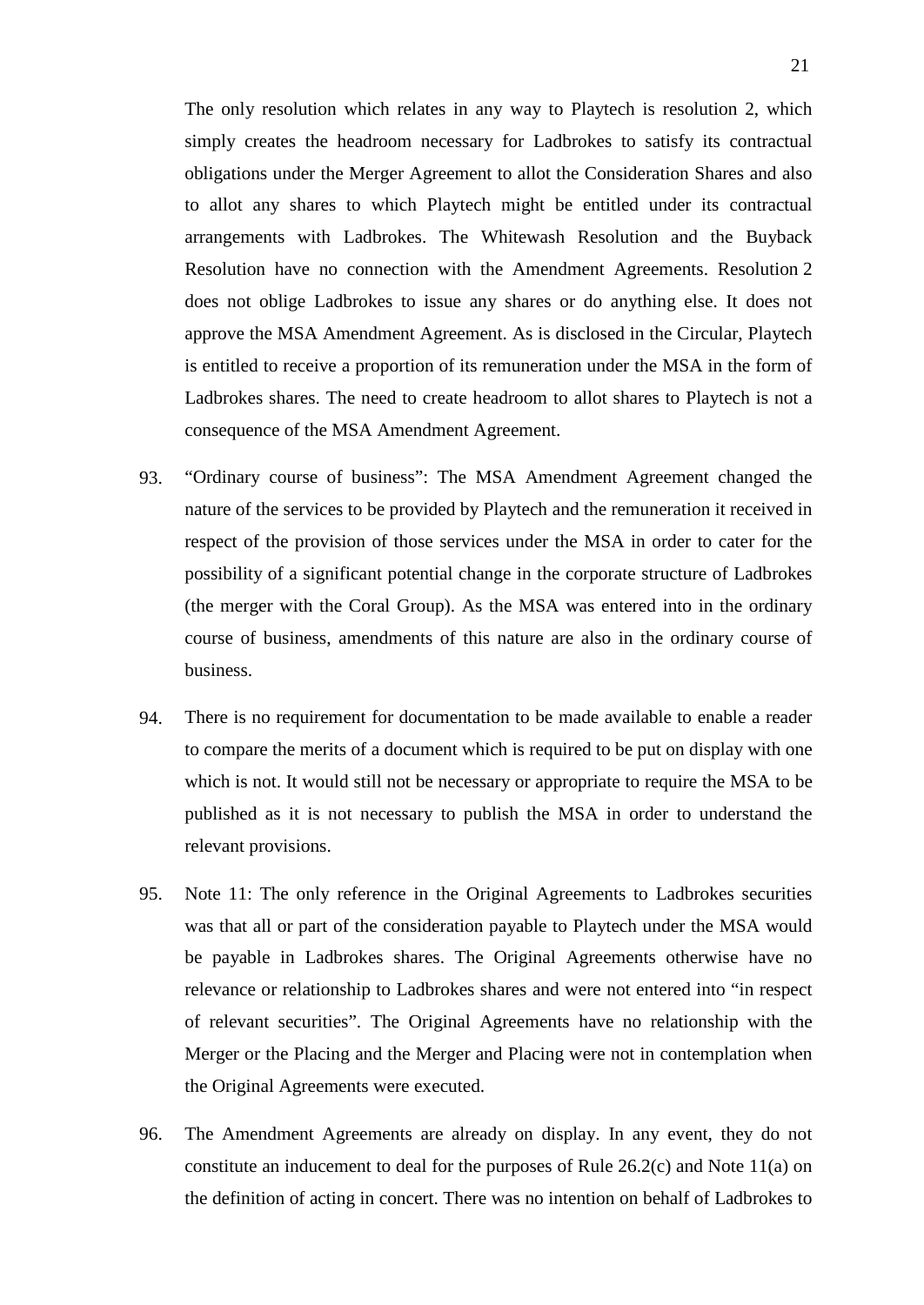induce Playtech to deal in Ladbrokes shares and there were no such discussions between Playtech and Ladbrokes at the time of negotiating the Amendment Agreements or at any other time. Playtech had indicated an interest in investing in Ladbrokes shares prior to Playtech becoming aware of the Merger. Over the period from 2013 to 2015, Playtech acquired and disposed of Ladbrokes shares. Following the Placing, Playtech acquired additional Ladbrokes shares in the market, which demonstrates that Playtech was a willing shareholder in Ladbrokes and was interested in increasing its stake in Ladbrokes. There was no commitment on Playtech's behalf to participate in the Placing.

- 97. The Placing, Merger and Amendment Agreements are not inextricably linked. The Amendment Agreements are effective only if the Merger occurs. Playtech has no control over whether or not the Merger occurs and that decision rests with the CMA. The Placing occurred in July 2015 and was not conditional on the Merger. Playtech did not sign a voting irrevocable committing to vote in favour of the Merger; and when the Executive indicated that it was minded to rule that Playtech could not vote on the Whitewash Resolution and Buyback Resolution, Ladbrokes accepted this ruling without challenge. This is because there were no discussions with Playtech as to its voting on the resolutions at the General Meeting at the time of negotiating the Amendment Agreements or at any other time.
- 98. All of the information in the Circular (including that in relation to the Playtech Agreements) is accurate and not misleading. Ladbrokes does not accept Mr. Desmond's contention that there was a "blunder" by Ladbrokes in entering into the Original Agreements without providing for an eventuality such as the Merger.
- 99. As regards the confidentiality issue, the Executive shares information with other regulators, but it is for the Executive to make that determination and share information when it considers it appropriate to do so.
- 100. Even if the Takeover Appeal Board were to disagree with any of the rulings of the Hearings Committee on substantive grounds, the Playtech Agreements and the information in the Circular in relation to the Playtech Agreements could not be considered sufficiently material to require Ladbrokes to convene a further general meeting. Ladbrokes supports the conclusion of the Hearings Committee that further disclosure in relation to the Playtech Agreements also would not be appropriate and would serve no useful purpose.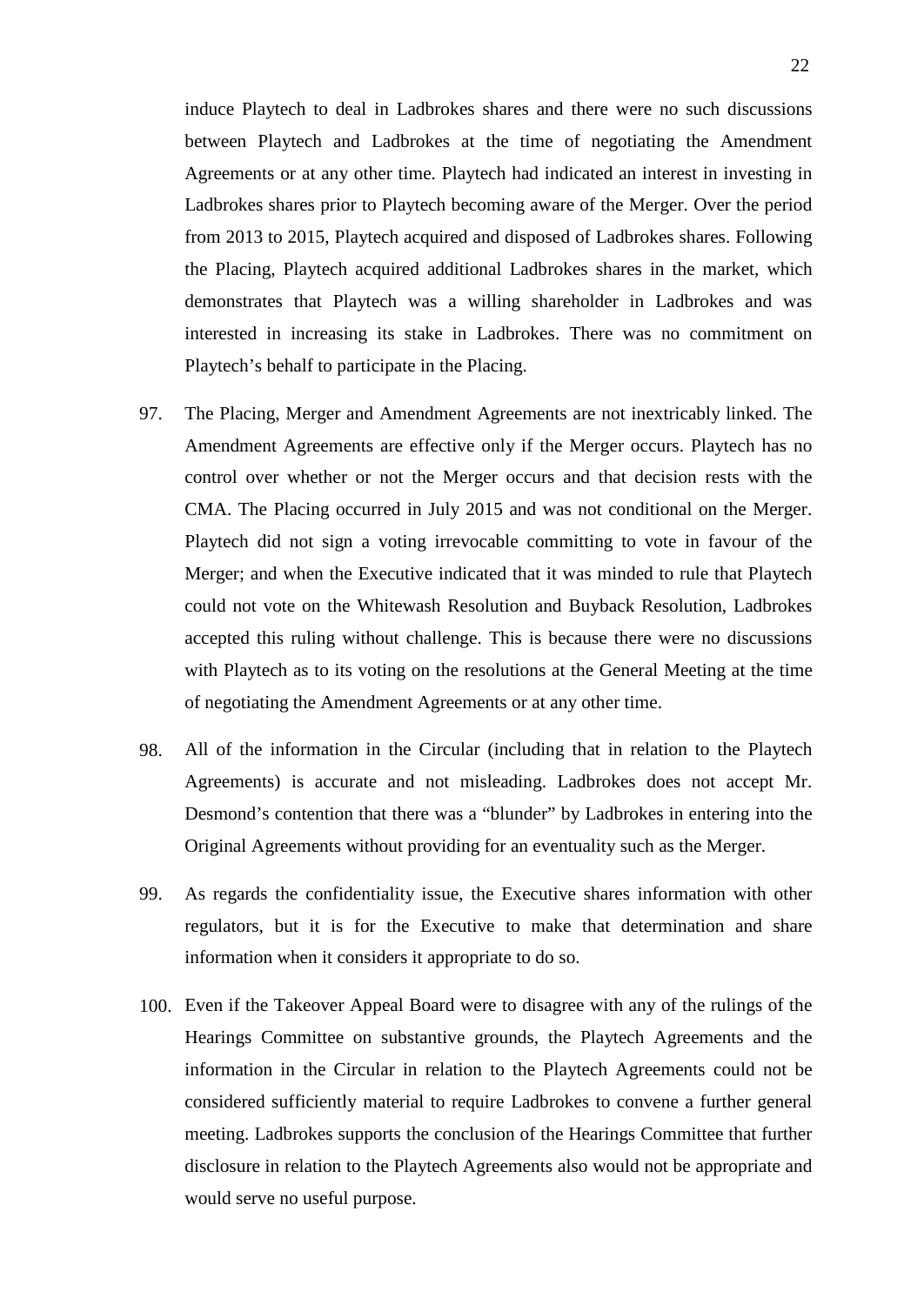#### **C Playtech**

- 101. The SLA is a customary ordinary course agreement (for the purposes of Rule  $25.7(a)$  of the Code) of the type entered into between a software supplier and its customer. Playtech has over 120 customers which have entered into an agreement of this type. Ladbrokes has a number of suppliers which provide it with gambling software. By way of example, Playtech does not provide Ladbrokes with its core sports betting platform which is licensed to it by Openbet (recently acquired by NYX Gaming). Ladbrokes also licenses a variety of gaming software from companies such as Net Entertainment Realistic Games, WMS and IGT. All of these companies are competitors of Playtech.
- 102. The purpose of the SLA Amendment Agreement is to align certain provisions of the software agreements between Playtech and each of Ladbrokes and Gala Coral and for no other reason. This is a standard process in circumstances where two customers of the same supplier merge or otherwise combine. Accordingly, the entry into the SLA Amendment Agreement was also an ordinary course contract for both Playtech and Ladbrokes.
- 103. The MSA is an ordinary course agreement of the type entered into between a services supplier and its customer. Playtech has numerous software customers to which its services division (the holding company of which is PT Turnkey Services Limited) provides a range of complementary services in tandem with Playtech's software offering.
- 104. The purpose of the MSA Amendment Agreement was to make certain amendments to the MSA and results in a fixed payment to PT Turnkey Services Limited which is conditional on completion of the Merger. The MSA Amendment Agreement is an ordinary course contract (as its purpose was to amend the MSA, itself an ordinary course contract).
- 105. The board of Ladbrokes, in conjunction with its professional advisers, has made an assessment of what information was required to be included in the Circular for the purposes of giving its shareholders sufficient information to make an informed assessment as to what actions they should take as regards the resolutions proposed to them at the General Meeting. In the Circular, the board of Ladbrokes states that it considers the Merger and the resolutions proposed at the General Meeting to be fair and reasonable and in the best interests of Ladbrokes and its shareholders, having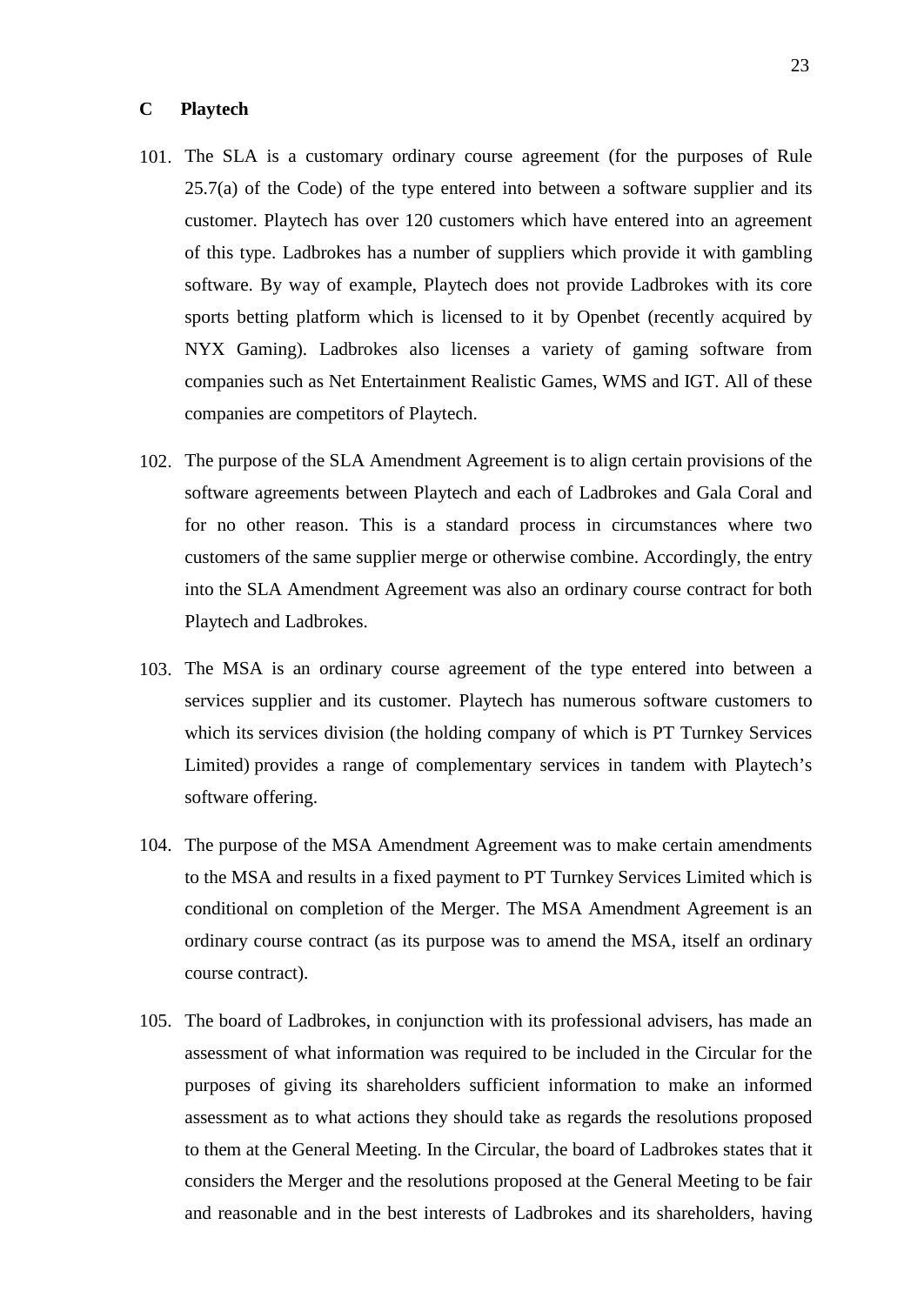been so advised by UBS and Greenhill.

- 106. It was for the board of Ladbrokes to resolve, in the interests of all of its shareholders, whether or not to enter into the MSA Amendment Agreement and it was for Mr Desmond, as with any other Ladbrokes shareholder, to decide whether or not to vote in favour of the Merger at the General Meeting in the knowledge that this payment will fall to be made as outlined in the Circular.
- 107. Playtech's contracts with its customers are entered into in the expectation of confidentiality and contain extremely sensitive commercial and operational information in relation to both the business of Playtech and its customers, a number of which are listed companies. The parties are under strict contractual confidentiality obligations in this respect.

#### **D Executive**

- 108. The principal contents of the Amendment Agreements, and most notably the existence and terms of the £75 million payment to Playtech under the MSA Amendment Agreement, have been fully disclosed and the Amendment Agreements have been published on a website.
- 109. Certain terms of the original MSA were incorporated into the MSA Amendment Agreement by reference and these terms have therefore not been published on a website. The Executive has reviewed these surviving terms of the original MSA and has concluded that, in its opinion, these are all non-material provisions.
- 110. Ladbrokes' audited results for the year ended December 31, 2015, which were published in an RIS announcement entitled "Preliminary results for the year ended 31 December 2015" on February 23, 2016, estimated the liability to Playtech under the MSA, absent the Merger, at £31.5 million. As stated in the audited results, the actual payment could vary significantly (in either direction) depending on the performance of Ladbrokes' digital business in the future. The Executive therefore understands that, absent the Merger, Ladbrokes would by 2018 have been required to pay a significant (but as yet undetermined) sum to Playtech under the MSA.
- 111. In the Circular, Ladbrokes set out benefits which it will receive under the Amendment Agreements.
- 112. The Executive understands that, under the terms of the Original MSA, Ladbrokes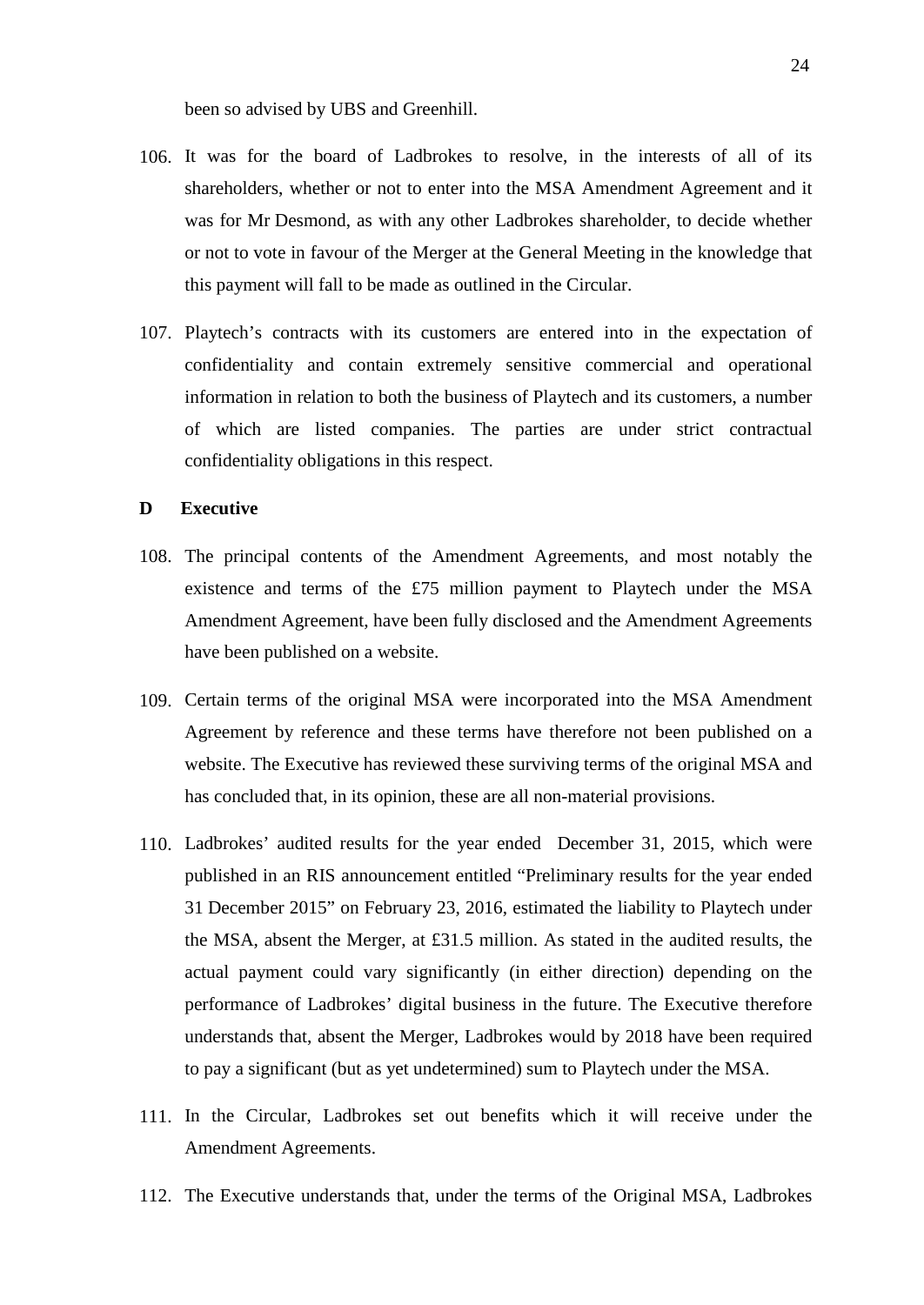retained total freedom over its merger and acquisitions activity, including whether to enter into the Merger. Playtech, however, had the ability in respect of any such activity by Ladbrokes to elect whether or not any acquired digital business would be included within the perimeter of the business on which Playtech's performance would be measured and remuneration under the MSA calculated. Absent the MSA Amendment Agreement, Playtech would have had this ability in respect of Gala Coral's digital business which is to be acquired by Ladbrokes pursuant to the Merger. If Playtech had elected to include Gala Coral's digital business within this perimeter, its remuneration would have been subject to certain confidential adjustments designed to reflect the investment made by Ladbrokes in acquiring the relevant business. While the level of payment to Playtech under the Original MSA (if Gala Coral's digital business was included in this calculation) is inherently uncertain, both Playtech and Ladbrokes anticipated in negotiations that this sum could have significantly exceeded £75 million.

- 113. The £75 million payment under the MSA Amendment Agreement (which was the product of a negotiation between the parties) was therefore a number which was lower than the sum which Ladbrokes and Playtech both considered could have been paid had the Merger taken place and the Amendment Agreements not been entered into. The benefits were disclosed in the Circular by way of explanation as to why the Amendment Agreements were entered into.
- 114. The further benefit which Ladbrokes received from agreeing the £75 million figure, namely that it removed the possibility of Ladbrokes having to pay a potentially higher figure, was not disclosed. The Executive does not believe that this omission merits a further general meeting being required to be convened, given that a disclosure to that effect would, in the Executive's opinion, only have increased the likelihood of Ladbrokes shareholders voting in favour of the Whitewash Resolution and the Buy Back Resolution.
- 115. The Executive has determined that no useful purpose would be served by requiring disclosure of what, in effect, would be a further potential benefit accruing to Ladbrokes shareholders under the MSA Amendment Agreement, namely the avoidance of what Ladbrokes believed could be a higher payment to Playtech than £75 million.
- 116. The Original Agreements were entered into on March 10, 2013, and therefore,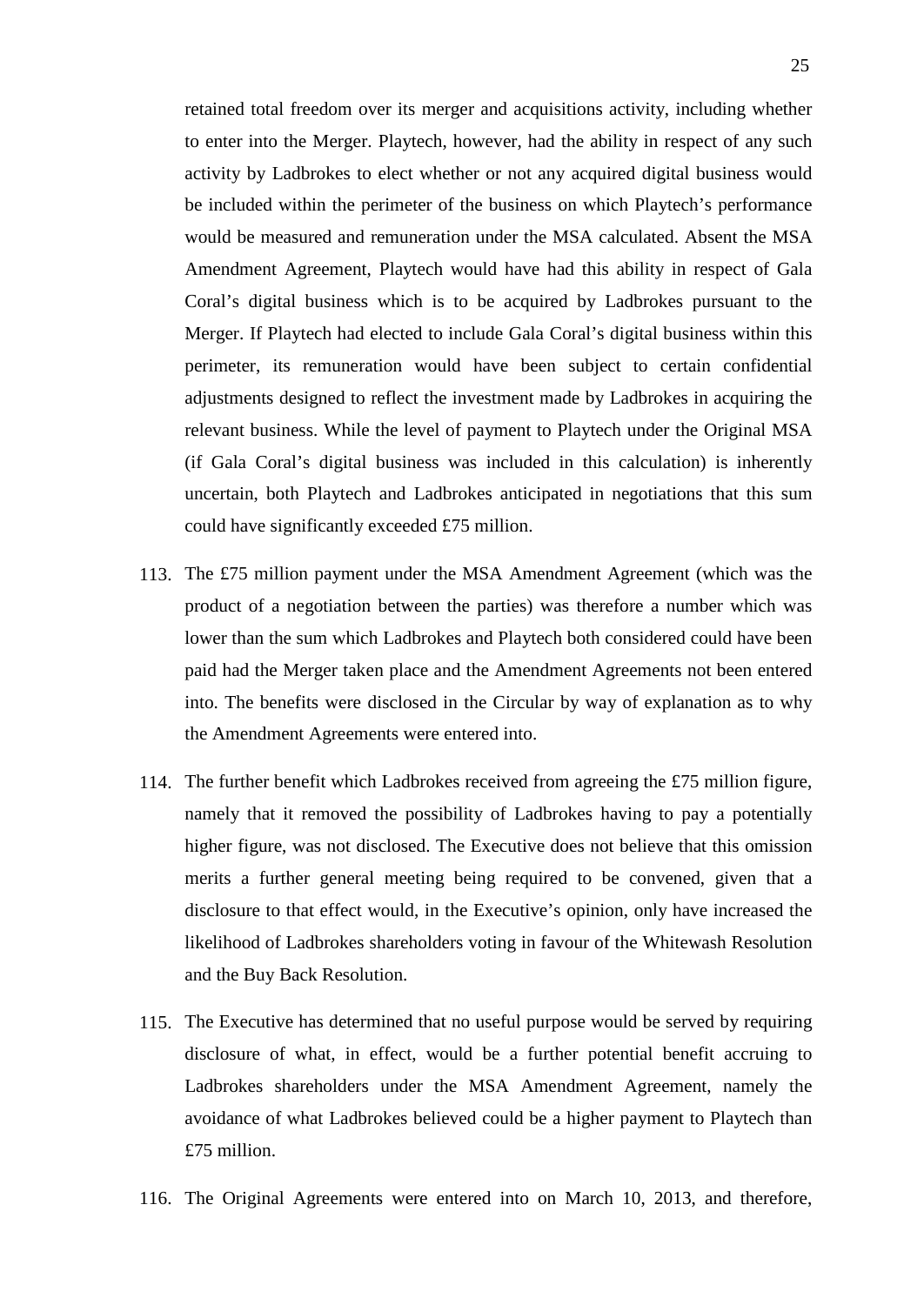absent the potential impact of the Amendment Agreements, there was clearly no requirement for a summary of the Original Agreements to be included in the Circular.

- 117. As regards the inducement/Note 11 contention, Note 11 on the definition of "acting in concert" requires that an agreement which amounts to an inducement to deal must be entered into "in respect of relevant securities". The subject matter of the Original Agreements does not directly relate to Ladbrokes securities.
- 118. The Original Agreements did not constitute an inducement to deal in Ladbrokes securities. Whilst it was possible at the time of entering into the Original Agreements that Playtech would benefit from subsequent M&A activity by Ladbrokes, there could have been no certainty at that time that Playtech would so benefit, nor that Playtech's acquisition of shares in Ladbrokes would necessarily help achieve such a benefit. There was also no certainty that any M&A activity by Ladbrokes would require a shareholder vote, or indeed that any M&A transaction would happen at all.
- 119. The basis of Mr. Desmond's contention that the Amendment Agreements constitute an inducement to deal, as described under Note 11 on the definition of "acting in concert", seems to be that, as a consequence of the MSA Amendment Agreement, Playtech would be in an economically better position than if the Merger had not occurred, and that Playtech was therefore incentivised to buy Ladbrokes shares in order to ensure that the Merger took place (presumably by voting in favour of the Merger at the Ladbrokes General Meeting).
- 120. The subject matter of the Amendment Agreements does not relate to Ladbrokes securities, but amends the terms of the Original Agreements, conditional on the Merger completing. In particular, the obligation on Playtech to provide marketing services ceases to apply and is replaced with new provisions which provide for delivery by Playtech of certain disclosed milestones. Playtech has also agreed to use reasonable endeavours to procure that two Playtech consultants continue to support Ladbrokes' 2016 marketing plan post completion of the Merger. There were good commercial reasons for entry by Ladbrokes into the Amendment Agreements.
- 121. Playtech's history of dealing in Ladbrokes shares commenced prior to it becoming aware of the discussions leading to the Merger. The Executive also attached considerable significance to the fact that it has been provided with an extract from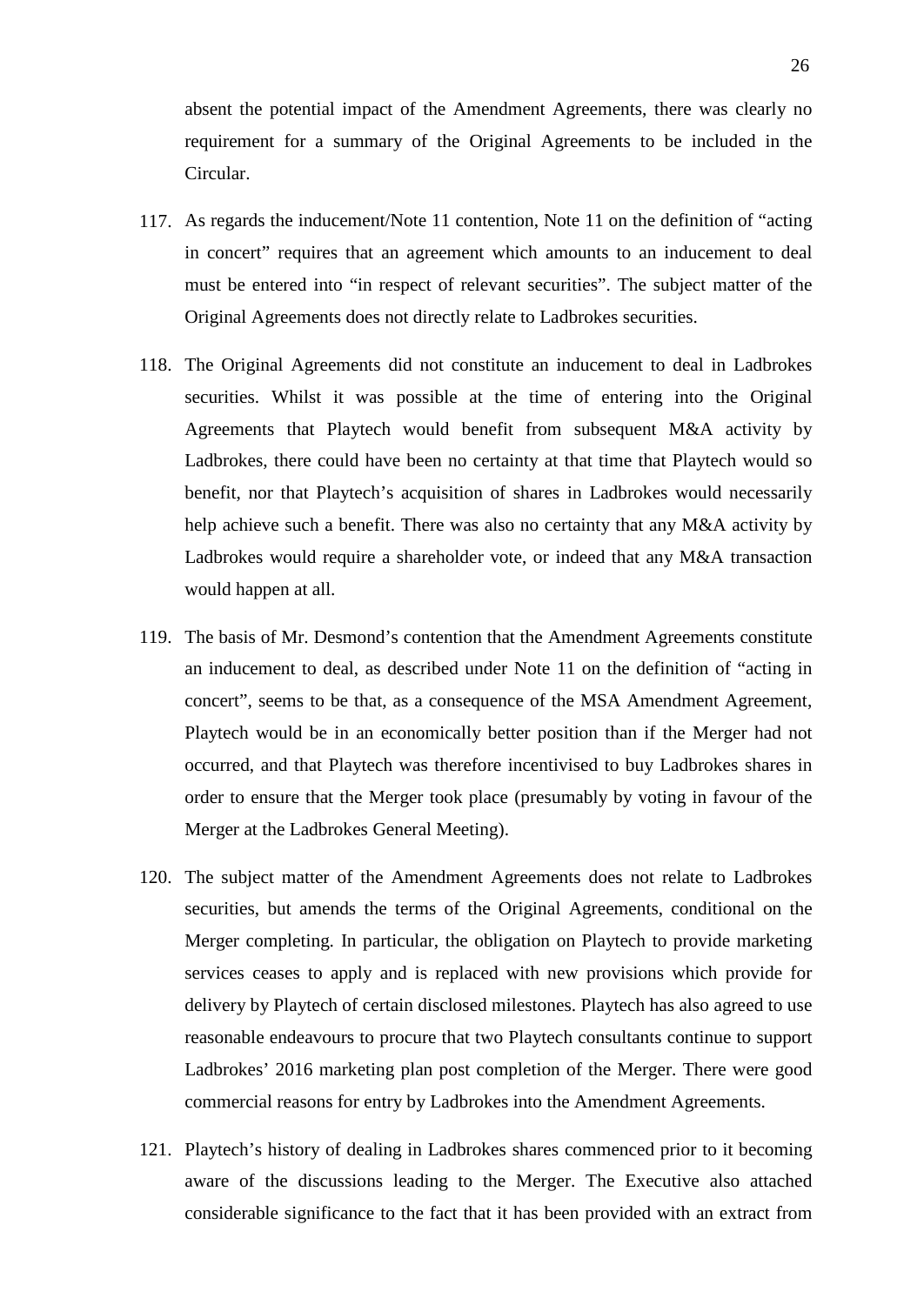Playtech's board minutes from May 2015 which evidences that Playtech was at that time interested in acquiring additional Ladbrokes' shares, prior to it becoming aware of the Merger, and therefore prior to the commencement of the negotiation of the Amendment Agreements.

- 122. UBS, Ladbrokes' brokers, which was lead arranger in respect of the Placing, has confirmed to the Executive that Playtech was invited to participate in the Placing as a cornerstone investor to assist in building the book because its participation would be well received by the market. Playtech was not scaled back in the Placing, unlike other investors. UBS confirmed that this was because the level of Playtech's proposed participation had been announced at the launch of the Placing and, if Playtech did not receive the previously announced amount, there may have been confusion in the market about whether Playtech had in fact changed the level of its support for the Placing and, by implication, the Merger.
- 123. At the time of its ruling in November 2015, the Executive relied on certain submissions from Ladbrokes and its advisers confirming that the surviving provisions of the Original Agreements that had not been published on a website were immaterial or otherwise not of commercial significance, or were sufficiently commercially sensitive such that Ladbrokes would have requested the relevant clauses to have been redacted before being published on a website.
- 124. In the light of the further complaints received from Mr. Desmond following the hearing of the Hearings Committee in November, which focussed on the issues surrounding the payment of the £75 million under the MSA Amendment Agreement, the Executive reviewed all the surviving terms of the Original MSA and has concluded that, in its opinion, these are all non-material provisions.

## **VI Conclusions**

- 125. As stated above, the Board indicated at the close of the hearing on May 16, 2016 that the appeals would be dismissed.
- 126. The Board will give its reasons under these heads: (1) whether the MSA Amendment Agreement was entered into in the ordinary course of business for the purposes of Rule 25.7(a); (2) whether it was made in connection with the Merger for the purposes of Rule 26.3(d); (3) whether the shareholders were given adequate information; (4) whether the MSA Amendment Agreement was an agreement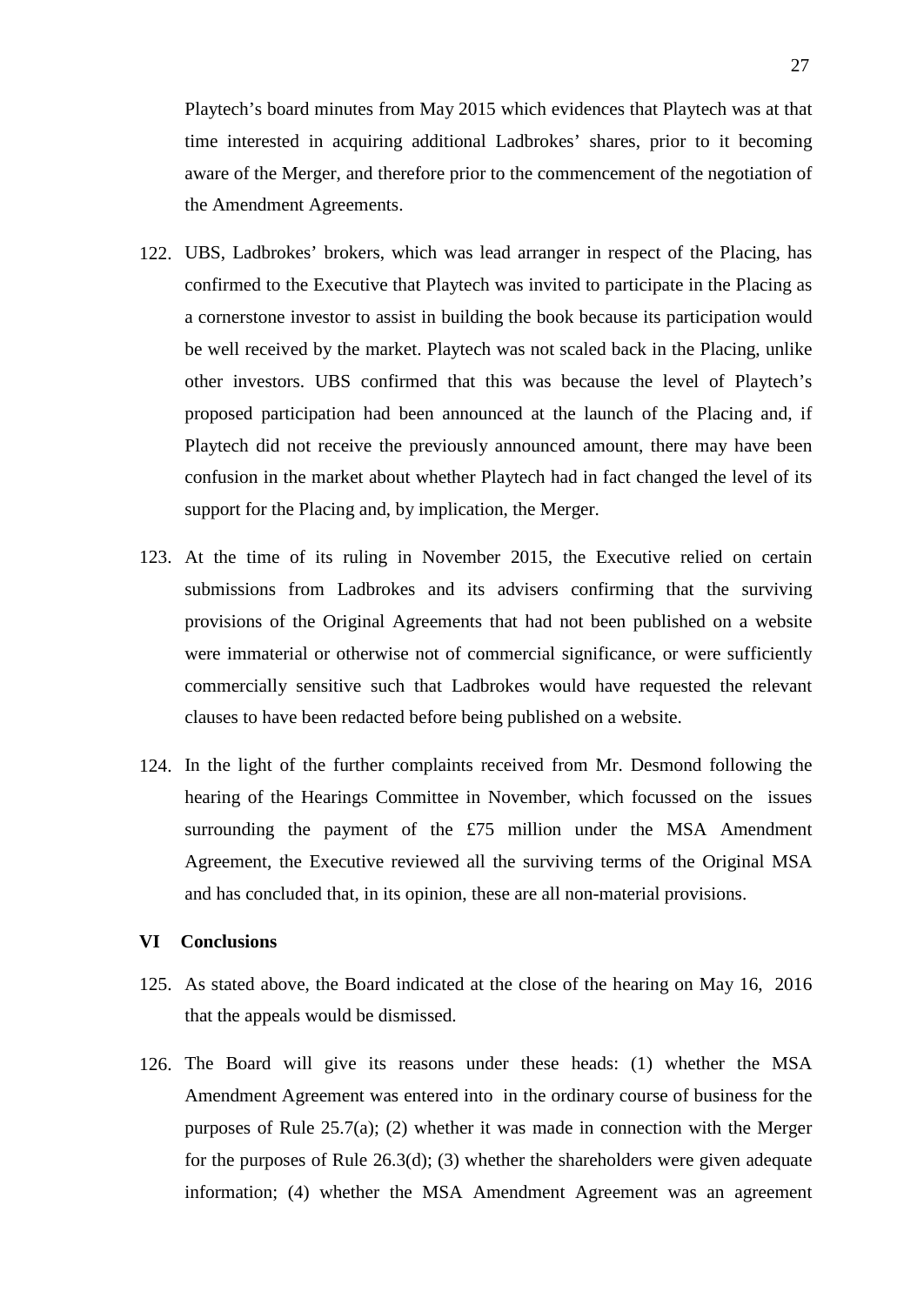relating to Ladbrokes' shares which might be an inducement to deal for the purposes of Note 11(a) on the definition of "acting in concert" referred to in Rule 26.2(c); and (5) whether Mr Desmond is entitled to disclose to the UKLA information obtained in the course of these proceedings.

## **(1) Ordinary course of business**

- 127. It was not in issue that the Amendment Agreements were material and were within the two-year time limit in Rule 25.7(a).
- 128. The expression "ordinary course of business" is used in many contexts, ranging from common contractual provisions to many statutory examples, especially in the field of taxation. They are ordinary words of the English language which must be interpreted in the light of the meaning which business people would give them in the particular context in which they are used. Here the context is the disclosure of information about contracts which fall outside the normal activity of the company.
- 129. The Original Agreements have not been seen by the Executive, the Hearings Committee or the Board. They are described in the Circular, at pages 102-103. Under the Original MSA, Playtech was "to provide marketing and advisory services, including sophisticated business intelligence and customer relationship management systems …. in order to grow Ladbrokes' digital business". The fees were to be calculated on "a success-fee basis linked to the growth in the EBITDA of Ladbrokes' digital business as between 31 December 2012 and 31 December 2017." "At least 25 per cent of the fees" would be settled by way of issue of Ladbrokes shares, but Playtech had the option of having up to 100 per cent so payable. The summary does not point conclusively to the characterisation of the Agreement as ordinary course particularly when read with the material from Ladbrokes' accounts, which were before the Board, showing that accounting standards treated the Agreement as a business combination and the success fees as "contingent consideration".
- 130. Nevertheless, even if it is assumed that the Original MSA was entered into in the ordinary course of business, that does not necessarily entail that any amending agreement has the same character. An amending agreement which involves the payment of an aggregate of £75 million unrelated to future performance or success and conditional only on implementation of the Merger is, in the view of the Board, and having regard to the size of Ladbrokes' business, its assets and its profitability,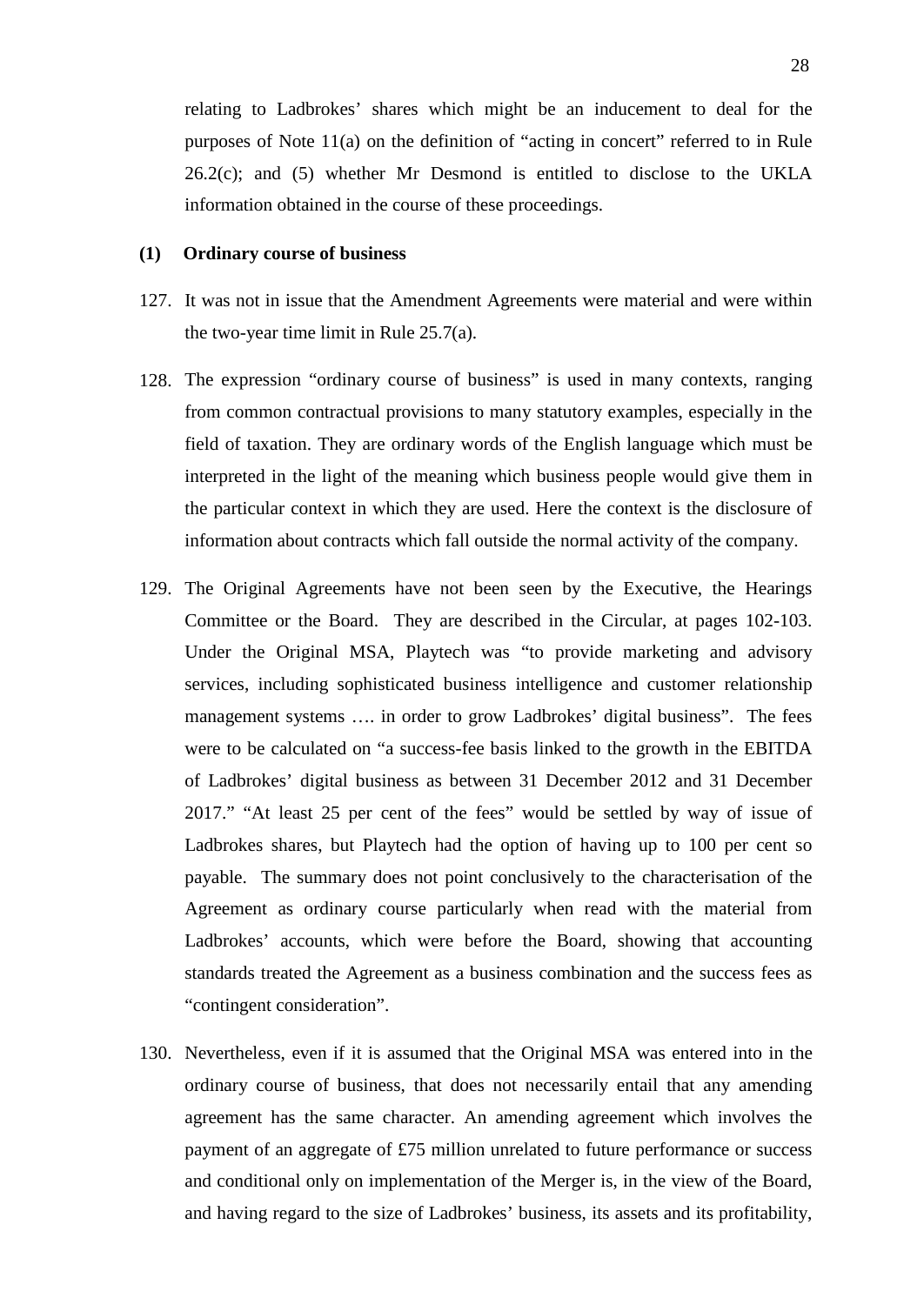plainly outside the normal activity of the company and hence outside the ordinary course of its business. Ladbrokes was therefore right to make the disclosure in the Circular and (subject to the point discussed in the next section) to publish the MSA Amendment Agreement on its website.

#### **(2) In connection with the Merger**

- 131. The words "in connection with the offer" in Rule 26.3(d) are also ordinary words of the English language and must be given a common sense interpretation.
- 132. The Executive produced a helpful account of the current version of the wording, which is reproduced in Appendix 2 to this decision.
- 133. So far as material, it shows that (1) until 2010 the Code required, broadly, that a circular should include a summary of the principal contents of each material contract (not being a contract entered into in the ordinary course of business) entered into by the offeree company or any of its subsidiaries during the period beginning two years before the commencement of the offer period, and that each such contract should be available for inspection; (2) when proposals were made for contracts to be made available on a website as well as available for inspection at a particular location, comments were received to the effect that commercially sensitive information would become more widely available.
- 134. After a review, the Code Committee continued to recommend that Rule 26 should be amended to require that documents made available for inspection should be published on a website, but the list of documents required to be made available for inspection should be amended so as to include, *inter alia*, only material contracts if they were entered into in connection with the offer and were summarised or referred to in the offer document or offeree board circular (as the case may be) pursuant to what are now Rules 24.3(a), 24.3(b) or 25.7(a).
- 135. The rationale was that it was possible to justify a higher standard of disclosure in relation to matters that had a direct bearing on an offer (for example, an implementation agreement or irrevocable commitments to accept the offer obtained by an offeror), but it was more difficult to justify requiring copies of material contracts that were not related to the offer to be put on display. As a result, the Code Committee proposed that Rule 26.3 should require only that material contracts entered into in connection with the offer should be published on a website.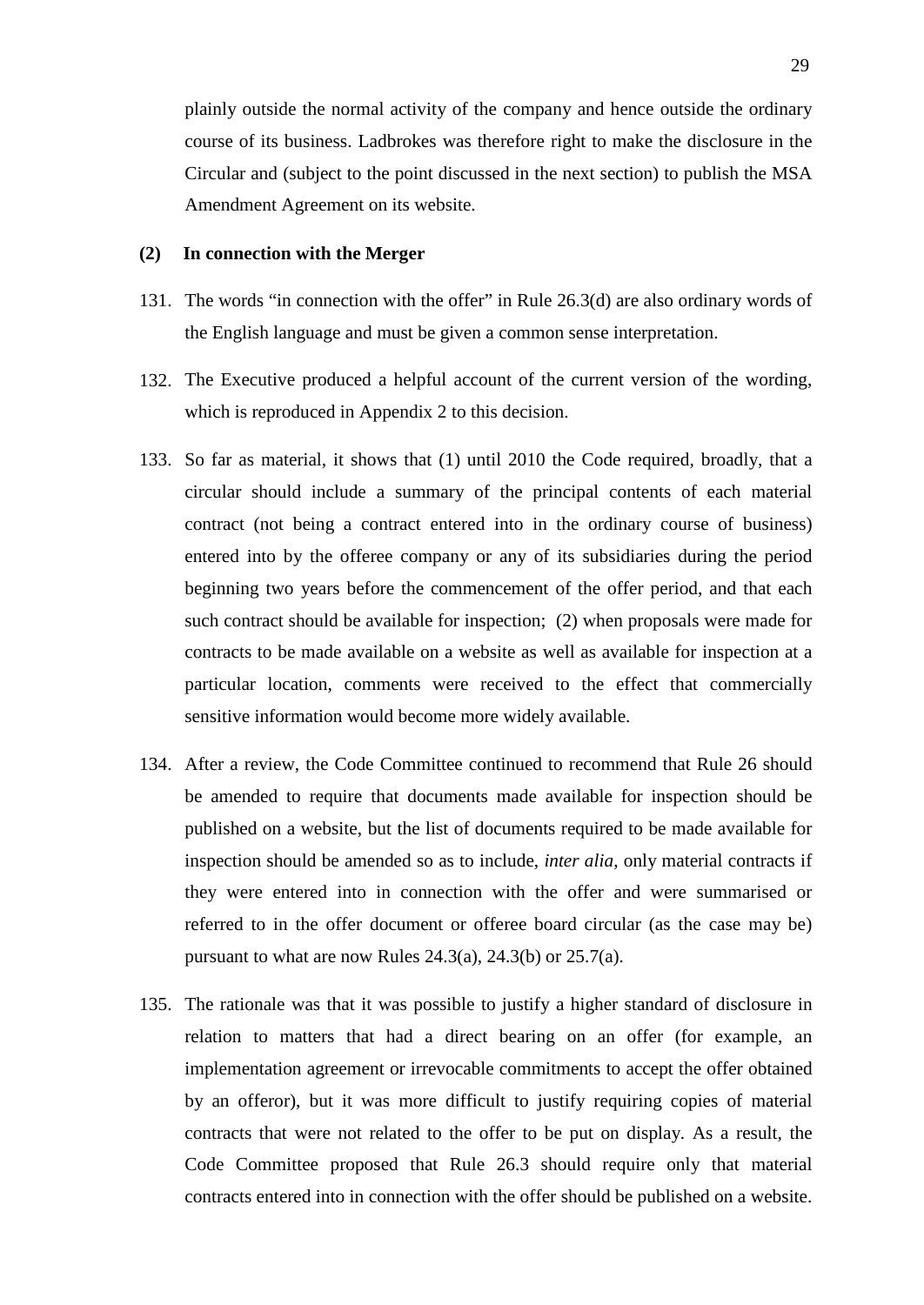The amendments were introduced with effect from January 25, 2010.

- 136. In the view of the Board, only limited assistance can be gained from this history, and the ordinary meaning of the words is the paramount consideration.
- 137. The Board accepts the view of the Hearings Committee that if the words "in connection with" were given too wide meaning they would potentially catch any material agreement which would be "occasioned by" an offer or merger, for example to reflect a new corporate structure, and to require publication in full of numerous agreements of no significance to voting shareholders.
- 138. But in the present case the MSA Amendment Agreement was intimately connected with the Merger and designed to avoid the impact of the Merger on prior commercial agreements, being an impact of very considerable importance. If the question is asked, was the MSA Amendment Agreement made in connection with the Merger, the answer must be yes. Its rationale was to avoid certain significant consequences of the Original MSA Agreement which would have been caused by the Merger had it not been amended. This is very different from the run-of-the-mill adjustments to commercial agreements occasioned by the enlargement of a group.

#### **(3) Adequacy of disclosure**

139. For convenience the Board repeats what was said in the Circular about the MSA Amendment Agreement. In Section 3.1, on page 11, under the heading "An enhanced and integrated technology platform" the Circular stated:

"To assist in providing the flexibility for the Enlarged Group to achieve integration and realise synergies from the combination of the Coral Group and Ladbrokes' digital businesses, Playtech has agreed with Ladbrokes to amend, conditional upon Completion, the existing Marketing Services Agreement with Ladbrokes.

As part of this arrangement, Playtech and Ladbrokes have agreed to accelerate the determination of amounts due to Playtech under the Marketing Services Agreement. The sum agreed is £75 million, of which £40 million will be satisfied by way of the issue of shares in the Enlarged Group on Completion … and with a further £35 million in cash paid upon delivery by Playtech of key operational milestones but, in any event, within 42 months following Completion.

This will accelerate the integration of the two companies' digital platforms and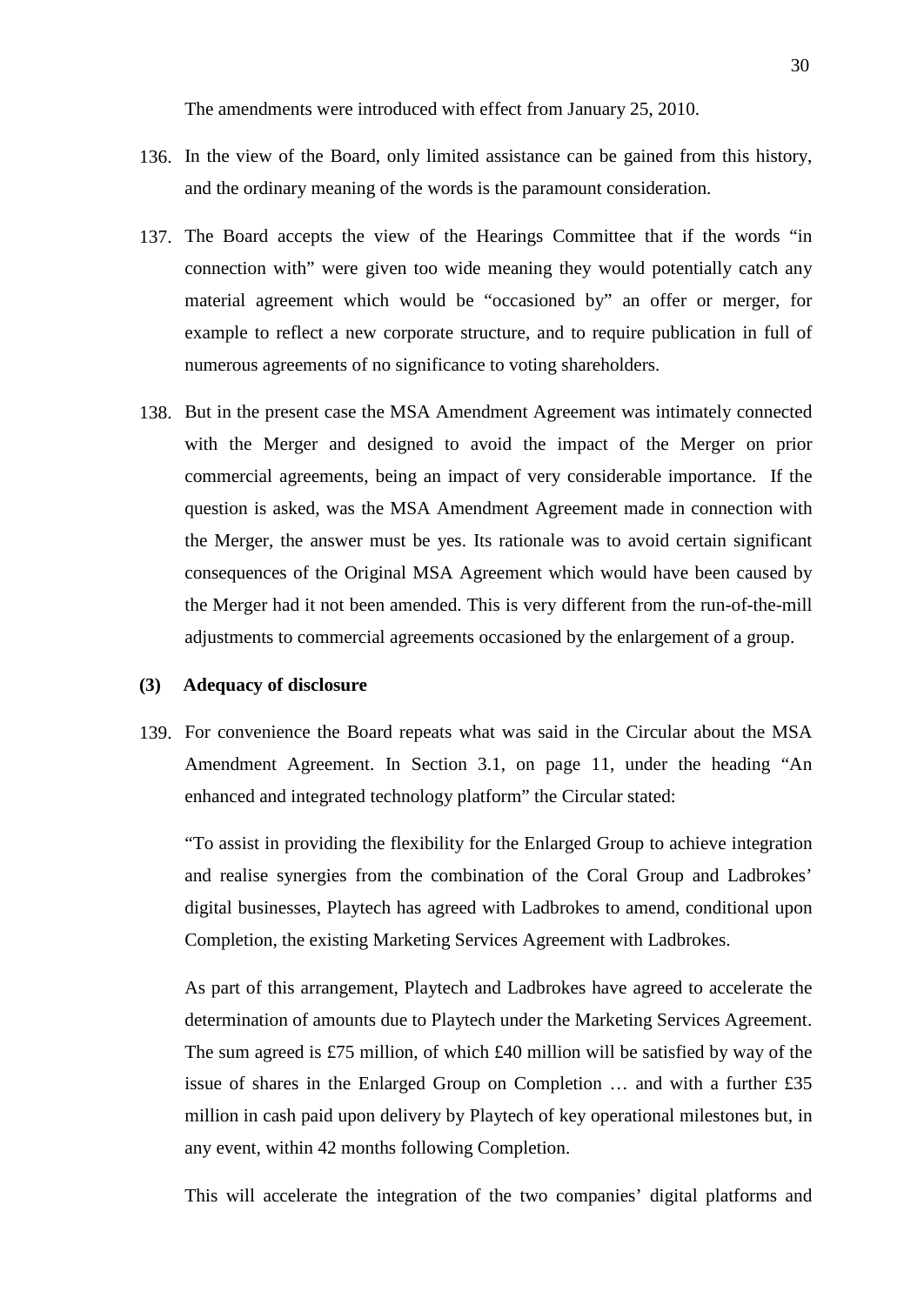therefore the delivery of costs synergies. The additional benefits of this agreement are not reflected in the synergy estimate … and would reflect incremental value generation for the Enlarged Group."

- 140. A fuller explanation was given by Ladbrokes in the course of these proceedings. In the course of written and oral submissions to the Hearings Committee it became clear that under the Original MSA Playtech's remuneration would have been calculated by reference to the enlarged group and consequently it would have been rewarded for factors which were not due to its performance. As it was put in Ladbrokes' written submission to the Board: "The MSA Amendment was entered into by the parties to ensure that Playtech's remuneration under the MSA would not be linked to factors unrelated to its performance. The key purpose of the MSA is to reward Playtech for any increase in the profits of Ladbrokes which are generated by the marketing efforts of Playtech. Due to the way in which these provisions were drafted, Playtech could have been rewarded for value created by [Ladbrokes] as a result of the Merger rather than as a result of any marketing efforts undertaken by Playtech."
- 141. The essential fact is that the amount payable under the MSA Amendment Agreement was disclosed and nothing has been put forward by Mr Desmond which suggests that the reason for the MSA Amendment Agreement could have been a material matter for the purposes of the Whitewash Resolution. The Board agrees with the Hearings Committee (in its ruling of April 20, 2016, para 6.4) that the Circular could have given more contextual information about the justification for the £75 million payment, but it also agrees that if there had been fuller disclosure, there is no rational basis for concluding that the outcome of the shareholders meeting could have been different.

## **(4) Note 11(a) on the definition of "acting in concert" referred to in Rule 26.2(c)**

- 142. Mr Desmond's Notice of Appeal indicated that he sought to satisfy the Takeover Appeal Board that the Original Agreements and the Amendment Agreements "together constitute arrangements of the type contemplated by Note 11 of the Notes of Acting in Concert and should therefore be displayed by Ladbrokes pursuant to Rule 26.6 of the Code".
- 143. So far as material Note 11(a) refers to "any agreement … relating to relevant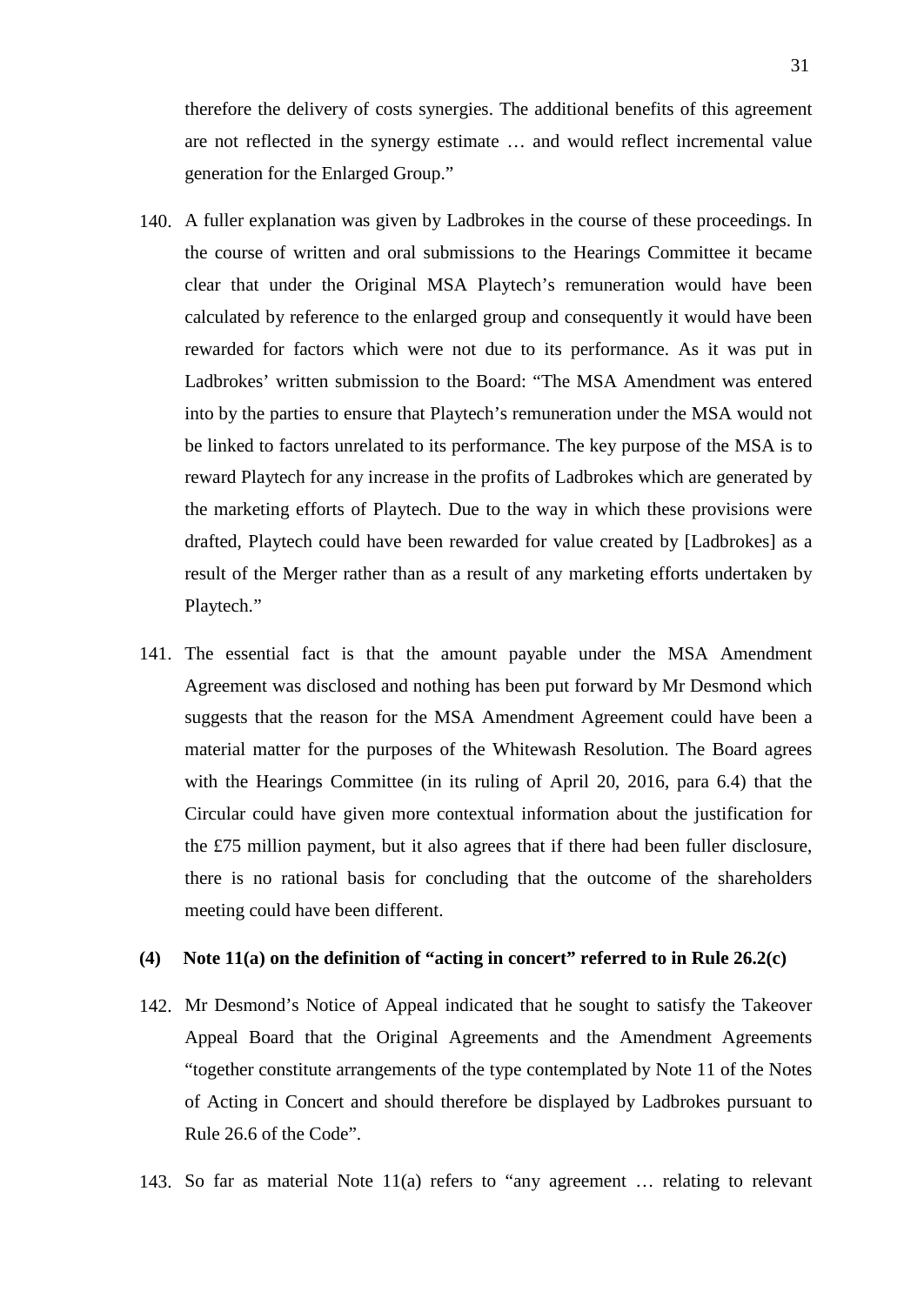securities which may be an inducement to deal ..."

- 144. The argument presented to the Executive and the Hearings Committee and rejected by both appears to have been along these lines: (1) A Whitewash Resolution was required because the Merger involved (albeit for a short time) a change of control within the meaning of the Code. (2) There was a concert party to achieve this change of control. (3) Until the Executive ruled that Playtech was not independent and so could not vote on the Whitewash Resolution, both Playtech and Ladbrokes expected that Playtech could use the votes attaching to the shares acquired under the Placing to support the whitewash and enable the change of control. (4) Playtech were induced by the Amendment Agreements to participate in the Placing and acquire the shares. (5) The Amendment Agreements were, accordingly, required to be displayed. (6) The Original Agreements then themselves became an inducement as they needed to be viewed in order for the Amendment Agreements to be fully understood.
- 145. The Board does not need to analyse in detail this chain of reasoning or any of the grounds given by the Executive and the Hearings Committee for rejecting it or those given by Mr Desmond in his Notice of Appeal for upholding it, since, at the hearing, Mr Andrew Hunter QC virtually abandoned any reliance on it as a narrow concert party disclosure point, and treated it simply as supportive of the main argument for more explanation from Ladbrokes, relying on the "inducement" as part of his core argument that there was an overall arrangement (with the MSA Amendment Agreement an inducement to the Placing) which gave Playtech a crucial and determinative role in the settling of the terms of the merger, so that a new circular and a further general meeting were required. In any event the Board is entirely unable to see how the Original Agreements could on even the widest interpretation of the Note be characterised as an inducement to deal.

#### **(5) Confidentiality**

- 146. Mr Desmond has maintained before the Board his contention that material which was before the Hearings Committee (transcripts and submissions from Ladbrokes and the Panel) should be permitted to be disclosed to the UKLA.
- 147. The Chairman of the Hearings Committee ruled that the proceedings and materials (written and oral) produced before the Hearings Committee were confidential (except to the extent otherwise lawfully in the public domain already), and so could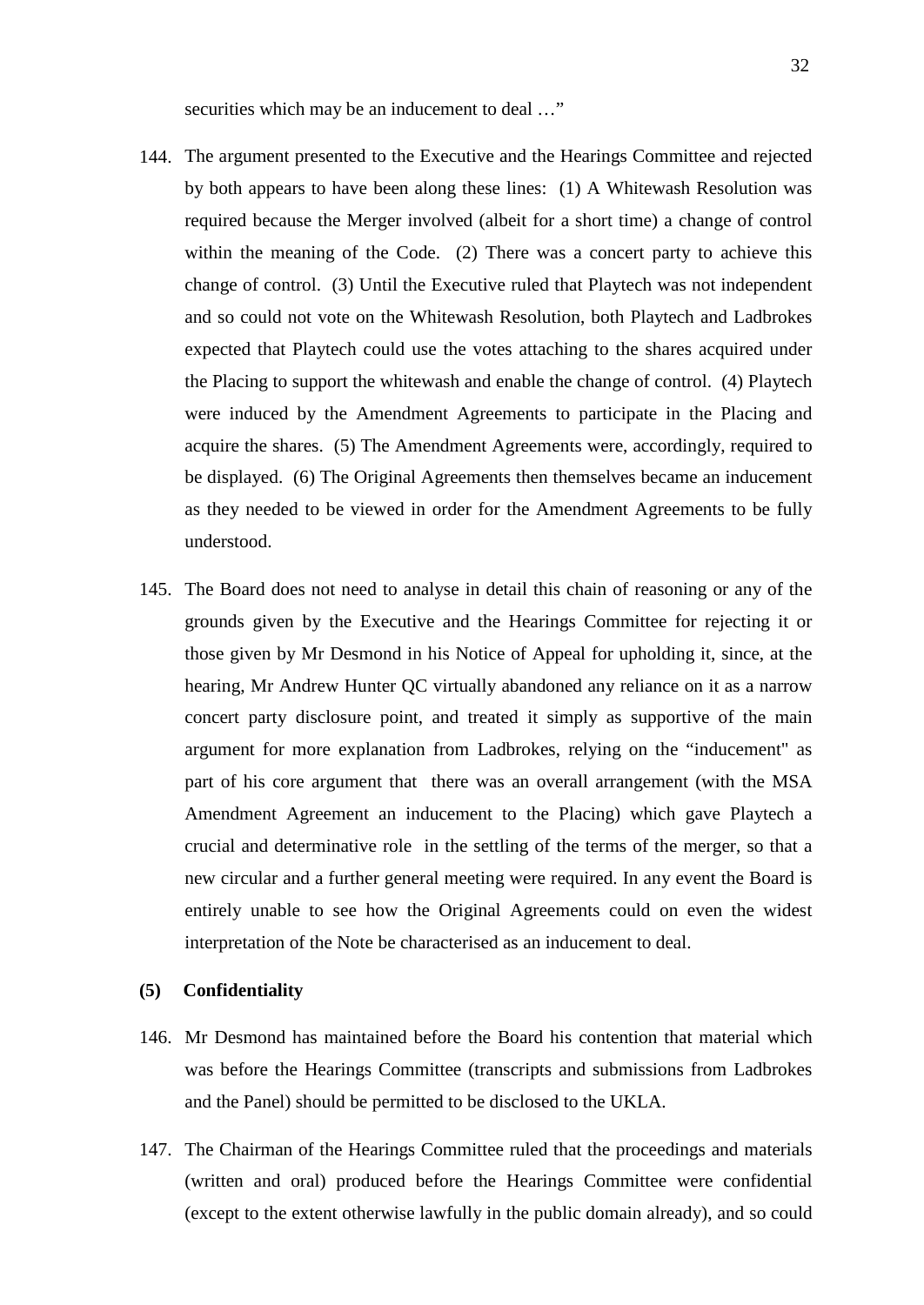not be shared by Mr. Desmond with the UKLA except with the consent of all parties to the proceedings.

- 148. The proceedings before the Hearings Committee were in private: Rule 2.9. Mr Desmond made a request that the hearing before the Board should be in public but this request was refused on May 5, 2015 by the Chairman, having regard to Rule 2.12 of the Rules of the Board (which provides that hearings will generally be in private), and to the fact that to hold the hearing in public would result in the public disclosure of the information the confidentiality of which was the subject of the appeals.
- 149. Mr Desmond wishes to disclose those part of the transcripts and of Ladbrokes' submissions to the Hearings Committee and the Board which elaborate on the reasons for the MSA Amendment Agreement.
- 150. The Rules of Procedure of the Hearings Committee (Rule 2.9) and the Rules of the Board (Rule 2.12) provide that hearings will generally be in private. In the view of the Board, it is implicit in these provisions that material which comes to the knowledge of the parties for the purposes of those hearings is confidential and may not be disclosed to third parties without the consent of the Hearings Committee or the Board, or of all other parties, except to the extent it is contained in a published Ruling or Decision.
- 151. Accordingly Mr Desmond's request is refused.

15 June 2016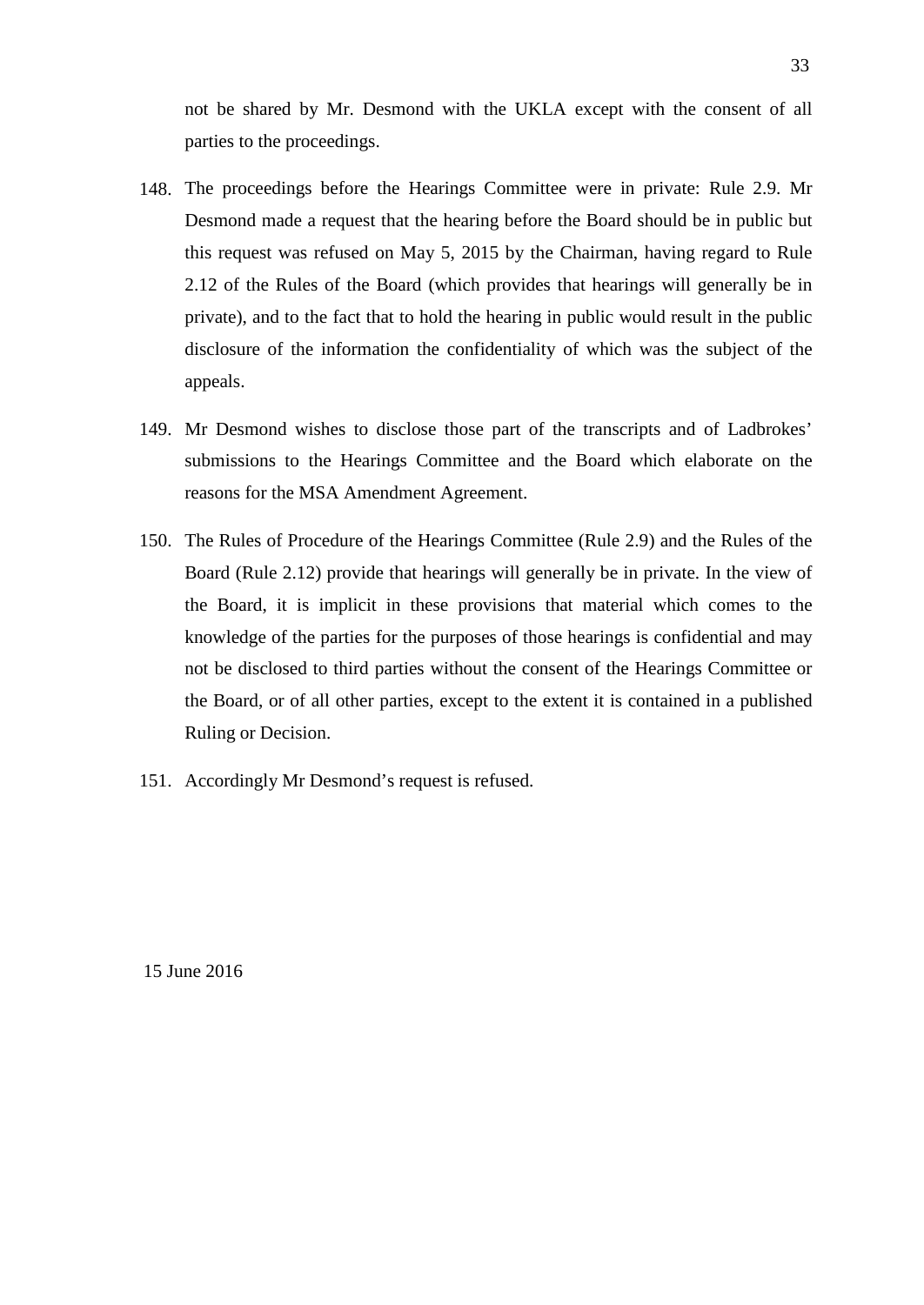### **APPENDIX 1: PRINCIPAL RELEVANT CODE PROVISIONS**

- 1. The principal provisions which have been under discussion are these:
	- (1) General Principle 2:

"The holders of the securities of an offeree company must have sufficient time and information to enable them to reach a properly informed decision on the bid…"

(2) General Principle 4:

"False markets must not be created in the securities of the offeree company, of the offeror company or of any other company concerned by the bid in such a way that the rise or fall of the prices of the securities becomes artificial and the normal functioning of the markets is distorted."

(3) Rule 9.1:

"Except with the consent of the Panel, when:

- (a) any person acquires, whether by a series of transactions over a period of time or not, an interest in shares which (taken together with shares in which persons acting in concert with him are interested) carry 30% or more of the voting rights of a company; or
- (b) any person, together with persons acting in concert with him, is interested in shares which in the aggregate carry not less than 30% of the voting rights of a company but does not hold shares carrying more than 50% of such voting rights and such person, or any person acting in concert with him, acquires an interest in any other shares which increases the percentage of shares carrying voting rights in which he is interested, such person shall extend offers, on the basis set out in Rules 9.3, 9.4 and 9.5, to the holders of any class of equity share capital whether voting or non-voting and also to the holders of any other class of transferable securities carrying voting rights. Offers for different classes of equity share capital must be comparable; the Panel should be consulted in advance in such cases.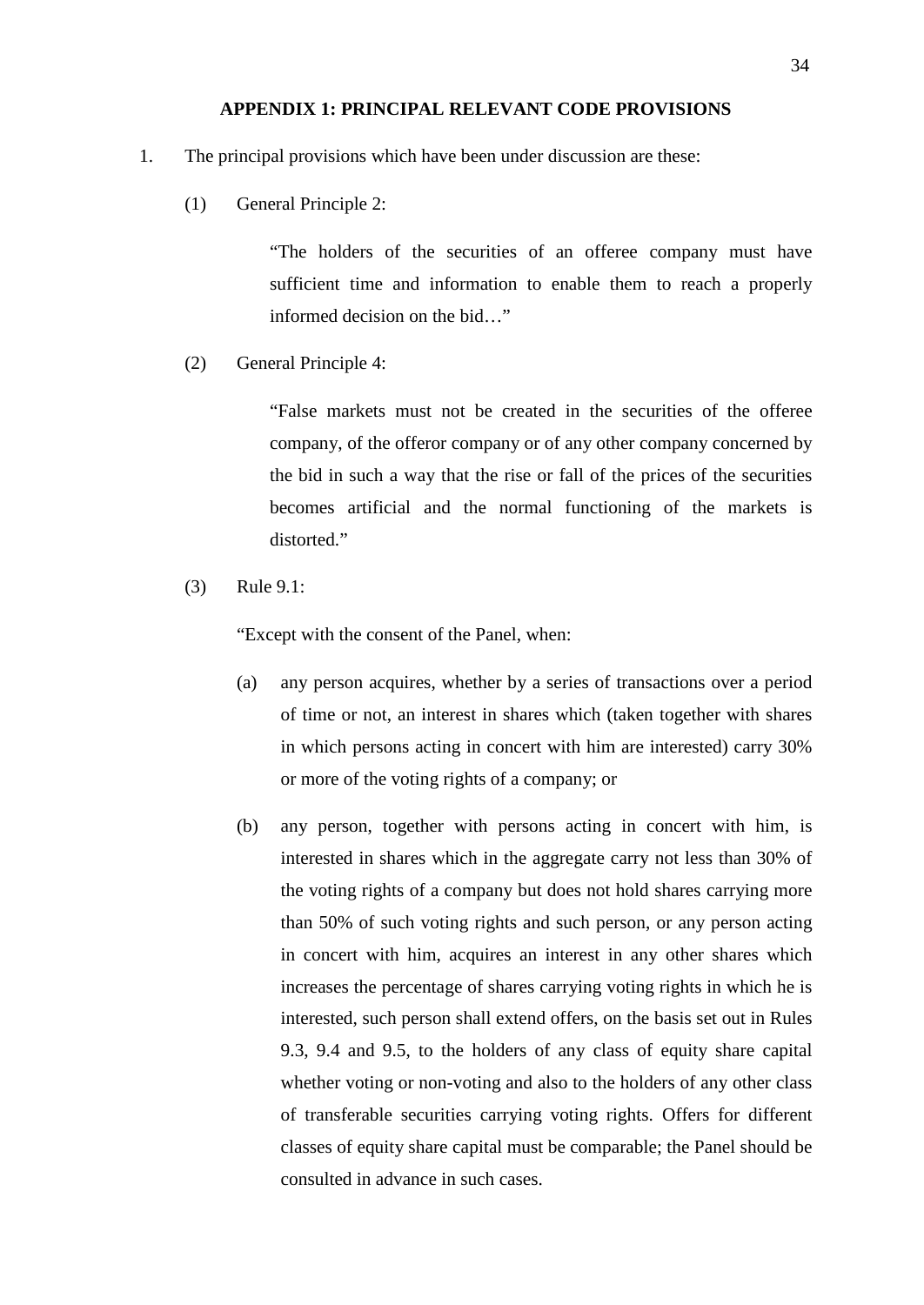An offer will not be required under this Rule where control of the offeree company is acquired as a result of a voluntary offer made in accordance with the Code to all the holders of voting equity share capital and other transferable securities carrying voting rights."

(4) Rule 19.1:

"Each document, announcement or other information published, or statement made, during the course of an offer must be prepared with the highest standards of care and accuracy. The language used must clearly and concisely reflect the position being described and the information given must be adequately and fairly presented…"

#### (5) Rule 19.2:

"Each document or advertisement published in connection with an offer by, or on behalf of, the offeror or the offeree company, must state that the directors of the offeror and/or, where appropriate, the offeree company accept responsibility for the information contained in the document or advertisement and that, to the best of their knowledge and belief (having taken all reasonable care to ensure that such is the case), the information contained in the document or advertisement is in accordance with the facts and, where appropriate, that it does not omit anything likely to affect the import of such information…"

#### (6) Rule 19.3:

"Parties to an offer and their advisers must take care not to make statements which, while not factually inaccurate, may be misleading or may create uncertainty…"

(7) Rule 20.1:

"Information about parties to an offer must be made equally available to all offeree company shareholders and persons with information rights as nearly as possible at the same time and in the same manner."

(8) Rule 23.1:

"Shareholders must be given sufficient information and advice to enable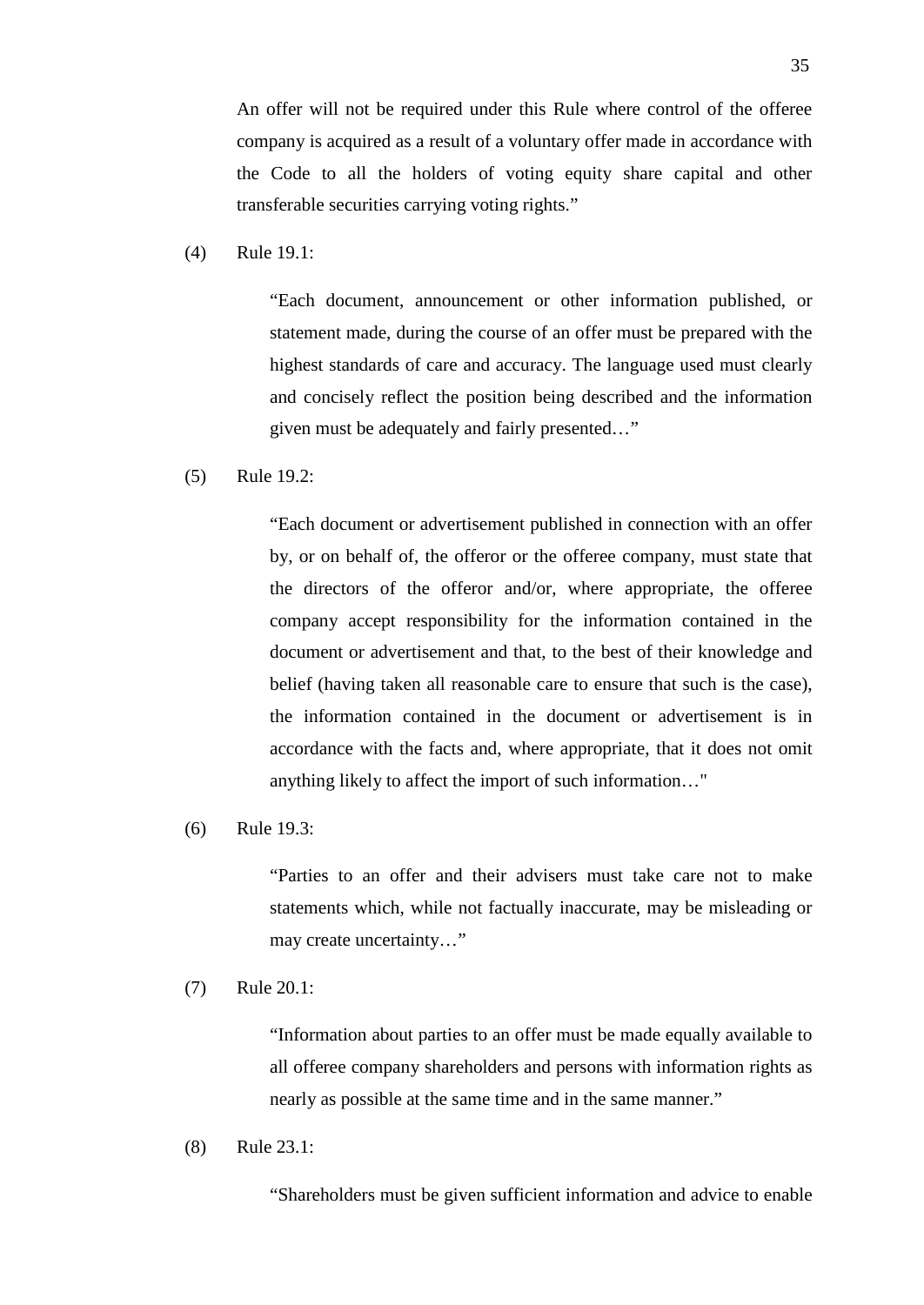them to reach a properly informed decision as to the merits or demerits of an offer. Such information must be available to shareholders early enough to enable them to make a decision in good time. No relevant information should be withheld from them…"

(9) Note 1 of the Notes on Dispensations from Rule 9 states that:

"when the issue of new securities as consideration for an acquisition or a cash subscription would otherwise result in an obligation to make a general offer under this Rule, the Panel will normally waive the obligation if there is an independent vote at a shareholders' meeting."

This is referred to as a "whitewash". Note 1 on the Notes of Dispensations from Rule 9 refers to the Guidance Note contained in Appendix 1 of the Code.

(10) The Whitewash Guidance Note – Appendix 1 of the Code: Section 1(b) of Appendix 1 explains that:

> "Where the word "offeror" is used in a particular Rule, it should be taken in the context of a whitewash as a reference to the potential controllers. Similarly, the phrase "offeree company" should be taken as a reference to the company which is to issue the new securities and in which the actual or potential controlling position will arise."

(11) Section 4 of Appendix 1 sets out the provisions of the Code which must be addressed in a whitewash circular. It provides, *inter alia*, as follows:

> "The circular must contain the following information and statements and comply appropriately with the Rules of the Code as set out below:

…

- (n) Rule 25.7 (other information);
- (o) Rule 26 (documents to be published on a website); and

 $\ldots$ ".

(12) Rule 25.7: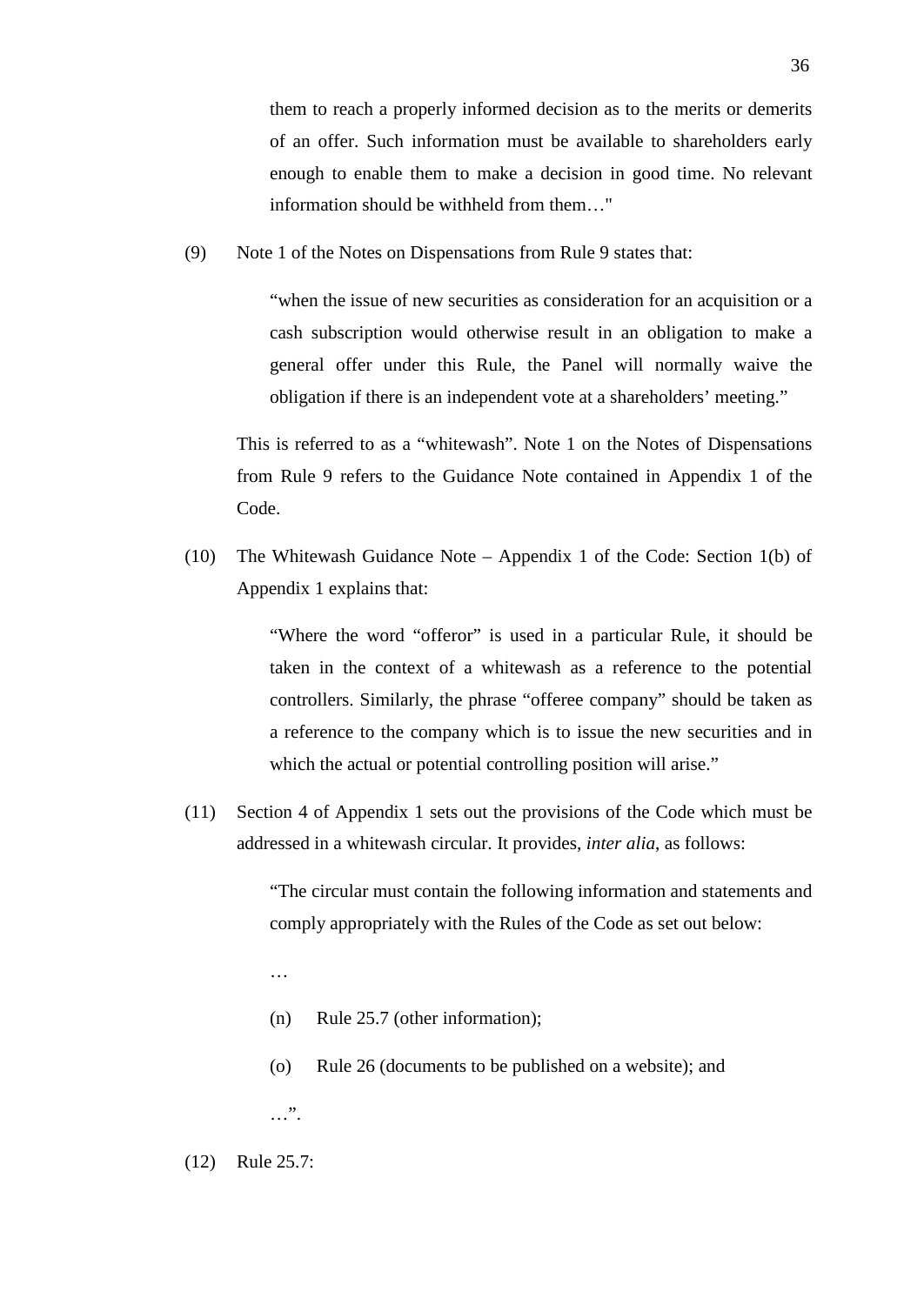"The offeree board circular must contain:

- (a) a summary of the principal contents of each material contract (not being a contract entered into in the ordinary course of business) entered into by the offeree company or any of its subsidiaries during the period beginning two years before the commencement of the offer period, including particulars of dates, parties, terms and conditions and any consideration passing to or from the offeree company or any of its subsidiaries [*emphasis added*];
- …
- (d) a list of the documents which the offeree company has published on a website in accordance with Rules 26.2 and 26.3 and the address of the website on which the documents are published;

…".

(13) Rule 26.2:

"The following documents must be published on a website by no later than 12 noon on the business day following the announcement of a firm intention to make an offer (or, if later, the date of the relevant document):

…

(c) any agreement or arrangements, or if not reduced to writing, a memorandum of the terms of such agreements or arrangements, of the kind referred to in Note 11 on the definition of acting in concert."

Note 11(a) refers to "dealing arrangement[s]" which includes:

"any indemnity or option arrangements, and any agreement or understanding, formal or informal, of whatever nature, relating to relevant securities which may be an inducement to deal or refrain from dealing."

(14) Rule 26.3: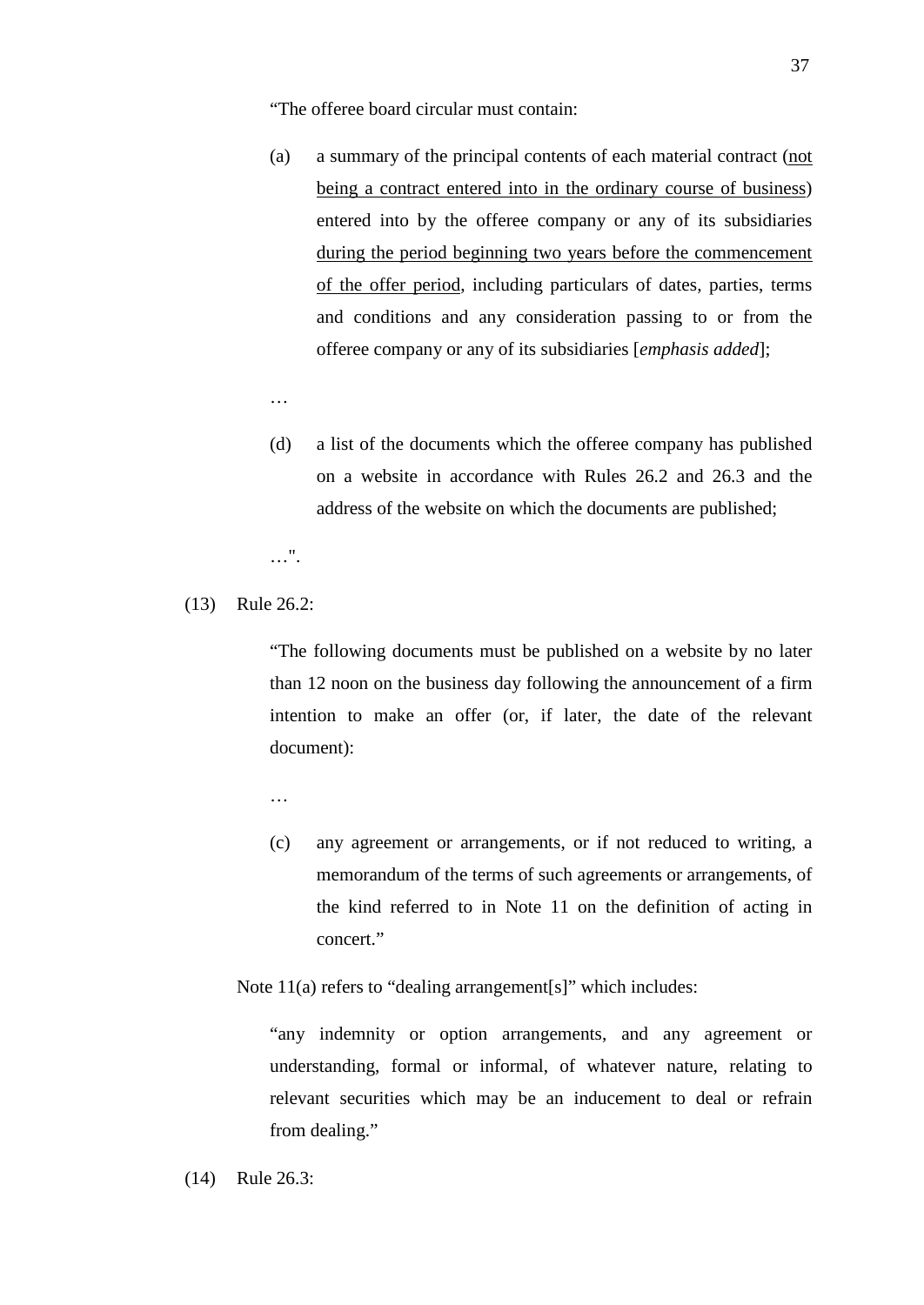"The following documents must be published on a website from the time the offer document or offeree board circular, as appropriate, is published (or, if later, the date of the relevant document):

…

- (d) any material contract entered into by an offeror or the offeree company, or any of their respective subsidiaries, in connection with the offer [*emphasis added*] that is:
	- (i) described in the offer document or offeree board circular (as appropriate) in compliance with Rule 24.3(a), Rule 24.3(b) or Rule 25.7(a); or
	- (ii) entered into after the publication of the offer document or offeree board circular (as appropriate);

…".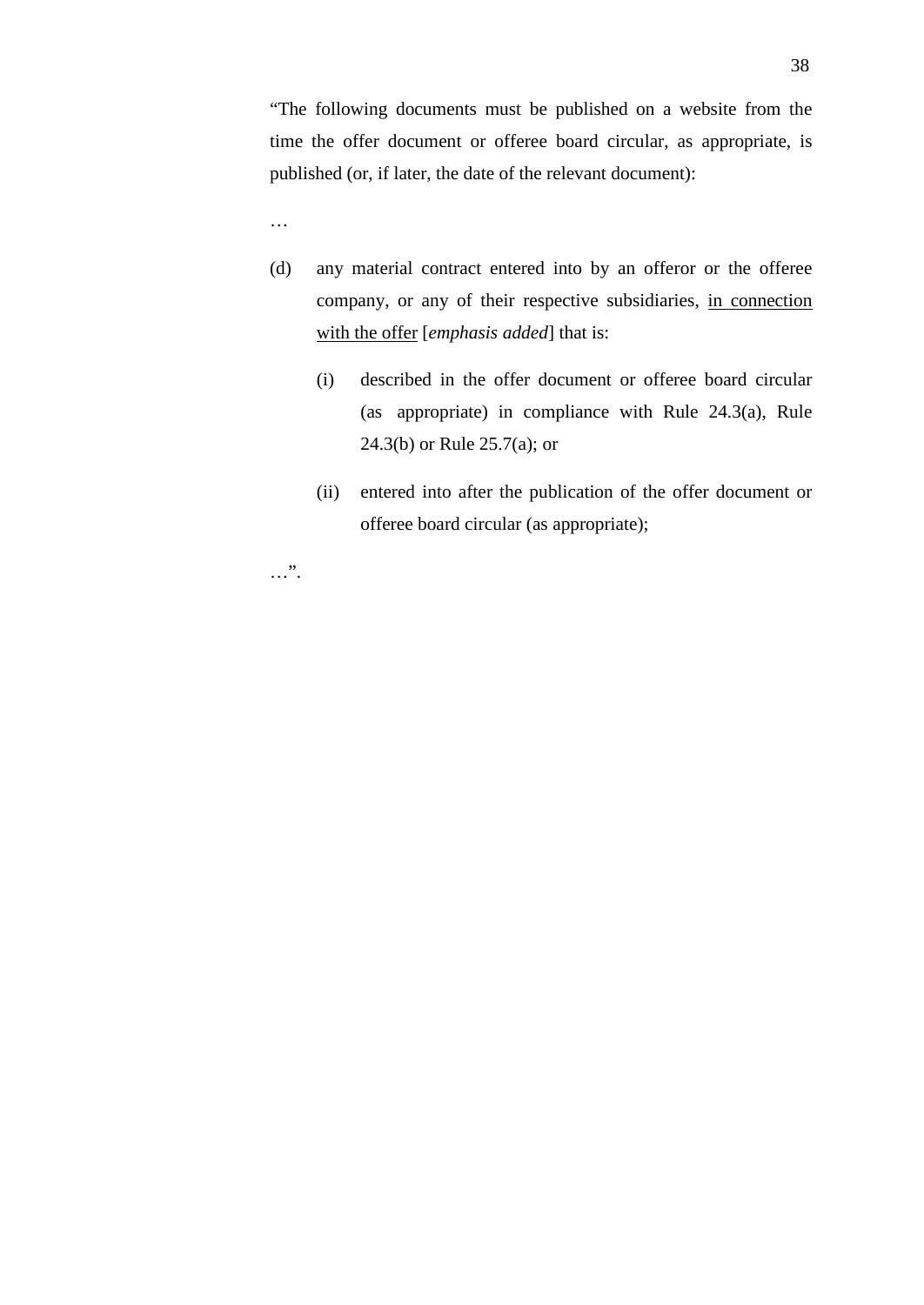# **APPENDIX 2: THE EXECUTIVE'S ACCOUNT OF THE BACKGROUND TO RULES 25.7(A) AND 26.3(D)**

- 1. Until 2010, the Code required, broadly, that:
	- (1) an offeree board circular should include a summary of the principal contents of each material contract (not being a contract entered into in the ordinary course of business) entered into by the offeree company or any of its subsidiaries during the period beginning two years before the commencement of the offer period;
	- (2) such material contracts, and certain other documents as set out in Rule 26, should be made available for inspection from the time of publication of the offeree board circular at a place in the City of London, or such other place as the Panel may agree, specified in the offeree board circular; and
	- (3) on request, a copy of all documents made available for inspection had to be made available by an offeror or the offeree company to the other party to the offer and to any competing offeror or potential offeror (but not to any other person).
- 2. In PCP 2008/3 on "Electronic Communications, Website and Information Rights", published in July 2008, the Code Committee proposed, among other things, amendments to the Code to facilitate and require a wider use of websites by parties to an offer. These amendments included proposals to require that copies of all documents made available for inspection under Rule 26 should also be published on a website.
- 3. These proposals raised a number of comments from respondents, including that: (1) the proposals would fundamentally change the means by which display documents could be reviewed; (2) commercially sensitive information would become more widely available; and (3) the Code would be inconsistent with equivalent provisions of the Prospectus Rules of the Financial Services Authority (the "FSA").
- 4. The Code Committee explained in RS 2008/3 that it did not agree with certain of the points raised by respondents, including that the proposals would lead to commercially sensitive information becoming more widely available. In addition, the Code Committee explained that it understood that the Executive "has permitted some degree of redaction of information in display documents for matters which are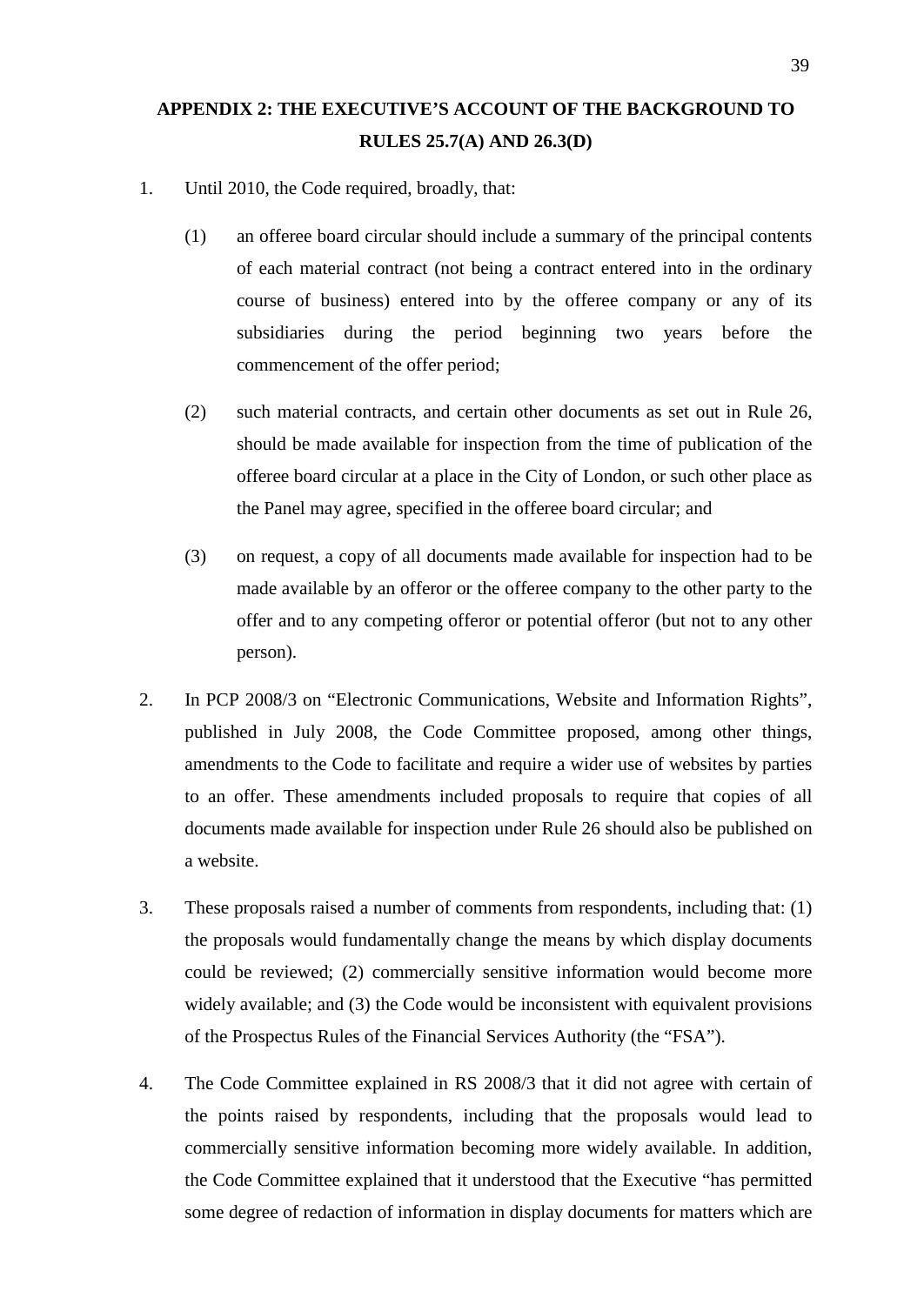of a commercially sensitive nature (for example, an offeror disclosing in its financing documents the level to which its offer could potentially be raised) but that the Executive would decide whether particular information should be permitted to be redacted in the light of all available facts.". The Code Committee further explained that it understood that "this is likely to continue to be the case in the future" (paragraph 10.8 of RS 2008/3).

- 5. Nevertheless, in view of the responses received on this subject, the Code Committee decided in RS 2008/3 to defer implementing the proposal that all of the documents made available for inspection under Rule 26 should be published on a website in order to enable it to undertake a review of whether the list of documents to be made available for inspection under Rule 26 remained appropriate.
- 6. The Code Committee set out the outcome of that review in PCP 2009/2 on "Miscellaneous Code Amendments", published in July 2009. In summary, this PCP proposed that, although Rule 26 should be amended to require that documents made available for inspection should be published on a website, the list of documents required to be made available for inspection under Rule 26 should be amended so as to include, *inter alia*, only material contracts entered into by an offeror or the offeree company, or any of their respective subsidiaries, if they were entered into in connection with the offer and were summarised or referred to in the offer document or offeree board circular (as the case may be) pursuant to what are now Rules 24.3(a), 24.3(b) or 25.7(a).
- 7. The Code Committee reached this conclusion based on the following analysis:
	- (1) in July 2005, the FSA introduced changes to the listing regime to implement the provisions of the Prospectus Directive. One of these changes was the removal of the requirement to put a copy of material contracts of an issuer on display with the publication of the prospectus (although a summary of each material contract entered into by the issuer or a member of its group in the preceding two years (other than those entered into in the ordinary course of business) was still required to be included in the prospectus);
	- (2) in view of this change, an investor in a company incorporated in the United Kingdom could acquire new shares issued by the company in reliance on information set out in a prospectus which would include a summary of each material contract entered into by the company or a member of its group in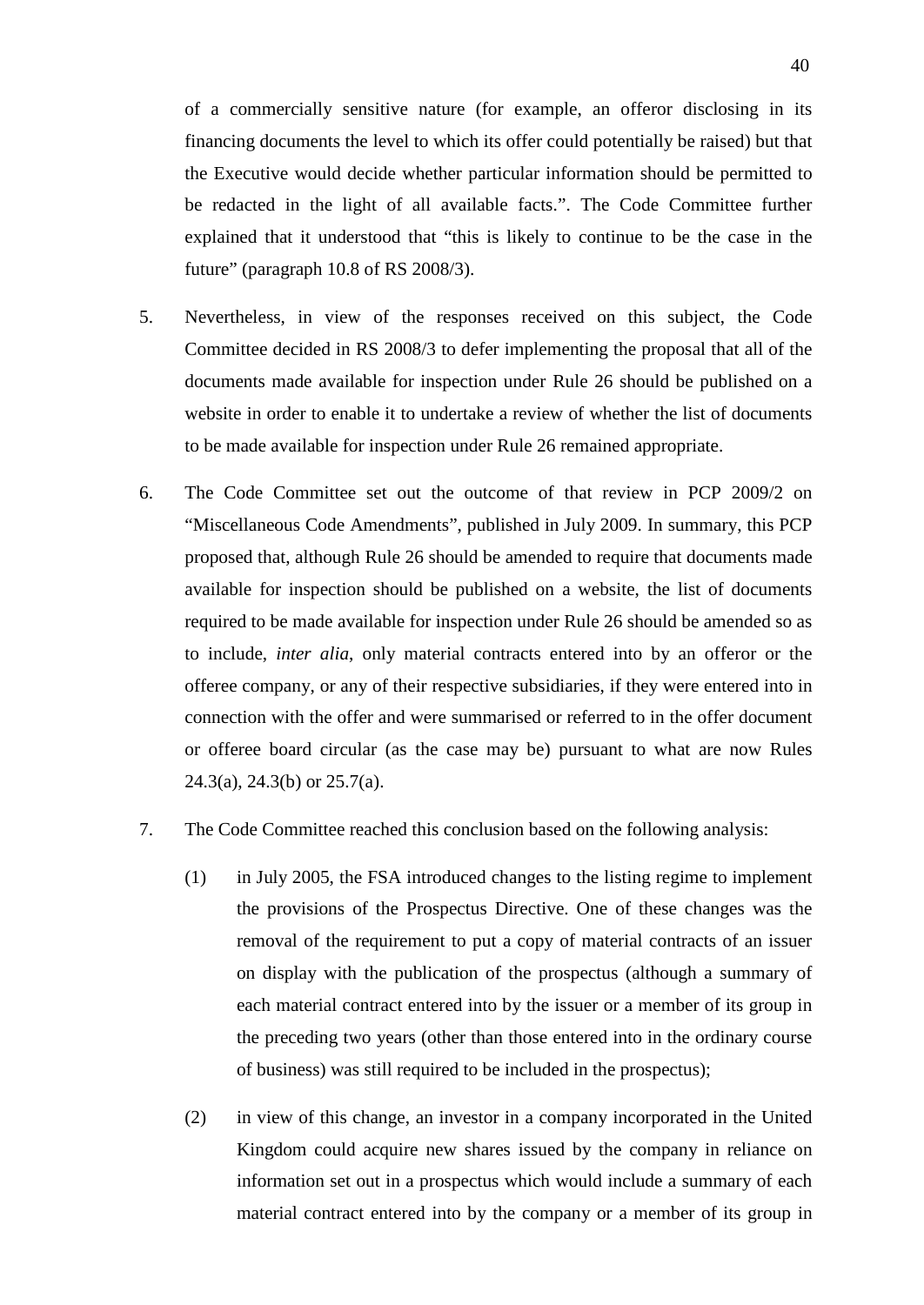the preceding two years (other than a material contract entered into in the ordinary course of business), but without the issuer being required to put a copy of the relevant documents on display. As such, a potential investor would not have the benefit of being able to review a copy of each such material contract in full in making an investment decision in relation to acquiring the shares; and

- (3) accordingly, absent Rule 26 being amended, if the company was to become subject to a takeover offer, in deciding whether to accept the offer in respect of their shares, offeree company shareholders would, in effect, be provided with more information in relation to material contracts of the offeree company than when the shares were first acquired and "… whilst it may be possible to justify a higher standard of disclosure in relation to matters that have a direct bearing on an offer (for example, it may be important for a shareholder to be able to review in full a copy of an implementation agreement or irrevocable commitments to accept the offer obtained by an offeror), it is more difficult to justify requiring copies of material contracts that are not related to the offer … to be put on display in full …" (paragraph 4.25 of PCP 2009/2).
- 8. As a result, the Code Committee proposed in PCP 2009/2 that, although Rule 25.7 should continue to require the offeree board circular to include a summary of the principal terms of each material contract entered into in the two years prior to the commencement of the offer period, Rule 26.3 should require only that material contracts entered into in connection with the offer should be published on a website. Following the publication of RS 2009/2, these amendments were introduced with effect from January 25, 2010.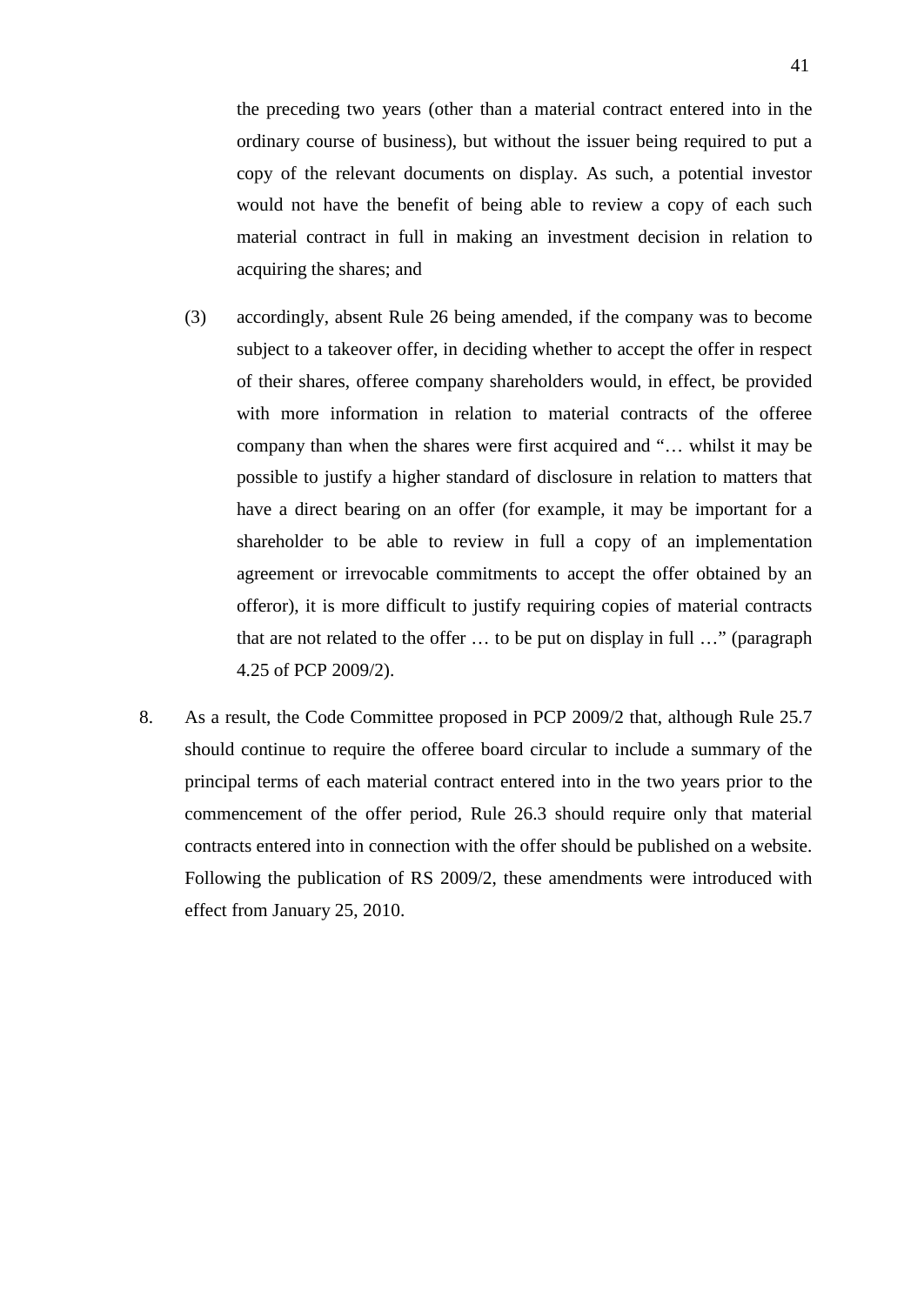# **ANNEXURE 1**

# **RULING OF THE HEARINGS COMMITTEE OF DECEMBER 14, 2015**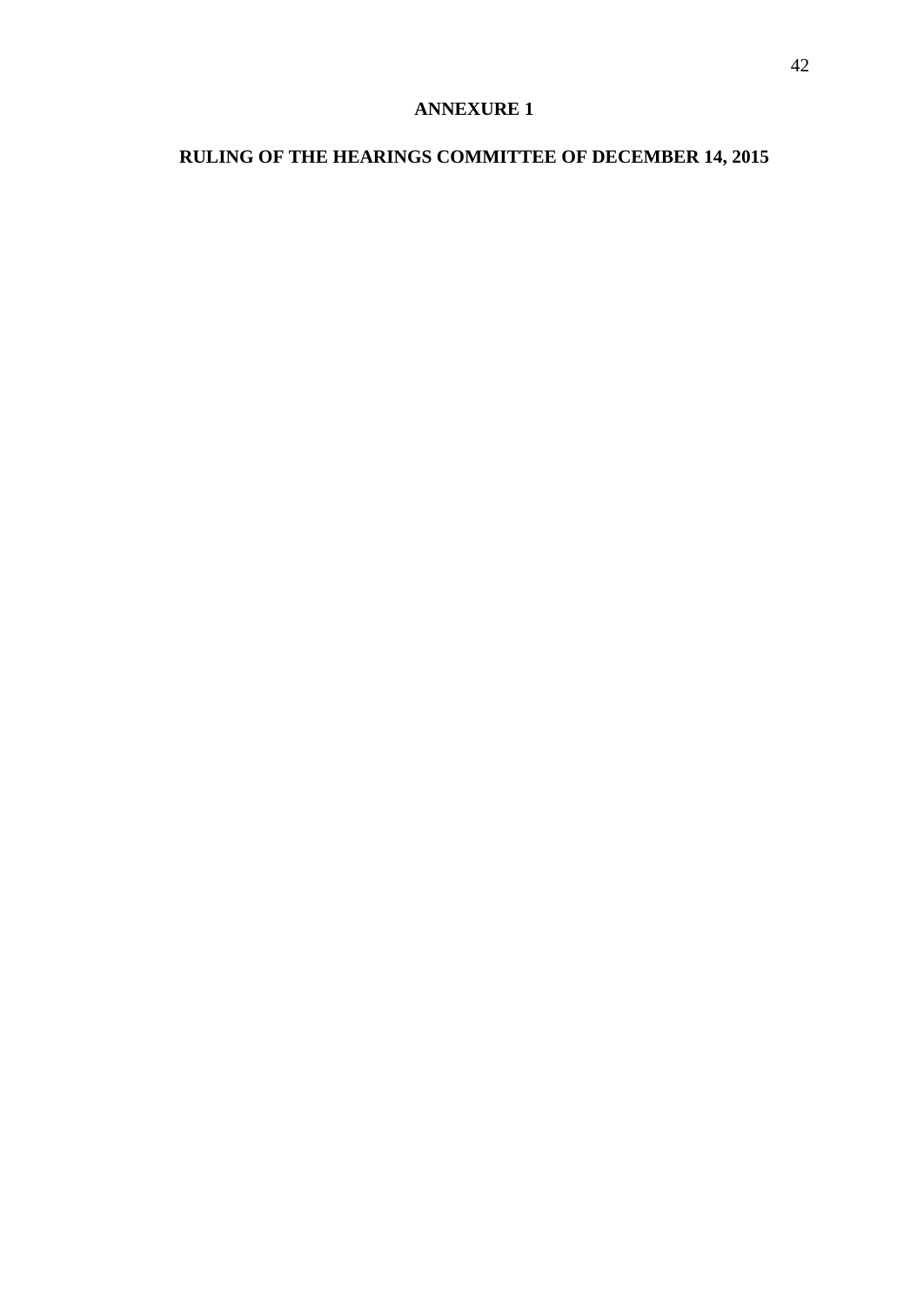# THE TAKEOVER PANEL HEARINGS COMMITTEE

## **LADBROKES PLC ("LADBROKES")**

## **RULING OF THE HEARINGS COMMITTEE (THE "COMMITTEE")**

## **1. INTRODUCTION**

- 1.1 On 24 July 2015, Ladbrokes plc ("Ladbrokes") and Gala Coral Group Limited ("Gala Coral") announced that they had agreed the terms of a proposed recommended merger (the "Merger") between Ladbrokes and certain businesses of Gala Coral, being Coral Retail, Eurobet Retail and Gala Coral's online businesses (the "Coral Group"). To effect the Merger, Ladbrokes agreed to acquire the Coral Group from a subsidiary of Gala Coral called Gala Group Finance plc ("Coral") in exchange for new shares in Ladbrokes representing 48.25 per cent. of the enlarged issued share capital of Ladbrokes at the time of the announcement of the Merger (the "Consideration Shares").
- 1.2 As a result of the issue of the Consideration Shares to Coral, Coral intends to hold over 30 per cent. of the voting rights of Ladbrokes for a short period of time (expected to be around 10 business days) before the Consideration Shares are distributed to Gala Coral's ultimate shareholders. The Panel Executive (the "Executive") has agreed that the obligation on Coral to make a general offer under Rule 9.1 of the Takeover Code (the "Code") to all Ladbrokes shareholders that would otherwise arise will be waived if independent shareholders of Ladbrokes vote in favour of a resolution approving the waiver of the mandatory bid obligation under Rule 9.1 (the "Whitewash Resolution").
- 1.3 In March 2013, Ladbrokes entered into two commercial contracts with members of the Playtech group of companies ("Playtech"):
	- 1.3.1 a marketing services agreement (the "MSA") under which Playtech agreed to provide marketing and advisory services to grow Ladbrokes' digital business; and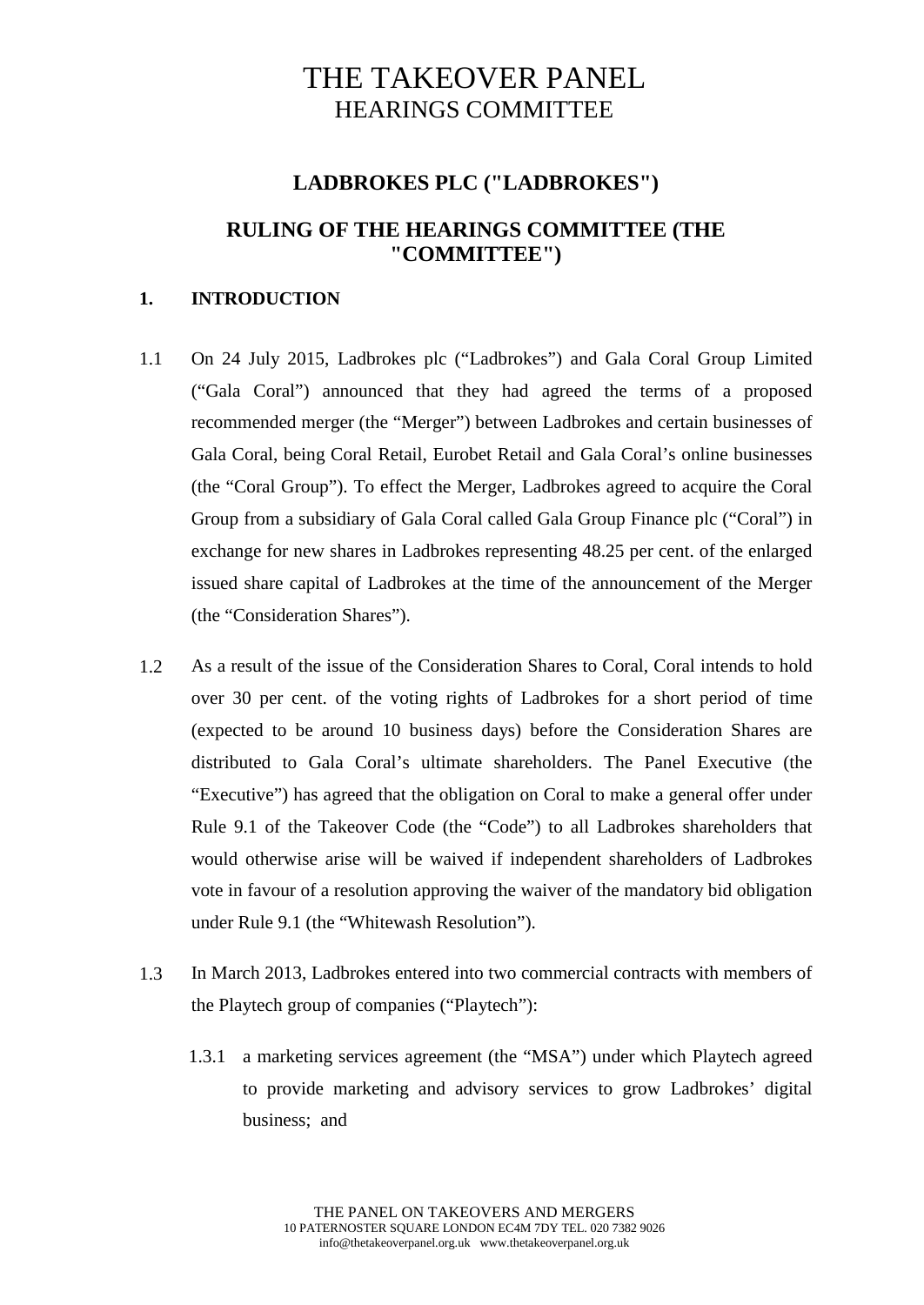- 1.3.2 a software licence agreement (the "SLA") under which Playtech granted Ladbrokes access to software and services relating to online casino and other gaming activities.
- 1.4 The MSA and SLA together are referred to as the "Original Agreements". Neither has been seen by the Executive or the Committee.
- 1.5 On 23 July 2015, the day prior to the announcement of the Merger, Ladbrokes and Playtech entered into two amendment agreements in respect of the Original Agreements:
	- 1.5.1 an amendment agreement to the MSA (the "MSA Amendment Agreement") under which the existing payment terms and obligations under the MSA were replaced with new terms, including (i) a payment by Ladbrokes to Playtech of £40 million upon completion of the Merger to be satisfied by the issue of new Ladbrokes shares and (ii) the payment to Playtech of a further guaranteed £35 million in cash payable upon delivery of key operational milestones, but, in any event, within 42 months from completion of the Merger; and
	- 1.5.2 an amendment agreement to the SLA (the "SLA Amendment Agreement") pursuant to which revised fee arrangements will apply on completion of the Merger and break clause provisions relating to the SLA were agreed, together with certain other non-material amendments.
- 1.6 The MSA Amendment Agreement and the SLA Amendment Agreement together are referred to as the "Amendment Agreements".
- 1.7 On 20 November, after discussion between the Executive, Ladbrokes and Mr John Bateson, acting on behalf of Mr Dermot Desmond, a significant shareholder in Ladbrokes, the Executive ruled that (i) the Original Agreements were not material contracts entered into by Ladbrokes in connection with the Merger which were required to be published on a website by Ladbrokes pursuant to Rule 26.3 of the Code and (ii) the effect of the Amendment Agreements was capable of being understood without reference to the full text of the Original Agreements. Mr Desmond requested that this ruling by the Executive be reviewed by the Committee and a hearing was convened for 26 November 2015 for this purpose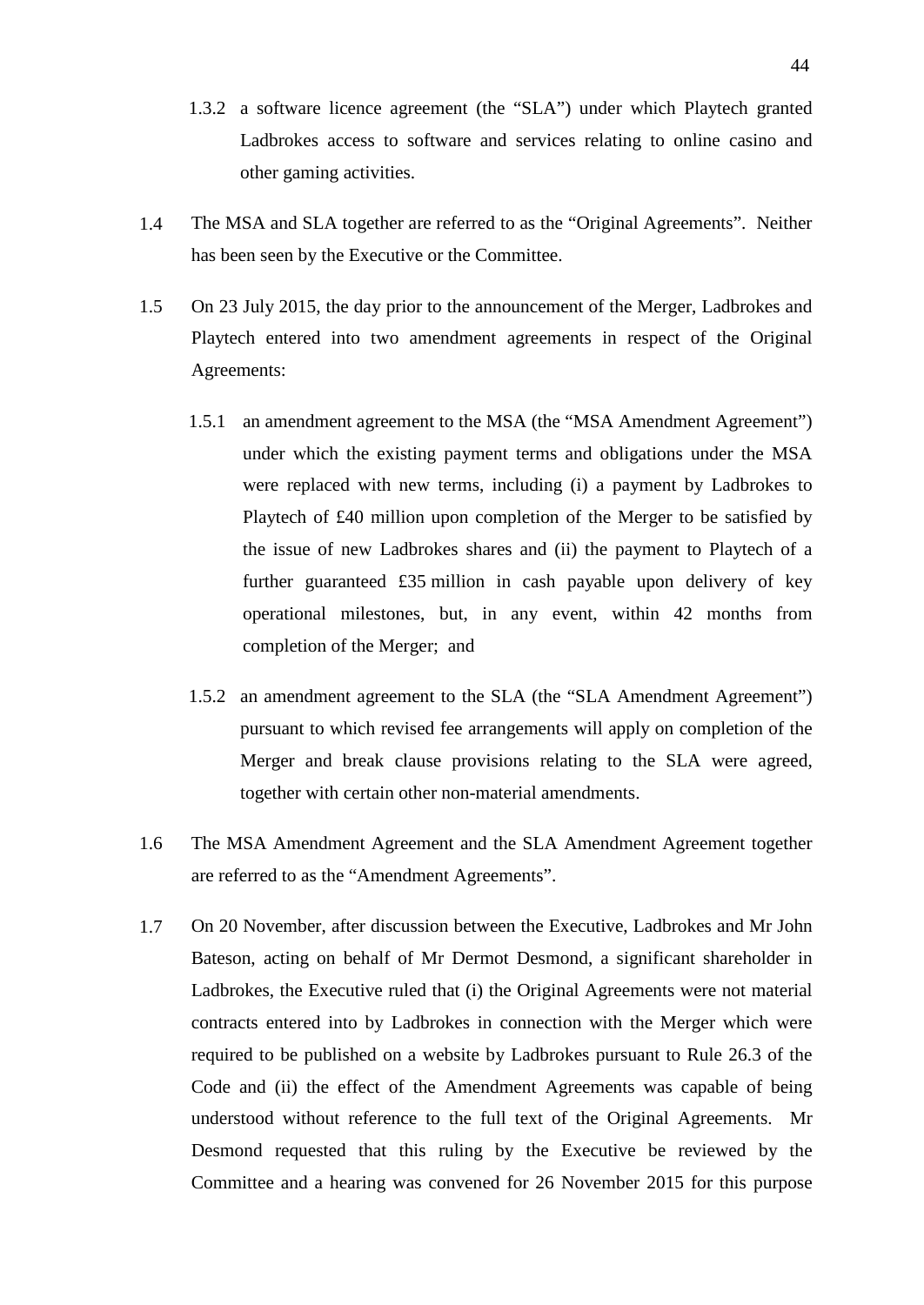(the "Hearing").

1.8 The principal question to be considered by the Committee at the Hearing was the application of Rule 26.3(d) of the Code to the Amendment Agreements. As the Hearing progressed, however, as will be seen below, the issue narrowed to the consideration of the commercial rationale for the amendments to the MSA providing for the payment of a total of £75 million to Playtech.

## **2. THE HEARING**

- 2.1 The Committee heard the matter on the morning of Thursday 26 November 2015. The Committee was constituted by those Hearings Committee members who are identified in Appendix 1 to this Ruling.
- 2.2 The spokesman for the Executive at the Hearing was its Director General, Mr Crispin Wright, and Mr Desmond was represented by himself and by Mr John Bateson. Ladbrokes, Gala Coral and Playtech, as interested persons, also attended the Hearing. Each party, except Gala Coral (which endorsed the submission of Ladbrokes), made written submissions to the Committee by midday on Wednesday 25 November as directed by the Chairman of the Committee. The Hearing was transcribed and held in private in accordance with Rule 2.9 of the Committee's Rules of Procedure.

#### **3. THE PARTIES**

#### *(a) Ladbrokes*

- 3.1 Ladbrokes is a bookmaker which provides betting and gaming services across multiple channels. Ladbrokes is registered in England and Wales and its shares are admitted to trading on the Main Market of the London Stock Exchange. Accordingly, Ladbrokes is a company which is subject to the Code in accordance with section  $3(a)(i)$  of the Introduction to the Code. As at the close of business on 24 November 2015, Ladbrokes had a market capitalisation of approximately £1.12 billion.
- 3.2 Ladbrokes is advised by UBS, Greenhill and Slaughter and May. Deutsche Bank is broker to Ladbrokes. Mr Mark Zerdin of Slaughter and May acted as Ladbrokes' spokesman at the Hearing.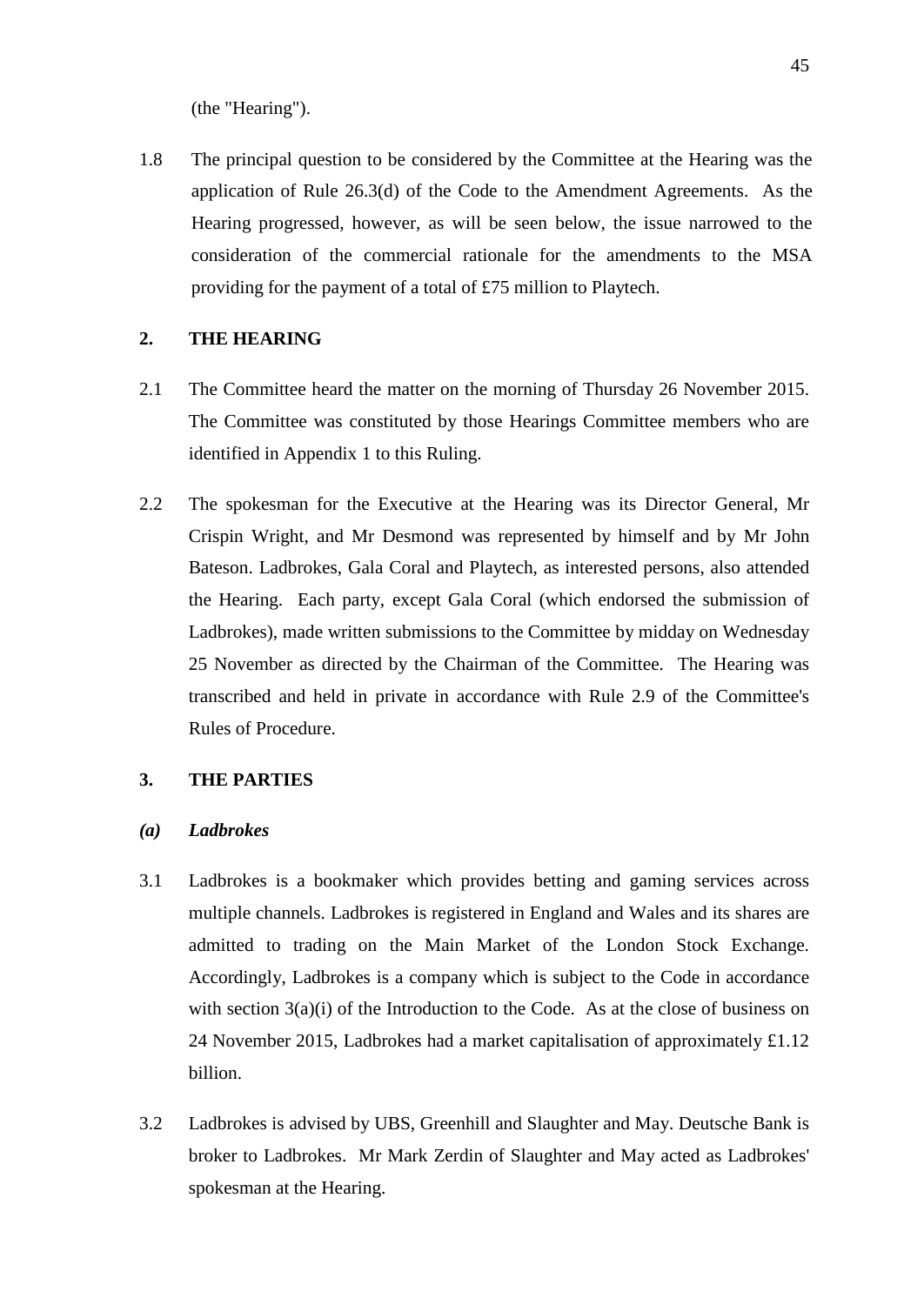#### *(b) Gala Coral*

- 3.3 Gala Coral is one of Europe's largest betting and gaming groups with an established presence in the United Kingdom and Italy. The Coral Group is the principal part of Gala Coral's group of companies and comprises three main operating divisions: Coral Retail, Eurobet Retail and Online.
- 3.4 Gala Coral is privately owned and the shareholders of Gala Coral are the group's management and various alternative investment managers, including private equity funds Anchorage, Apollo, Cerberus and Saberasu Japan.
- 3.5 Gala Coral is advised by Morgan Stanley, Goldman Sachs and Ashurst. Mr Dominic Ross of Ashurst acted as Gala Coral's spokesman at the Hearing.

### *(c) Playtech*

- 3.6 Playtech was founded by Mr Teddy Sagi in 1999. Mr Sagi owns approximately 33.6 per cent. of Playtech. Playtech is the world's largest online gaming software and services supplier. Playtech is engaged in the development and licensing of software and the provision of ancillary services for the online and land-based gambling industries. Playtech's licensees include several established and wellknown online operators, sportsbooks and entertainment brands. Playtech's shares are admitted to trading on the Main Market of the London Stock Exchange. As at the close of business on 24 November 2015, Playtech had a market capitalisation of approximately £2.48 billion.
- 3.7 Playtech is registered in the Isle of Man.
- 3.8 Playtech is advised by Berwin Leighton Paisner ("BLP") and its spokesman at the Hearing was Mr Alex Latner of BLP. Mr David McLeish of Playtech answered questions on behalf of Playtech.

## *(d) Mr Dermot Desmond*

- 3.9 Mr Desmond is a businessman and financier. He owns 2.72 per cent. of the issued share capital of Ladbrokes.
- 3.10 The spokesman for Mr Desmond at the Hearing was Mr John Bateson of International Investment and Underwriting, part of Mr Desmond's group of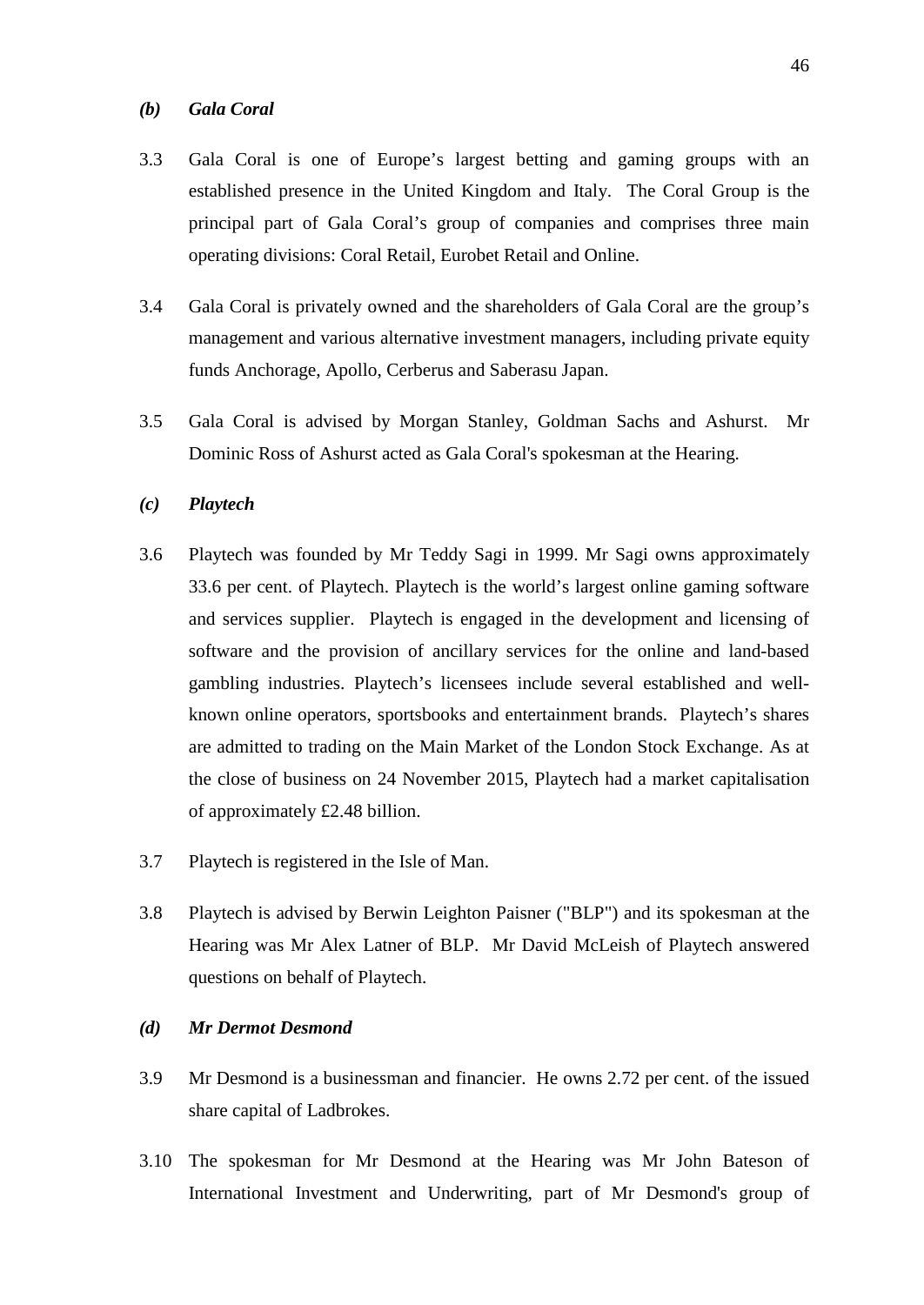companies, as well as Mr Desmond himself.

#### **4 RELEVANT CODE PROVISIONS**

4.1 **General Principle 2** of the Code states:

**"The holders of the securities of an offeree company must have sufficient time and information to enable them to reach a properly informed decision on the bid….".**

4.2 **General Principle 3** of the Code states:

**"The board of an offeree company must act in the interests of the company as a whole and must not deny the holders of securities the opportunity to decide on the merits of the bid.".**

#### *Note 1 of the Notes on Dispensations from Rule 9*

4.3 Note 1 of the Notes on Dispensations from Rule 9 states that:

**"When the issue of new securities as consideration for an acquisition or a cash subscription would otherwise result in an obligation to make a general offer under this Rule, the Panel will normally waive the obligation if there is an independent vote at a shareholders' meeting.".**

This is referred to as a "whitewash". Note 1 on the Notes of Dispensations from Rule 9 refers to the Guidance Note contained in Appendix 1 of the Code.

#### *The Whitewash Guidance Note - Appendix 1 of the Code*

4.4 Appendix 1 of the Code sets out the manner in which the Code is applied in relation to whitewashes. Section 1(b) of Appendix 1 explains that:

> **"Where the word "offeror" is used in a particular Rule, it should be taken in the context of a whitewash as a reference to the potential controllers. Similarly, the phrase "offeree company" should be taken as a reference to the company which is to issue the new securities and in which the actual or potential controlling position will arise.".**

4.5 Section 4 of Appendix 1 sets out the provisions of the Code which must be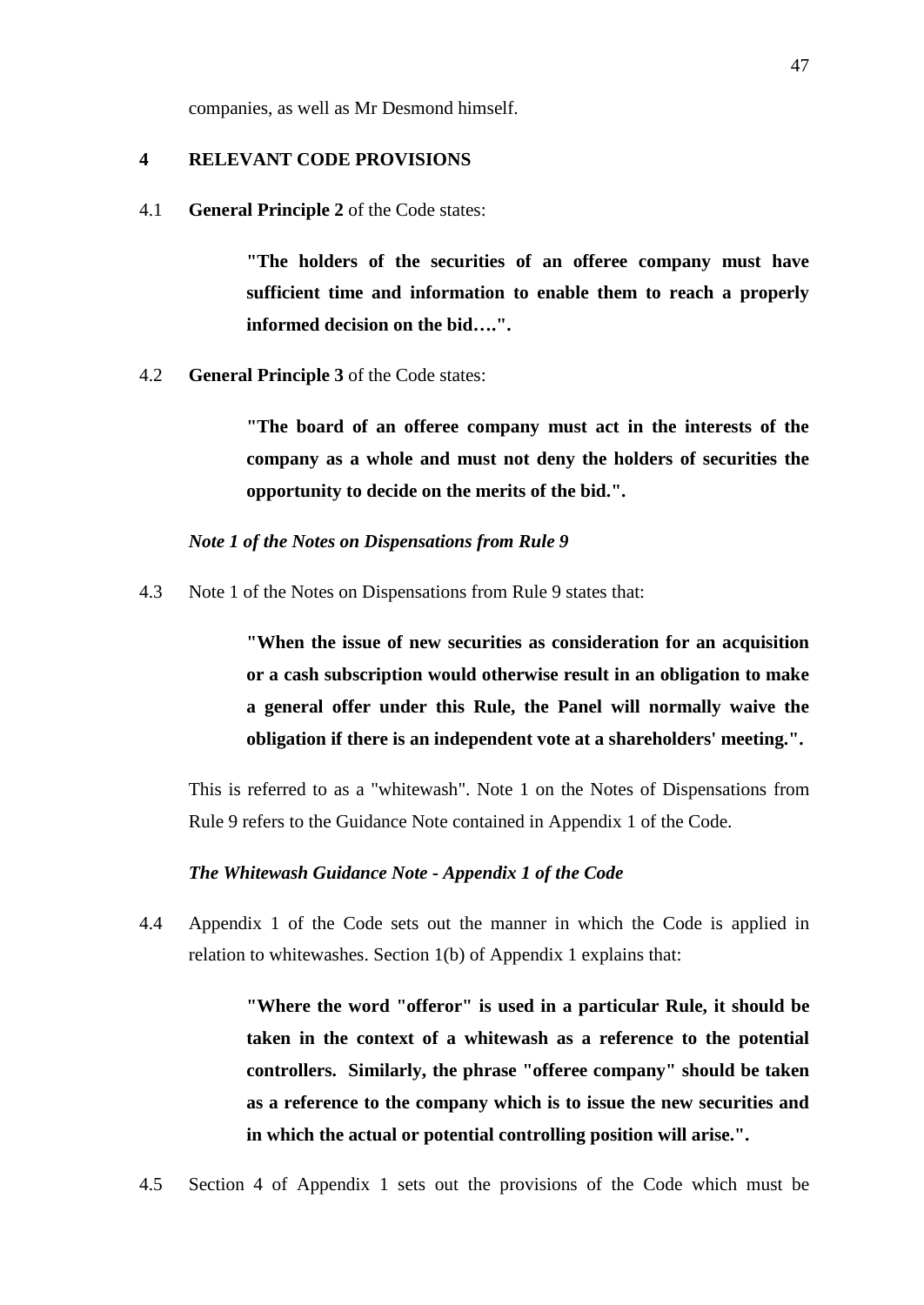addressed in a whitewash circular. It provides, inter alia, as follows:

# **"The circular must contain the following information and statements and comply appropriately with the Rules of the Code as set out below:**

**…**

- **(n) Rule 25.7 (other information);**
- **(o) Rule 26 (documents to be published on a website); and …;".**
- 4.6 Rule 25.7 of the Code specifies certain information which must be included by the offeree company in an offeree board circular or, by virtue of Section 4 of Appendix 1, for a whitewash transaction in a whitewash circular and provides that:

#### **"The offeree board circular must contain:**

- **(a) a summary of the principal contents of each material contract (not being a contract entered into in the ordinary course of business) entered into by the offeree company or any of its subsidiaries during the period beginning two years before the commencement of the offer period, including particulars of dates, parties, terms and conditions and any consideration passing to or from the offeree company or any of its subsidiaries [***emphases added***];**
- **(d) a list of the documents which the offeree company has published on a website in accordance with Rules 26.2 and 26.3 and the address of the website on which the documents are published;**

**…**

- 4.7 In the case of a whitewash transaction, the two year period referred to in Rule 25.7 is treated as applying for the two years prior to the publication of the whitewash circular.
- 4.8 Rule 26 of the Code sets out the documents which are required to be published on a website. It is split into three separate rules. This is on the basis that, in the

**<sup>…&</sup>quot;**.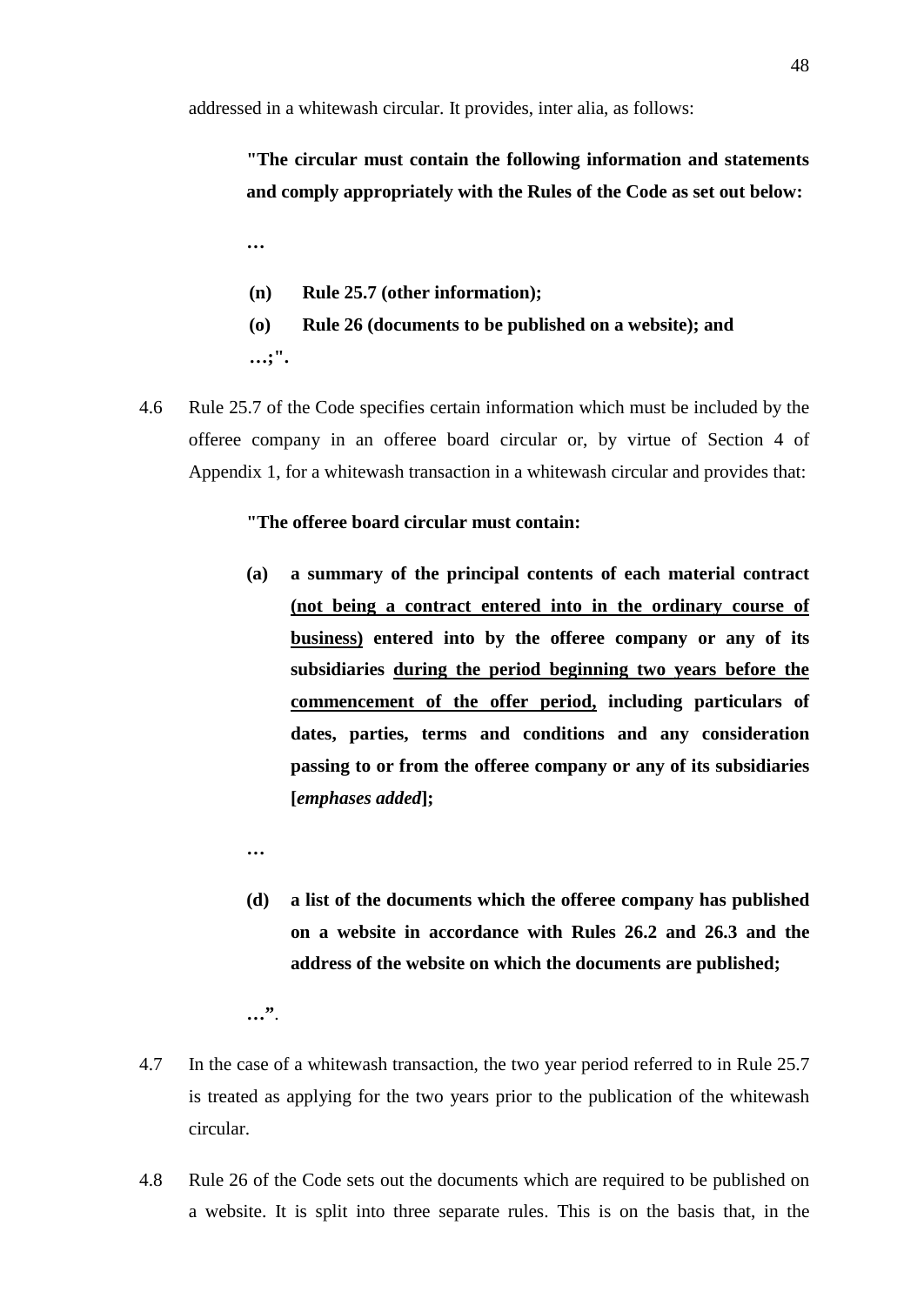context of an offer, certain documents are required to be published on a website on the business day following the date of the relevant document (as set out in Rule 26.1), certain documents are required to be published on a website on the business day following the announcement of a firm intention to make an offer (as set out in Rule 26.2) and certain documents are required to be published on a website from the time that the offer document or offeree board circular is published (as set out in Rule 26.3).

4.9 Rule 26.3 provides as follows:

**"The following documents must be published on a website from the time the offer document or offeree board circular, as appropriate, is published (or, if later, the date of the relevant document):**

**…**

- **(d) any material contract entered into by an offeror or the offeree company, or any of their respective subsidiaries, in connection with the offer [***emphasis added***] that is:**
	- **(i) described in the offer document or offeree board circular (as appropriate) in compliance with Rule 24.3(a), Rule 24.3(b) or Rule 25.7(a); or**
	- **(ii) entered into after the publication of the offer document or offeree board circular (as appropriate);**

**…".**

4.10 In the case of a whitewash transaction, all the documents specified in Rule 26 are required to be published on a website from the time of publication of the whitewash circular until the conclusion of the general meeting to approve the Rule 9 waiver resolution.

### **5. CHRONOLOGY**

5.1 The chronology of key events in relation to the Merger which follows is largely derived from the written submission of the Executive and is substantially undisputed.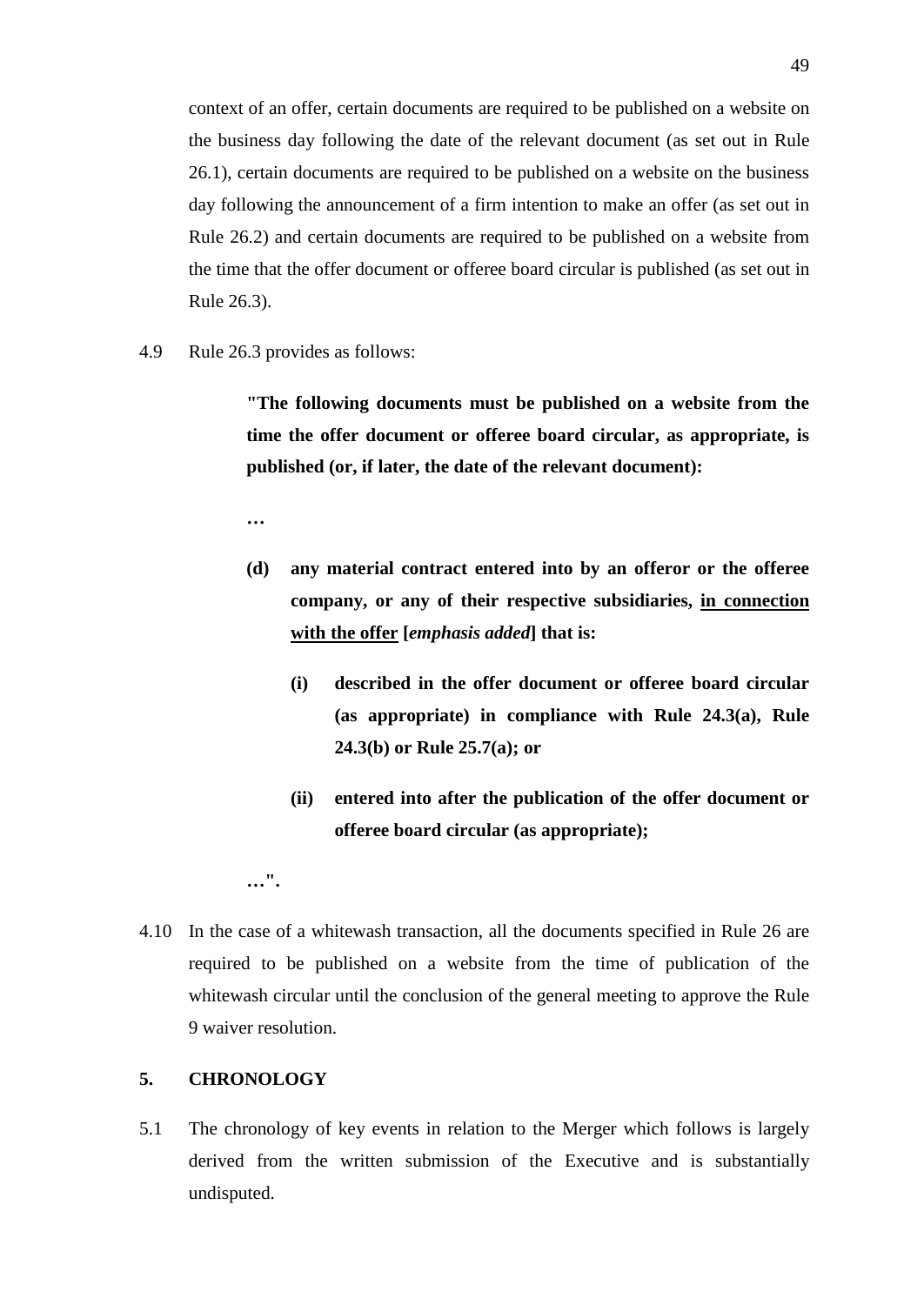- 5.2 On 22 June 2015, in response to press speculation, Ladbrokes confirmed that it was in discussions with the board of Gala Coral regarding a possible merger of Ladbrokes and the Coral Group. This announcement stated that the enlarged company would be listed on the Official List of the UK Listing Authority and that its shares would be admitted to trading on the Main Market of the London Stock Exchange. Shareholders were advised that there was no certainty that discussions between Ladbrokes and Gala Coral would lead to any agreement concerning a merger.
- 5.3 On 24 July, Ladbrokes and Gala Coral made a joint announcement that the two companies had agreed the terms of a recommended merger of Ladbrokes with the Coral Group.
- 5.4 To effect the Merger, Ladbrokes agreed to acquire the Coral Group in exchange for the issue of Consideration Shares to Coral which would represent 48.25 per cent. of the issued share capital of the enlarged Ladbrokes group (prior to a 9.99 per cent. equity placing announced the same day by Ladbrokes – see paragraph 5.6 below). Existing Ladbrokes shareholders would own the balance of the enlarged group. This announcement stated that the Merger was classified as a reverse takeover of Ladbrokes under the Listing Rules of the Financial Conduct Authority (the "FCA"). It also stated that the issue of the Consideration Shares at completion of the Merger might, for technical reasons, require a waiver from the Panel relating to obligations that might otherwise be incurred by Coral and its concert parties to make a general offer under Rule 9.1 of the Code to all Ladbrokes shareholders. The announcement explained that, should such a waiver be granted by the Panel, it would require the approval by the independent shareholders of Ladbrokes of the Whitewash Resolution.
- 5.5 Subsequently Coral stated that it would hold the Consideration Shares for a period of approximately 10 business days following completion of the Merger and would then arrange for the distribution of the Consideration Shares to the ultimate shareholders of Gala Coral. The Circular also explained that the Executive had agreed that none of the ultimate shareholders of Gala Coral would be presumed to be acting in concert with Coral, with Gala Coral or with each other after the distribution of the Consideration Shares to the ultimate shareholders of Gala Coral and therefore that, after that time, no person or concert parties would be interested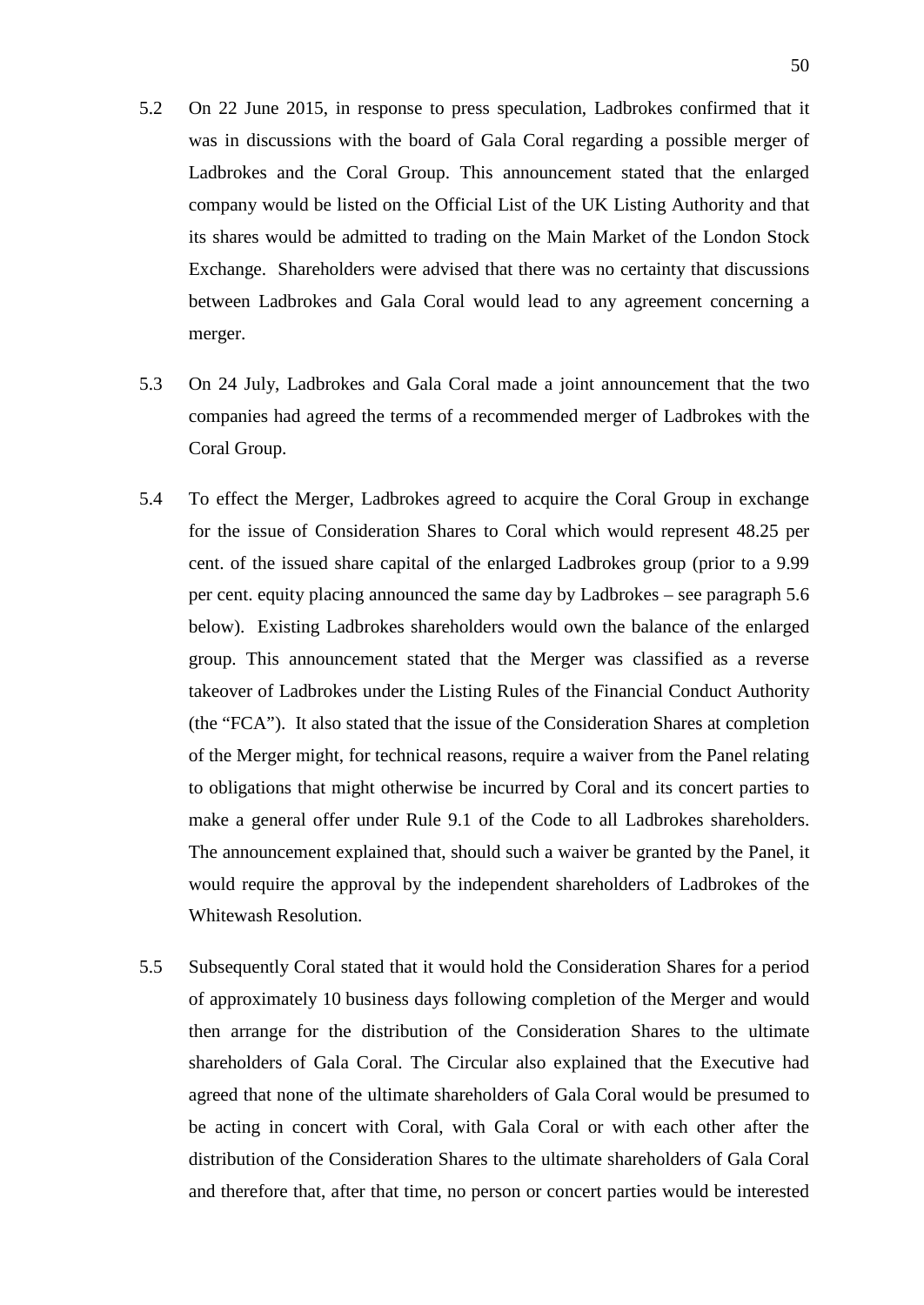in over 30 per cent. of the shares in Ladbrokes.

- 5.6 Also on 24 July, Ladbrokes announced a non pre-emptive placing of up to 92,378,680 new ordinary shares, representing up to approximately 9.99 per cent. of Ladbrokes' issued share capital at that time, to existing and new institutional investors by means of an accelerated bookbuild process (the "Placing"). The announcement stated that the net proceeds of the Placing would strengthen the balance sheet of the enlarged Ladbrokes and that the Placing would proceed irrespective of whether the Merger completed. The announcement also stated that Playtech was expected to take up to 22.9 per cent. of the shares that were to be issued pursuant to the Placing.
- 5.7 Later on 24 July, Ladbrokes announced the successful completion of the Placing and that 22.9 per cent. of the shares issued pursuant to the Placing had been placed with Playtech.
- 5.8 On 30 October, Ladbrokes announced the publication of a circular (the "Circular") which included the notice of a general meeting which set out the necessary resolutions required to be passed by Ladbrokes shareholders to approve the Merger. The resolutions were ordinary resolutions, were interconditional on each other and consisted of the following:
	- (a) a resolution to approve the Merger as a reverse takeover under the Listing Rules of the FCA;
	- (b) a resolution to grant the directors authority to allot the Consideration Shares to Gala Group Finance plc and further shares to Playtech pursuant to the terms of the MSA Amendment Agreement (as set out in paragraph 1.5.1 of this Ruling);
	- (c) the Whitewash Resolution; and
	- (d) a resolution approving the waiver granted by the Executive of the obligations which may otherwise arise pursuant to Rule 9.1 of the Code for Coral and/or its concert parties to make a general offer to the shareholders of Ladbrokes as a result of any increase in their percentage shareholding in Ladbrokes as a result of the exercise by Ladbrokes of its existing share buy-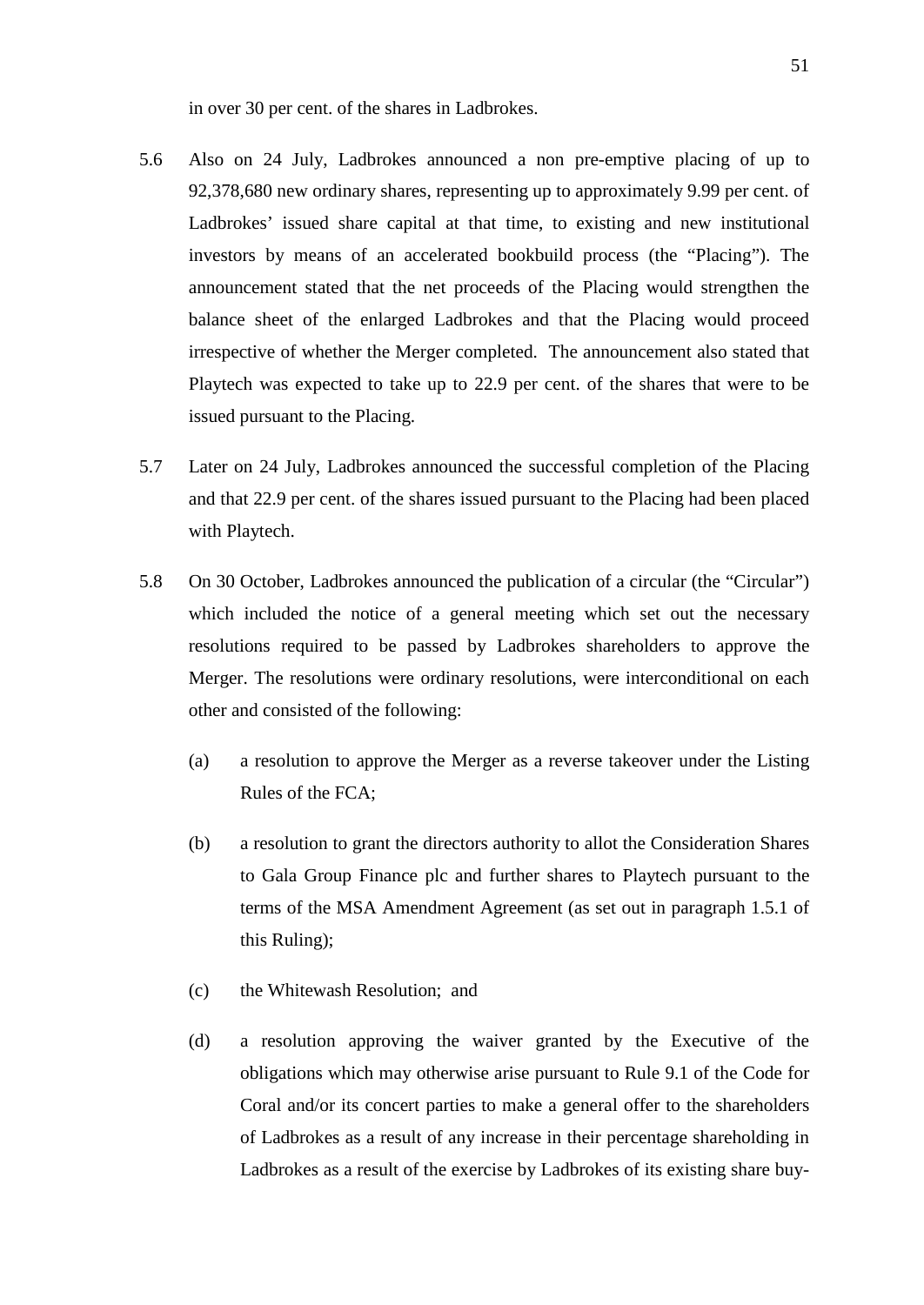back authority (the "Buy-Back Resolution").

- 5.9 The letter from the Chairman of Ladbrokes contained in the Circular set out the "principal terms" of the Merger; the reason why a relationship agreement was required between Ladbrokes and Coral (in the third paragraph on page 6); the fact that completion of the Merger was conditional on the approval of Ladbrokes' shareholders at a General Meeting to be held on 24 November 2015 (on page 7); the need and reason for a Whitewash Resolution (also on page 7); and the reason for the Buy-Back Resolution (on page 8).
- 5.10 Page 11 referred to the realisation of the synergies from the combination of Ladbrokes and Coral and the MSA Amendment Agreement in that context. The £75 million payment to Playtech was disclosed.
- 5.11 Pages 16 to 18 set out accurately the relevant provisions of the Code which underlay the Whitewash and Buy-Back Resolutions.
- 5.12 In Section 13, on page 99 of the Circular, entitled "Material contracts", it was stated, in the first paragraph, that "no contracts have been entered into (other than contracts entered into in the ordinary course of business) by any member of the Ladbrokes Group, either (a) within the two years immediately preceding the date of this Circular which are or may be material; or (b)... save as disclosed below:". "Disclosed below" (on pages 102 and 103) were the summaries of the MSA and the MSA Amendment Agreement and the SLA and the SLA Amendment Agreement.
- 5.13 As explained in the summary on page 103 of the Circular, the MSA Amendment Agreement replaced existing provisions in the MSA with new provisions that provided for (i) a payment by Ladbrokes to Playtech of £40 million upon completion of the Merger to be satisfied by the issue of new Ladbrokes shares and (ii) the payment to Playtech of a further guaranteed £35 million in cash payable upon delivery of key operational milestones, but, in any event, within 42 months from completion of the Merger.
- 5.14 Following a request from Mr Bateson, the Amendment Agreements were published in full on the website. Mr Desmond was informed that this was not a matter of obligation but a gesture of goodwill.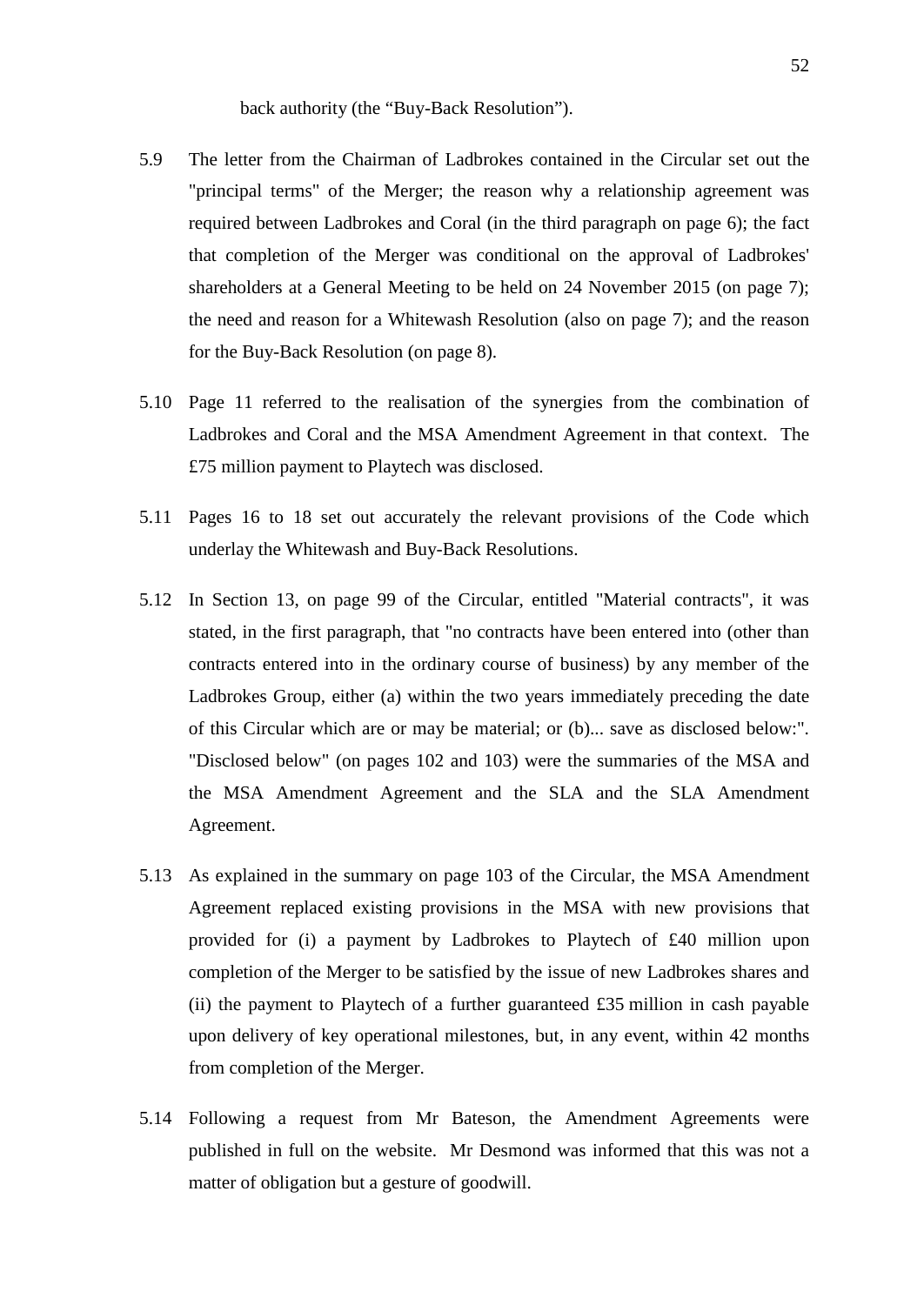- 5.15 Following a telephone conversation between Mr Bateson, on behalf of Mr Desmond, and the Executive on 13 November, Mr Desmond sent the Executive a letter on 16 November which requested that the Panel consider (i) compelling Ladbrokes to make fully available for inspection all material contracts listed as such in the Circular and (ii) ruling that Playtech was not independent of the proposed transactions and was therefore precluded from voting on all four resolutions which were proposed at Ladbrokes' general meeting to be held on 24 November. Mr Desmond wrote that the Amendment Agreements were "practically unintelligible" without the Original Agreements, but Ladbrokes had responded that "having taken advice" they did not believe they were "under any obligation" to disclose them.
- 5.16 The Executive sought Mr Bateson's consent to raise these issues with Ladbrokes and, later on 16 November, Ladbrokes' advisers were notified of these requests.
- 5.17 On 17 November, Mr Desmond published a presentation on a website explaining the reasons why he considered that Ladbrokes shareholders should vote against the Merger. A letter from Mr Desmond to Ladbrokes shareholders was also published the same day.
- 5.18 During the course of 17 to 19 November, the Executive discussed the matter extensively with Ladbrokes' advisers and Mr Bateson. On 19 November, the Executive informed each of Ladbrokes and Mr Bateson of its initial views which were as follows: (i) the Original Agreements were not material contracts entered into by Ladbrokes in connection with the Merger which were required to be published on a website by Ladbrokes pursuant to Rule 26.3, (ii) the effect of the Amendment Agreements was capable of being understood without reference to the full text of the Original Agreements and (iii) Playtech should not be considered to be independent for the purposes of the Whitewash Resolution and the Buy-Back Resolution (with the result that Playtech should not be permitted to vote on those two resolutions). The Executive also asked both parties to make their final representations on these points by the end of 19 November so as to enable the Executive to make a ruling on the matter by 20 November, given that the Ladbrokes general meeting was scheduled to take place at 9.30 am on 24 November.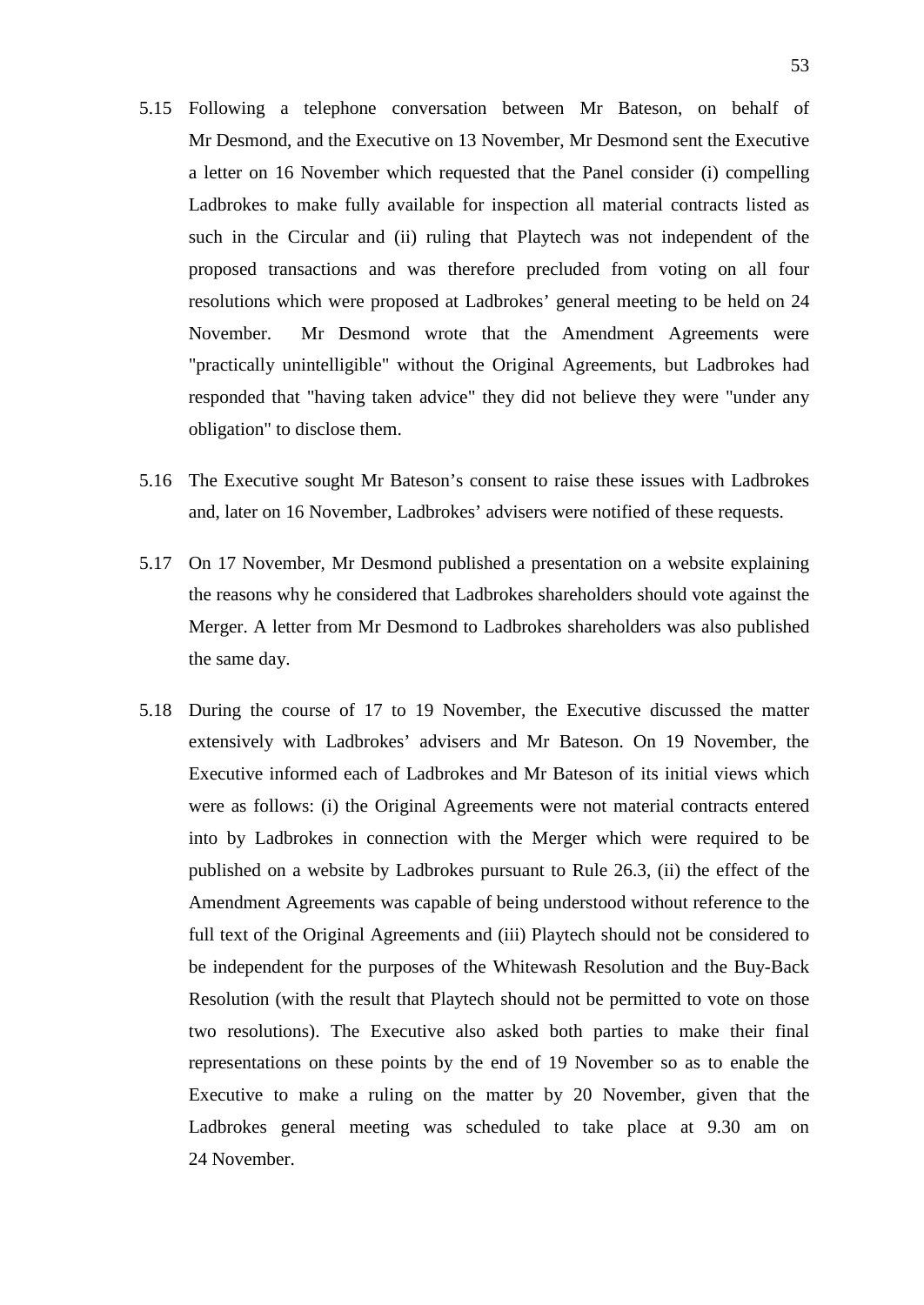- 5.19 On 19 November, Ladbrokes announced an update to the Merger. This noted Mr Desmond's letter of 17 November, reiterated the board's recommendation to shareholders to vote in favour of the resolutions to be proposed at the general meeting on 24 November and confirmed that Playtech was not considered to be independent for the purposes of the Whitewash Resolution and the Buy-Back Resolution.
- 5.20 The Executive sought and received certain written assurances from Ladbrokes and its advisers in relation to the MSA Amendment Agreement as follows:
	- (i) the introduction of the new payment terms with Playtech conditional on completion of the Merger, summarised on page 103 of the Circular, and set out in full in the Annex to the MSA Amendment Agreement and published by Ladbrokes on a website, were set out in their entirety in the MSA Amendment Agreement;
	- (ii) the establishment of milestones which Playtech must achieve to receive further fees summarised on page 103 of the Circular were set out in the Annex to the MSA Amendment Agreement (published on a website); and
	- (iii) the services to be provided by Playtech under the MSA at completion of the Merger were set out in their entirety in the MSA Amendment Agreement.
- 5.21 Clauses 4 and 5 of the MSA Amendment Agreement made certain other amendments to the MSA as to which:
	- (i) all of the clauses in the MSA which were deleted by the MSA Amendment Agreement either (i) related to the original payment terms for Playtech, (ii) related to changes to the services to be provided by Playtech under the MSA to reflect the changed requirements of the enlarged Ladbrokes postcompletion or (iii) were not of commercial significance, or were immaterial or were boilerplate clauses;
	- (ii) other than in relation to the payment terms for Playtech and the services to be provided to Ladbrokes by Playtech, the deleted clauses did not result in Ladbrokes relinquishing any material benefits to which it was entitled under the MSA or assuming any material obligations which were not contained in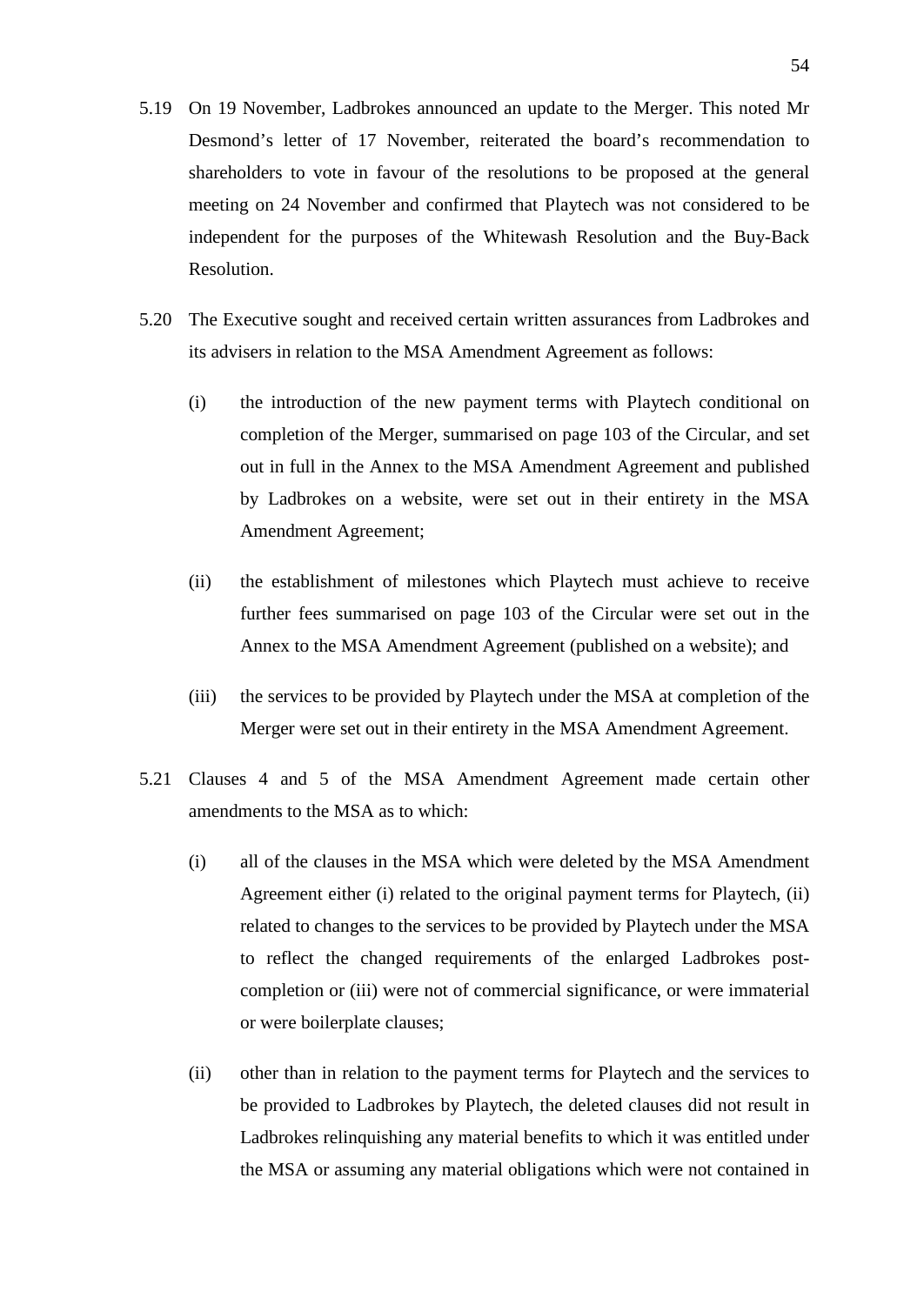the original MSA;

- (iii) all of the other amendments in the MSA Amendment Agreement to the clauses in the MSA which survived the MSA Amendment Agreement coming into effect were either not commercially significant, or were immaterial or were boilerplate clauses; and
- (iv) all of the clauses in the MSA which survived the MSA Amendment Agreement coming into effect without being amended were either (i) not commercially significant, or were immaterial or were boilerplate clauses or (ii) were clauses which Ladbrokes would have requested to be redacted prior to publishing the MSA on a website if it were ever required to publish such agreement on a website.
- 5.22 In relation to the SLA Amendment Agreement, the summary on page 103 of the Circular stated that, if completion of the Merger occurs, "*the existing break clause in the [SLA] will terminate and cease to apply and will be replaced with a new break clause which entitles Ladbrokes International to terminate the [SLA] on the date that is the later of: (i) 54 months from Completion, and (ii) 31 December 2020. Ladbrokes also has agreed revised fee arrangements to apply following Completion*".
- 5.23 The Executive received written confirmation from UBS and Greenhill that the SLA Amendment Agreement "*does not provide for any additional payments and does not deal with any matters which could be considered to be outside the ordinary course of business. It simply makes consequential amendments to an existing contract which was entered into in the ordinary course of business in order to reflect the fact that the enlarged Ladbrokes group will be materially different post-Completion*". Additionally, the terms of the new break clause were set out in the SLA Amendment Agreement (which had been published on a website).
- 5.24 The Executive was also informed by UBS and Greenhill on behalf of Ladbrokes that the Original Agreements contained highly sensitive and commercially confidential information which, in the opinion of Ladbrokes, would significantly damage its and Playtech's commercial interests if the contracts were to be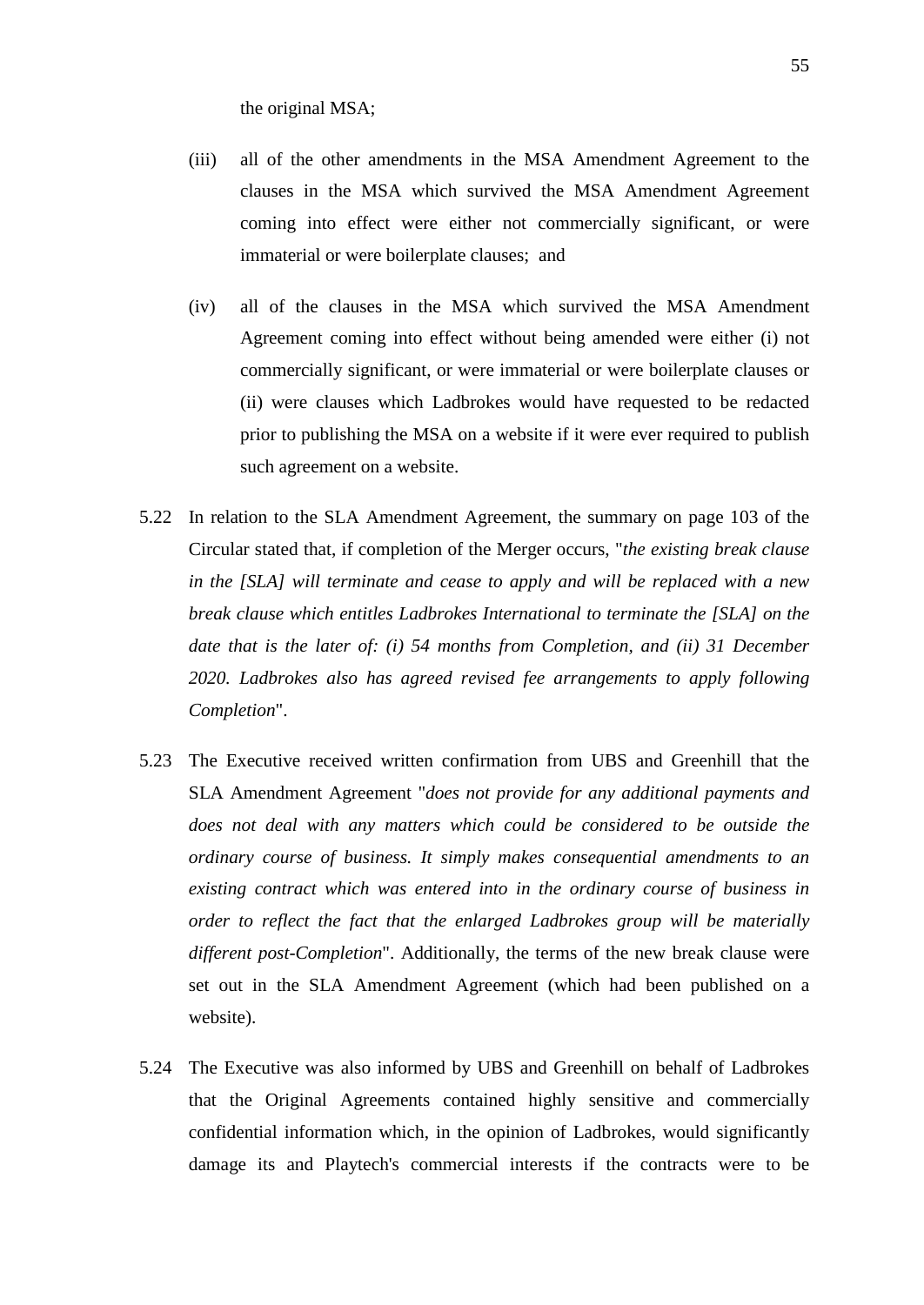disclosed in full.

5.25 The Executive was also informed by Ladbrokes that it had received legal advice that Ladbrokes would be committing an infringement of both the EU's and the United Kingdom's competition rules were it voluntarily to disclose the "*highly sensitive and commercially confidential information*" contained in the Original Agreements.

#### **6. THE EXECUTIVE'S RULING**

- 6.1 On 20 November, the Executive informed Ladbrokes and Mr Desmond of its ruling that (i) the Original Agreements were not material contracts entered into by Ladbrokes in connection with the Merger which were required to be published on a website by Ladbrokes pursuant to Rule 26.3 and (ii) the effect of the Amendment Agreements was capable of being understood without reference to the full text of the Original Agreements. Ladbrokes agreed to ensure that Gala Coral and Playtech were informed of this ruling of the Executive.
- 6.2 Later on 20 November, Mr Bateson notified the Executive that Mr Desmond had requested that this ruling should be reviewed by the Committee.
- 6.3 The Executive noted in its submission that it would normally consider permitting commercially sensitive information to be redacted from documents published on a website. The Executive's normal practice was to decide whether particular information should be permitted to be redacted in the light of all available facts. Where disclosure would otherwise result in a breach of competition laws or significant proprietary commercially sensitive information becoming publicly available, it would be appropriate to permit redaction of the relevant sections of the contract. In the light of the Executive's view that there was no requirement for Ladbrokes to publish the Original Agreements on a website, the Executive had not engaged in a detailed review of which information in the Original Agreements it would permit to be redacted, but it would need to undertake this exercise if there were an obligation on Ladbrokes to publish the Original Agreements on a website.

#### **7. THE LADBROKES GENERAL MEETING**

7.1 The Ladbrokes general meeting was convened at 9.30am on 24 November. All resolutions (including the Whitewash Resolution and the Buy-Back Resolution)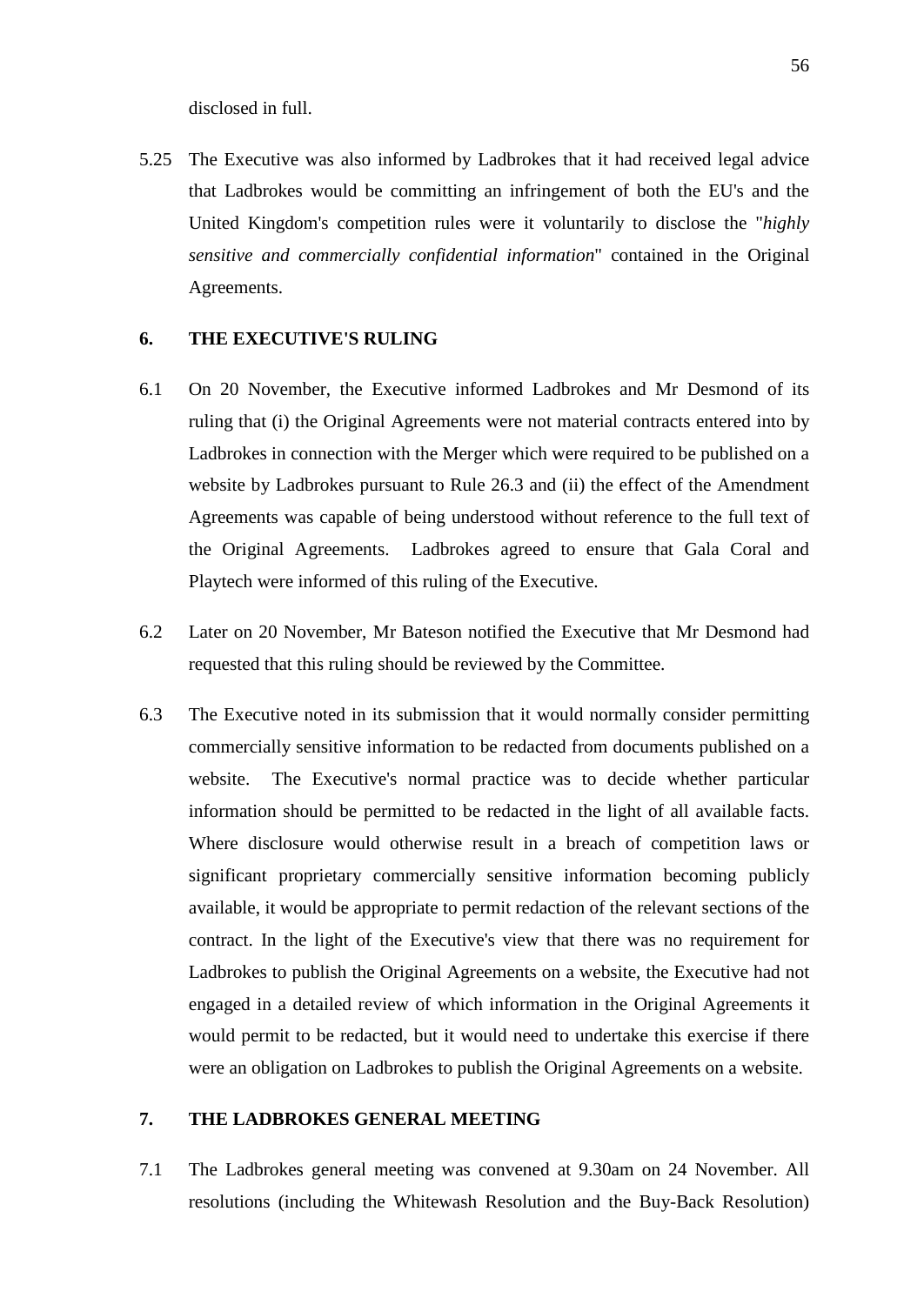were passed, in each case with over 94 per cent. of the votes cast in favour of each resolution.

## **8. THE SUBMISSIONS TO THE COMMITTEE**

### *(a) The Submissions of the Executive*

8.1 Rule 25.7(a) of the Code read with Section 4 of Appendix 1, in the context of a whitewash, states that the whitewash circular must contain:

> "**a summary of the principal contents of each material contract (not being a contract entered into in the ordinary course of business) entered into by the offeree company or any of its subsidiaries during the period beginning two years before the commencement of the offer period …**".

8.2 Rule 26.3(d) states that the following documents must be published on a website from the time that the offeree board circular, or, by virtue of Section 4 of Appendix 1, in the context of a whitewash, the whitewash circular, is published:

> "**any material contract entered into by an offeror or the offeree company, or any of their respective subsidiaries, in connection with the offer that is:**

> **(i) described in the offer document or offeree board circular (as appropriate) in compliance with Rule... or Rule 25.7(a);**

**…**".

- 8.3 Rule 26 therefore requires a subset of the material contracts referred to in Rule 25.7 to be published on a website – namely those material contracts which were entered into in connection with the offer.
- 8.4 The Merger was announced by the boards of Ladbrokes and Gala Coral on 24 July 2015. In the case of a whitewash transaction, the two year period is treated as applying for the two years prior to the publication of the whitewash circular. In this case, the Circular was published on 30 October 2015. Therefore, the date falling two years before the date of publication of the Circular was 30 October 2013.
- 8.5 The Original Agreements were entered into on 10 March 2013; therefore, absent the potential impact of the Amendment Agreements, there was no requirement for a summary of the Original Agreements to be included in the Circular.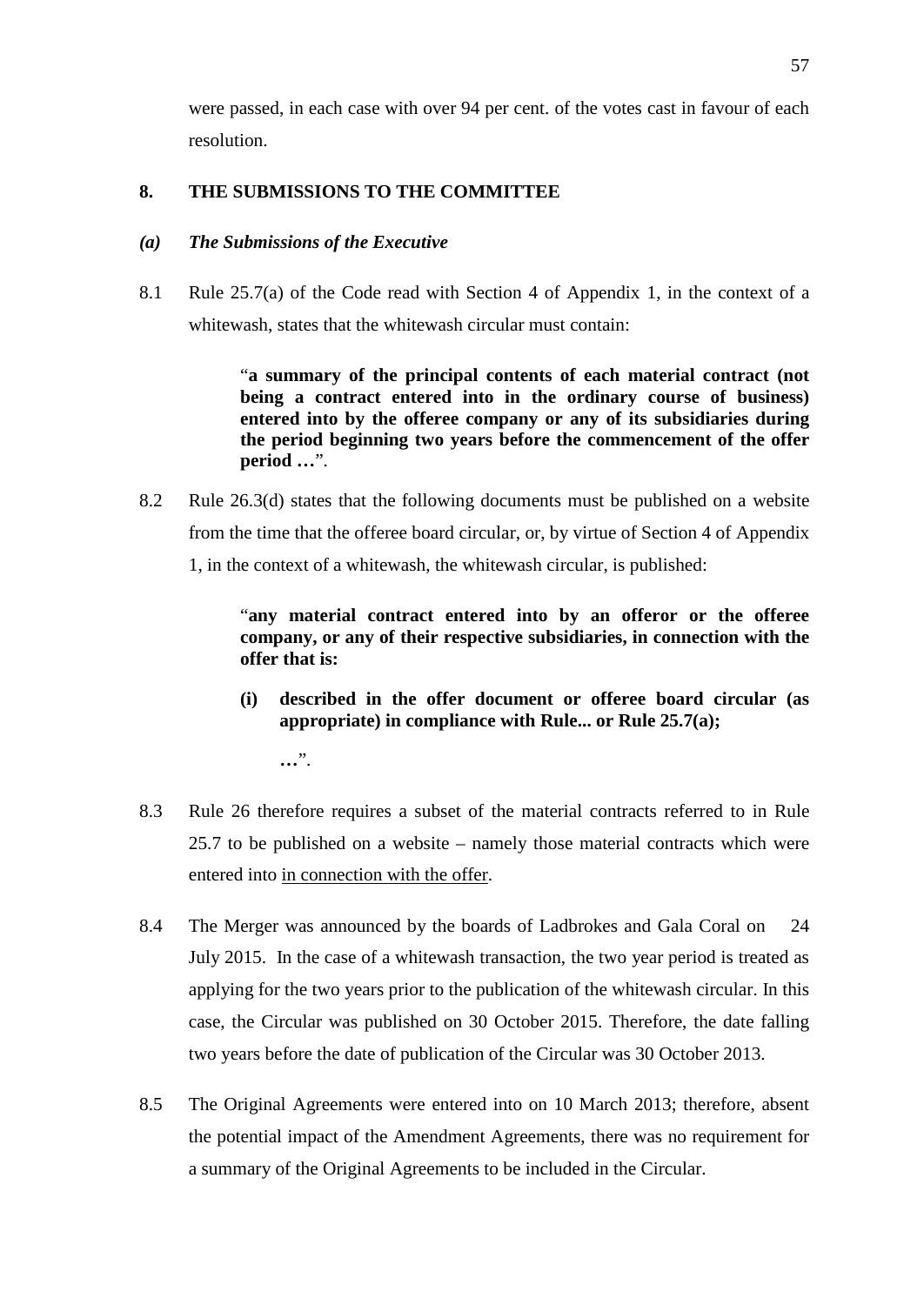- 8.6 Additionally, the Executive had considered whether the Original Agreements were entered into in the "ordinary course of business".
- 8.7 The Executive's usual practice when dealing with the question of whether a particular contract had been entered into "in the ordinary course of business" was to pay particular attention to the views of the relevant party to the offer and its professional advisers, due to their expertise and familiarity with the nature of the business in question.
- 8.8 Ladbrokes submitted that the Original Agreements were entered into in the ordinary course of business. The Executive had, however, noted the disclosure of the summaries of the Original Agreements in the "Material contracts" section on pages 102-3 of the Circular and the introductory language to the "Material contracts" section on page 99 of the Circular referred to above in paragraph 5.12.
- 8.9 Therefore, whilst the Executive "had considerable sympathy" for Ladbrokes' argument that the Original Agreements were entered into in the ordinary course of Ladbrokes' business, the submission was made on the basis that this was not the case. However, it was clear that, given the period of time that had elapsed between the entry into the Original Agreements and the announcement of the Merger, the Original Agreements were not entered into in connection with the Merger.
- 8.10 Accordingly, whilst they appeared to have been summarised in the Circular, the Executive considered that, absent the Amendment Agreements, the publication obligations under Rule 26.3(d) would not apply to the Original Agreements.
- 8.11 Given that the Amendment Agreements had been summarised in the Circular as material contracts and published on a website, the Executive's submission was written on the basis that they were to be treated as being material contracts entered into in connection with the Merger.
- 8.12 The key question was whether the effect of the Amendment Agreements was capable of being understood without reference to the full text of the Original Agreements.
- 8.13 In considering this question, the Executive had considered the nature of the amendments made by each of the Amendment Agreements to the terms of the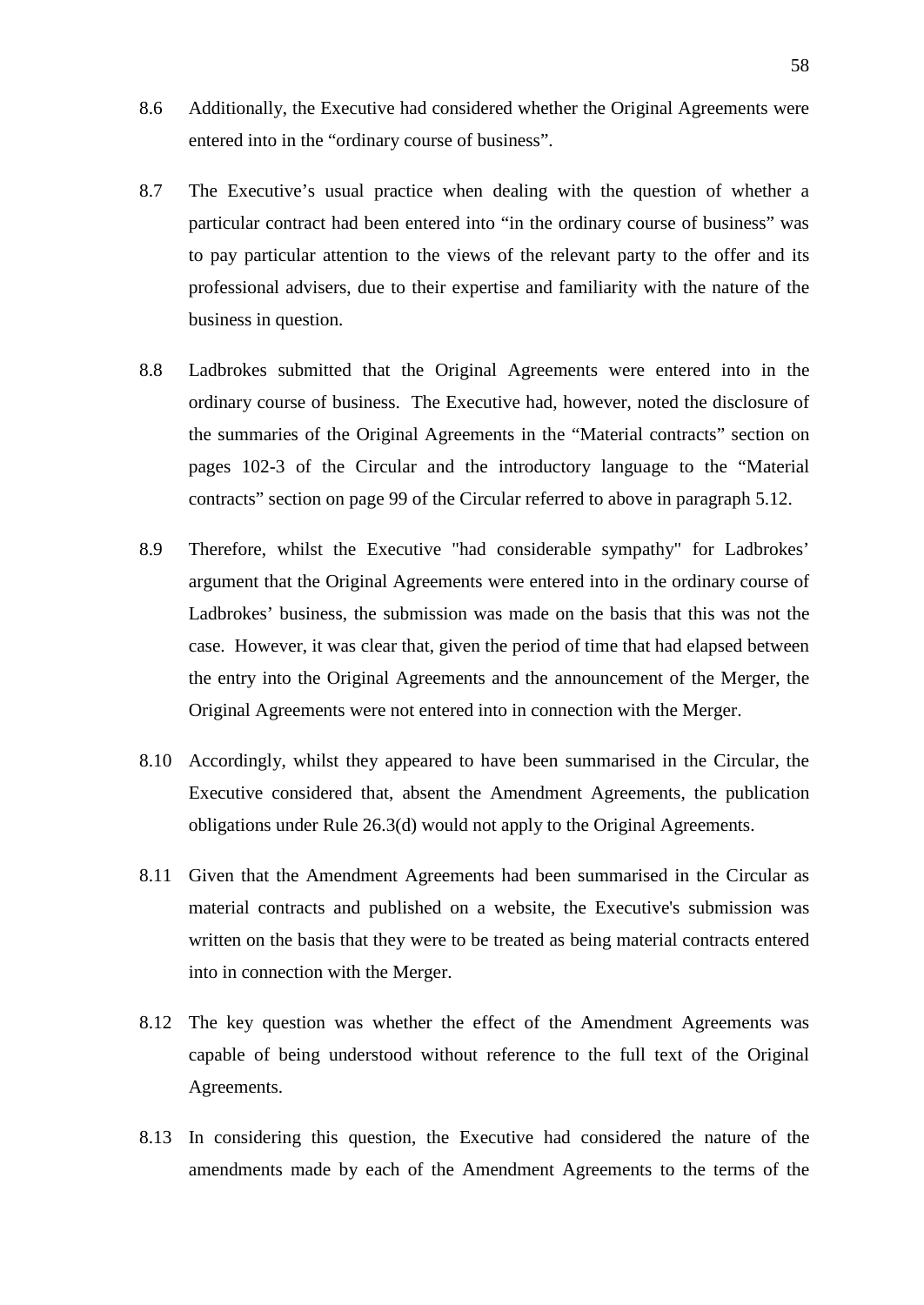relevant Original Agreements.

- 8.14 In relation to the MSA Amendment Agreement, the Executive accepted the submissions of Ladbrokes and its advisers that the amendments were:
	- (i) the introduction of new payment terms with Playtech conditional on completion of the Merger. These terms were summarised on page 103 of the Circular and were set out in full in the Annex to the MSA Amendment Agreement (which has been published by Ladbrokes on a website). Slaughter and May, on behalf of Ladbrokes, had also confirmed to the Executive in writing that these arrangements were set out in their entirety in the MSA Amendment Agreement;
	- (ii) the establishment of milestones which Playtech must achieve to receive further fees. These milestones were summarised on page 103 of the Circular and were set out in the Annex to the MSA Amendment Agreement (which had been published by Ladbrokes on a website);
	- (iii) Slaughter and May, on behalf of Ladbrokes, had confirmed to the Executive in writing that the services to be provided by Playtech under the MSA at completion of the Merger were set out in their entirety in the MSA Amendment Agreement; and
	- (iv) clauses 4 and 5 of the MSA Amendment Agreement made certain other amendments to the MSA. The Executive had received written confirmation from Slaughter and May, on behalf of Ladbrokes, in relation to these amendments in the terms set out in paragraph 5.21 above.
- 8.15 In relation to the SLA Amendment Agreement, the Executive had received written confirmation from UBS and Greenhill (also on behalf of Ladbrokes) in the terms set out in paragraph 5.23 above.
- 8.16 In the opinion of the Executive, the Original Agreements should not be required to be published on a website under Rule 26.3 because:
	- (i) the Original Agreements were entered into prior to 30 October 2013 (being the date falling two years before the date of publication of the Circular) and were not entered into in connection with the Merger;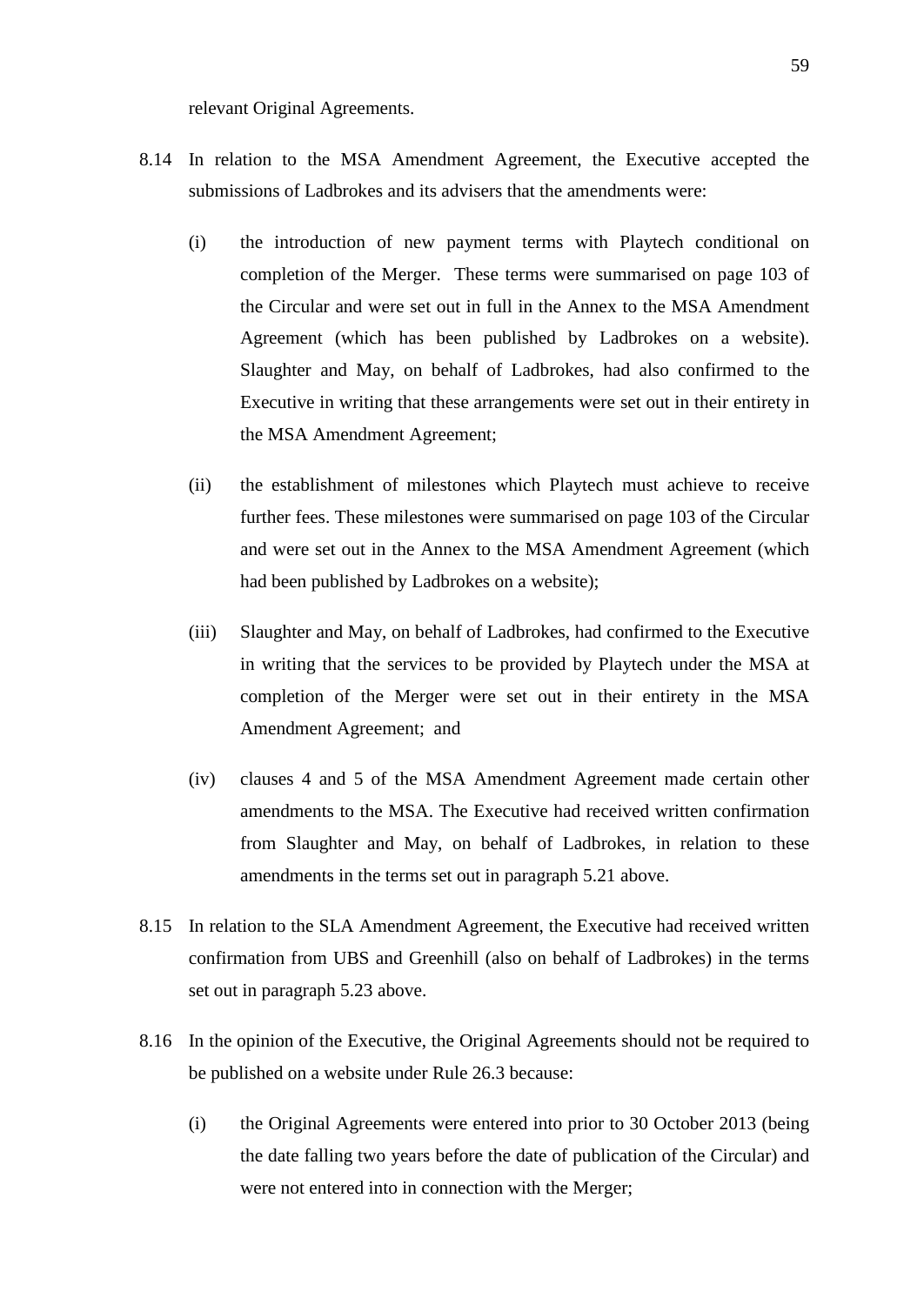- (ii) the effect of the Amendment Agreements was capable of being understood without reference to the full text of the Original Agreements on the basis that:
	- (a) the clauses in the Original Agreements which were deleted pursuant to the Amendment Agreements ceased to be relevant at completion of the Merger;
	- (b) the terms of the material matters which were referred to in paragraphs 8.14(i) and 8.14(ii) above and the terms of the new break clause under the SLA were set out in the relevant Amendment Agreement;
	- (c) save in respect of the matters referred to in (b) above, Slaughter and May on behalf of Ladbrokes had confirmed that the deleted clauses of the MSA were not of commercial significance, were immaterial or were boilerplate clauses; and
	- (d) Slaughter and May on behalf of Ladbrokes had confirmed that, in respect of the MSA, the other clauses which were amended pursuant to the MSA Amendment Agreements were not commercially significant, were immaterial or were boilerplate clauses and that, in respect of the SLA, UBS and Greenhill had confirmed that the SLA Amendment Agreement did not provide for any additional payments and contained only consequential amendments to reflect the fact that Ladbrokes would be materially different post completion of the Merger; and
- (iii) were the Original Agreements required to be published on a website, the Executive's view was that, where disclosure would otherwise result in the breach of competition laws, or significant proprietary commercially sensitive information becoming publicly available, it would normally be appropriate to permit redaction of the relevant sections of the contract.

#### *(b) The Submissions of Mr Desmond*

8.17 The non-disclosure of the Original Agreements meant that General Principles 2 and 3 of the Code had been breached. Ladbrokes shareholders were being asked to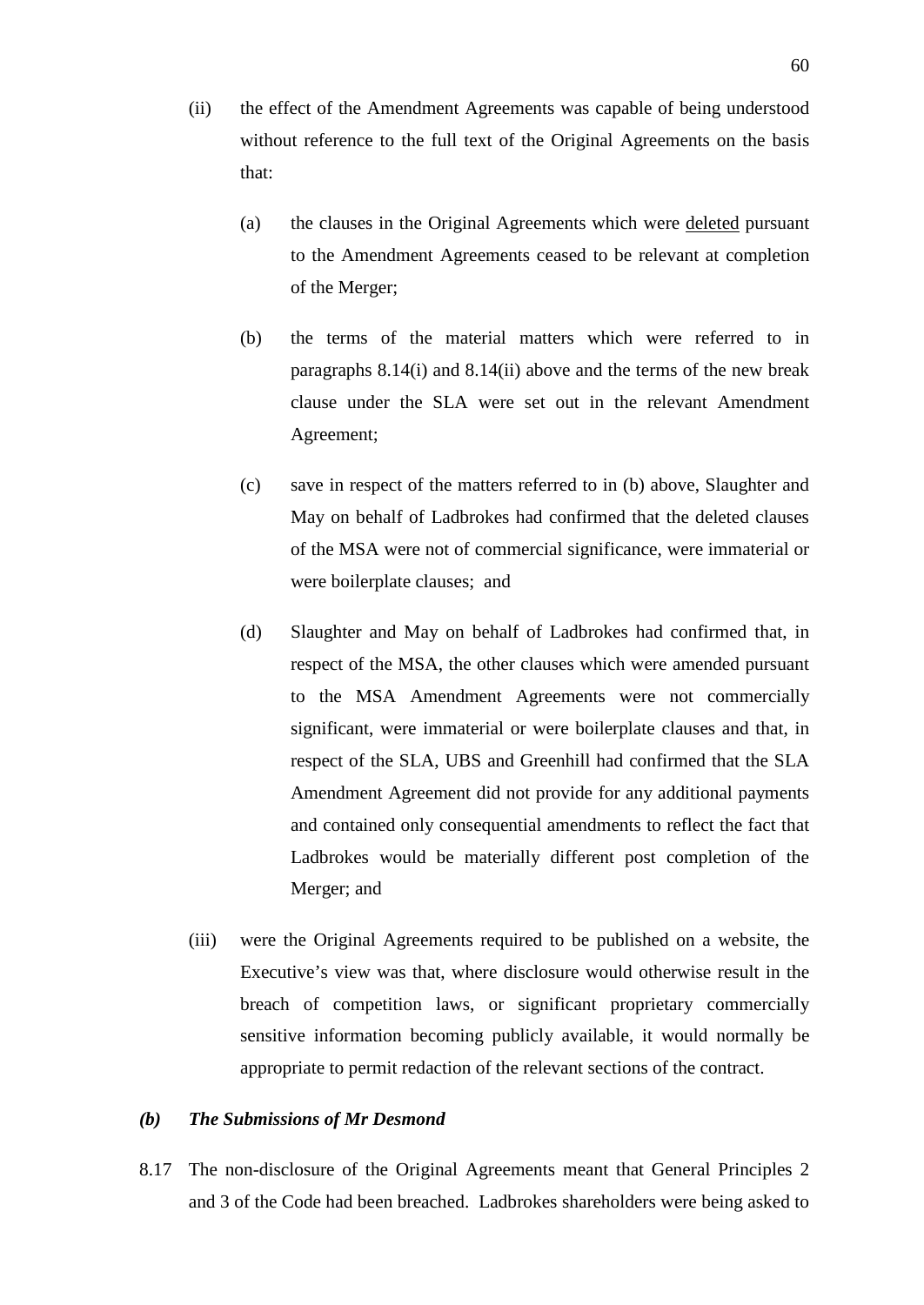vote on a significant transaction without knowing "the true reasons for the payment" of £75 million to Playtech of which £40 million was to be satisfied by the issue of Ladbrokes shares. The submission suggests, for a number of reasons, that the Amendment Agreements were entered into contrary to the interests of Ladbrokes shareholders.

- 8.18 It is accepted that the Original Agreements as such did not require to be published because of the "two year rule", and that they were not connected with the Merger which was not in contemplation at the time they were agreed.
- 8.19 It was not in the ordinary course of Ladbrokes' business "to give a supplier a significant percentage of (the) company, operational control over a key business division and ... a pre-agreement with a payment attached in return for support for the Merger".
- 8.20 The Amendment Agreements "brought the (Original Agreements) into play as material contracts". "… contract amendments must be read in conjunction with the original contract.". The Amendment Agreements do not in themselves "comprise the full contract" entered into on 23 July.
- 8.21 There were concerns that Ladbrokes, Gala Coral and Playtech were acting in concert in relation to the Merger but Mr Desmond readily accepted that, if that was to be pursued, the Hearing was not the occasion to do so.
- 8.22 In the course of the Hearing it was made clear that Mr Desmond was not concerned with "commercial sensitivities such as hourly rates, maintenance charges, the code, the design" and "matters like that" which could be redacted from any disclosure. "Our only interest is understanding the £75 million payment to Playtech and that is currently impossible.". This was emphasised on a number of occasions. Mr Bateson, in his closing remarks, did suggest that the need to see the Original Agreements was wider, but that was also directed to commercial matters supposedly to be derived from those Agreements.

#### *(c) The Submissions of Ladbrokes and Gala Coral*

- 8.23 Ladbrokes (supported by Gala Coral) submitted that:
	- (i) The Amendment Agreements were made publicly available on 5 November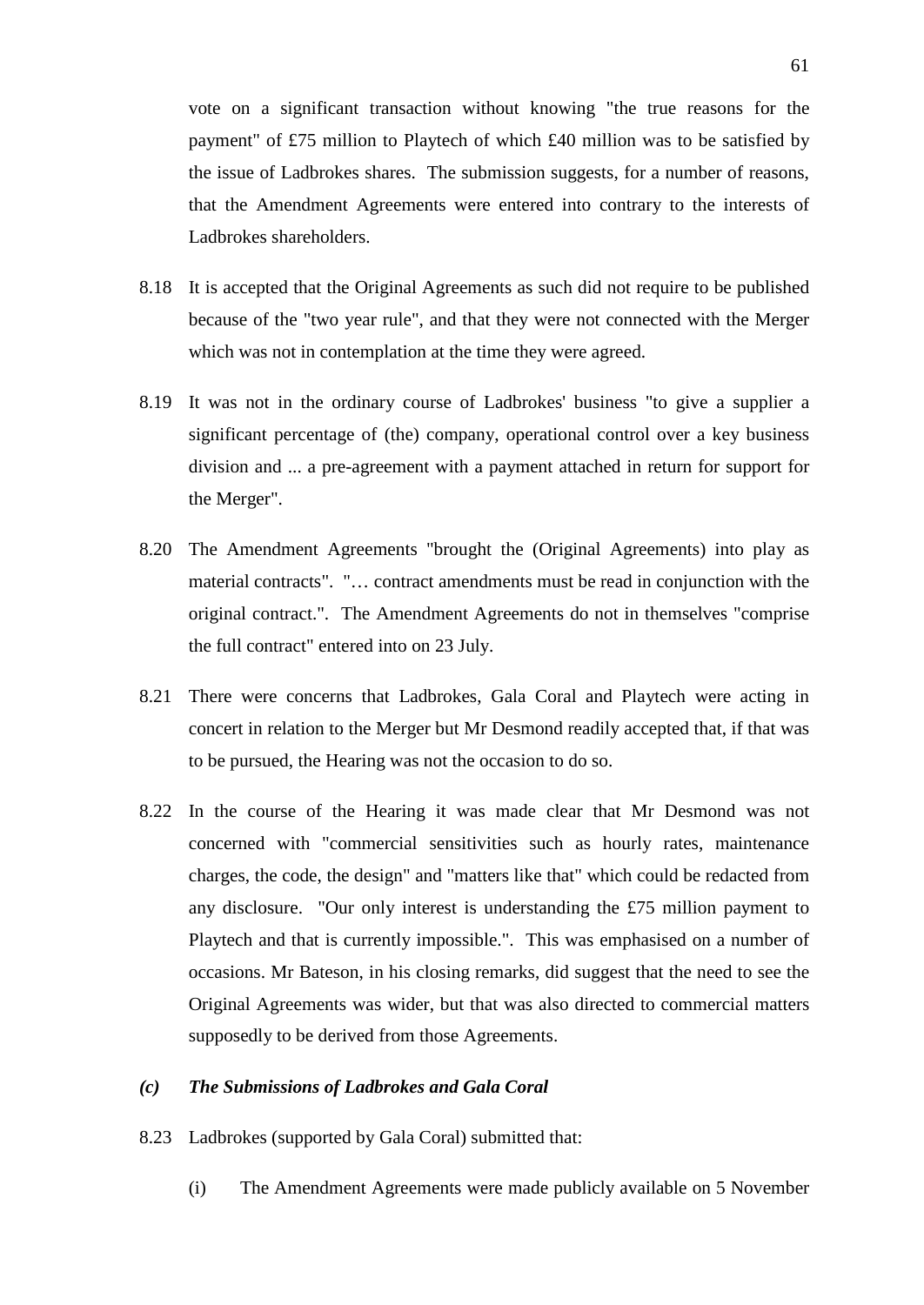voluntarily.

- (ii) A requirement to publish contract(s) subject to Rule 26.3(d) arose only because completion of the proposed Merger required a Rule 9 whitewash. The Merger itself did not require sanction from the Panel.
- (iii) Rule 26.3(d) required publication only if the contract(s) were entered into "in connection with the offer [i.e. merger]" and were summarised in the circular required by Rule 25.7(a).
- (iv) Rule 25.7(a) required a summary of a contract to be published only if the contracts were not entered into in "the ordinary course of business" and were entered into during the period beginning two years before the commencement of the offer period.
- (v) None of the Original Agreements or Amendment Agreements met the three criteria: (i) they were not entered into in connection with the Merger, (ii) they were entered into in the ordinary course of business and (iii) (in the case of the Original Agreements) they were entered into more than two years before commencement of the offer period.
- (vi) Even if (wrongly, as Ladbrokes contended) the Amendment Agreements were required to be published, it did not follow that the Original Agreements must be published.
- (vii) The Original Agreements were "highly commercially sensitive" and voluntary disclosure would breach EU and UK competition law. They had not even been shared with Gala Coral during the merger negotiations. The Circular contained all material information required for the purposes of the general meeting and for shareholders to make an informed decision, which they had done.

#### *(d) The Submissions of Playtech*

- 8.24 The Original Agreements and Amendment Agreements were "ordinary course" agreements.
- 8.25 The Original Agreements contained "extremely sensitive commercial and operational information" that, if disclosed to competitors or customers, "would be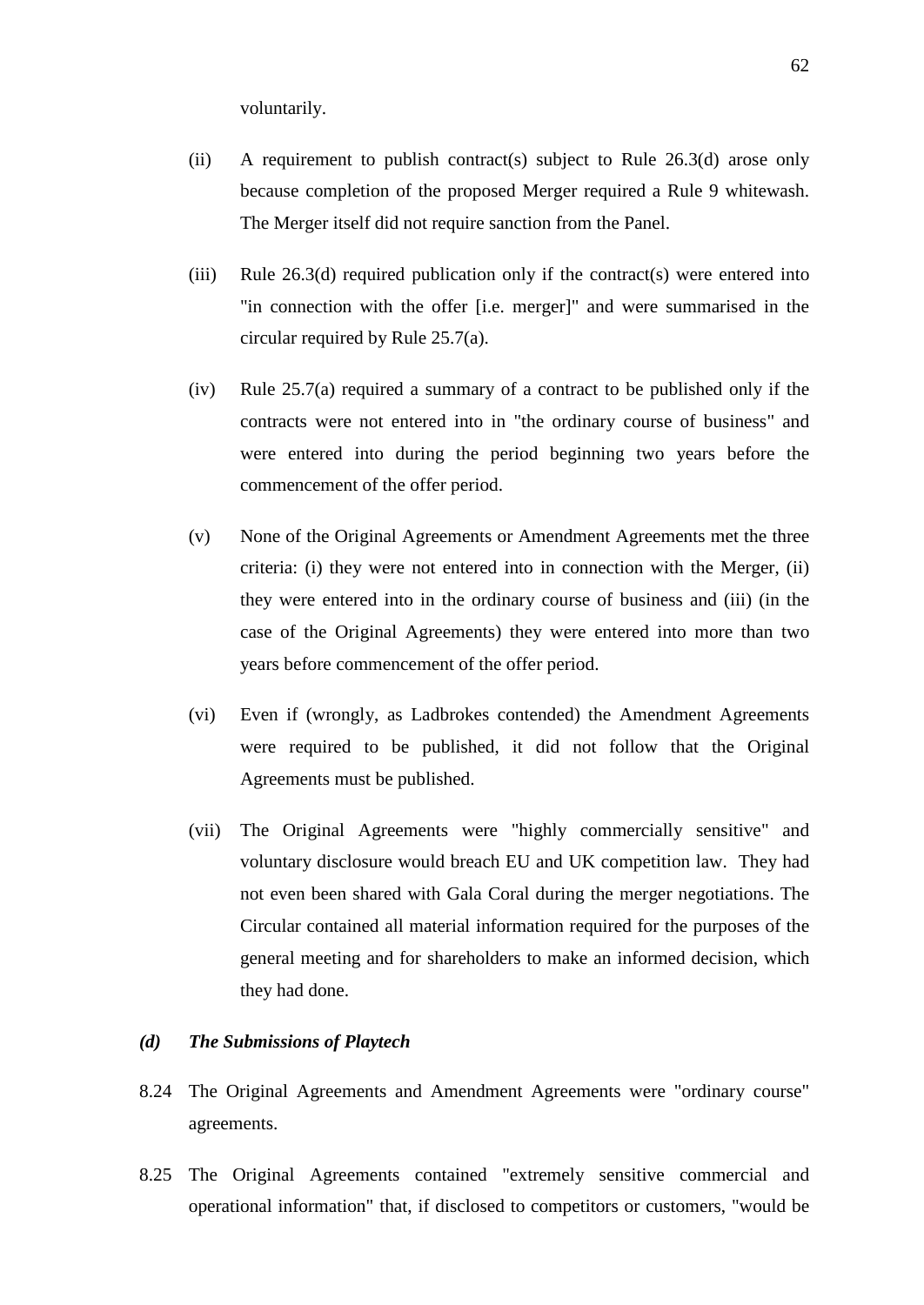contrary to established competition law" and "would have dire consequences for Playtech's business …".

- 8.26 The purpose of the SLA Amendment Agreement was to make amendments to the SLA but it was capable of review on a standalone basis and so should not lead to the publication of the SLA. Neither of the Original Agreements had any relevance to the £75 million payment.
- 8.27 It was important to keep in mind that it was not the Amendment Agreements which were to be or even required to be the subject of a shareholder vote but the proposed whitewash to which the terms of the Merger gave rise if the Merger was to be implemented. The Amendment Agreements were subject to the Listing Rules which required only a summary of the provisions to be published, a requirement which had been met in full.

#### **9. RULING OF THE COMMITTEE**

#### *The £75 million question*

- 9.1 As has been noted above, during the Hearing Mr Desmond's concern was expressed to be that, as he believed, shareholders of Ladbrokes had insufficient explanation or justification for the agreement recorded in both the Circular and the MSA Amendment Agreement that, if the Merger were to be completed, Ladbrokes would pay Playtech the sum of £75 million to be discharged as to £40 million in shares and the balance by way of a guaranteed payment. The submission was that the answers would be found in or at least could be deduced from the Original Agreements or at least the MSA. It was in this context that emphasis was placed on General Principles 2 and 3 of the Code.
- 9.2 The Committee rejects this submission. The Code is concerned to ensure that shareholders have the relevant information to be able to cast informed votes. But it is expressly not concerned with the commercial rationale for an offer or merger as paragraph 2(a) of the Introduction to the Code makes clear.
- 9.3 The essential fact that the £75 million payment had been negotiated and was to be made has been fully disclosed and there can be no reasonable difficulties in understanding it or asking about it. The Committee accepts that it would be improbable and unusual for agreements such as those in question to explain how or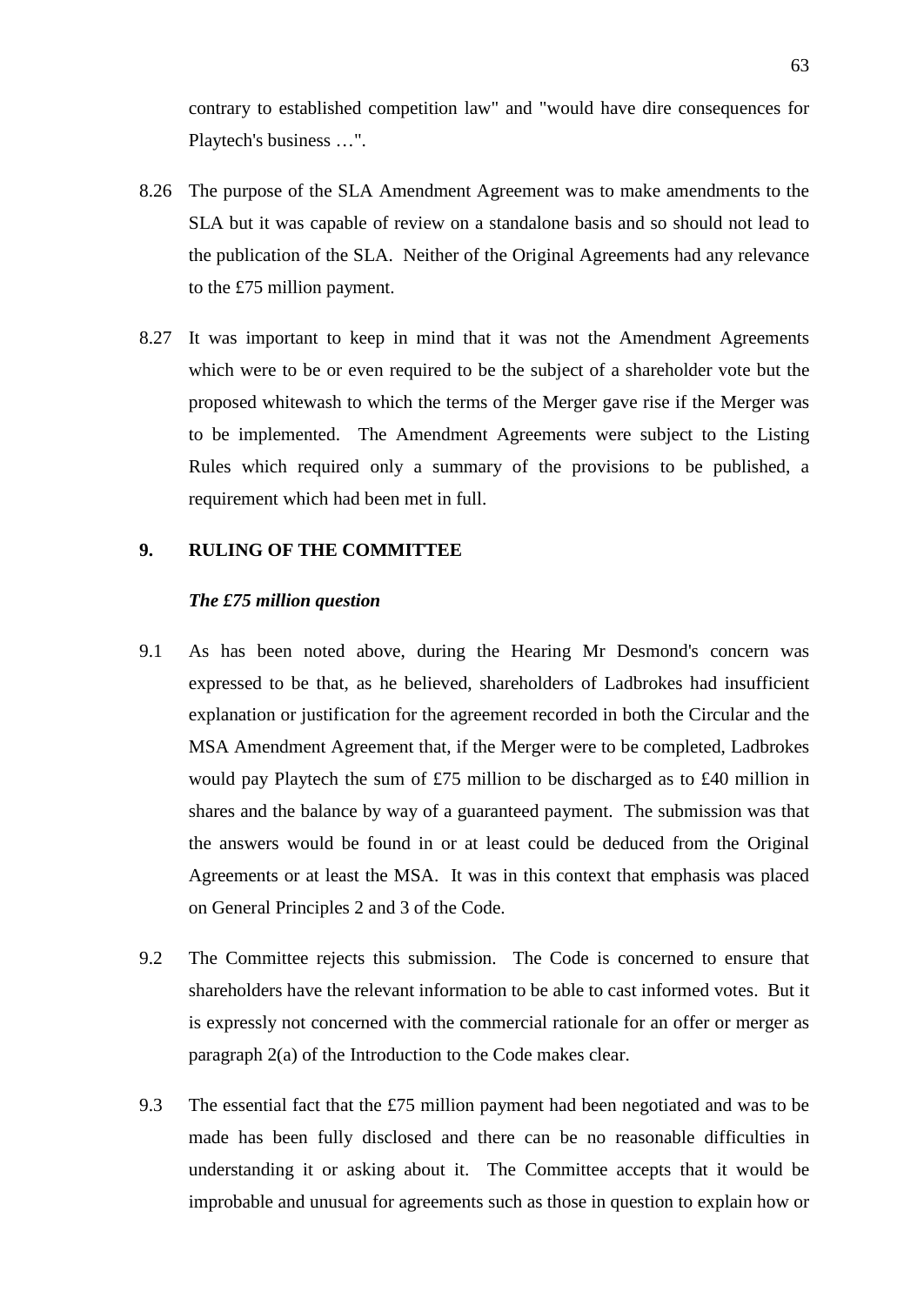when the terms came to be agreed or the commercial rationale for them and accepts that the Agreements do not in fact do so.

9.4 It should be noted that in the event the shareholders of Ladbrokes appear to have had no difficulty in forming their opinion on the Whitewash Resolution. The Committee also accepts that neither the SLA nor the SLA Amendment Agreement is in any way even arguably material to this question.

#### *Other issues*

- 9.5 Granted that it is the £75 million question which is the foundation of Mr Desmond's request to the Committee to overturn the ruling of the Executive, the Committee has considered carefully whether or not it should proceed nonetheless to address the other issues which have been debated in the submissions and at the Hearing which would arise on whether or not Rule 26.3 applied to the Original Agreements.
- 9.6 The Committee was encouraged to do so by the Executive, Ladbrokes and Playtech on the basis that the issues were important ones of general concern whilst acknowledging that any conclusion in a particular case would inevitably depend on the particular circumstances of that case. The Committee will do so, especially because it has not found the issues which arise easy to address or resolve and considers that they are appropriate for consideration by the Code Committee of the Panel to assess whether or not some amendments or clarifications are required as indicated below.
- 9.7 The Amendment Agreements were agreed well within the two-year time limit in Rule 25.7(a) of the Code. They, unlike the Original Agreements as such, therefore had to be included in summary in the Circular and published on a website in accordance with Rule 26.3(d) provided they were material (which is not in issue) and
	- (i) were not entered into "in the ordinary course of business"; and
	- (ii) were entered into "in connection" with the Merger.
- 9.8 If the Amendment Agreements were required to be published on a website, the further question arises as to whether or not publication had to include the Original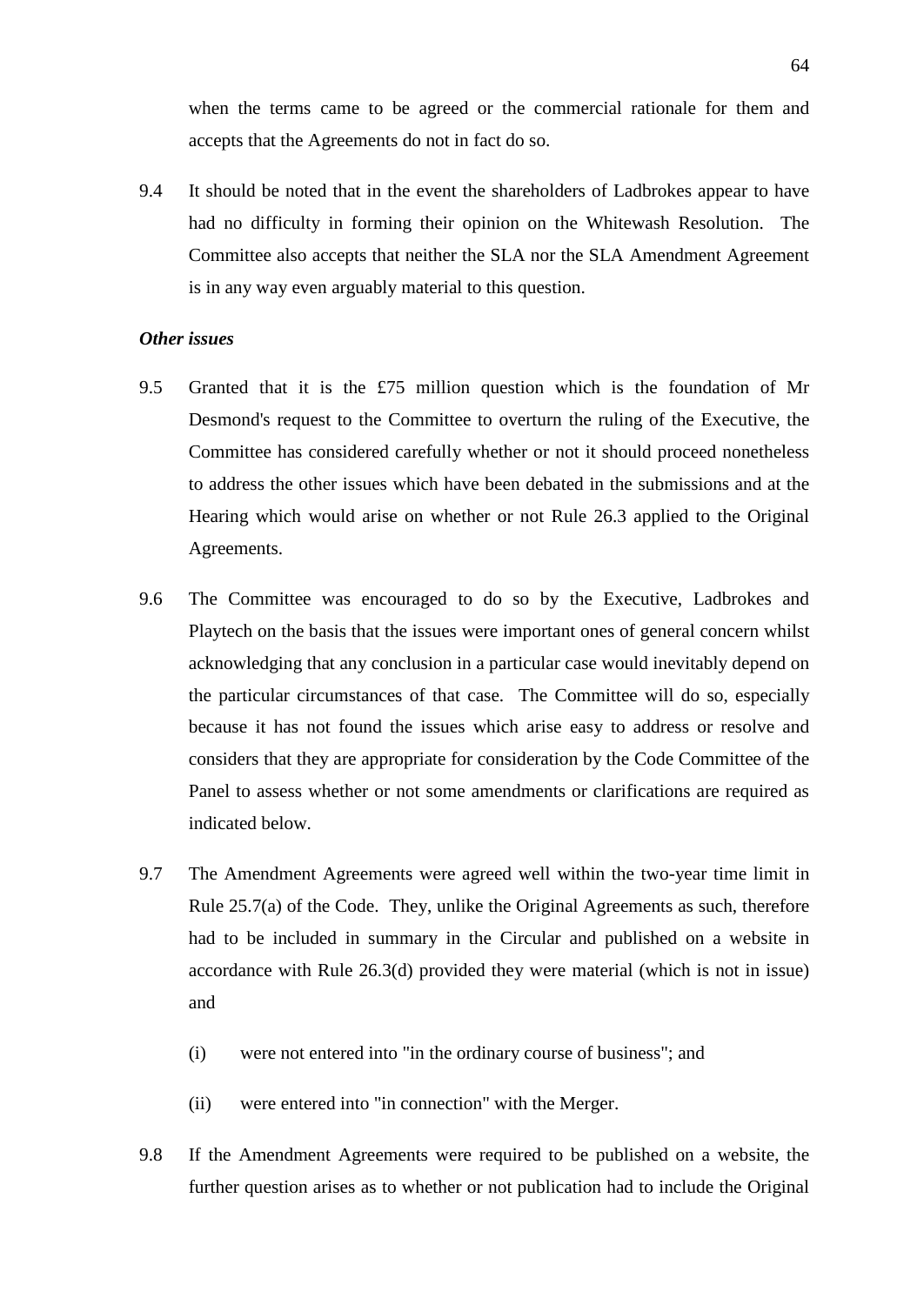Agreements in full also, or only those terms which were still applicable, or not at all (the "incorporation issue").

9.9 Confidentiality issues would also need to be addressed if they arose as a result of the rulings on the above issues.

### *Ordinary course of business*

- 9.10 It is the submission of Ladbrokes, Gala Coral and Playtech that, granted that the Amendment Agreements are "material", these words are intended to distinguish between material agreements which are directed to the conduct of the ordinary business of the company in question and agreements for some extraordinary purpose.
- 9.11 The Amendment Agreements undoubtedly demonstrate the importance of the services and licences provided by Playtech to the online business of Ladbrokes, which is the "business" in question for the purposes of the Rule. Further, the language used in publishing the summary in the Circular undoubtedly suggests that the Amendment Agreements were not made in the ordinary course of business.
- 9.12 Nonetheless, and on balance, the Committee is satisfied that the Amendment Agreements are properly to be described as ones made in the ordinary course of the business of Ladbrokes. That business includes a significant and growing online business which requires for its successful operation the services and technology of a company such as Playtech and the Amendment Agreements were designed to secure those services in the event that Gala Coral's online business comes to form part of the merged business. The Original Agreements secured those services for the existing business in 2013 and there were earlier agreements in and after 2008, including agreements with other companies.
- 9.13 The fact that the Agreements were negotiated with a party with whom Ladbrokes had a wider relationship does not, in the view of the Committee, alter the nature of the Amendment Agreements themselves. Granted that the Rule applies only to material agreements, the commercial significance of the relevant agreement is not of itself or alone the test.
- 9.14 The Committee was also concerned that if the words (or "in connection with") were given a wider meaning they would potentially catch any material agreement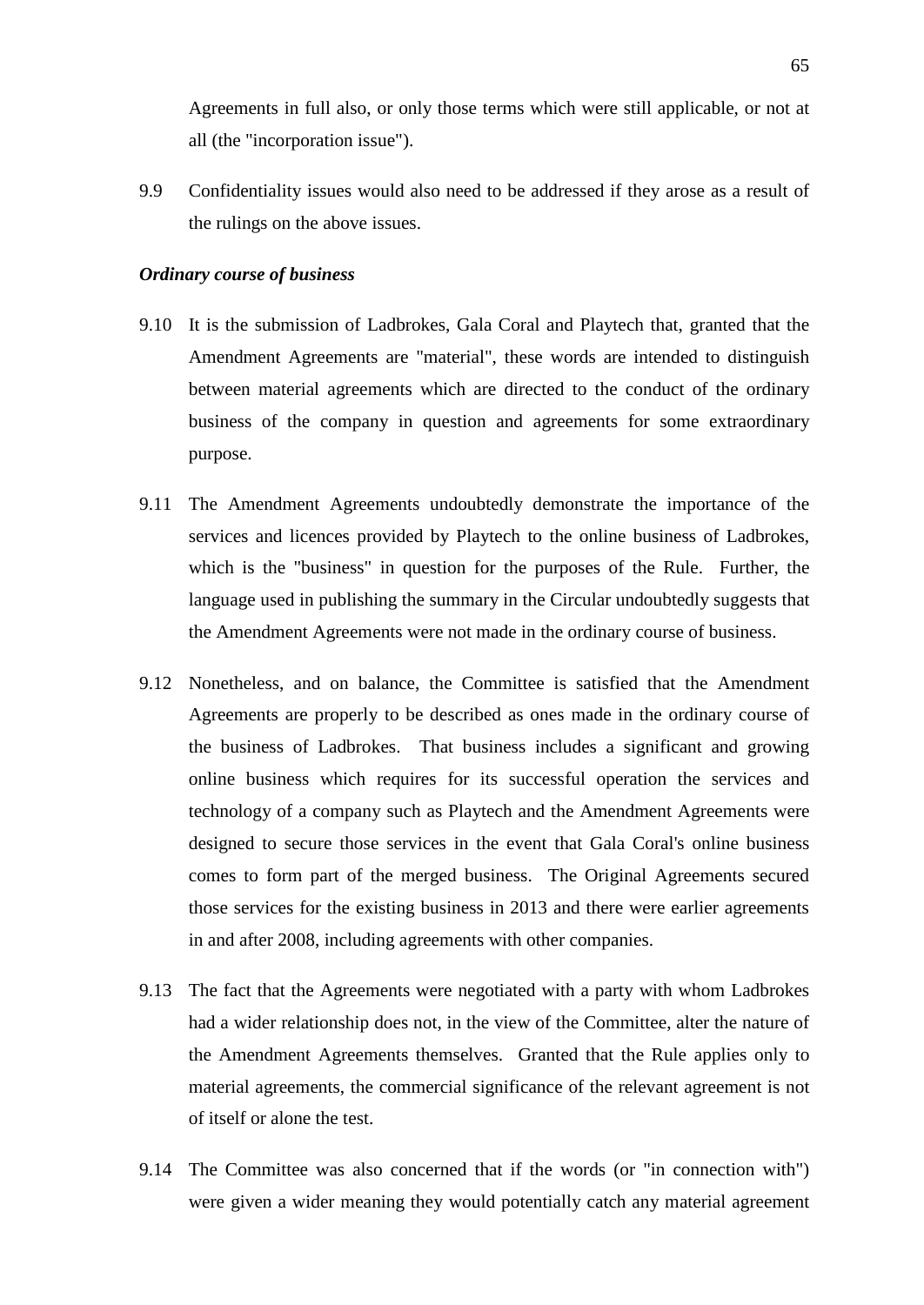which would be "occasioned by" an offer or merger, for example to reflect a new corporate structure, and to require publication in full of numerous agreements of no significance to voting shareholders.

#### *"In connection with" the Merger*

- 9.15 The Committee considers that these words do not have the clarity which they are satisfied was the intention underlying their use in Rule 26.3(d) of the Code.
- 9.16 There can be no doubt that the Amendment Agreements were prepared and signed because of and in "anticipation" of the proposed Merger and the perceived need to amend the Original Agreements to meet the circumstances expected to arise if the Merger was successfully completed. The relevant words of Rule 26.3(d) are ordinary English words and, in their normal meaning, one interpretation would be that the Amendment Agreements were entered into "in connection with" the Merger.
- 9.17 On the other hand, the Committee also considered and is satisfied that the purpose of the requirement to publish such agreements was not directed at agreements which are simply "connected" to the offer or merger by reason of being required or impacted by it, but only those which are concerned with or directed to the implementation of the offer or merger itself, such as irrevocable undertakings to accept or approve the terms of an offer or merger.
- 9.18 That restricted construction is supported by the circumstances in which Rule 26.3(d) came to be included in the Code which are set out in paragraphs 3.9 to 3.16 of the written submission of the Executive.
- 9.19 The Committee has therefore concluded that in the sense in which the words are used, and should be read, the Amendment Agreements are not properly to be described as entered into in connection with the Merger.

## *Conclusions*

9.20 It follows that, after careful consideration, the Committee has concluded that it is not satisfied that the Amendment Agreements themselves were required to be published on a website by Ladbrokes in compliance with Rule 26.3(d), both because they were entered into the ordinary course of the business of Ladbrokes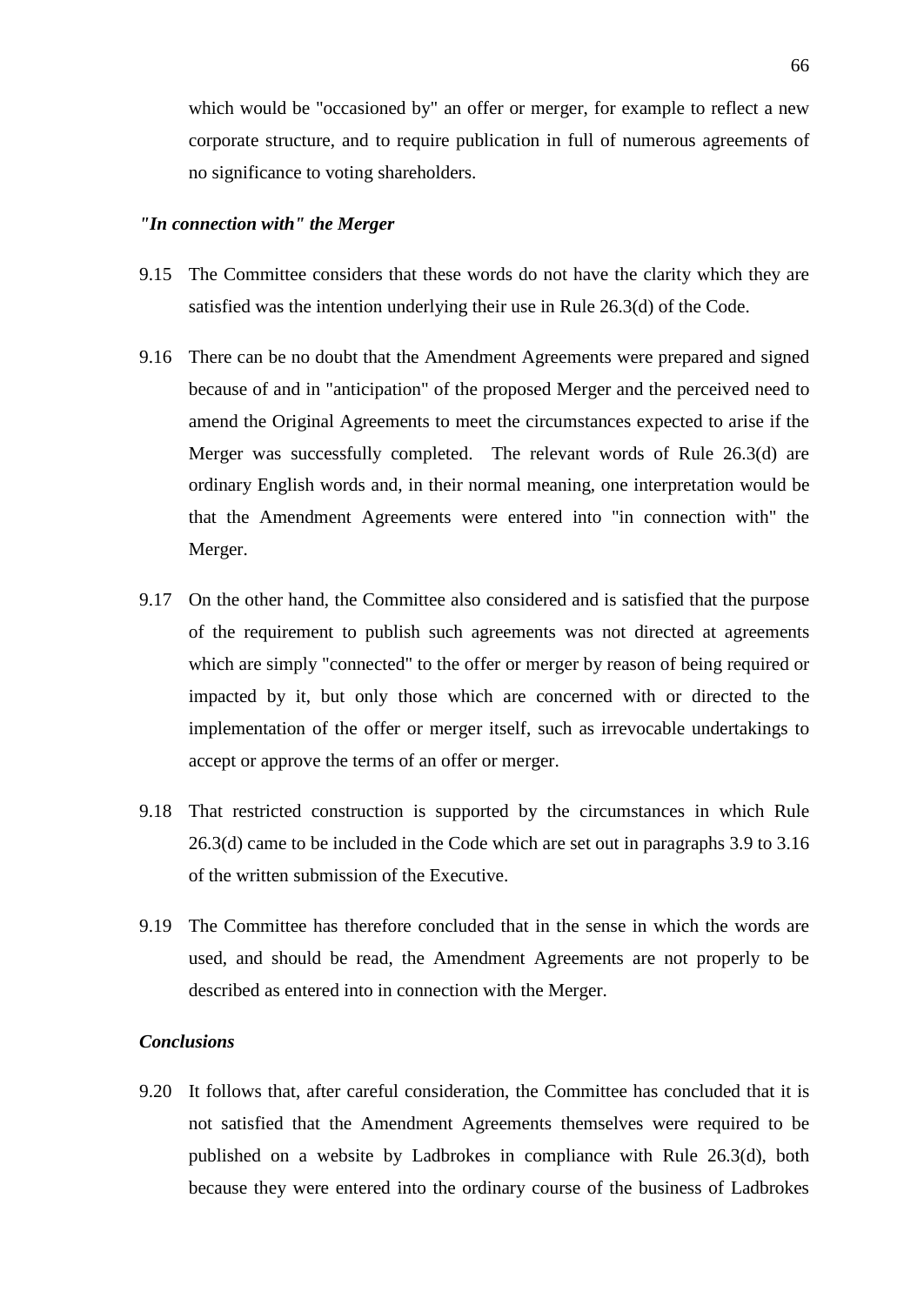and because they were not entered into in connection with the terms of the Merger.

- 9.21 The Committee wishes to record that, whilst Ladbrokes emphasised in submissions that publication of the Amendment Agreements was "voluntary" and Mr Desmond was so informed, no such statement was made publicly to shareholders and the circumstances in which the publications were made might reasonably have led to readers drawing the opposite conclusion.
- 9.22 Further, the Committee repeats that the matters which it has addressed in these conclusions should be brought to the attention of the Code Committee of the Panel for its consideration.

#### *Incorporation*

- 9.23 In view of the previous conclusions that publication of the Amendment Agreements was not required by Rule 26.3(d) of the Code, it is unnecessary to consider the submission that publication of the Original Agreements was required (wholly or at least in part) to discharge an obligation to publish the Amendment Agreements. Nonetheless the Committee wishes to comment on a matter which may be of some general importance.
- 9.24 It was important to the ruling of the Executive that the Amendment Agreements were capable of being understood without reference to the Original Agreements. Whilst the Committee considers that it is probable that this conclusion was accurate, it also notes that Rule 26.3(d) requires that a material contract subject to its provisions must be published on a website and not merely a summary of its principal contents which was the requirement of Rule 25.7(a). Again, the Committee is concerned that the Code Committee should consider this possible anomaly.
- 9.25 The Amendment Agreements are a good illustration of these problems. They contain various cross-references to the Original Agreements by way of incorporating provisions of those Agreements into the Amendment Agreements. The Committee has no reason to doubt and, like the Executive, accepts the assurances given by Ladbrokes about the nature of these provisions. If there were a requirement to publish the full agreement between the parties, it would, in the view of the Committee, have sufficed to include in the publication only those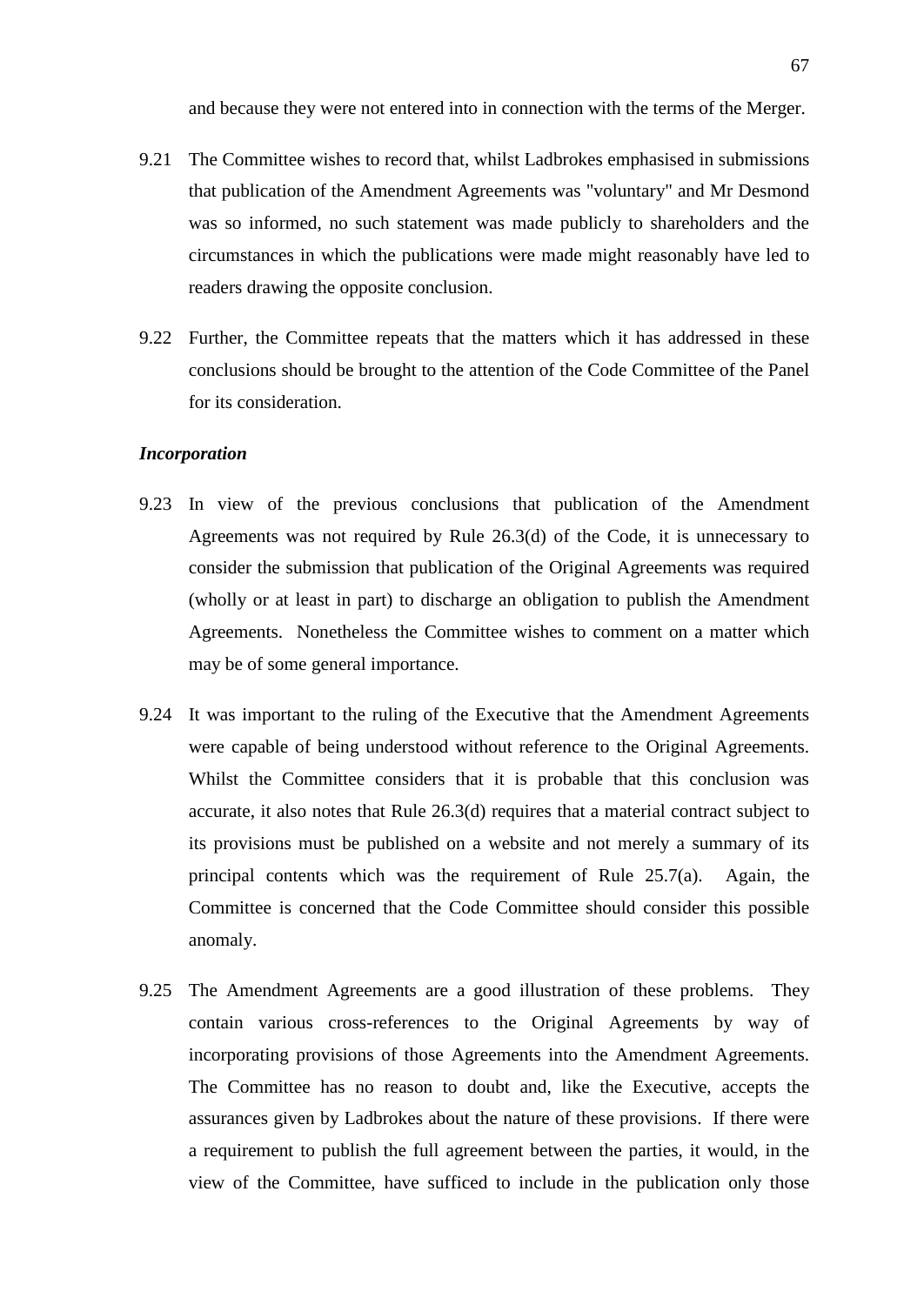terms of the Original Agreements which were to continue in force as part of the new agreements which became the Amendment Agreements. For example, the Committee was told that the terms incorporated by reference into the Amendment Agreements addressed "boilerplate" provisions such as governing law and notices and the like which were to apply equally to the Amendment Agreements. It may seem curious that it would necessitate preparing a further agreement to comply with the Rule or to publish the Original Agreements redacted as appropriate, but that would appear to the Committee to be what the Rule would require if it applied.

## *Confidentiality*

9.26 Nothing in this Ruling or the Reasons is intended to reflect any criticism of the approach of the Executive to issues of confidentiality and redaction for that reason of terms of agreements which are required to be published.

### 10. **RULING**

10.1 For the reasons expressed above, the Committee rejects the request of Mr Desmond and upholds the ruling of the Executive that the Original Agreements did not and do not require to be published on a website.

### 11. **APPEAL**

11.1 If any party wants to appeal this Ruling to the Takeover Appeal Board ("TAB"), it should notify its intention to do so in accordance with the Rules of TAB as set out on its website [\(www.thetakeoverappealboard.org.uk\)](http://www.thetakeoverapealboard.or.uk/) by 5pm on 21 December 2015.

14 December 2015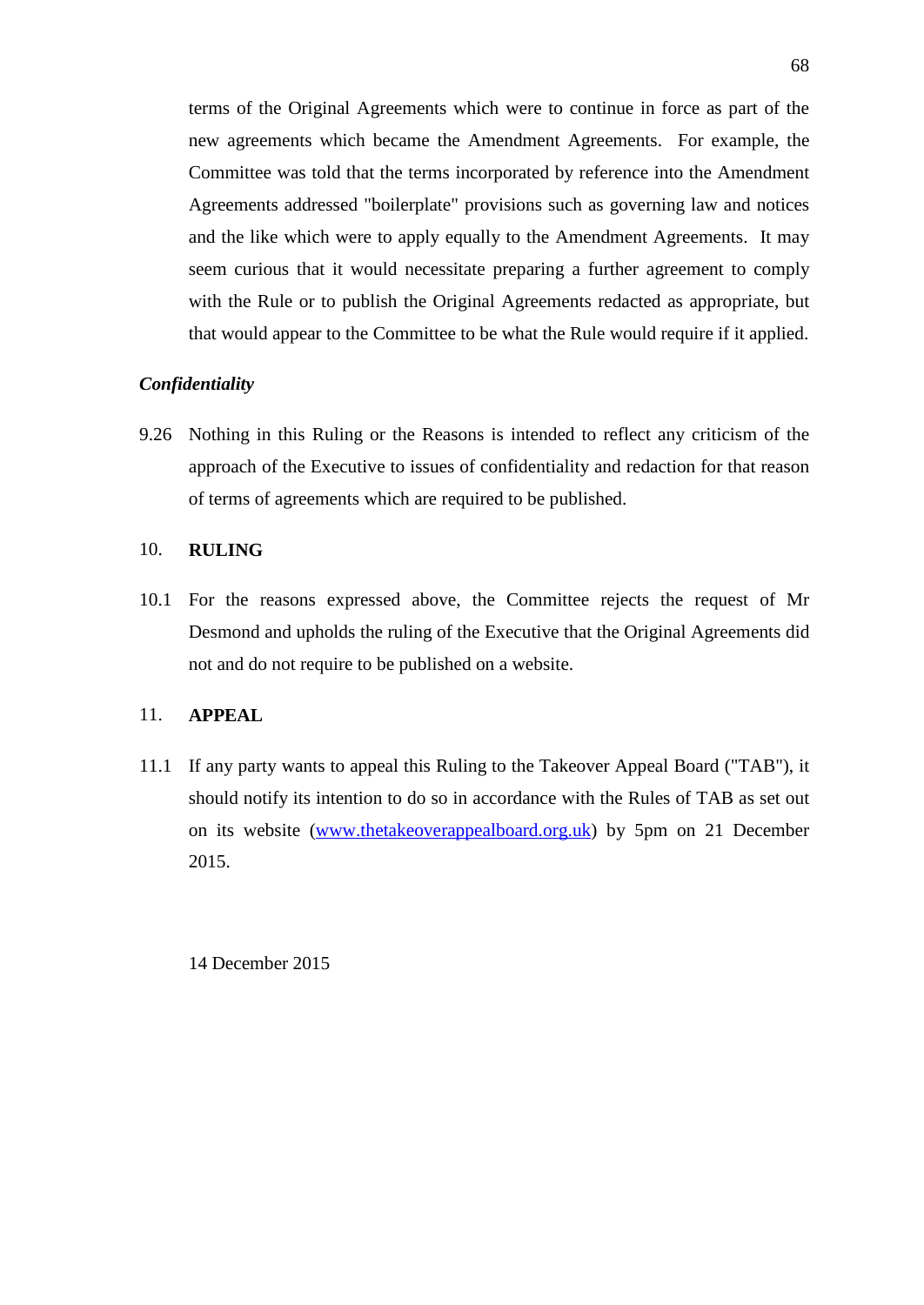## **APPENDIX 1 HEARINGS COMMITTEE MEMBERS**

The members of the Hearings Committee who constituted the Committee for the purpose of the Hearing were:

| <b>Present:</b>                                 | Sir Gordon Langley        | Chairman                 |
|-------------------------------------------------|---------------------------|--------------------------|
|                                                 | David Challen             | Deputy Chairman          |
|                                                 | <b>Baroness Hogg</b>      |                          |
|                                                 | <b>Sir David Lees</b>     |                          |
|                                                 | Lord Morris of Handsworth |                          |
|                                                 |                           |                          |
| <b>British Bankers'</b><br><b>Association</b>   | Simon Croxford            | <b>Barclays Bank PLC</b> |
| <b>National Association</b><br>of Pension Funds | <b>Martin Mannion</b>     | John Lewis Partnership   |
| <b>Quoted Companies</b><br><b>Alliance</b>      | Tim Ward                  |                          |
|                                                 |                           |                          |
| Secretary to the                                | <b>Charles Penney</b>     | <b>Addleshaw Goddard</b> |
| <b>Committee</b>                                |                           | LL P                     |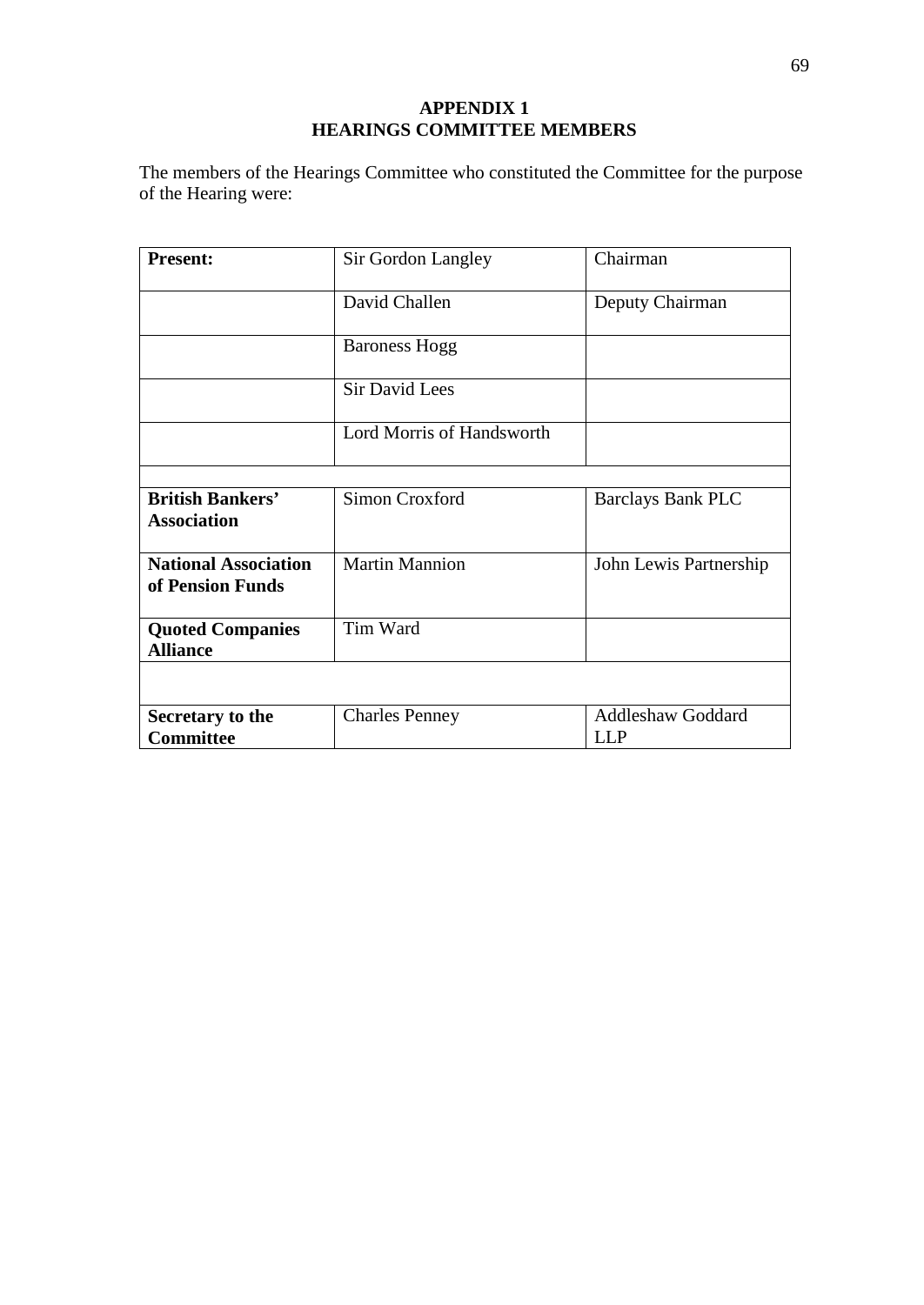#### **ANNEXURE 2**

# **RULING OF THE CHAIRMAN OF THE HEARINGS COMMITTEE OF FEBRUARY 17, 2016**

1. The following ruling was provided by email to Mr Bateson, adviser to Mr Desmond, on February 17, 2016

"The Chairman is of the opinion that the position set out in [the Secretary to the Hearings Committee's] email to Daniel Travers of Jones Day on 24 December at 10:09 a.m. remains unchanged. As set out in that email, the proceedings and materials (written and oral) produced before the Hearings Committee are and shall remain confidential. This obligation shall apply regardless of the status of the intended recipient of such information."

2. The email to Daniel Travers of Jones Day on 24 December at 10:09 a.m. referred to above included the following:

"In terms of your question on the possibility of Mr Desmond sharing the information with the UKLA, the proceedings and materials (written and oral) produced before the Hearings Committee are and remain confidential (except to the extent otherwise lawfully in the public domain already), so may not be shared by Mr Desmond with the UKLA and should remain confidential."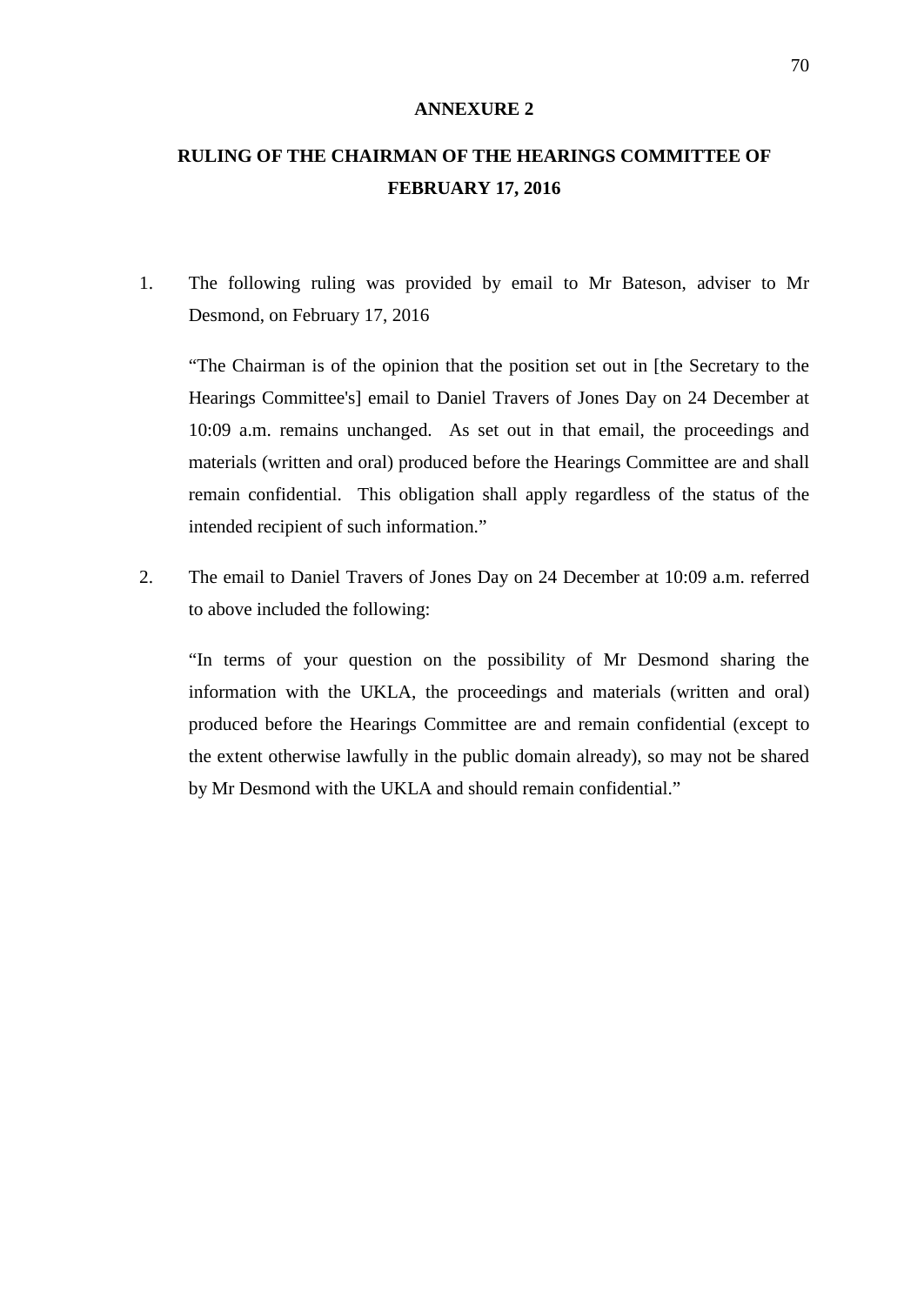## **ANNEXURE 3**

# **RULING OF THE HEARINGS COMMITTEE (THE "COMMITTEE")**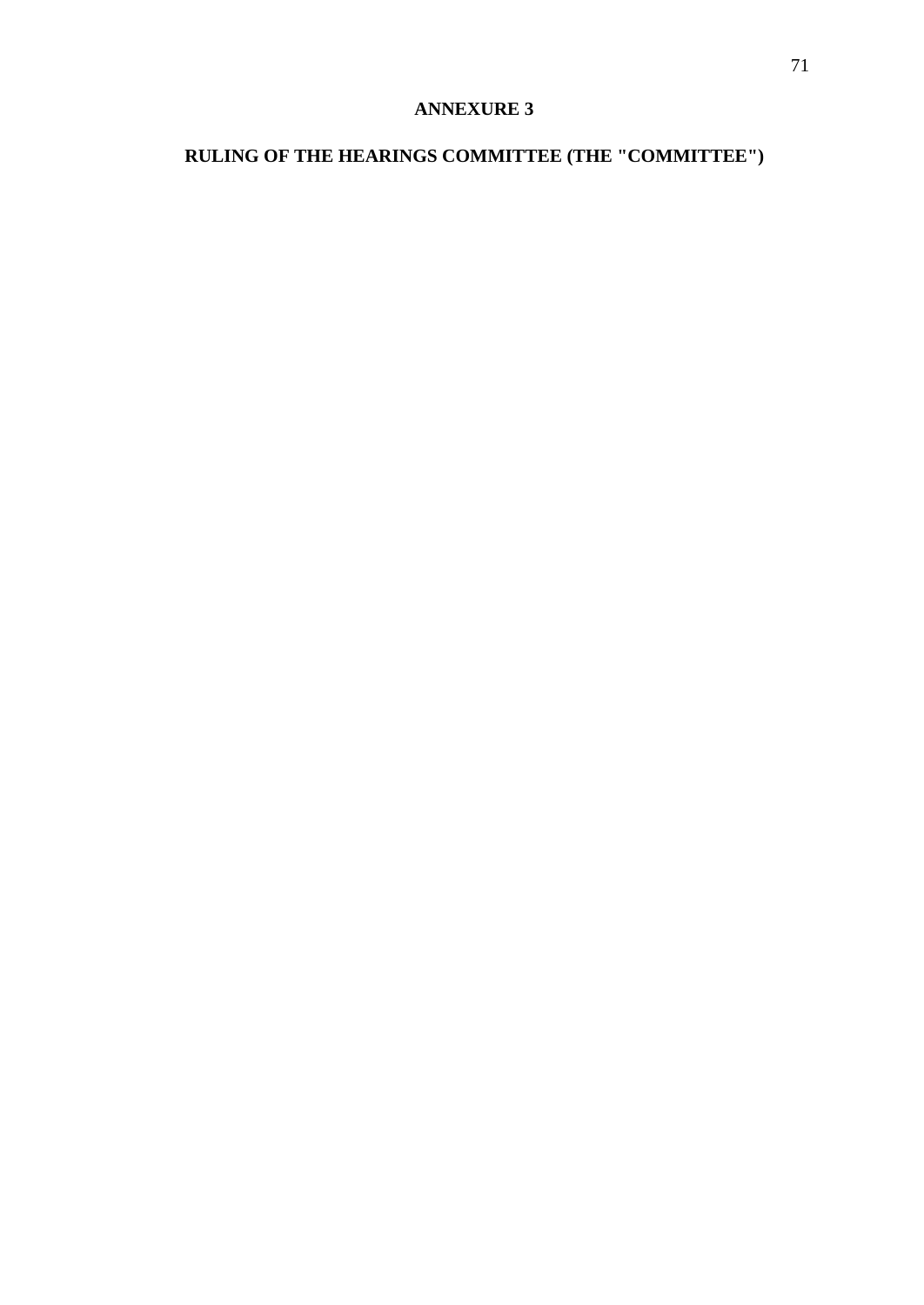# THE TAKEOVER PANEL HEARINGS COMMITTEE

## **LADBROKES PLC ("LADBROKES")**

## **RULING OF THE HEARINGS COMMITTEE (THE "COMMITTEE")**

## **1 INTRODUCTION**

- 1.1 The context in which the issues the subject of this Ruling arise is largely taken from the written submission of the Takeover Panel Executive (the "Executive") dated 8 April 2016 and is substantially agreed.
- 1.2 On 24 July 2015, Ladbrokes plc ("Ladbrokes") and Gala Coral Group Limited ("Gala Coral") announced that they had agreed the terms of a proposed recommended merger (the "Merger") between Ladbrokes and certain businesses of Gala Coral, being Coral Retail, Eurobet Retail and Gala Coral's online businesses (the "Coral Group"). To effect the Merger, Ladbrokes agreed to acquire the Coral Group from a subsidiary of Gala Coral called Gala Group Finance plc ("Coral") in exchange for new shares in Ladbrokes representing 48.25 per cent. of the enlarged issued share capital of Ladbrokes at the time of the announcement of the Merger (the "Consideration Shares").
- 1.3 As a result of the issue of the Consideration Shares to Coral, Coral intends to hold over 30 per cent. of the voting rights of Ladbrokes for a short period of time (currently expected to be around 10 business days) before the Consideration Shares are distributed to Gala Coral's ultimate shareholders. The Executive agreed that the obligation on Coral to make a general offer under Rule 9.1 of the Takeover Code (the "Code") to all Ladbrokes shareholders that would otherwise arise would be waived if independent shareholders of Ladbrokes voted in favour of a resolution approving the waiver of the mandatory offer obligation under Rule 9.1 (the "Whitewash Resolution").
- 1.4 In March 2013, Ladbrokes had entered into two commercial contracts with members of the Playtech group of companies ("Playtech"):
	- 1.4.1 a marketing services agreement (the "MSA") under which Playtech agreed to provide marketing and advisory services to grow Ladbrokes' digital business; and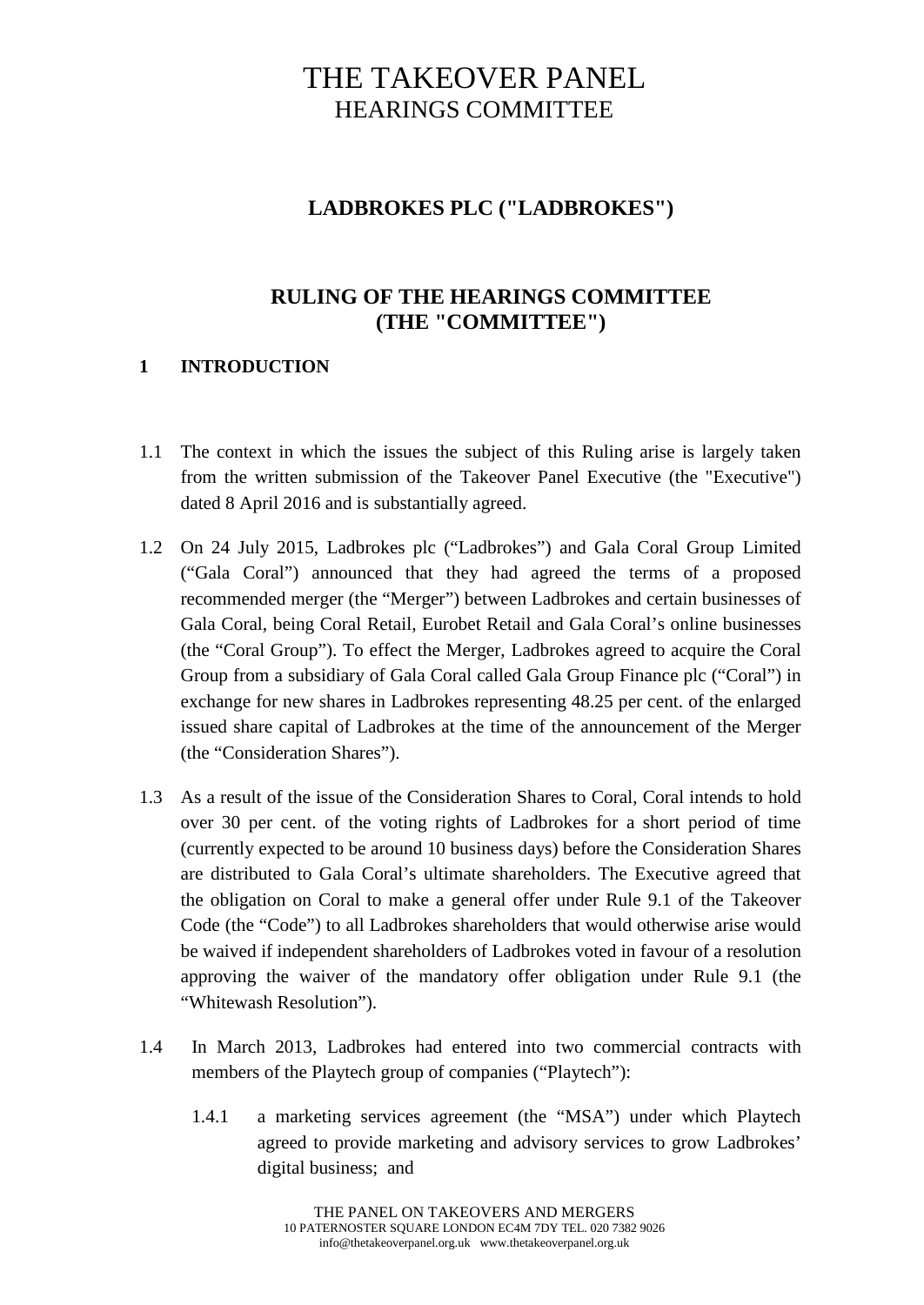- 1.4.2 a software licence agreement (the "SLA") under which Playtech granted Ladbrokes access to software and services relating to online casino and other gaming activities.
- 1.5 The MSA and the SLA together are referred to as the "Original Agreements".
- 1.6 On 23 July 2015, the day prior to the announcement of the Merger, Ladbrokes and Playtech entered into two amendment agreements in respect of the Original Agreements:
	- 1.6.1 an amendment agreement to the MSA (the "MSA Amendment Agreement") under which, from completion of the Merger, the existing terms and obligations under the MSA will be replaced with new terms (including (i) a payment by Ladbrokes to Playtech of £40 million upon completion of the Merger to be satisfied by the issue of new Ladbrokes shares and (ii) the payment to Playtech of a further guaranteed £35 million in cash payable upon delivery of key operational milestones, but, in any event, within 42 months from completion of the Merger); and
	- 1.6.2 an amendment agreement to the SLA (the "SLA Amendment Agreement") pursuant to which revised fee arrangements will apply on completion of the Merger, break clause provisions relating to the SLA were agreed and certain other non-material amendments were made to the SLA.

Playtech has also separately agreed to use reasonable endeavours to procure that two Playtech consultants continue to support Ladbrokes' 2016 marketing plan post completion of the Merger.

- 1.7 The MSA Amendment Agreement and the SLA Amendment Agreement together are referred to as the "Amendment Agreements".
- 1.8 At 7.03am on 24 July, the Merger was announced and, at 7.06am on the same day, Ladbrokes announced a proposed non-pre-emptive placing (the "Placing") by way of an accelerated bookbuild of approximately 9.99 per cent. of Ladbrokes' then issued share capital. In the announcement of the Placing, Ladbrokes said that it expected Playtech to take up to 22.9 per cent. of the Placing shares as a demonstration of support for the Merger. At 1.33pm on 24 July, Ladbrokes announced the results of the Placing and confirmed that 9.99 per cent. of Ladbrokes' share capital had been issued to placees to raise £115.5 million (before expenses) and that Playtech had subscribed for 22.9 per cent. of the Placing shares. Playtech is presently the holder of 9.71% of the share capital of Ladbrokes, having bought further shares in the market.
- 1.9 At 4.58pm on 30 October 2015, Ladbrokes announced the publication of a circular (the "Circular") which included the notice of a general meeting (the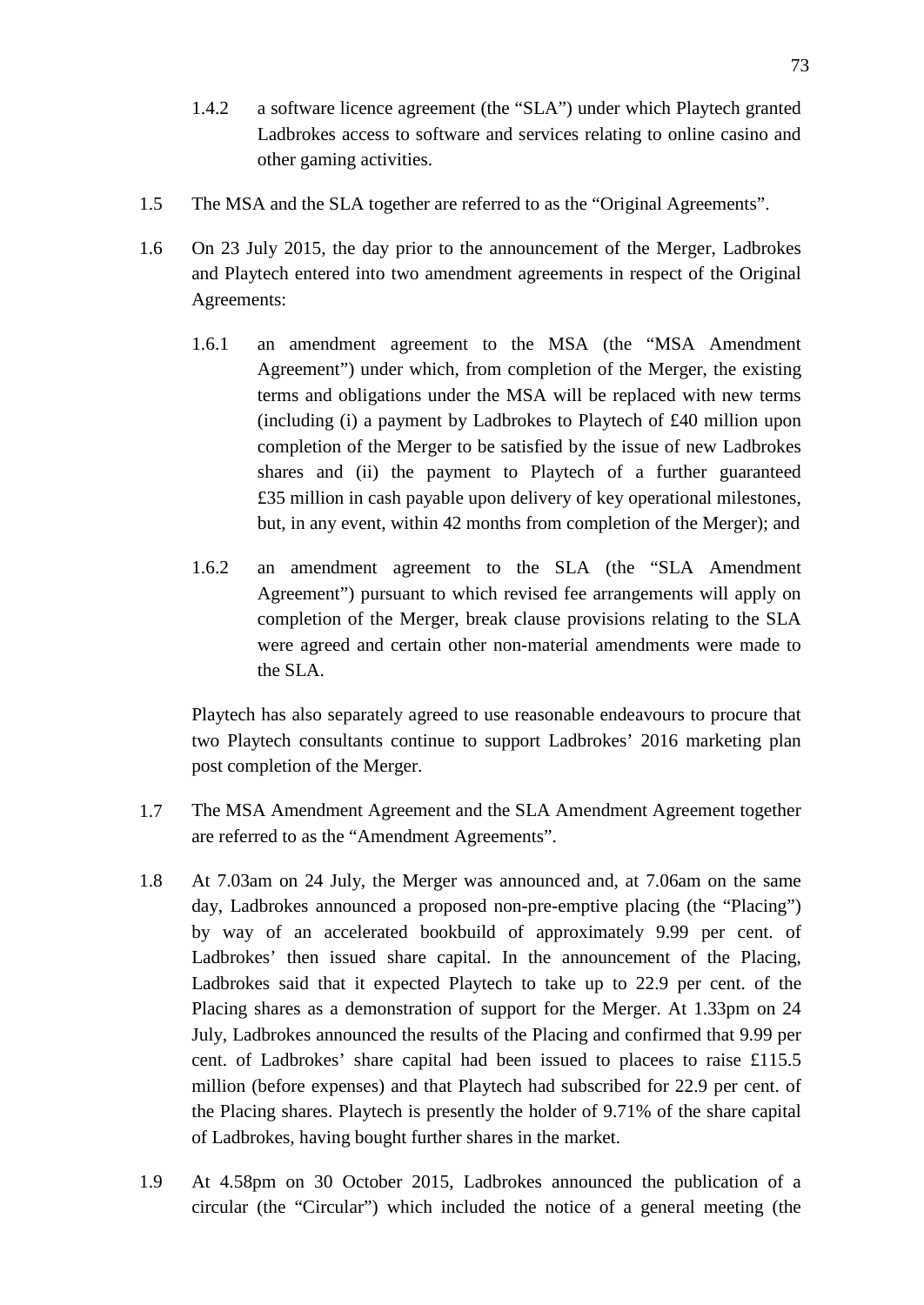"General Meeting") which set out the necessary resolutions required to be passed by Ladbrokes shareholders to approve the Merger. The resolutions were ordinary resolutions, were interconditional on each other and consisted of the following:

- 1.9.1 a resolution to approve the Merger as a reverse takeover under the Listing Rules of the Financial Conduct Authority (the "FCA");
- 1.9.2 a resolution to grant the directors authority to allot the Consideration Shares and further shares to Playtech pursuant to the terms of the MSA Amendment Agreement (as set out in paragraph 1.6.1);
- 1.9.3 the Whitewash Resolution; and
- 1.9.4 a resolution to approve the waiver granted by the Executive of the obligations which might otherwise arise pursuant to Rule 9.1 of the Code for Coral and/or persons acting in concert with it to make a general offer to the shareholders in Ladbrokes as a result of any increase in their percentage shareholding in Ladbrokes as a result of the exercise by Ladbrokes of its existing share buy back authority (the "Buy Back Resolution").

All shareholders were able to vote on the resolutions referred to in paragraphs 1.9.1 and 1.9.2. Independent Ladbrokes shareholders (which excluded Playtech) only were able to vote on the Whitewash Resolution and the Buy Back Resolution (together, the "Resolutions").

- 1.10 The Circular also included summaries of (i) the Original Agreements (see pages 11 and 102/103 of the Circular) and (ii) the Amendment Agreements (see pages 11 and 103 of the Circular). None of these agreements were published on a website on the date of publication of the Circular. However, following discussions between Mr. Dermot Desmond, a significant shareholder in Ladbrokes, and Ladbrokes, the Amendment Agreements (but not the Original Agreements) were published on a website by Ladbrokes on 5 November 2015.
- 1.11 Mr. Desmond raised certain concerns regarding the Original Agreements and the Amendment Agreements with the Executive on 16 November 2015. On 21 November, after a series of discussions between the Executive, Ladbrokes and Mr. John Bateson, acting on behalf of Mr. Desmond, which took place on 17 to 21 November, the Executive ruled that (i) the Original Agreements were not material contracts entered into by Ladbrokes in connection with the Merger which were required to be published on a website by Ladbrokes pursuant to Rule 26.3 of the Code and (ii) the effect of the Amendment Agreements was capable of being understood without reference to the full text of the Original Agreements.
- 1.12 On 21 November, Mr. Desmond requested that these rulings be reviewed by the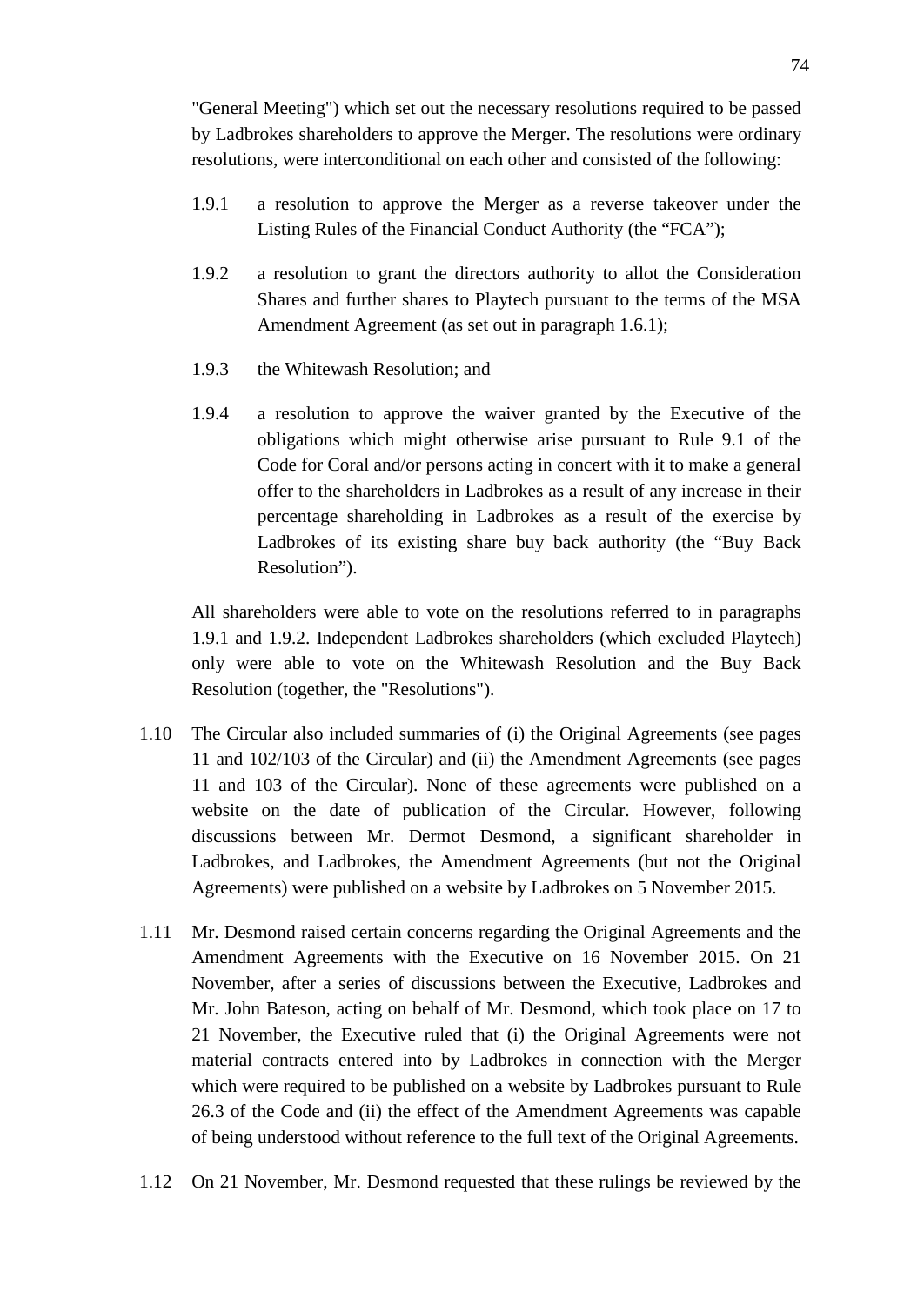#### Hearings Committee.

- 1.13 At 9.30am on 24 November 2015, the Ladbrokes General Meeting was convened. All resolutions were passed with over 94 per cent. of the votes cast in favour of each resolution.
- 1.14 A meeting of the Hearings Committee was convened on 26 November 2015. Following that meeting, on 14 December, the Hearings Committee upheld the Executive's ruling that the Original Agreements were not and are not required to be published on a website.
- 1.15 On 21 December, Mr. Desmond submitted a notice of appeal to the Takeover Appeal Board ("TAB") in respect of the Hearings Committee's ruling. The appeal is currently expected to be heard on 4 May 2016.
- 1.16 On 22 December 2015, Jones Day, legal advisers acting on behalf of Mr. Desmond, submitted a letter to the Executive setting out additional complaints relating to the Merger. These further complaints alleged that:
	- 1.16.1 the Circular contained material omissions and inaccuracies which rendered it misleading, so that Ladbrokes shareholders voted at the general meeting on a false premise; and
	- 1.16.2 the Original Agreements and/or the Amendment Agreements constituted a dealing arrangement as set out in Note 11 on the definition of "Acting in concert".
- 1.17 The letter of 22 December requested the following remedies:
	- 1.17.1 that material new information omitted from the Circular be brought to the attention of Ladbrokes shareholders (including the publication of the Original Agreements on a website);
	- 1.17.2 that a further general meeting of Ladbrokes be convened for shareholders to vote again on the resolutions required to approve the Merger; and
	- 1.17.3 that the Original Agreements be published on a website pursuant to Rule  $26.2(c)$ .
- 1.18 During the course of January and February 2016, the Executive conducted interviews with representatives of Mr. Desmond and his advisers, Ladbrokes and its advisers, Playtech and its advisers and Gala Coral and its advisers. The Executive also reviewed board minutes and papers which it requested from Ladbrokes which related to the entry into the Original Agreements, the Placing and the Merger, including the entry into the Amendment Agreements. The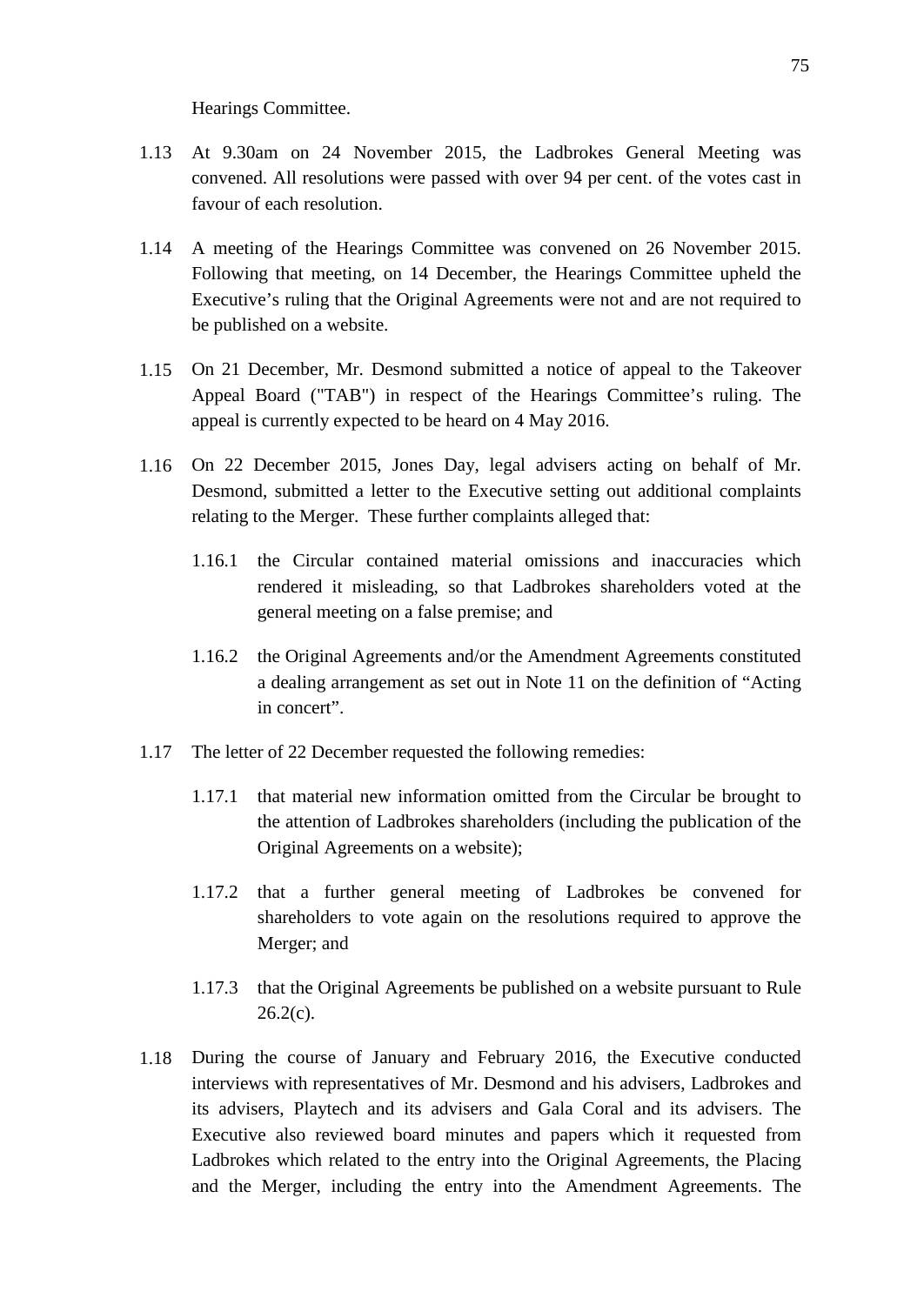Executive also reviewed extracts of board minutes provided to it by Playtech.

- 1.19 Following the conclusion of its investigations, the Executive provided all interested parties with a document explaining how it was minded to rule, and considered all parties' comments on that document. On 7 March 2016, the Executive ruled that:
	- 1.19.1 no new information was required to be disclosed to Ladbrokes shareholders and that no further extraordinary general meeting of Ladbrokes was required to be held in relation to the Whitewash Resolution and the Buy Back Resolution; and
	- 1.19.2 the Original Agreements and/or the Amendment Agreements did not constitute an inducement to deal, as described in Note 11 on the definition of "Acting in concert".

# **2 BACKGROUND**

## *(a) Ladbrokes*

- 2.1 Ladbrokes is a bookmaker which provides betting and gaming services across multiple channels. Ladbrokes is registered in England and Wales and its shares are admitted to trading on the Main Market of the London Stock Exchange. Accordingly, Ladbrokes is a company which is subject to the Code in accordance with section  $3(a)(i)$  of the Introduction to the Code. At the close of business on 7 April 2016, Ladbrokes had a market capitalisation of approximately £1.2 billion.
- 2.2 Ladbrokes is advised by UBS, Greenhill and Slaughter and May. Deutsche Bank is broker to Ladbrokes.

# *(b) Gala Coral*

- 2.3 Gala Coral is one of Europe's largest betting and gaming groups with an established presence in the United Kingdom and Italy. The Coral Group is the principal part of Gala Coral's group of companies and comprises three main operating divisions: Coral Retail, Eurobet Retail and Online.
- 2.4 Gala Coral is registered in England and Wales and is privately owned. The shareholders of Gala Coral are the group's management and various alternative investment managers, including private equity funds Anchorage, Apollo, Cerberus and Saberasu Japan.
- 2.5 Gala Coral is advised by Morgan Stanley, Goldman Sachs and Ashurst.

# *(c) Playtech*

2.6 Playtech was founded by Mr. Teddy Sagi in 1999. Mr. Sagi owns approximately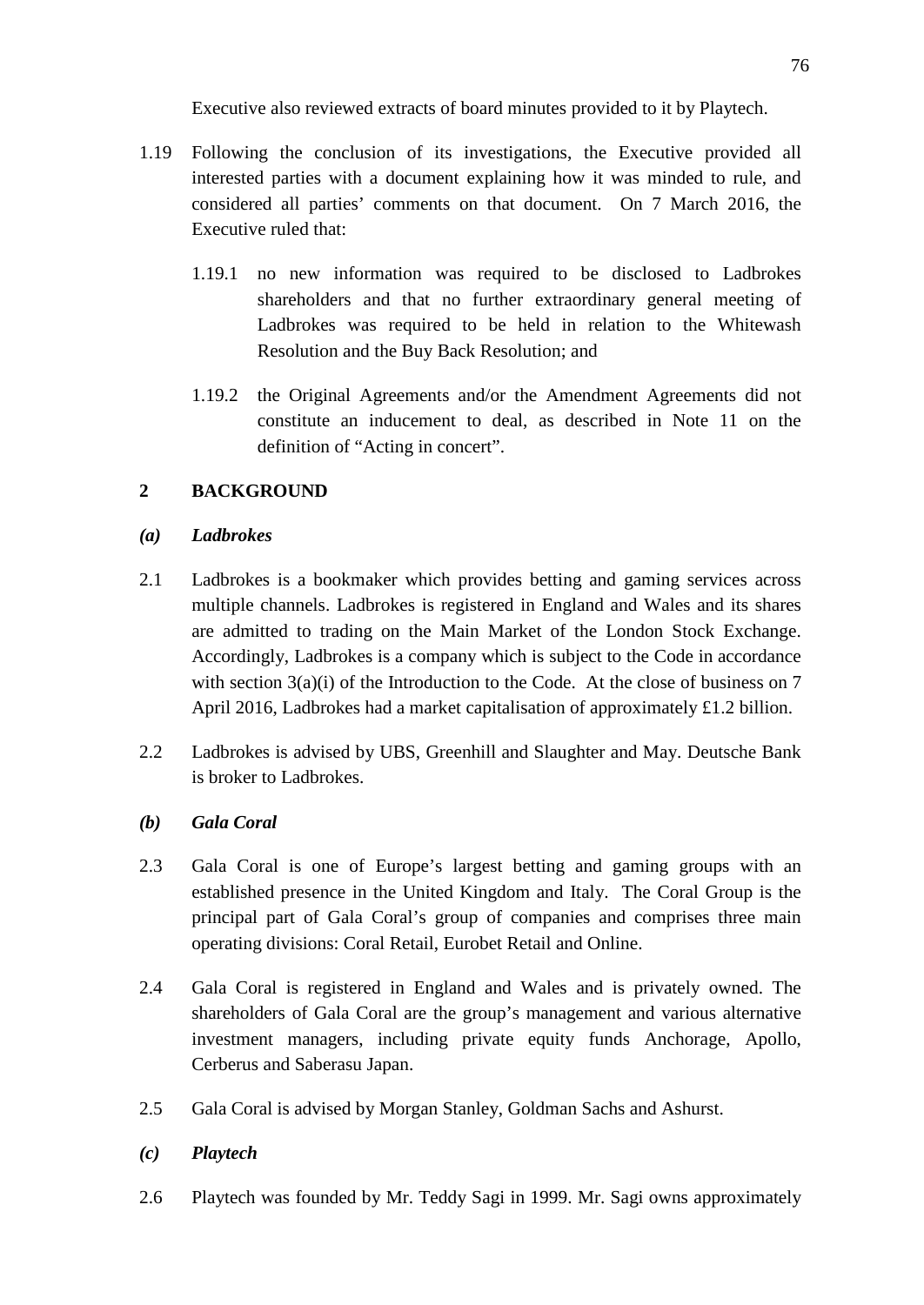33.6 per cent. of Playtech. Playtech is the world's largest online gaming software and services supplier. Playtech is engaged in the development and licensing of software and the provision of ancillary services for the online and land-based gambling industries. Playtech's licensees include established online operators, sportsbooks and entertainment brands looking to upgrade or diversify their offering, including bet365, Betfair, Caliente, Gala Coral, Ladbrokes, Paddy Power, Sisal, Sky, SNAI, Titan, William Hill and Winner.

- 2.7 Playtech is registered in the Isle of Man. Playtech's shares are admitted to trading on the Main Market of the London Stock Exchange. At the close of business on 7 April 2016, Playtech had a market capitalisation of approximately £2.7 billion.
- 2.8 Playtech is advised by Berwin Leighton Paisner ("BLP").

## *(d) Mr. Dermot Desmond*

- 2.9 Mr. Desmond is a businessman and financier. He owns approximately 2.7 per cent. of the issued share capital of Ladbrokes.
- 2.10 Mr. Desmond is advised by Jones Day. The Executive has also liaised with Mr. Bateson, Mr. Desmond's in-house adviser, in relation to the subject matter of this Hearing.

## **3 THE HEARING**

- 3.1 The Hearing took place at the offices of The Panel on Takeovers and Mergers on Tuesday 12 April 2016. The Hearing was transcribed. Each Party, except Gala Coral, had provided a written submission on 8 April 2016 as requested by the Chairman of the Hearings Committee. At the Hearing the principal spokespersons for the parties were Mr. Crispin Wright, the Director General of the Executive, and Mr. Leon Ferera of Jones Day for Mr. Desmond. Mr. Mark Zerdin of Slaughter and May for Ladbrokes, Mr. Dominic Ross of Ashurst for Gala Coral and Mr. Alex Latner of BLP for Playtech were the principal spokespersons for the other interested parties.
- 3.2 The Hearing commenced at 10am and concluded at 11.20am. The Committee then considered its Ruling. The members of the Committee are listed in Appendix 1.

## **4 RELEVANT CODE PROVISIONS**

### *(a) General Principle 2*

4.1 General Principle 2 states that:

"**The holders of the securities of an offeree company must have sufficient time and information to enable them to reach a properly**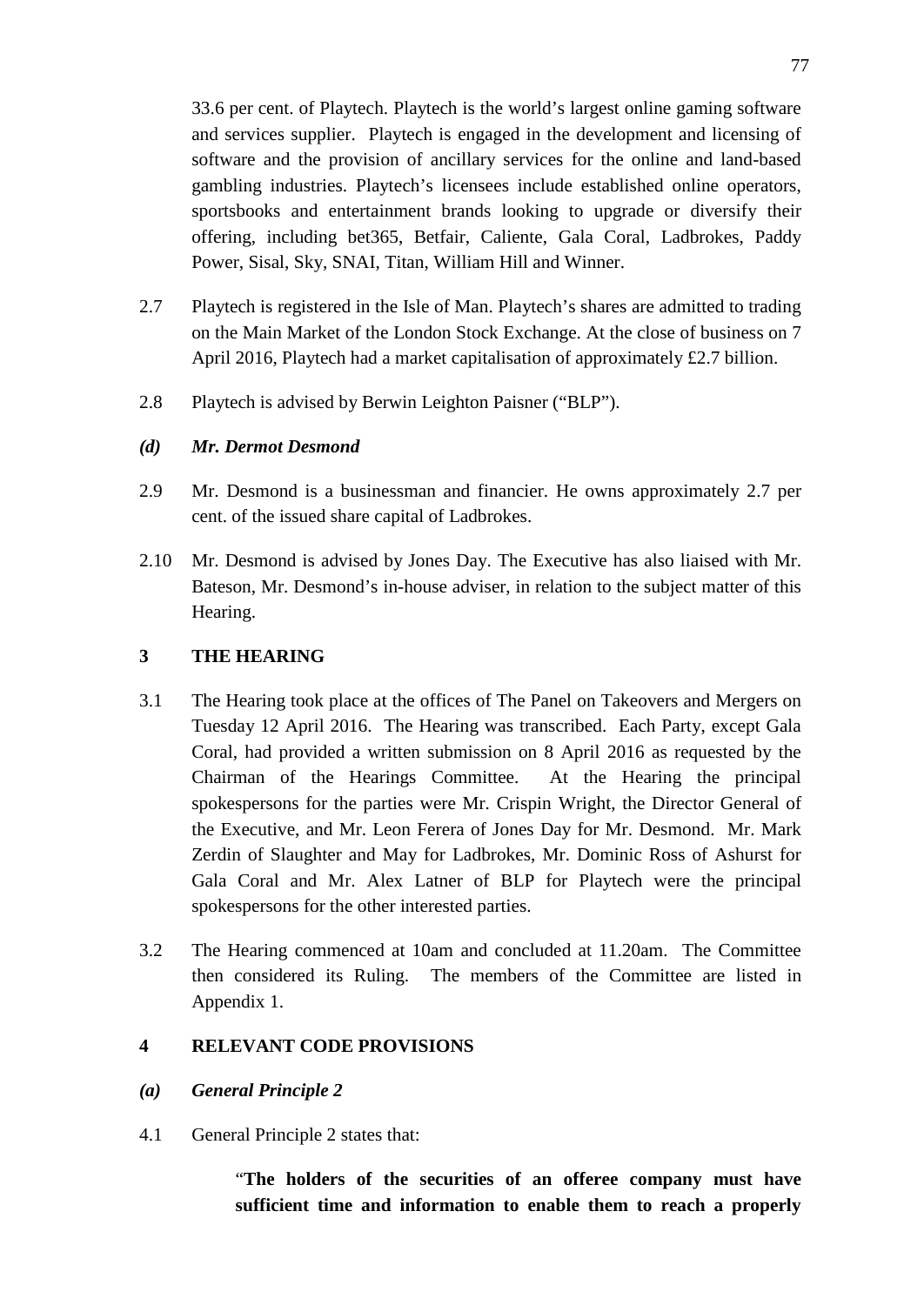### **informed decision on the bid; …**".

#### *(b) General Principle 4*

4.2 General Principle 4 states that:

**"False markets must not be created in the securities of the offeree company, of the offeror company or of any other company concerned by the bid in such a way that the rise or fall of the prices of the securities becomes artificial and the normal functioning of the markets is distorted.".**

- *(c) Rule 19.1 – standards of care*
- 4.3 Rule 19.1 sets out the standards of care required for the preparation of a document, announcement or statement made during the course of an offer and states that:

"**Each document, announcement or other information published, or statement made, during the course of an offer must be prepared with the highest standards of care and accuracy. The language used must clearly and concisely reflect the position being described and the information given must be adequately and fairly presented. ...**".

- *(d) Rule 19.2 – responsibility*
- 4.4 Rule 19.2(a) sets out the requirements for a responsibility statement from an offeror or offeree company, as appropriate, to be included in each document published in connection with an offer and states that:

"**Each document or advertisement published in connection with an offer by, or on behalf of, the offeror or the offeree company, must state that the directors of the offeror and/or, where appropriate, the offeree company accept responsibility for the information contained in the document or advertisement and that, to the best of their knowledge and belief (having taken all reasonable care to ensure that such is the case), the information contained in the document or advertisement is in accordance with the facts and, where appropriate, that it does not omit anything likely to affect the import of such information. …**".

#### *(e) Rule 19.3 – unacceptable statements*

4.5 Rule 19.3 states that:

"**Parties to an offer and their advisers must take care not to make statements which, while not factually inaccurate, may be misleading or**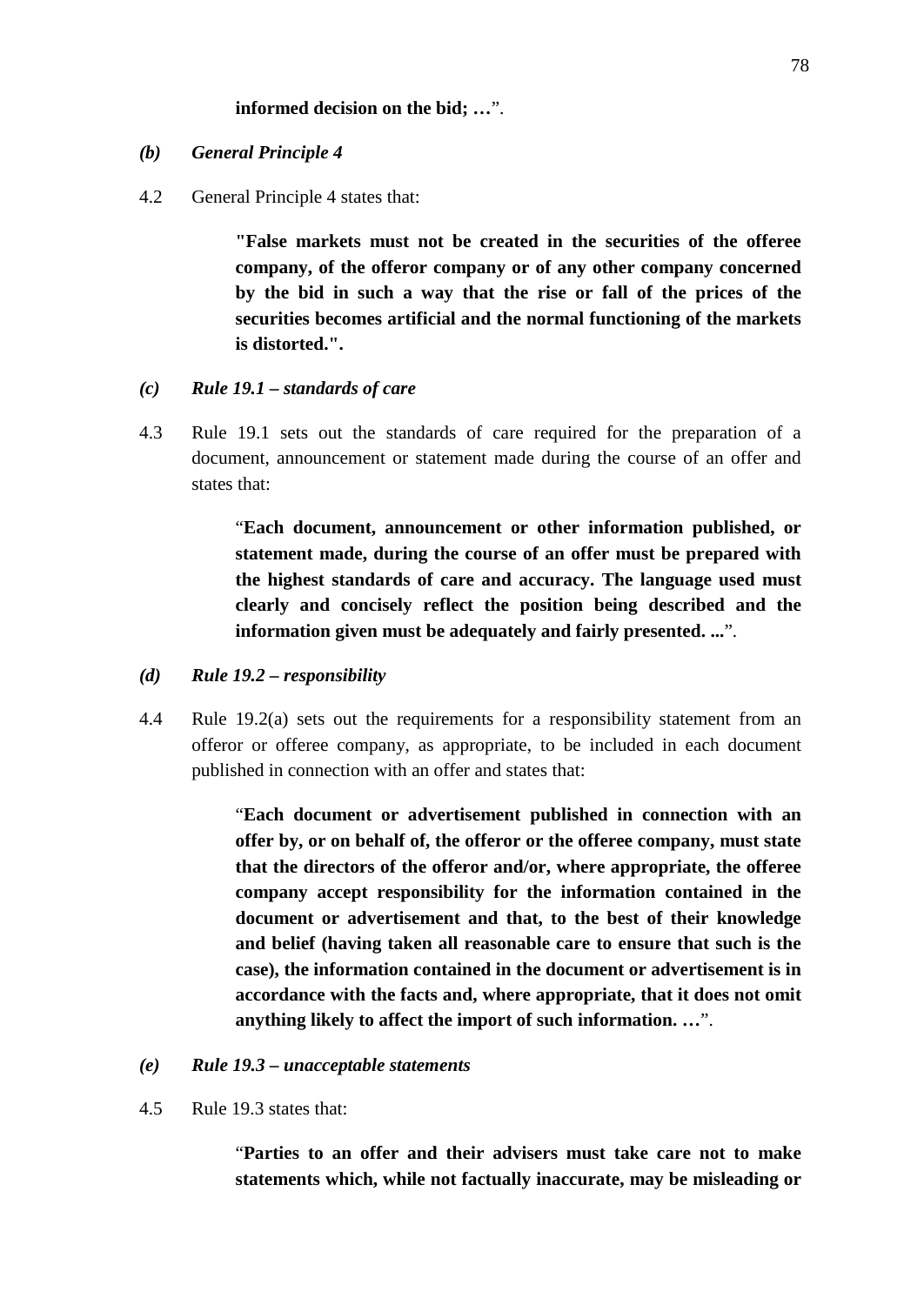#### **may create uncertainty. …** ".

#### *(f) Rule 20.1 – equality of information*

4.6 Rule 20.1 requires that equality of information is provided to shareholders of an offeree company and states that:

> "**Information about parties to an offer must be made equally available to all offeree company shareholders and persons with information rights as nearly as possible at the same time and in the same manner.**".

#### *(g) Rule 23.1 – sufficient information*

4.7 Rule 23.1 sets out the general obligations as to the provision of information to shareholders in respect of an offer and states that:

> "**Shareholders must be given sufficient information and advice to enable them to reach a properly informed decision as to the merits or demerits of an offer. Such information must be available to shareholders early enough to enable them to make a decision in good time. No relevant information should be withheld from them. …**".

- *(h) Rule 26.2(c) – documents to be published on a website and Note 11 on the definition of "Acting in concert"*
- 4.8 Rule 26.2 describes certain documents which must be published on a website by no later than 12 noon on the business day following the announcement of a firm intention to make an offer. Rule  $26.2(c)$  requires that the following documents must be published on a website:

"**any agreements or arrangements, or, if not reduced to writing, a memorandum of the terms of such agreements or arrangements, of the kind referred to in Note 11 on the definition of acting in concert;**".

4.9 Note 11 on the definition of "Acting in concert" states that:

*"(a) For the purpose of this Note, a dealing arrangement includes any indemnity or option arrangements, and any agreement or understanding, formal or informal, of whatever nature, relating to relevant securities which may be an inducement to deal or refrain from dealing. …* ".

### **5 SUMMARY OF SUBMISSIONS TO THE COMMITTEE**

### *(a) The Executive*

5.1 The principal contents of the Amendment Agreements, including the existence and terms of the £75 million payment, had been fully disclosed and published on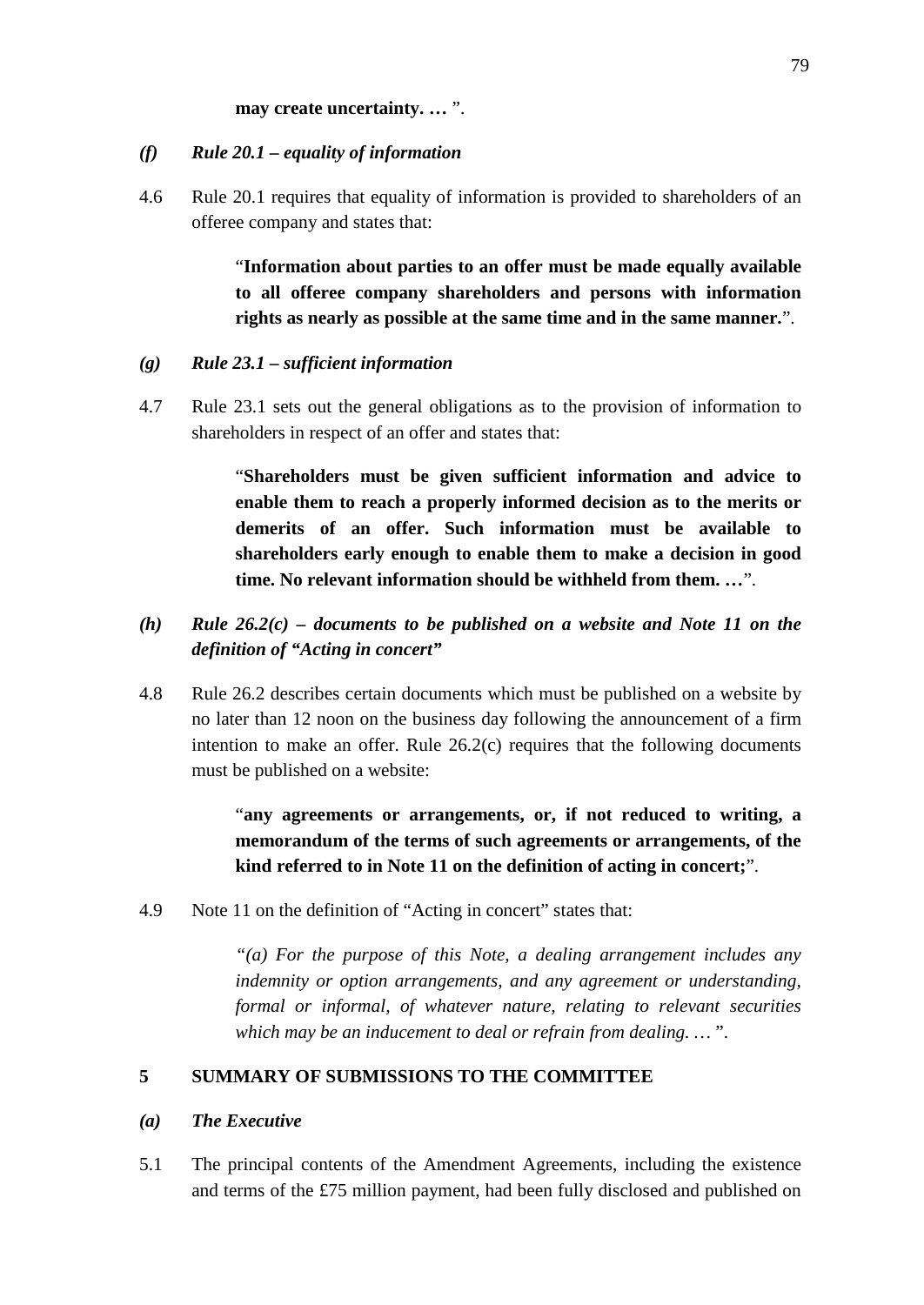a website.

- 5.2 On 23 February 2016 preliminary results for Ladbrokes for the year ended 31 December 2015 (now audited) had been published which estimated the liability of Ladbrokes to Playtech under the MSA, absent the Merger, to be £31.5 million.
- 5.3 The Circular (at pages 11 and 103) referred to additional benefits which would be received by Ladbrokes under the Amended Agreements, including a cap on the exposure to Playtech which existed under the Original Agreements.
- 5.4 The Executive had noted that, while the level of payments to Playtech under the MSA if Gala Coral's digital business was included was uncertain, both Ladbrokes and Playtech had anticipated whilst negotiating the terms of the Amendment Agreements that it could have significantly exceeded £75 million which was a "negotiated number". Whilst that had not been disclosed, it would only have disclosed a potential further benefit to Ladbrokes from the Amended Agreements.
- 5.5 In those circumstances, and in view of the overwhelming vote in favour of the Merger, no useful purpose would be served by requiring further disclosure nor a further vote on the Resolutions.
- 5.6 As to equality of information, the submissions of Mr. Desmond that he had, as a result of the Hearing on 26 November 2015, become party to information not available to other shareholders was irrelevant as, even if such information was material, it had not been available to him at the time (24 November) of the voting on the Resolutions when all shareholders had the same information. Moreover, where it arose, the need to protect the privacy of the Hearing should take precedence over Rule 20.1.
- 5.7 There was no "false market" (see paragraph 5.1 above).
- 5.8 As to Note 11 on the definition of "Acting in concert" and Rule 26.2, there was some uncertainty as to whether or not Mr. Desmond was seeking to apply this to the Original Agreements alone or the Amendment Agreements (which had been fully published) as well. The Original Agreements did not relate to securities in Ladbrokes but were commercial agreements made in the ordinary course of the business of Ladbrokes and had no connection to any M&A activity at the time they were agreed, let alone to the Merger which was not then in contemplation. Playtech had first acquired shares in Ladbrokes in October 2013 and since then had bought and sold shares in the market, as it had in others of its customers, and the Executive had seen evidence of the interest of Playtech in acquiring additional Ladbrokes shares prior to Playtech becoming aware of the Merger and so prior to the negotiations which led to the Amendment Agreements.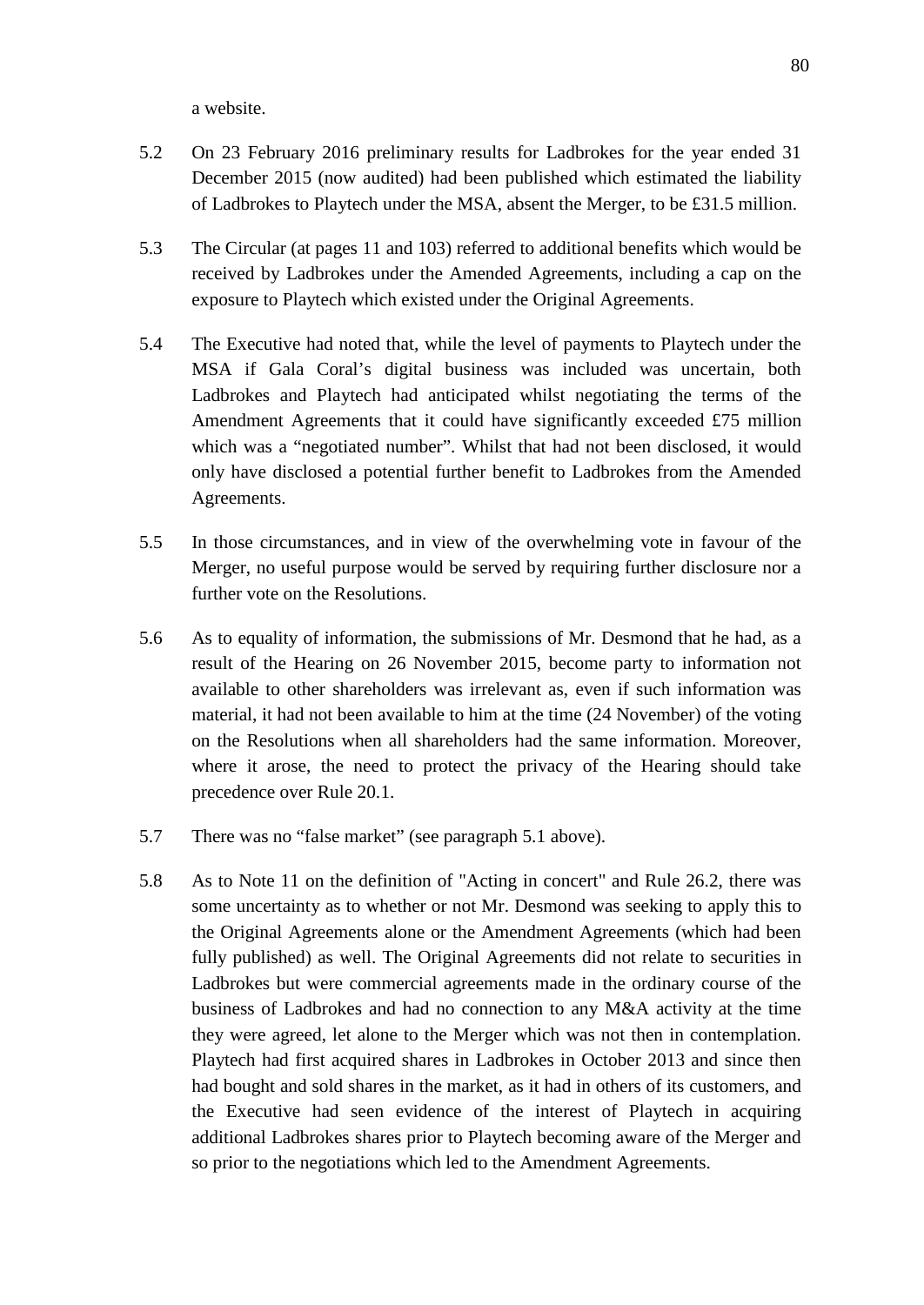5.9 As to the Amendment Agreements, they also did not relate to Ladbrokes securities but were commercial agreements providing for services which the business of Ladbrokes would require if the Merger completed. Playtech had a history of investing in gaming stocks, including shares in Ladbrokes, prior to any knowledge of the Merger and the Amendment Agreements were fully justified by good commercial reasons. The Placing was effective whether or not the Merger completed and nothing in the Amendment Agreements committed Playtech to the purchase of any shares or to voting in favour of the Merger.

### *(b) Mr. Desmond*

- 5.10 Mr. Desmond seeks two outcomes from the present Hearing: (1) the disclosure of "new information" relating to the Merger to the shareholders of Ladbrokes and the holding of a general meeting of the shareholders to consider and vote again on the four resolutions which were passed at the meeting held on 24 November 2015; and (2) that copies of the two Original Agreements should be published on a website in accordance with Rule 26.2(c) of the Code on the basis that they are agreements of the kind referred to in Note 11 on the definition of "Acting in concert" as "relating to relevant securities which may be an inducement to deal or refrain from dealing".
- 5.11 As regards the first of these matters, the "new information" is said in particular to be that, as was stated on behalf of Ladbrokes at the hearing on 24 November, the "primary purpose" of the Amendment Agreements was to ensure that the remuneration of Playtech under the Original Agreements would not depend on factors unrelated to their performance. Under the MSA Playtech was to be rewarded for any increase in the profits of Ladbrokes generated by the market efforts of Playtech, whereas as a result of the Merger the rewards could be augmented by the merged business of Gala Coral.
- 5.12 It is Mr. Desmond's submission that the Circular was inaccurate and misleading (and in breach of Rules 19.1, 19.2, 19.3, 20.1 and 23.1 and General Principle 4 of the Code) in not spelling this out with the result that the shareholders of Ladbrokes were "misled" and "voted on a false premise" on 24 November. The gravity of that omission is said to be compounded by the size of the payment, the lack of any commercial justification for it save as "a ransom payment" to Playtech, the critical importance of Playtech to the business of Ladbrokes and the Merger, and the incompetence of the Board of Directors of Ladbrokes in making the "serious mistake" of agreeing to the terms of the Original Agreements which did not address the consequences of such a Merger.
- 5.13 As regards Rule 26.2 and Note 11, the £75 million was a "huge incentive to vote in favour of the Merger" and so the Original Agreements should be published to enable a full understanding of the terms of the Amendment Agreements to be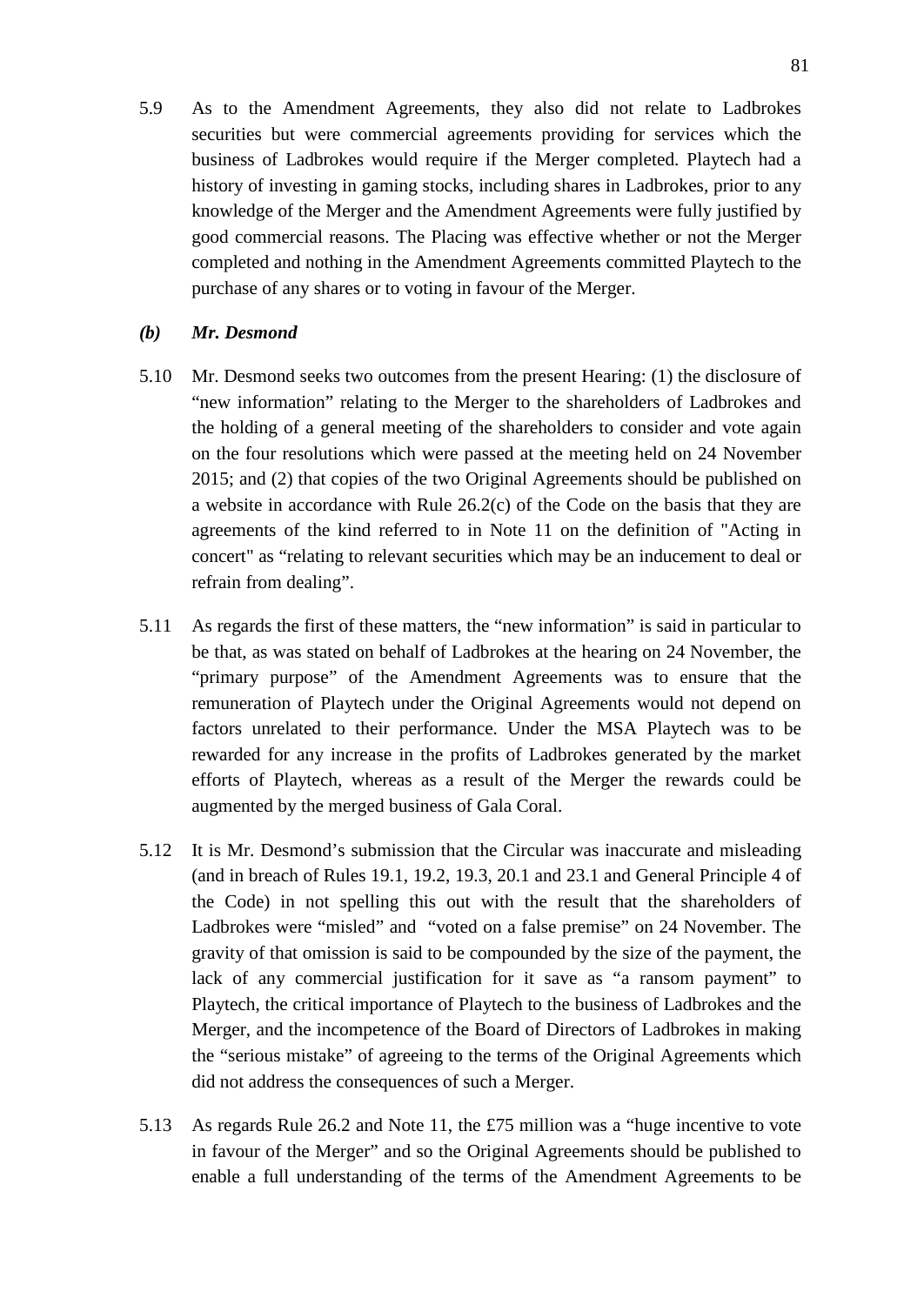achieved.

### *(c) Ladbrokes*

- 5.14 The Merger itself was not a transaction to which the Code applied and it was only the mechanics of the proposed transaction which required the Resolutions to be voted upon by the shareholders of Ladbrokes.
- 5.15 Ladbrokes had had external professional advice on the terms of the Original Agreements. The Merger would be a "transformative transaction" and it would not be unusual for such an eventuality not to be catered for in such agreements.
- 5.16 The information in the Circular in relation to the agreements with Playtech was accurate and not misleading nor in conflict with or contradicted by anything put before the Hearings Committee at the previous Hearing. The Circular fully set out the terms of the proposed Merger which was what shareholders were to vote and did vote upon.
- 5.17 The "remedies" sought by Mr. Desmond were in any event inappropriate given that the Agreements did not themselves require shareholder approval and had no bearing on the Resolutions.
- 5.18 There was nothing in the Agreements which constituted an inducement to deal in the shares of Ladbrokes within Note 11 on the definition of "Acting in concert" in the Code. That was not the intention nor any part of the commercial negotiation. The Placing imposed no obligation on Playtech to support the Merger and was effective regardless of whether or not the Merger completed.

## *(d) Playtech*

5.19 Playtech made short written submissions stating that it was "comfortable" with the statements insofar as they related to Playtech in the ruling of the Executive on disclosure of information and the relevance of a further general meeting of Ladbrokes and considered as regards "inducement to deal" that the Executive had "accurately reflected the position".

## *(e) Gala Coral*

5.20 Gala Coral agreed with and supported the submissions of Ladbrokes.

## **6 DECISION AND REASONING OF THE COMMITTEE**

- *(a) The Circular*
- 6.1 The explanations given in the Circular for the Amendment Agreements (which were so far as material published in full on a website) are to be found on pages 11 and 102-3 of the Circular. They were "to assist in providing the flexibility for the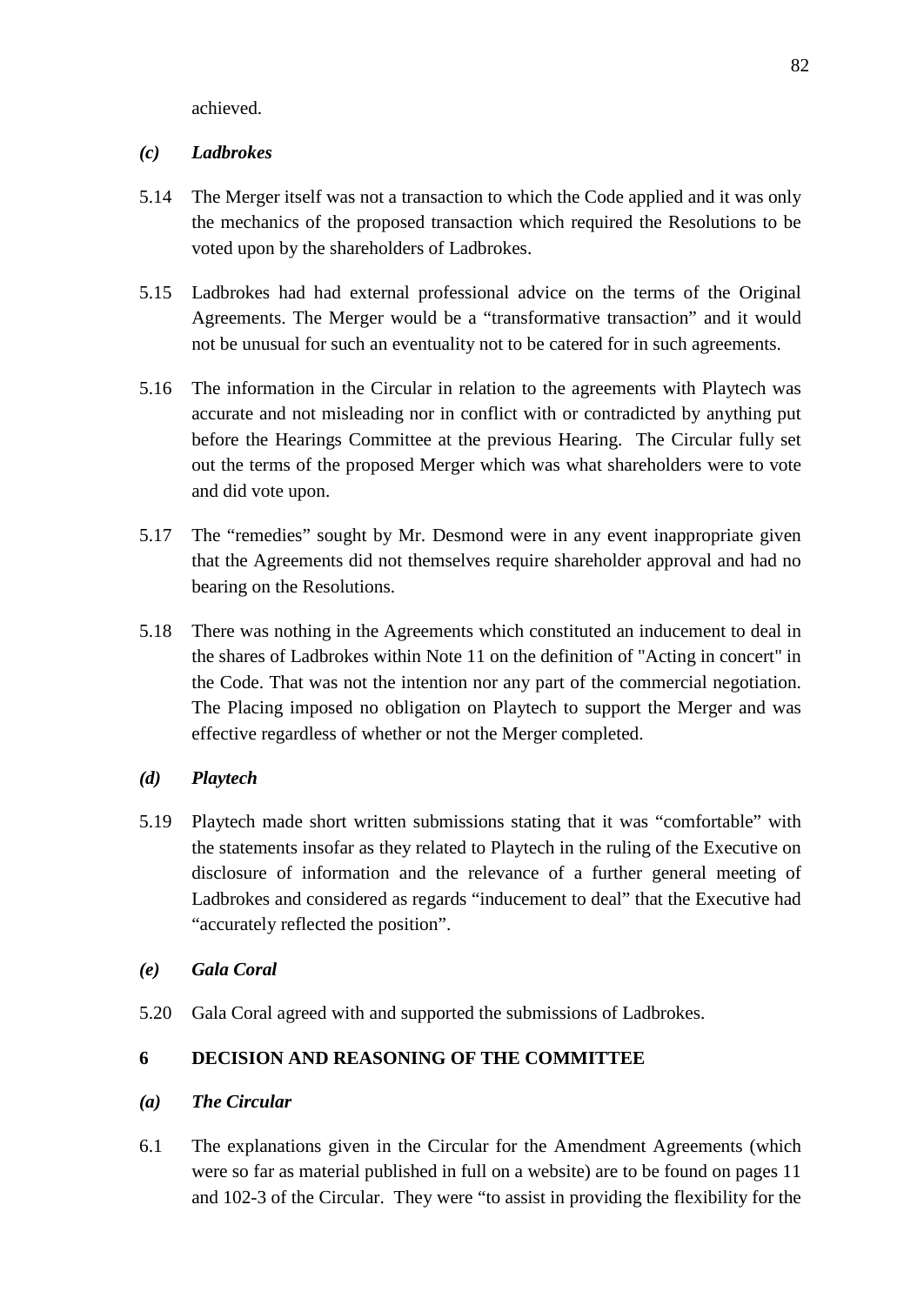Enlarged Group to achieve integration and realise synergies from the combination" of the Coral and Ladbrokes digital businesses, to "accelerate the determination of amounts due to Playtech under" the Original MSA and to "accelerate the integration of the two companies digital platforms and therefore the delivery of costs synergies". The Amendment Agreements were only to come into force if the Merger was completed.

- 6.2 No specific information was given as to the basis of calculation of the figure of £75 million. However, there is now available a figure for the estimated fair value at 31 December 2015 of the consideration which will be payable by Ladbrokes to Playtech under the terms of the Original Agreements if they continue in force. That figure (now included in Ladbrokes' audited accounts) is £31.5 million and is expressly stated not to include the impact of the Amendment Agreements. Under the Original Agreements the figure depends on a projection of EBITDA to the end of the year 2017. Mr. Desmond does not accept this figure; indeed, he believes that the right figure may well be that nothing will be payable under the Original Agreements. However the Committee sees no reason to doubt that this figure has been prepared with proper care. Nor does the Committee see any reason to doubt the submissions of the Executive that the £75 million figure was negotiated in a commercial context in which the outcome under the Original Agreements, if applied after the Merger, could have exceeded that figure.
- 6.3 Mr. Desmond's criticisms of the information (or lack of it) provided in the Circular are in substance two-fold. First, that the justification for the £75 million figure (or, as he would say, the lack of justification for it) should have been stated and, secondly, that the "blunder" by Ladbrokes in entering into the Original Agreements without providing for an eventuality such as the Merger should have been exposed.
- 6.4 Whilst the Committee considers that the Circular could reasonably have given more contextual information about the justification for the £75 million payment, the Committee cannot see that this would or could have resulted in any material difference to the outcome of the General Meeting of Ladbrokes held on 24 November 2015. Indeed, accepting, as the Committee does, that any further information would have provided further justification for what was a negotiated figure, to require a new vote to be held would serve no useful purpose and would be out of all proportion to the criticism made by Mr. Desmond.
- 6.5 Whether or not the drafting of the Original Agreements can fairly be described as mistaken (which the Committee has no grounds for believing to be the case) is, in the assessment of the Committee, in any event of no real relevance. If it was a mistake, it required to be rectified. If it was not, there is nothing in the point.
- 6.6 As regards the specific provisions of the Code on which Mr. Desmond relies, the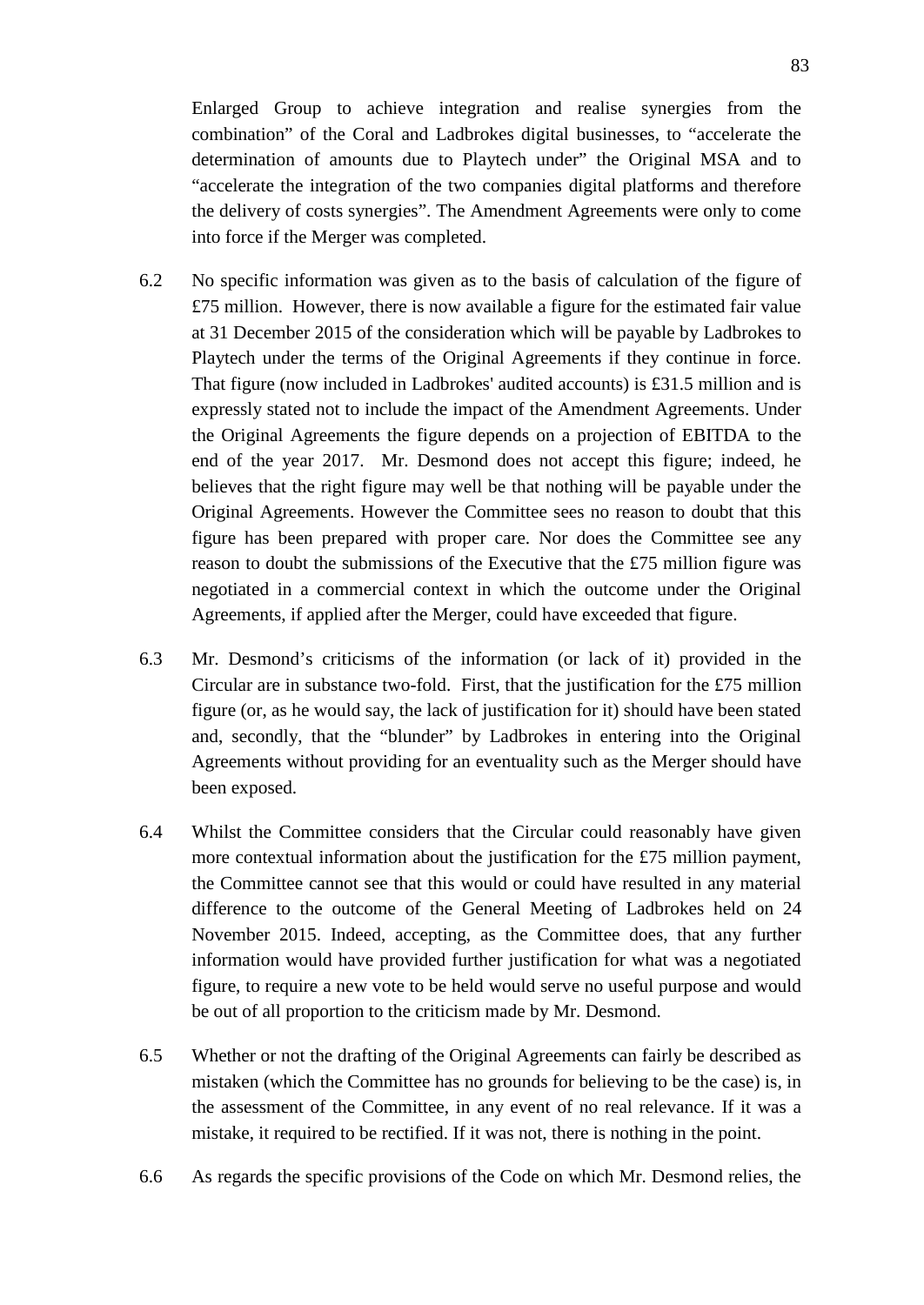Committee has concluded that:

- 6.6.1 shareholders had sufficient time and information to enable them properly to reach the decisions that they did at the General Meeting;
- 6.6.2 any shortcomings in the information in the Circular were not significant to the outcome of the votes at the General Meeting; and
- 6.6.3 information was equally available to all shareholders at the time of the General Meeting which antedated the Hearing before the Hearings Committee on 26 November 2015. The Committee also accepts the submission of the Executive that the privacy attaching to that Hearing, to the extent it is applicable, should take precedence over Rule 20.1.

# *(b) Note 11 and Rule 26.2*

- 6.7 The reference to Note 11 on the definition of "Acting in concert" is, in the view of the Committee, misplaced. The Note (so far as potentially relevant) requires the fulfilment of two conditions: (1) there must be an arrangement, agreement or understanding relating to relevant securities and (2) that arrangement, agreement or understanding "may be an inducement to deal or refrain from dealing" in those securities.
- 6.8 The Original Agreements contained nothing which related to "relevant securities". The only reference to the securities of Ladbrokes was as part or all of the consideration which might become payable to Playtech under the original MSA. In fact Playtech held no shares in Ladbrokes at the time of the Original Agreements and has since bought and sold shares in the market. The Amendment Agreements were to apply if the Merger completed and were to ensure the continued provision of services essential to the combined business. They contained no commitment by Playtech to buy or sell any shares in Ladbrokes or to vote in any way at the General Meeting.
- 6.9 Whilst the Placing was agreed at the same time as the proposed Merger was announced, it was and is effective whether or not the Merger is completed.
- 6.10 There is an obvious overlap as regards this issue with the earlier Ruling of the Committee dated 14 December 2015. But however the issue is expressed once it has been, as it has, concluded that there is no justification for a further General Meeting to vote on the same Resolutions as were voted upon on 24 November 2015, there is, as the Executive submitted, no sensible basis on which to require any further disclosure even if it was (which it is not) otherwise thought to be appropriate.

# **7 CONCLUSIONS AND RULING**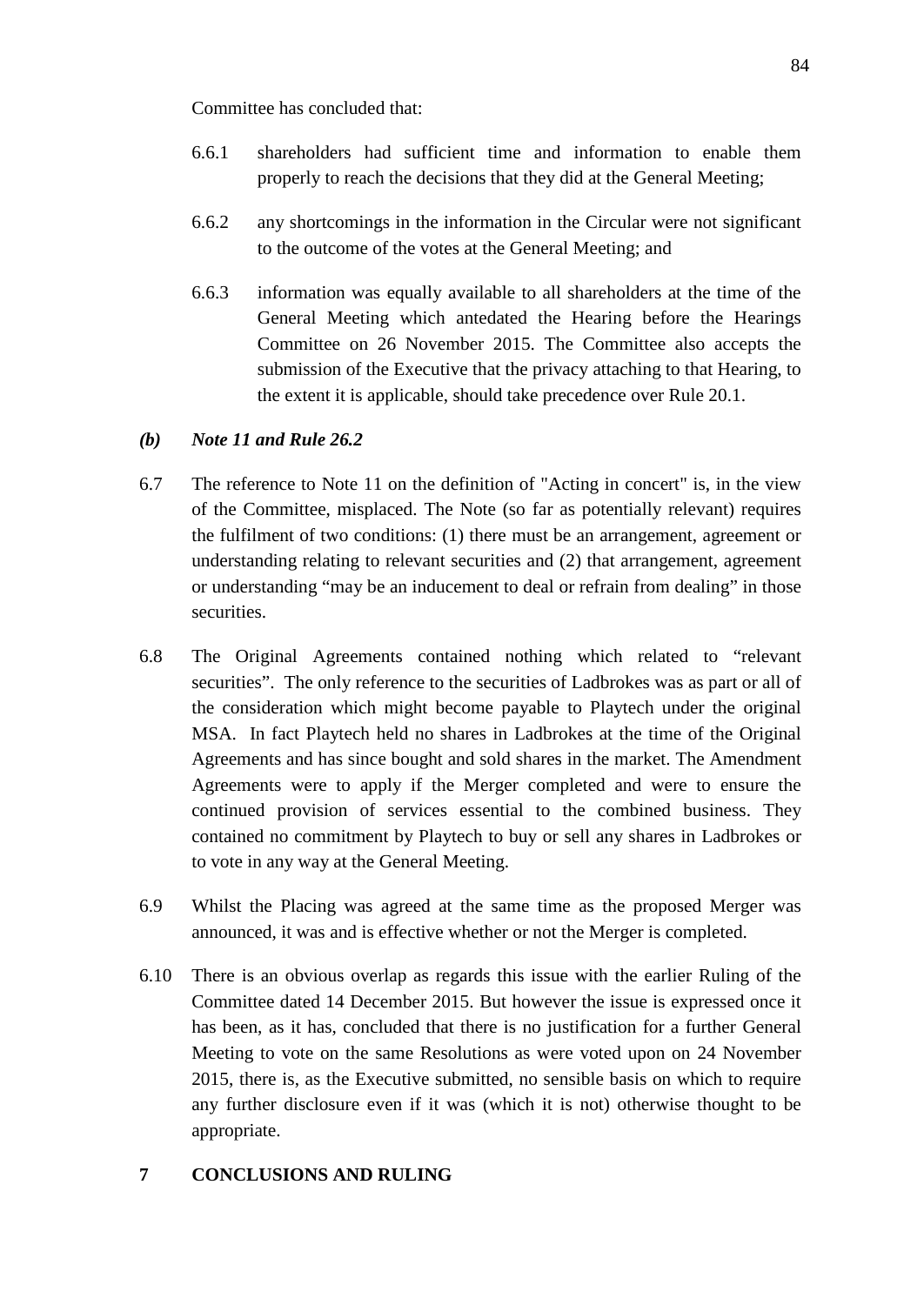7.1 For the reasons expressed above, the Committee has concluded and rules that (1) there is no basis for requiring the publication by Ladbrokes of any further information relating to the Original Agreements or the Amendment Agreements and (2) there is also no basis for requiring Ladbrokes to call a further General Meeting to vote on the resolutions which were before shareholders on 24 November 2015.

## **8 APPEAL**

8.1 As stated at the Hearing, if any party wants to appeal this Ruling to TAB, it should notify its intention to do so in accordance with the Rules of TAB as set out on its website [\(www.thetakeoverappealboard.org.uk\)](http://www.thetakeoverapealboard.or.uk/). Any notice of appeal shall be lodged by 5pm on 22 April 2016.

20 April 2016